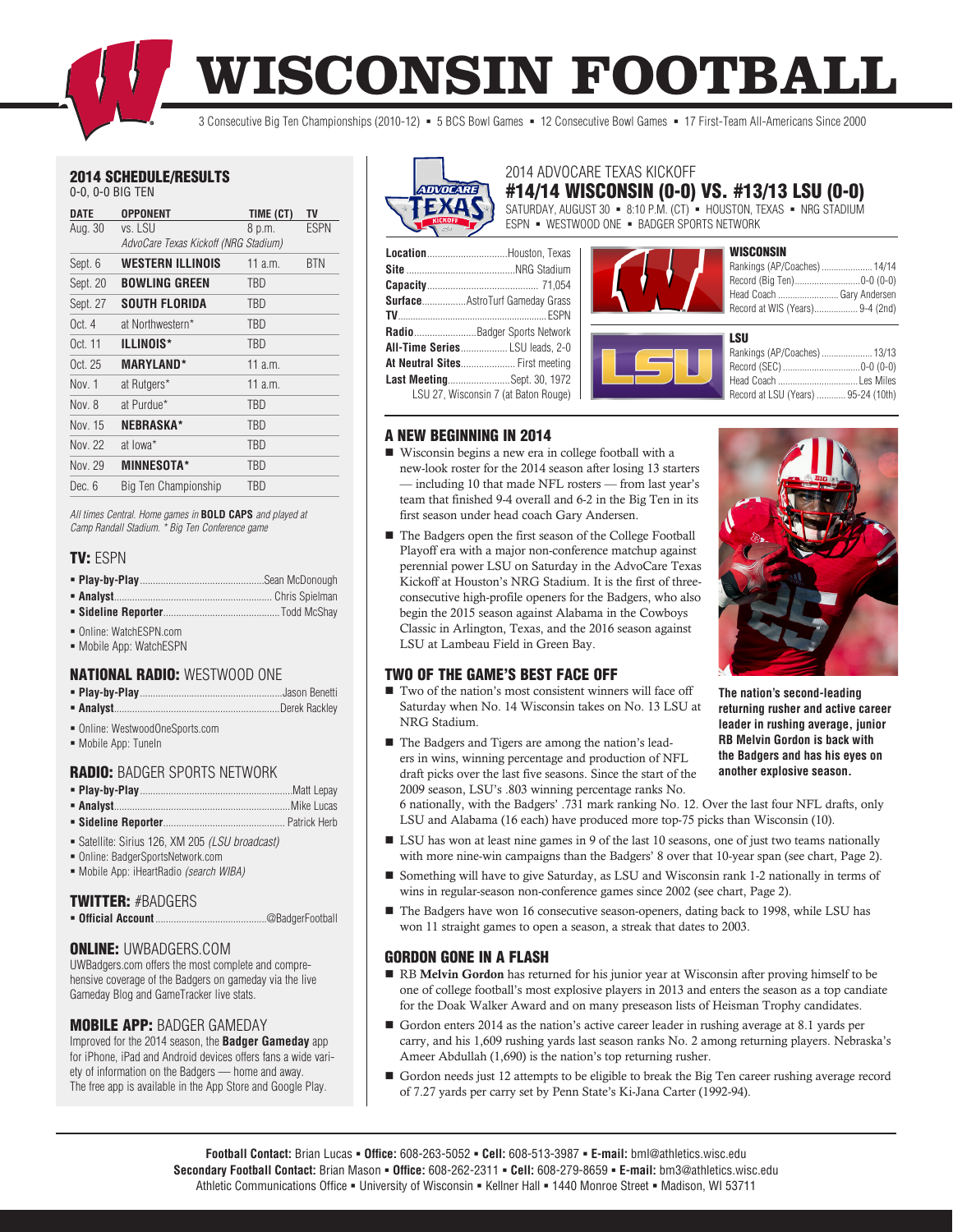# WISCONSIN QUICK FACTS

| <b>HEAD COACH GARY ANDERSEN</b> |                  |
|---------------------------------|------------------|
| Years Coached:                  | 7th season       |
| Alma Mater:                     | Utah, 1986       |
| Career Record:                  | 39-35 (.527)     |
| Record at Wisconsin:            | 9-4 (2nd season) |
| Big Ten Record:                 | 6-2 (2nd season) |
| <b>Bowl Record:</b>             | $1 - 2$ $(.333)$ |
|                                 |                  |

| · Dave Aranda (Defensive Coordinator/Linebackers)<br>• Andy Ludwig (Offensive Coordinator/Quarterbacks)<br>• Chris Beatty (Wide Receivers/Recruiting Coord.)<br>• Thomas Brown (Running Backs)<br>• Bill Busch (Safeties)<br>• Jeff Genyk (Tight Ends/Special Teams Coordinator)<br>- Chad Kauha'aha'a (Defensive Line)<br>• Ben Strickland (Cornerbacks)<br>- T.J. Woods (Offensive Line)<br><b>TEAM INFORMATION</b><br>2013 Overall Record:<br>2013 Big Ten Record (Finish):<br>6-2 (2nd, Leaders)<br>Lost to #8 S. Carolina, 34-24 (Capital One)<br>2013 Bowl:<br>2013 Final Rank (AP/Coaches):<br><b>Starters Returning/Lost:</b><br>Offensive Starters Returning/Lost:<br>Returning: QB Joel Stave, WR Jordan Fredrick,<br>LT Tyler Marz, C Dan Voltz, RG Kyle Costigan,<br><b>RT Rob Havenstein</b><br><b>Lost:</b> RB James White, WR Jared Abbrederis.<br>TE Jacob Pedersen, TE Brian Wozniak, LG Ryan Groy<br>Defensive Starters Returning/Lost:<br>Returning: CB Darius Hillary, CB Sojourn Shelton,<br><b>SS Michael Caputo</b><br>Lost: NG Beau Allen, DE Ethan Hemer, DE Pat Muldoon,<br>OLB Ethan Armstrong, OLB Brendan Kelly,<br>ILB Chris Borland, ILB Conor O'Neill, | ASSISTANT COACHES | <b>Location</b> |
|----------------------------------------------------------------------------------------------------------------------------------------------------------------------------------------------------------------------------------------------------------------------------------------------------------------------------------------------------------------------------------------------------------------------------------------------------------------------------------------------------------------------------------------------------------------------------------------------------------------------------------------------------------------------------------------------------------------------------------------------------------------------------------------------------------------------------------------------------------------------------------------------------------------------------------------------------------------------------------------------------------------------------------------------------------------------------------------------------------------------------------------------------------------------------------------|-------------------|-----------------|
|                                                                                                                                                                                                                                                                                                                                                                                                                                                                                                                                                                                                                                                                                                                                                                                                                                                                                                                                                                                                                                                                                                                                                                                        |                   | <b>SL</b>       |
|                                                                                                                                                                                                                                                                                                                                                                                                                                                                                                                                                                                                                                                                                                                                                                                                                                                                                                                                                                                                                                                                                                                                                                                        |                   | PB              |
|                                                                                                                                                                                                                                                                                                                                                                                                                                                                                                                                                                                                                                                                                                                                                                                                                                                                                                                                                                                                                                                                                                                                                                                        |                   | SL              |
|                                                                                                                                                                                                                                                                                                                                                                                                                                                                                                                                                                                                                                                                                                                                                                                                                                                                                                                                                                                                                                                                                                                                                                                        |                   | <b>SL</b>       |
|                                                                                                                                                                                                                                                                                                                                                                                                                                                                                                                                                                                                                                                                                                                                                                                                                                                                                                                                                                                                                                                                                                                                                                                        |                   | PB              |
|                                                                                                                                                                                                                                                                                                                                                                                                                                                                                                                                                                                                                                                                                                                                                                                                                                                                                                                                                                                                                                                                                                                                                                                        |                   | <b>SL</b>       |
|                                                                                                                                                                                                                                                                                                                                                                                                                                                                                                                                                                                                                                                                                                                                                                                                                                                                                                                                                                                                                                                                                                                                                                                        |                   | <b>SL</b>       |
|                                                                                                                                                                                                                                                                                                                                                                                                                                                                                                                                                                                                                                                                                                                                                                                                                                                                                                                                                                                                                                                                                                                                                                                        |                   | <b>SL</b>       |
|                                                                                                                                                                                                                                                                                                                                                                                                                                                                                                                                                                                                                                                                                                                                                                                                                                                                                                                                                                                                                                                                                                                                                                                        |                   | <b>SL</b>       |
|                                                                                                                                                                                                                                                                                                                                                                                                                                                                                                                                                                                                                                                                                                                                                                                                                                                                                                                                                                                                                                                                                                                                                                                        |                   |                 |
|                                                                                                                                                                                                                                                                                                                                                                                                                                                                                                                                                                                                                                                                                                                                                                                                                                                                                                                                                                                                                                                                                                                                                                                        |                   | $9 - 4$         |
|                                                                                                                                                                                                                                                                                                                                                                                                                                                                                                                                                                                                                                                                                                                                                                                                                                                                                                                                                                                                                                                                                                                                                                                        |                   |                 |
|                                                                                                                                                                                                                                                                                                                                                                                                                                                                                                                                                                                                                                                                                                                                                                                                                                                                                                                                                                                                                                                                                                                                                                                        |                   |                 |
|                                                                                                                                                                                                                                                                                                                                                                                                                                                                                                                                                                                                                                                                                                                                                                                                                                                                                                                                                                                                                                                                                                                                                                                        |                   | 22/21           |
|                                                                                                                                                                                                                                                                                                                                                                                                                                                                                                                                                                                                                                                                                                                                                                                                                                                                                                                                                                                                                                                                                                                                                                                        |                   | 9/13            |
|                                                                                                                                                                                                                                                                                                                                                                                                                                                                                                                                                                                                                                                                                                                                                                                                                                                                                                                                                                                                                                                                                                                                                                                        |                   | 6/5             |
|                                                                                                                                                                                                                                                                                                                                                                                                                                                                                                                                                                                                                                                                                                                                                                                                                                                                                                                                                                                                                                                                                                                                                                                        |                   |                 |
|                                                                                                                                                                                                                                                                                                                                                                                                                                                                                                                                                                                                                                                                                                                                                                                                                                                                                                                                                                                                                                                                                                                                                                                        |                   |                 |
|                                                                                                                                                                                                                                                                                                                                                                                                                                                                                                                                                                                                                                                                                                                                                                                                                                                                                                                                                                                                                                                                                                                                                                                        |                   |                 |
|                                                                                                                                                                                                                                                                                                                                                                                                                                                                                                                                                                                                                                                                                                                                                                                                                                                                                                                                                                                                                                                                                                                                                                                        |                   |                 |
|                                                                                                                                                                                                                                                                                                                                                                                                                                                                                                                                                                                                                                                                                                                                                                                                                                                                                                                                                                                                                                                                                                                                                                                        |                   |                 |
|                                                                                                                                                                                                                                                                                                                                                                                                                                                                                                                                                                                                                                                                                                                                                                                                                                                                                                                                                                                                                                                                                                                                                                                        |                   | 3/8             |
|                                                                                                                                                                                                                                                                                                                                                                                                                                                                                                                                                                                                                                                                                                                                                                                                                                                                                                                                                                                                                                                                                                                                                                                        |                   |                 |
|                                                                                                                                                                                                                                                                                                                                                                                                                                                                                                                                                                                                                                                                                                                                                                                                                                                                                                                                                                                                                                                                                                                                                                                        |                   |                 |
|                                                                                                                                                                                                                                                                                                                                                                                                                                                                                                                                                                                                                                                                                                                                                                                                                                                                                                                                                                                                                                                                                                                                                                                        |                   |                 |
|                                                                                                                                                                                                                                                                                                                                                                                                                                                                                                                                                                                                                                                                                                                                                                                                                                                                                                                                                                                                                                                                                                                                                                                        |                   |                 |
|                                                                                                                                                                                                                                                                                                                                                                                                                                                                                                                                                                                                                                                                                                                                                                                                                                                                                                                                                                                                                                                                                                                                                                                        |                   |                 |
| <b>FS Dezmen Southward</b>                                                                                                                                                                                                                                                                                                                                                                                                                                                                                                                                                                                                                                                                                                                                                                                                                                                                                                                                                                                                                                                                                                                                                             |                   |                 |
| Letterwinners Returning/Lost:                                                                                                                                                                                                                                                                                                                                                                                                                                                                                                                                                                                                                                                                                                                                                                                                                                                                                                                                                                                                                                                                                                                                                          |                   | 46/27           |
| Offensive Letterwinners Returning/Lost:                                                                                                                                                                                                                                                                                                                                                                                                                                                                                                                                                                                                                                                                                                                                                                                                                                                                                                                                                                                                                                                                                                                                                |                   | 21/13           |
| Defensive Letterwinners Returning/Lost:                                                                                                                                                                                                                                                                                                                                                                                                                                                                                                                                                                                                                                                                                                                                                                                                                                                                                                                                                                                                                                                                                                                                                |                   | 20/13           |
| Special Teams Letterwinners Returning/Lost:                                                                                                                                                                                                                                                                                                                                                                                                                                                                                                                                                                                                                                                                                                                                                                                                                                                                                                                                                                                                                                                                                                                                            |                   | 5/1             |
| TEAM HISTORY                                                                                                                                                                                                                                                                                                                                                                                                                                                                                                                                                                                                                                                                                                                                                                                                                                                                                                                                                                                                                                                                                                                                                                           |                   |                 |

| I EAM NIJI UNI                     |                  |
|------------------------------------|------------------|
| First Year of Football:            | 1889             |
| Record (Years):                    | 652-480-53 (125) |
| Big Ten Record (Years):            | 344-365-41 (118) |
| Big Ten Championships (Last):      | 14 (2012)        |
| All-Time Bowl Record:              | $11 - 14$        |
| Consensus All-America Selections:  | 25               |
| First Team All-Big Ten Selections: | 219              |
|                                    |                  |

#### STADIUM INFORMATION

| Name:                           | Camp Randall Stadium |
|---------------------------------|----------------------|
| Capacity:                       | 80.321               |
| Surface:                        | FieldTurf            |
| Record at Camp Randall Stadium: | 331-191-23 (.628)    |

# WINNING WAYS

■ The Badgers are 49-18 (.731) since the start of the 2009 season. That is the 12th-best record in the nation over that five-year span. Alabama (60-7, .896) has the nation's best record in that time frame. Among Big Ten teams, only Ohio State (53-12, .815) has a better record than UW over the last five years.

# BEST RECORD, 2009-2013

| Team                 | Pct. | Record    |
|----------------------|------|-----------|
| 1. Alabama           | .896 | 60-7      |
| 2. Boise State       | .864 | $57-9$    |
| Oregon               | .864 | $57-9$    |
| 4. Ohio State        | .815 | $53 - 12$ |
| 5. Stanford          | .806 | 54-13     |
| 6. LSU               | .803 | $53 - 13$ |
| 7. Oklahoma          | .773 | $51 - 15$ |
| 8. Oklahoma State    | .769 | $50 - 15$ |
| 9. Northern Illinois | .768 | $53 - 16$ |
| 10. Florida State    | .765 | $52 - 16$ |
| 11. South Carolina   | .742 | 49-17     |
| 12. Wisconsin        | .731 | 49-18     |

At 9-4 overall, Gary Andersen's first season was among the most successful by a first-year head coach in the FBS. Of the 31 coaches that took over a new program in 2013, only five posted at least nine wins:

| <b>MOST WINS, 2013 FIRST-YEAR COACHES (FBS)</b> |            |  |
|-------------------------------------------------|------------|--|
| <b>Coach, School</b><br>2013 Record             |            |  |
| Rod Carey, Northern Illinois                    | $12-2$     |  |
| Gus Malzahn, Auburn                             | $12-2$     |  |
| Mark Helfrich, Oregon                           | $11-2$     |  |
| Comi Andovoca, Wicconsin                        | <b>0</b> A |  |

| ualy Milutistii, Wisconsin   | 974     |
|------------------------------|---------|
| Tommy Tuberville, Cincinnati | $9 - 4$ |
|                              |         |

- Wisconsin is 35-14 in its last 49 games (.714), with 23 of those wins coming by at least 20 points and all but one of the losses coming by seven points or less.
- In finishing 9-4 overall, the Badgers posted at least nine wins for the fourth time in five seasons. Wisconsin has finished with at least nine wins in 8 of the last 10 seasons, making UW one of just eight schools to achieve that level of consistent winning. Only Boise State (9 years) and LSU (9) hit the nine-win plateau more often than Wisconsin from 2004 to 2013:

#### MOST A WIN SEASONS, 2004-12

| MUƏI Y'NIN ƏEAƏUNƏ, ZUU4'IƏ |
|-----------------------------|
| 9-Win Seasons               |
| 9                           |
| 9                           |
| 8                           |
| 8                           |
| 8                           |
| 8                           |
| 8                           |
| 8                           |
| 7                           |
| 7                           |
| $\overline{7}$              |
| 7                           |
|                             |
|                             |

# BRING ON THE BAYOU BENGALS

- LSU enters Saturday's game riding an FBS-record streak of 45 consecutive wins in regular-season non-conference games. The Tigers haven't lost to a non-conference foe in the regular season since a 26-8 setback to Virginia Tech in their 2002 season opener.
- Since LSU's streak began on on Sept. 7, 2002, the Tigers and Badgers rank 1-2 nationally in both wins and winning percentage in regular-season non-conference games, with LSU boasting a 45-0 record (1.000) and the Badgers owning a mark of 43-3 (.935):

#### REGULAR-SEASON NON-CONFERENCE RECORD (SINCE SEPT. 7, 2002)

| Team          | Record   | Win Pct. |  |  |
|---------------|----------|----------|--|--|
| 1. LSU        | $45-0$   | 1.000    |  |  |
| 2. Wisconsin  | 43-3     | .935     |  |  |
| 3. Ohio State | $42 - 4$ | .913     |  |  |
| 4. USC        | $37-4$   | .902     |  |  |
| 5. Texas Tech | $38 - 5$ | 884      |  |  |

■ LSU's run of 45 consecutive regular-season wins against non-conference opponents is the best in FBS history. UW ranks No. 4 all-time on that list with its run of 33 straight regular-season non-conference triumphs from Sept. 20, 2003 to Sept. 1, 2012:

#### REGULAR-SEASON NON-CONFERENCE WIN STREAKS (FBS, MODERN ERA)

| Team                | <b>Streak</b> | Dates                    |
|---------------------|---------------|--------------------------|
| 1. LSU              | 45            | 9/7/2002 to present      |
| 2. Kansas State     | 39            | 9/4/1993 to 9/13/2003    |
| 3. Miami (Fla.)     | 36            | 9/14/1985 to 10/1/1988   |
| <b>4. Wisconsin</b> | 33            | 9/20/2003 to 9/1/2012    |
| 5. Auburn           | 32            | 10/11/1952 to 10/27/1962 |
| Tennessee           | 32            | 10/14/1967 to 10/27/1973 |

# GETTING STARTED

- Wisconsin has won 16 consecutive season openers dating back to 1998, matching USC for the third-longest active streak in the nation. Only Nebraska (28) and Florida (24) have longer active streaks.
- UW's last loss in season opener was a 34-0 shutout at the hands of Syracuse in the 1997 Kickoff Classic in East Rutherford, N.J. LSU has won 11 straight openers since its 26-8 loss to Virginia Tech to open the 2002 season.

#### CONSECUTIVE WINS IN SEASON OPENERS (ACTIVE)

| Team                | <b>Streak</b> | <b>Last Loss</b> |
|---------------------|---------------|------------------|
| 1. Nebraska         | 28            | 9/7/1985         |
| 2. Florida          | 24            | 9/9/1989         |
| <b>3. Wisconsin</b> | 16            | 8/24/1997        |
| USC                 | 16            | 9/6/1997         |
| 5. South Carolina   | 14            | 9/4/1999         |
| Texas               | 14            | 8/28/1999        |
| 7. Alabama          | 12            | 9/1/2001         |
| Missouri            | 12            | 9/1/2001         |
| 9. Arizona State    | 11            | 8/24/2002        |
| LSU                 | 11            | 9/1/2002         |
| <b>Texas Tech</b>   | 11            | 8/24/2002        |

■ The matchup with LSU will mark the 21st time in the modern era (since 1946) that Wisconsin has opened a season against a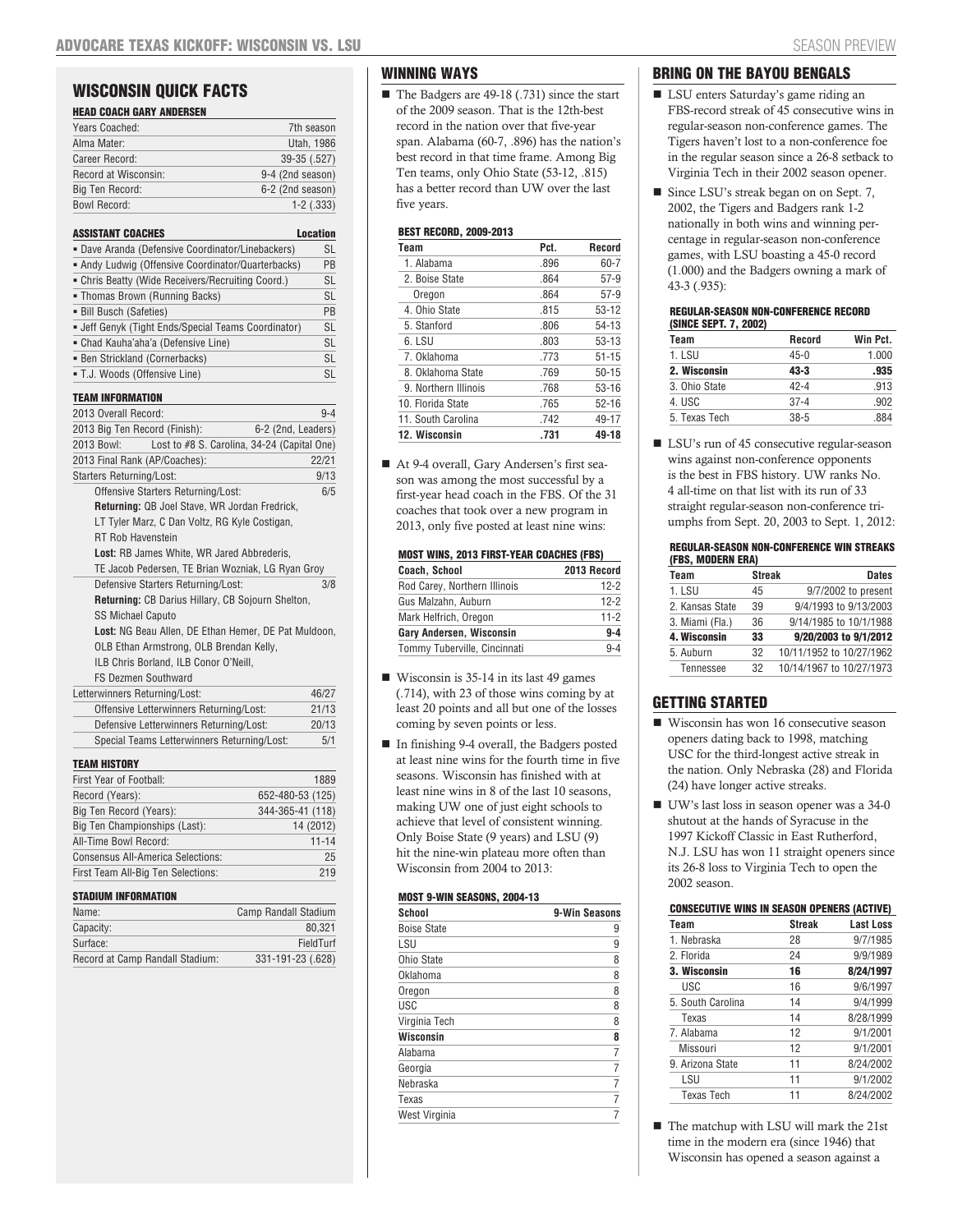# 2014 PRESEASON AWARDS/HONORS

#### MICHAEL CAPUTO, JR., S

Preseason All-Big Ten (Phil Steele, 4th)

# KYLE COSTIGAN, SR., RG

Preseason All-Big Ten (ESPN.com, Phil Steele, 1st)

# MELVIN GORDON, JR., RB

- **Maxwell Award watch list**
- Walter Camp Player of the Year Award watch list
- Doak Walker Award watch list
- **Preseason All-America (CBS Sports, ESPN.com,** FOX Sports, Sports Illustrated, Phil Steele, Athlon, 1st)
- Preseason All-Big Ten (ESPN.com, Phil Steele, Sporting News, 1st)

# ROB HAVENSTEIN, SR., RT

- **Outland Trophy watch list**
- Lombardi Award watch list
- Preseason All-America (Phil Steele, 4th) Preseason All-Big Ten
- (ESPN.com, Phil Steele, Sporting News, 1st)

# DEREK LANDISCH, SR., ILB

Preseason All-Big Ten (Phil Steele, 3rd)

# TYLER MARZ, JR., LT

Preseason All-Big Ten (Sporting News, 1st; Phil Steele, 3rd)

# SOJOURN SHELTON, SO., CB

|  |  | Preseason All-Big Ten (Sporting News, 1st; Phil Steele, 3rd) |  |  |  |  |  |  |  |  |
|--|--|--------------------------------------------------------------|--|--|--|--|--|--|--|--|
|--|--|--------------------------------------------------------------|--|--|--|--|--|--|--|--|

# JOEL STAVE, JR., QB

Davey O'Brien Award watch list

# DAN VOLTZ, SO., C

 Rimington Trophy watch list Preseason All-Big Ten (Phil Steele, 4th)

# DEREK WATT, JR., FB

Allstate AFCA Good Works Team nominee

# RETURNING 2013 AWARD WINNERS

# MICHAEL CAPUTO, JR., S

|  | - Honorable mention All-Big Ten (media) |  |  |  |  |
|--|-----------------------------------------|--|--|--|--|
|--|-----------------------------------------|--|--|--|--|

#### COREY CLEMENT, SO., RB

| • Honorable mention All-Freshman (College Football News) |
|----------------------------------------------------------|
| • Big Ten Freshman of the Week (Sept. 9, Nov. 18)        |

# MELVIN GORDON, JR., RB

| • Honorable mention All-America (Sports Illustrated) |
|------------------------------------------------------|
| • Second-team All-Big Ten (consensus)                |
| . First-team All-Sophomore (College Football News)   |
| • Maxwell Award semifinalist                         |
| • Doak Walker Award semifinalist                     |

Big Ten Offensive Player of the Week (Sept. 23)

# ROB HAVENSTEIN, SR., RT

- Second-team All-Big Ten (media)
- Honorable mention All-Big Ten (coaches)

# TYLER MARZ, JR., LT

 Honorable mention All-Big Ten (consensus) Second-team All-Sophomore (College Football News)

# SOJOURN SHELTON, SO., CB

- Honorable mention All-Big Ten (media)
- Honorable mention All-Freshman (College Football News)

# JOEL STAVE, JR., QB

- Honorable mention All-Big Ten (media)
- Honorable mention All-Sophomore (College Football News)

# DAN VOLTZ, SO., C

First-team All-Freshman (Athlon, College Football News)

non-conference foe currently affiliated with one of the Power Five conferences.

- UW is 10-9-1 in such games, including three straight wins: Virginia in 2001 (26- 17), West Virginia in 2003 (24-17) and Washington State in 2007 (42-21).
- Wisconsin has twice opened its season at a neutral site, going 1-1 in those games. UW fell 34-0 to Syracuse in the 1997 opener at the Meadowlands in East Rutherford, N.J., and claimed a 35-14 win over Bowling Green in the 2006 opener at FirstEnergy Stadium in Cleveland, Ohio.
- UW is 0-3 all-time in regular-season meetings with Southeastern Conference teams and has not faced an SEC foe during the regular season since suffering a 20-19 loss to Kentucky in Lexington in 1984.
- The Badgers' only other regular-season meetings with an SEC member school came in losses to LSU in 1971 (38-28 in Madison) and 1972 (27-7 in Baton Rouge).

# POLL POSITION

- Wisconsin opens the season ranked No. 14 in the Associated Press Top 25 and the Amway Coaches Poll. This is the fifth-consecutive season UW has opened the season in both polls. UW has begun 12 of the last 15 seasons ranked in the AP Top 25.
- The Badgers are 5-3 all-time against the No. 13 team in the AP poll, the spot LSU occupies heading into Saturday's game.
- UW has twice played as the nation's No. 14 team against the 13th-ranked squad, going 1-1 in those games (see chart below).
- The last time UW opened a season against the No. 13 team in the AP poll, it suffered a 43-7 loss to Colorado on Sept. 2, 1995.

#### WISCONSIN VS. NO. 13, ALL-TIME

| <b>Date</b> | <b>Opponent</b> | Result        | UW Rk.   |
|-------------|-----------------|---------------|----------|
| 10/27/1951  | at Northwestern | W 41-0        | (#14)    |
| 10/11/1958  | Purdue          | W 31-6        | (#6)     |
| 10/18/1958  | lowa            | $9 - 20$<br>L | (#4)     |
| 1/1/1994    | vs. UCLA        | W 21-16       | (#9)     |
| 9/2/1995    | Colorado        | 7-43<br>L     | $(\#21)$ |
| 10/18/2003  | Purdue          | 23-26         | (#14)    |
| 11/10/2007  | Michigan        | W 37-21       | (NR)     |
| 10/23/2010  | at Iowa         | W 31-30       | #10)     |

# SUMMER STARTS

- Wisconsin will play a game in August for the second-consecutive year but just the eighth time in school history. UW opened last season with a 45-0 win over UMass Randall on Aug. 31, 2013.
- The Badgers are 6-1 all-time in the month of August, including six consecutive wins.

#### WISCONSIN IN AUGUST, ALL-TUME

|             | HIUUUINUIN IN AUUUUI, ALL TIINIL |   |               |  |  |
|-------------|----------------------------------|---|---------------|--|--|
| <b>Date</b> | <b>Opponent</b>                  |   | <b>Result</b> |  |  |
| 8/24/1997   | vs. Syracuse                     | L | $0 - 34$      |  |  |
| 8/31/2000   | Western Michigan                 | W | $19 - 7$      |  |  |
| 8/25/2001   | Virginia                         | W | $26 - 17$     |  |  |
| 8/23/2002   | Fresno State                     | W | $23 - 21$     |  |  |
| 8/30/2003   | at West Virginia                 | W | $24 - 17$     |  |  |
| 8/30/2008   | Akron                            | W | $38 - 17$     |  |  |
| 8/31/2013   | <b>UMass</b>                     | W | $45 - 0$      |  |  |
|             |                                  |   |               |  |  |

#### HOW THE WEST IS WON?

- UW opens the first season in an expanded, 14-team Big Ten Conference by hosting one league newcomer, Maryland, for Homecoming on Oct. 25 and making a trip to face the other new addition, Rutgers, on Nov. 1.
- After winning Big Ten championships in two of the league's first three seasons of divisional play, Wisconsin has been picked to win the first West Division title in a poll of Big Ten media members.
- UW will host division foes Illinois (Oct. 11), Nebraska (Nov. 15) and Minnesota (Nov. 29) at Camp Randall Stadium and face Northwestern (Oct. 4), Purdue (Nov. 8) and Iowa (Nov. 22) on the road.

# BREAKING DOWN THE BADGERS

- The Badgers have 106 players on their 2014 roster. Here is the breakdown:
	- 16 seniors (3 fourth-year seniors, 13 fifth-year seniors)
	- 24 juniors (4 third-year juniors, 20 fourth-year juniors)
	- 21 sophomores (7 second-year sophomores, 14 third-year sophomores)
	- 45 freshmen (31 true freshmen, 14 redshirt freshmen)
- A total of 38 players started at least one game for the Badgers in 2013. Of those, 22 are slated to return in 2014 (58 percent).
- Of those 22 players that made the starting lineup last year, nine have started at least 10 games in their Badgers career: RT Rob Havenstein (28), RG Kyle Costigan (21), QB Joel Stave (19), CB Darius Hillary (14), SS Michael Caputo (13), LT Tyler Marz (13), CB Sojourn Shelton (12), WR Jordan Fredrick (10) and FB Derek Watt (10).
- UW returns 9 of its 22 regular starters from 2013 — six on offense and three on defense. In addition, the Badgers return both primary placekickers, their punter and both long snappers.
- $\blacksquare$  <br> The Badgers return 46 players that have earned letters during their careers: 21 on offense, 20 on defense and 5 on special teams. UW lost 27 letterwinners from last year's roster, 13 on offense, 13 on defense and 1 on special teams.
- Wisconsin returns six players that earned All-Big Ten honors last season:
	- S Michael Caputo (honorable mention)
	- RB Melvin Gordon (2nd team)
	- RT Rob Havenstein (2nd team)
	- LT Tyler Marz (honorable mention) CB Sojourn Shelton (honorable mention)
	- QB Joel Stave (honorable mention)
- The Badgers are anchored by home-grown products with half their roster — 54 players — hailing from Wisconsin, but UW's reach has extended to 18 states.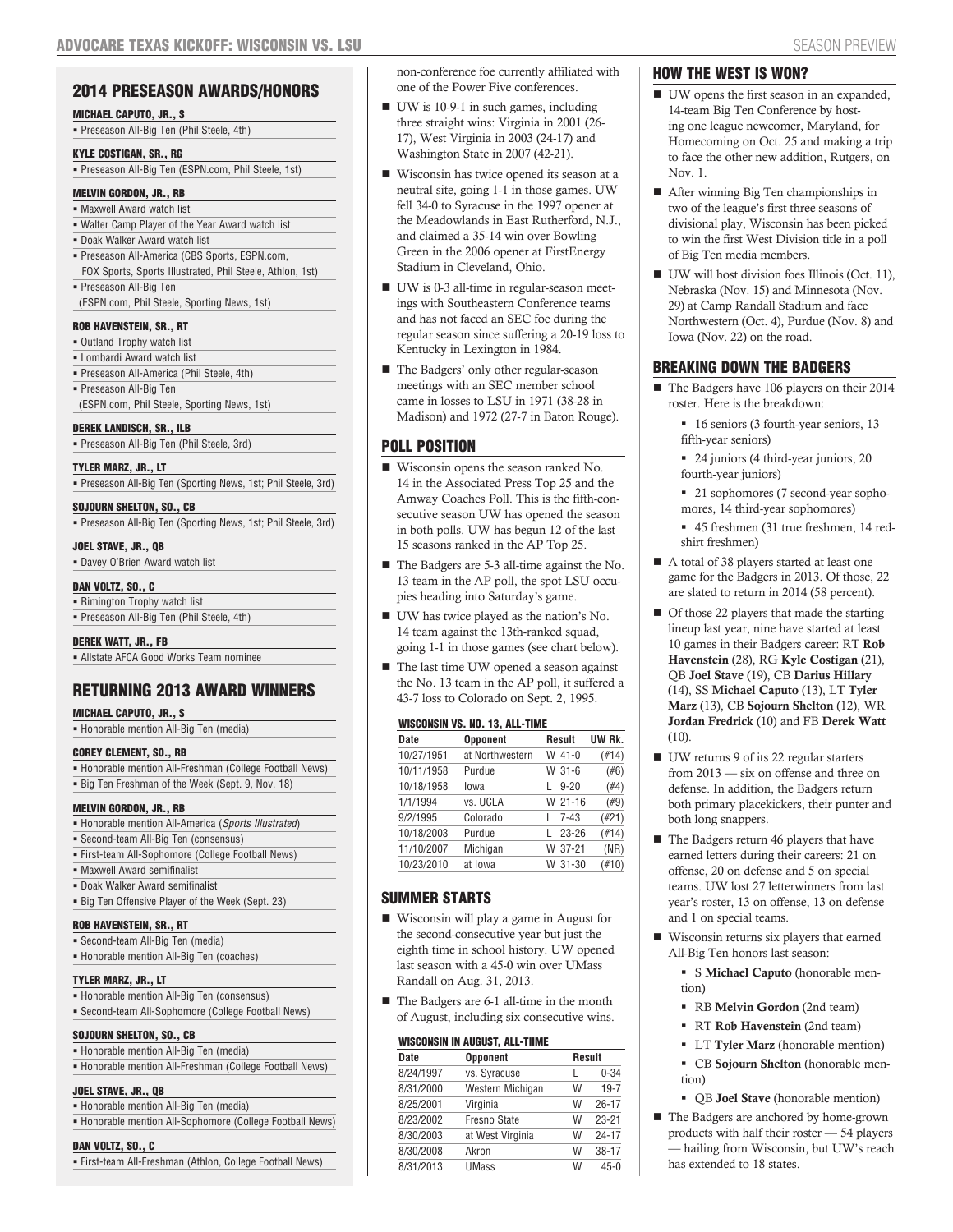# CAREER GAMES/STARTS

| PLAYER     |                            | $^{\prime}10$            | '11                      | 12                       | $^{\prime}13$            | 14 | <b>Total</b> |
|------------|----------------------------|--------------------------|--------------------------|--------------------------|--------------------------|----|--------------|
| DE         | James Adeyanju             | --                       | $\overline{a}$           | 3/0                      | 3/0                      |    | 6/0          |
| TE         | Sam Arneson                | $\overline{a}$           | 10/0                     | 13/2                     | 13/3                     |    | 36/5         |
| 0L         | Ray Ball                   | --                       | $\overline{\phantom{a}}$ | 10/0                     | 7/0                      |    | 17/0         |
|            | <b>WR</b> Lance Baretz     | $\overline{a}$           | $\overline{a}$           | 12/0                     | 3/0                      |    | 15/0         |
|            | <b>OLB Vince Biegel</b>    | $\overline{\phantom{a}}$ | $\overline{a}$           | 2/0                      | 13/2                     |    | 15/2         |
|            | <b>OLB Sherard Cadogan</b> | --                       | 9/0                      | 13/1                     | 1/0                      |    | 23/1         |
| S          | <b>Michael Caputo</b>      | $\overline{a}$           | $\overline{a}$           | 13/1                     | 13/12                    |    | 26/13        |
|            | <b>OLB Jack Cichy</b>      | $\overline{a}$           | $\overline{a}$           |                          | 5/0                      |    | 5/0          |
| <b>RB</b>  | <b>Corey Clement</b>       | --                       | --                       | --                       | 12/0                     |    | 12/0         |
| 0L         | Kyle Costigan              | $\overline{a}$           | 3/0                      | 12/9                     | 13/12                    |    | 28/21        |
| <b>WR</b>  | <b>Connor Cummins</b>      | $\overline{a}$           | 10/0                     | $\overline{\phantom{a}}$ |                          |    | 10/0         |
| 0L         | <b>Trent Denlinger</b>     | --                       |                          | --                       | 2/0                      |    | 2/0          |
| <b>WR</b>  | Kenzel Doe                 | $\overline{a}$           | 9/0                      | 14/1                     | 11/0                     |    | 34/1         |
| K          | <b>Andrew Endicott</b>     | --                       | $\overline{a}$           |                          | 10/0                     |    | 10/0         |
| <b>WR</b>  | Alex Erickson              | --                       | $\overline{a}$           | 2/0                      | 13/3                     |    | 15/3         |
| S          | Joe Ferguson               | $\overline{a}$           | $\overline{a}$           | $\overline{a}$           | 4/0                      |    | 4/0          |
| CВ         | <b>Terrance Floyd</b>      | $\overline{\phantom{a}}$ | $\overline{\phantom{a}}$ | 7/0                      | 4/0                      |    | 11/0         |
| <b>WR</b>  | Jordan Fredrick            | --                       | --                       | 14/5                     | 13/5                     |    | 27/10        |
| СB         | Devin Gaulden              | $\overline{a}$           | 6/0                      | 4/0                      | $\overline{\phantom{a}}$ |    | 10/0         |
| <b>RB</b>  | <b>Melvin Gordon</b>       | --                       | 3/0                      | 14/4                     | 13/4                     |    | 30/8         |
|            | <b>OLB Josh Harrison</b>   | --                       | 3/0                      | 1/0                      | --                       |    | 4/0          |
| OL         | Rob Havenstein             | $\overline{a}$           | 13/1                     |                          | 14/14 13/13              |    | 40/28        |
|            | <b>OLB</b> Jesse Hayes     | $\overline{a}$           | $\overline{a}$           | 4/0                      | $\overline{a}$           |    | 4/0          |
| NG         | <b>Warren Herring</b>      | --                       | 8/0                      | 14/0                     | 13/1                     |    | 35/1         |
| СB         | Darius Hillary             | $\overline{a}$           | $\overline{a}$           | 14/1                     | 13/13                    |    | 27/14        |
| QB         | <b>Bart Houston</b>        | --                       | $\overline{a}$           | $\overline{a}$           | 2/0                      |    | 2/0          |
| <b>ILB</b> | Leon Jacobs                | --                       | $\overline{a}$           | --                       | 13/0                     |    | 13/0         |
| S          | Peniel Jean                | $\overline{a}$           | 14/0                     | 5/0                      | 12/0                     |    | 31/0         |
| <b>WR</b>  | A.J. Jordan                | $\overline{a}$           | $\overline{a}$           | 6/0                      | 13/0                     |    | 19/0         |
| DE         | Jake Keefer                | --                       | --                       | $\overline{\phantom{a}}$ | --                       |    | 0/0          |
| <b>ILB</b> | Derek Landisch             | $\overline{a}$           | 14/0                     | 14/1                     | 10/2                     |    | 38/3         |
| OL         | Dallas Lewallen            | --                       | 2/0                      | 4/0                      | 7/7                      |    | 13/7         |
| <b>WR</b>  | Reggie Love                | --                       | $\overline{\phantom{a}}$ | 5/0                      | --                       |    | 5/0          |
| OL         | <b>Tyler Marz</b>          | $\overline{a}$           | $\overline{a}$           | 11/0                     | 13/13                    |    | 24/13        |
| QB         | <b>Tanner McEvoy</b>       | $\overline{\phantom{a}}$ | $\overline{\phantom{a}}$ | $\overline{a}$           | 11/4                     |    | 11/4         |
| LS         | James McGuire              | 6/0                      | --                       | 14/0                     | 12/0                     |    | 32/0         |
| P          | Drew Meyer                 | $\overline{a}$           | $\overline{a}$           | 14/0                     | 13/0                     |    | 27/0         |
| S          | Leo Musso                  | $\overline{a}$           | $\overline{\phantom{a}}$ |                          | 13/1                     |    | 13/1         |
| СB         | Dare Ogunbowale            | --                       | --                       | --                       | 8/0                      |    | 8/0          |
| CВ         | T.J. Reynard               | $\overline{a}$           | $\overline{a}$           | $\overline{\phantom{a}}$ | 7/0                      |    | 7/0          |
| Κ          | <b>Jack Russell</b>        | $\overline{a}$           | $\overline{\phantom{a}}$ | 8/0                      | 9/0                      |    | 17/0         |
|            | <b>OLB Joe Schobert</b>    | --                       | --                       | 5/0                      | 13/1                     |    | 18/1         |
| CВ         | Sojourn Shelton            | $\overline{a}$           | $\overline{a}$           | $\overline{\phantom{a}}$ | 13/12                    |    | 13/12        |
| QB         | Joel Stave                 |                          |                          | 8/6                      | 13/13                    |    | 21/19        |
| TE         | <b>Eric Steffes</b>        | --                       | --                       | $\overline{\phantom{a}}$ | 6/0                      |    | 6/0          |
| <b>WR</b>  | Jake Stengel               | --                       | --                       | 6/0                      | $\cdots$                 |    | 6/0          |
| FB         | Derek Straus               | --                       | --                       | 4/0                      | 7/0                      |    | 11/0         |
| TE         | <b>Austin Traylor</b>      | --                       | --                       | 3/0                      | 13/0                     |    | 16/0         |
| <b>ILB</b> | <b>Michael Trotter</b>     | --                       | 12/0                     | 13/3                     | 5/0                      |    | 30/3         |
| <b>ILB</b> | <b>Marcus Trotter</b>      | --                       | 5/0                      | 4/0                      | 5/1                      |    | 14/1         |
| LS         | Connor Udelhoven           | --                       | --                       | --                       | 13/0                     |    | 13/0         |
| OL.        | Dan Voltz                  | --                       | --                       | --                       | 11/6                     |    | 11/6         |
| FB         | Derek Watt                 | $\overline{a}$           | --                       | 14/5                     | 12/5                     |    | 26/10        |
| <b>WR</b>  | Rob Wheelwright            | --                       | ÷-                       | --                       | 12/0                     |    | 12/0         |
| OL.        | <b>Walker Williams</b>     | --                       | --                       | --                       | 1/0                      |    | 1/0          |
| DE         | Konrad Zagzebski           | $\overline{\phantom{a}}$ | 5/0                      | 13/1                     | 13/3                     |    | 31/4         |

■ Here's how the Badgers' roster breaks down geographically: Wisconsin (54), Florida (11), Illinois (8), Ohio (9), Minnesota (5), California (3), New Jersey (3), Georgia (2), Maryland (2), Pennsylvania (2), Hawaii (1), Massachusetts (1), North Carolina (1), South Carolina (1), Tennessee (1), Utah (1), Virginia (1), Washington (1).

#### HANDS-ON HEAD COACH

Gary Andersen has taken on additional responsibility in his second season as the Badgers' mentor and will directly coach Wisconsin's boundary or "B" linebackers in 2014. Andersen's position group includes freshman Matt Austin, sophomore Vince Biegel, senior Josh Harrison and junior Jesse Hayes.

#### FAMILY TIES

Gary Andersen's son, Chasen, joined the Badgers for the spring semester and is in his first season as an inside linebacker for the Badgers. Andersen is one of seven FBS head coaches to be coaching a son this season:

#### FATHERS COACHING SONS IN 2014 (FBS)

| Coach                  | Son         | School                |
|------------------------|-------------|-----------------------|
| Steve Addazio          | Louie (TE)  | <b>Boston College</b> |
| <b>Mike MacIntyre</b>  | Jay (WR)    | Colorado              |
| Kirk Ferentz           | Steve (OL)  | lowa                  |
| Paul Rhoads            | Jake (WR)   | Iowa State            |
| <b>Rick Stockstill</b> | Brent (QB)  | Mid. Tenn. St.        |
| Kyle Whittingham       | Alex (LB)   | Utah                  |
| Gary Andersen          | Chasen (LB) | Wisconsin             |

Gary Andersen is also being assisted by son Keegan, who is in his first season as a graduate assistant with the Badgers. Gary coached Keegan, a tight end, from 2010-12 at Utah State.

#### BROWN HAS THEIR BACKS

■ The Badgers bring one new assistant coach into the fold in 2014 with the addition of running backs coach Thomas Brown. The 28-year-old Brown comes to Madison after an All-SEC career at Georgia, an NFL stint with the Atlanta Falcons and one-year coaching stops at his alma mater (2011), Chattanooga (2012) and Marshall (2013).

### MAKE WAY FOR MELVIN

- RB Melvin Gordon has returned for his junior year at Wisconsin after proving himself to be one of college football's most explosive players in 2013 and enters the season among the top candidates for the Doak Walker Award and on many preseason lists of Heisman Trophy candidates.
- Gordon enters 2014 as the nation's active career leader in rushing average at 8.1 yards per carry, and his 1,609 rushing yards last season ranks No. 2 among returning players. Nebraska's Ameer Abdullah (1,690) is the nation's top returning rusher.
- Gordon ran for 1,609 yards to rank No. 2 in the Big Ten and No. 10 nationally despite

ranking just 46th nationally in attempts per game (15.9).

- He enters the 2014 season needing just 12 attempts to be eligible to break the Big Ten career rushing average record of 7.27 yards per carry set by Penn State's Ki-Jana Carter (1992-94). The FBS record is 8.26, set by Army's Glenn Davis from 1943-46.
- Gordon rushed for at least 140 yards in 8 of Wisconsin's 13 games in 2013. That matched Boston College's Andre Williams and Washington's Bishop Sankey for the most games of 140-plus rushing yards by an FBS player. He also led the nation (or was tied for the lead) in runs of 60-plus (4) and 70-plus (3) yards.
- Gordon became the fastest player in UW history to reach 1,000 yards in a career (104th carry of career) and in a single season (105th carry of 2013).
- Gordon and senior RB James White combined to rush for 3,053 yards in 2013, setting an FBS single-season record for rushing yards by a pair of teammates.

# AND THEY RAN...

- Over the last three years, the Badgers rank third nationally in rushing yards per attempt at 5.7, fourth in rushing touchdowns with 121 and seventh overall in rushing at 251.1 yards per game — leading the Big Ten in all three categories.
- Among teams from the Power Five leagues, only Georgia Tech (309.0 / 139) and Oregon (296.1 / 132) have rushed for a higher average per game and scored more rushing TDs than the Badgers since the start of 2011.
- UW's run of nine consecutive seasons with at least one 1,000-yard rusher is the longest active streak in the nation. Oregon has the next-longest active streak at seven. The Badgers have had at least one 1,000-yard rusher in 19 of the past 21 seasons.
- With Melvin Gordon ranked 10th nationally with 1,609 rushing yards in 2013, the Badgers have had at least one player ranked among the nation's top 10 in total rushing yards in six of the past nine seasons.
- Together, Gordon and White rushed for 3,053 yards to break the single-season FBS record for rushing yards by a pair of teammates. In the process, they also made Wisconsin the first team in FBS history to have two 1,400-yard rushers in the same season.
- Between White (9), Gordon (8) and freshman Corey Clement (3), the Badgers totaled 20 100-yard rushing performances in 2013 — the most 100-yard performances in school history and the most of any team in the nation.
- The Badgers boasted multiple 100-yard rushers in six games in 2013, including three games in which White, Gordon and Clement all topped the century mark.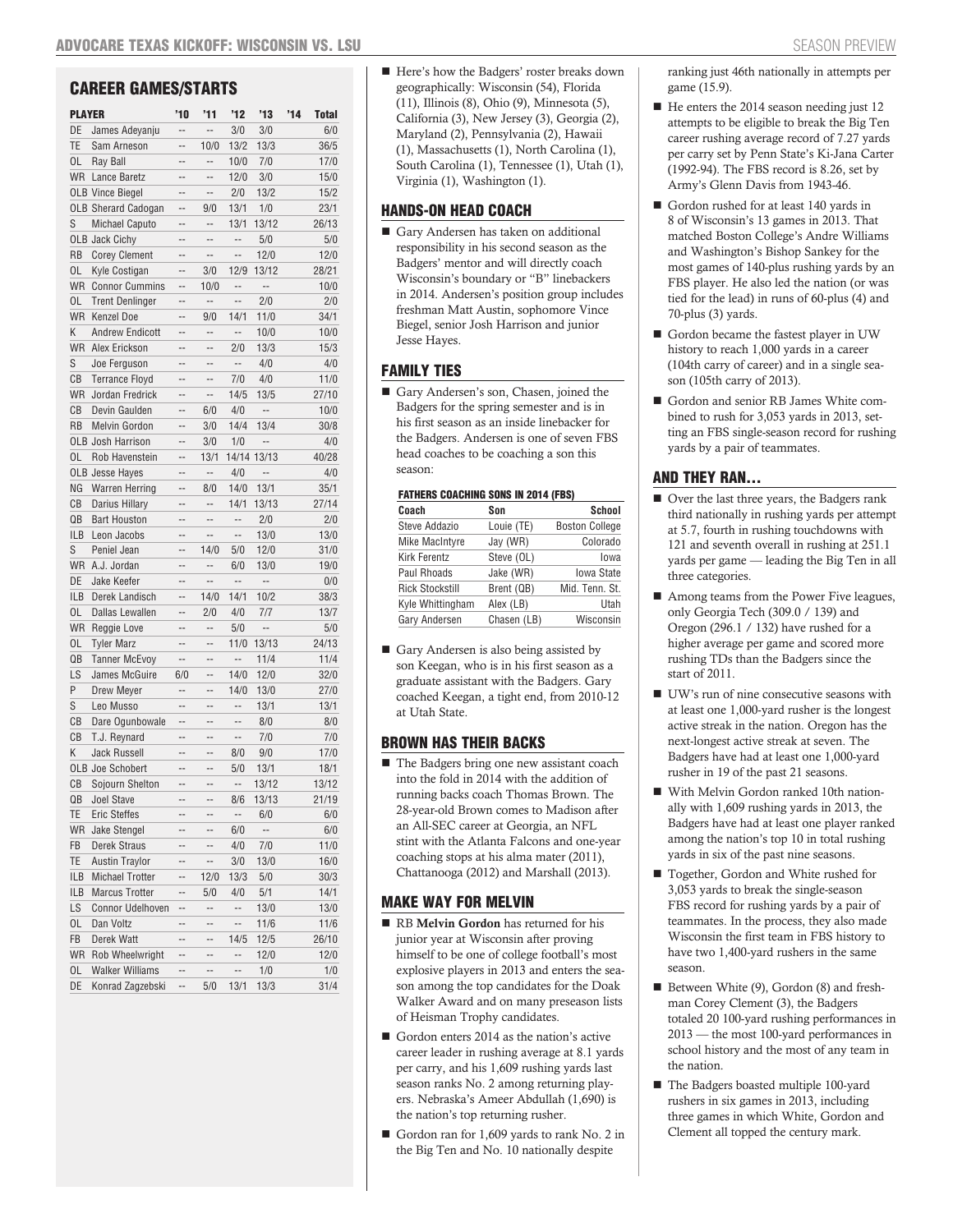# WISCONSIN IN NIGHT GAMES

Overall: 37-27 | Home: 12-5 | Road: 19-21 | Neutral: 6-1

| Year | <b>Opponent</b>        | <b>Result</b> | <b>Score</b> |
|------|------------------------|---------------|--------------|
| 1896 | vs. Carlisle Indians * | L             | $8 - 18$     |
| 1953 | at UCLA                | L             | $0 - 13$     |
|      | at USC                 | L             | $21 - 33$    |
| 1958 | at Miami               | W             | $20 - 0$     |
| 1966 | at USC                 | L             | $3 - 38$     |
| 1968 | at Arizona State       | L             | $7 - 55$     |
| 1972 | at LSU                 | L             | $7 - 27$     |
| 1977 | at Oregon              | W             | $22 - 10$    |
| 1979 | at San Diego State     | L             | $17 - 24$    |
| 1982 | Kansas State           | W             | $14-3$       |
| 1983 | at Minnesota           | W             | $56 - 17$    |
| 1984 | Kentucky               | L             | 19-20        |
| 1985 | at Minnesota           | L             | $18 - 27$    |
| 1986 | at Hawaii              | L             | $17 - 20$    |
|      | at UNLV                | L             | $7 - 17$     |
|      | Michigan               | L             | $17 - 34$    |
| 1987 | at Minnesota           | L             | 19-22        |
| 1988 | at Miami               | L             | $3 - 23$     |
| 1989 | at Minnesota           | L             | $22 - 24$    |
| 1991 | at Minnesota           | L             | 19-26        |
| 1993 | at SMU                 | W             | $24 - 16$    |
|      | at Minnesota           | L             | $21 - 28$    |
| 1994 | at Colorado            | L             | $17 - 55$    |
| 1995 | Colorado               | L             | $7 - 43$     |
|      | at Penn State          | W             | $17-9$       |
|      | at Minnesota           | W             | 34-27        |
| 1996 | at UNLV                | W             | $52 - 17$    |
|      | at Hawaii              | W             | 59-10        |
|      | vs. Utah %             | W             | $38 - 10$    |
| 1997 | at Northwestern        | W             | $26 - 25$    |
| 1998 | at San Diego State     | W             | $26 - 14$    |
|      | Purdue                 | W             | $31 - 24$    |
| 2000 | Western Michigan       | W             | $19 - 7$     |
|      | at Hawaii              | W             | $34 - 18$    |
| 2001 | at Oregon              | L             | $28 - 31$    |
| 2002 | <b>Fresno State</b>    | W             | $23 - 21$    |
|      | at UNLV                | W             | $27 - 7$     |
|      | at Michigan State      | W             | 42-24        |
|      | vs. Colorado %         | W             | $31 - 28$    |
| 2003 | Ohio State             | W             | $17 - 10$    |
| 2005 | at North Carolina      | W             | $14-5$       |
|      | Michigan               | W             | $23 - 20$    |
| 2006 | vs. Bowling Green*     | W             | $35 - 14$    |
| 2007 | at UNLV                | W             | $20 - 13$    |
|      | lowa                   | W             | $17 - 13$    |
| 2008 | at Fresno State        | W             | $13 - 10$    |
|      | Ohio State             | L             | $17 - 20$    |
|      | Penn State             | L             | $7 - 48$     |
| 2009 | Northern Illinois      | W             | $28 - 20$    |
|      | at Hawaii              | W             | $51 - 10$    |
|      | vs. Miami %            | W             | $20 - 14$    |
| 2010 | at UNLV                | W             | 41-21        |
|      | Ohio State             | W             | $31 - 18$    |
| 2011 | UNLV                   | W             | $51 - 17$    |
|      | Nebraska               | W             | 48-17        |
|      | at Michigan State      | L             | $31 - 37$    |
|      | at Ohio State          | L             | 29-33        |
|      | vs. Michigan St.!      | W             | 42-39        |
| 2012 | Utah State             | W             | $16 - 14$    |
|      | at Nebraska            | L             | 27-30        |
|      | vs. Nebraska!          | W             | 70-31        |
| 2013 | at Arizona State       | L             | 30-32        |
|      | at Ohio State          | L             | 24-31        |
|      | at Illinois            | W             | 56-32        |
|      |                        |               |              |

*\* Neutral site | % Bowl game ! Big Ten Championship Game, Indianapolis, Ind.*

# QUARTERBACKS COMPETE

- The battle for the Badgers' starting quarterback position was a two-man race between a pair of juniors, incumbent Joel Stave and second-year Badger Tanner McEvoy.
- The Badgers' starter in all 13 games last season, Stave owns a 13-6 record in 19 career starts under center.
- Stave set a single-season school record by attempting 336 passes in 2013, while his 208 completions ranked as the third-highest total in UW annals. Only Russell Wilson (225 - 2011) and Scott Tolzien (211 - 2009) have completed more passes in a season than Stave.
- Stave threw 22 touchdown passes, the second-most in school history. Russell Wilson holds the Badgers' single-season record with 33 in 2011.
- Stave's 2,494 passing yards were the fifthhighest total in school history and set a school record for yards by sophomore.
- For his career, Stave ranks No. 4 in UW history in passing efficiency at 140.8, trailing only Russell Wilson (191.8, 2011), Tolzien (153.2, 2008-10) and Jim Sorgi (141.2, 2000-03).
- McEvoy played in 11 games in 2013, including 10 games with three starts (vs. Northwestern, BYU and Indiana) at safety.
- He competed for the quarterback job in fall camp after transferring from Arizona Western College and played as a wide receiver in UW's season opener against UMass. However, a wrist injury that required surgery led UW coaches to switch him to safety, where McEvoy recorded 27 tackles, 1.0 TFL, one interception and four pass breakups.
- In 10 games at Arizona Western College in 2012, McEvoy completed 65.4 percent of his passes (161 of 246) for 2,301 yards, 29 touchdowns and 7 interceptions. He also ran 91 times for 472 yards and six rushing scores.

# FAMILIAR FRONT LINE

- The Badgers lose just one starter from an offensive line that paved the way for UW's offense to set school records for total offense (480.8 yards per game), rushing yards (3,689) and rushing average (6.62 yards per carry), returning five players that started at least six games in 2013.
- Left guard Ryan Groy is gone after graduating and being signed by the Chicago Bears, but the Badgers return their starters at right tackle (senior Rob Havenstein), right guard (senior Kyle Costigan), center (senior Dallas Lewallen and sophomore Dan Voltz) and left tackle (junior Tyler Marz).
- Havenstein, Costigan, Voltz, Lewallen and Marz have combined to start 75 games in their careers.
- Havenstein, a preseason Outland Trophy and Lombardi Award candidate, returns as the most experienced player on the Badgers'

roster at any position with 40 career games to his name. The Mt. Airy, Md., native has started 27 consecutive games at right tackle and blocked for three 1,000-yard rushers in his career in Montee Ball, Melvin Gordon and James White. He was a second-team All-Big Ten pick last year.

- Originally a defensive lineman, Costigan started the Badgers' final 12 games at right guard last year and started another nine contests as a sophomore in 2012 after making the switch to the O-line.
- Lewallen made his first career start in the 2013 season opener against UMass and went on to start seven of UW's first eight games at center.
- **Voltz** picked up where Lewallen left off and, after returning from an injury suffered during fall camp, started UW's final five contests as a redshirt freshman.
- An honorable mention All-Big Ten selection last year, Marz was a fixture at left tackle and started all 13 games for UW.

# REDESIGNED FOR 2014

- The Badgers' defense will have a distinctly different look in 2014 with the loss of eight senior starters that anchored a stout unit last season, including five that ended up on NFL rosters.
- UW's lineup will include a new front seven anchored by experienced players in senior NG Warren Herring (35 career games), senior DE Konrad Zagzebski (31) and senior ILB Derek Landisch (38) with plenty of new faces surrounding them.
- Redshirt freshmen Alec James and Chikwe Obasih are expected to contribute at defensive end along with juniors James Adeyanju and Jake Keefer, while sophomore Arthur Goldberg is a likely backup at nose guard.
- At linebacker, Landisch and Marcus Trotter each have starting experience inside, while twin Michael Trotter has switched from safety and could contribute, as well as sophomore Leon Jacobs, who got playing time as a true freshman in 2013. Outside, sophomore Vince Biegel (25 tackles in 2013) and junior Joe Schobert (24) are expected to start and help provide the Badgers' pass rush, with junior Jesse Hayes as a key reserve.
- The Badgers return both of their primary cornerbacks in junior Darius Hillary, who started all 13 games, and sophomore Sojourn Shelton, who made 12 starts as a true freshman and led the team with four interceptions — third-most of any freshman in the country and the most ever by a true freshman at UW.
- Junior Michael Caputo is back at strong safety after starting 12 games and finishing as UW's second-leading tackler with 63 stops, while the choice to replace thirdround NFL draft pick Dezmen Southward at free safety will likely involve senior Peniel Jean, sophomore Leo Musso and freshman Lubern Figaro, among others.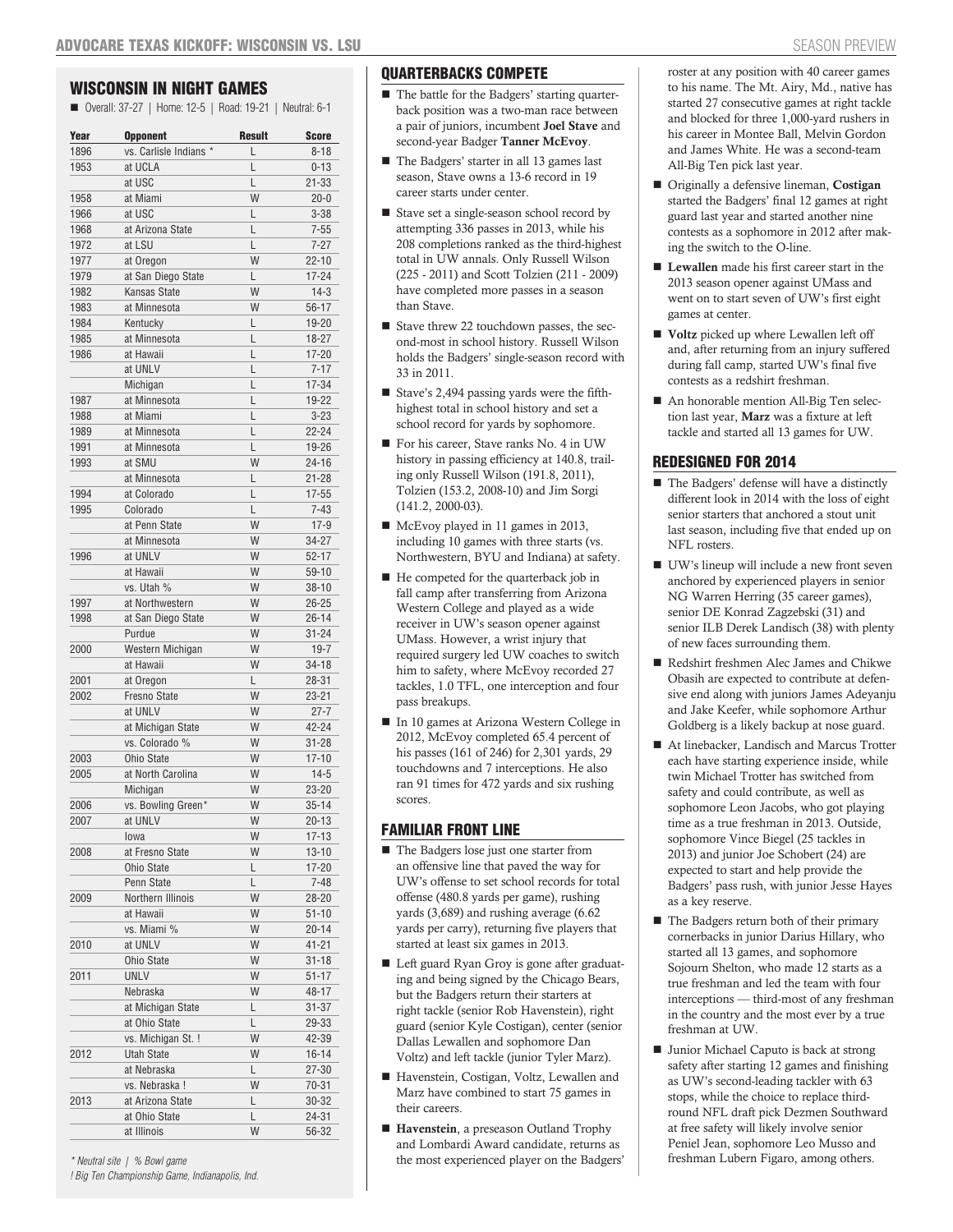# **BADGERS IN NFL TRAINING CAMPS (40)**

| Jared Abbrederis (WR)* — <i>IR</i> | Green Bay Packers           |
|------------------------------------|-----------------------------|
| Beau Allen (DL)*                   | Philadelphia Eagles         |
| Montee Ball (RB)                   | <b>Denver Broncos</b>       |
| Chris Borland (LB)*                | San Francisco 49ers         |
| Jake Byrne (TE)                    | San Diego Chargers          |
| Gabe Carimi (OL)                   | Atlanta Falcons             |
| Jonathan Casillas (LB)             | <b>Tampa Bay Buccaneers</b> |
| Marcus Cromartie (DB)              | San Diego Chargers          |
| Owen Daniels (TE)                  | <b>Baltimore Ravens</b>     |
| Bradie Ewing (FB) $-$ IR           | Jacksonville Jaguars        |
| Travis Frederick (OL)              | <b>Dallas Cowboys</b>       |
| David Gilreath (WR)                | Seattle Seahawks            |
| Garrett Graham (TE)                | <b>Houston Texans</b>       |
| Ryan Groy (OL)*                    | <b>Chicago Bears</b>        |
| Nick Hayden (DL)                   | <b>Dallas Cowboys</b>       |
| Ethan Hemer (DL)*                  | <b>Pittsburg Steelers</b>   |
| Shelton Johnson (DB)               | <b>Oakland Raiders</b>      |
| Lance Kendricks (TE)               | St. Louis Rams              |
| Peter Konz (OL)                    | Atlanta Falcons             |
| Jim Leonhard (DB)                  | <b>Cleveland Browns</b>     |
| DeAndre Levy (LB)                  | <b>Detroit Lions</b>        |
| Chris Maragos (DB)                 | Philadelphia Eagles         |
| Brad Nortman (P)                   | <b>Carolina Panthers</b>    |
| Conor O'Neill (LB)*                | Chicago Bears               |
| Jacob Pedersen (TE)*               | Atlanta Falcons             |
| O'Brien Schofield (LB)             | Seattle Seahawks            |
| Matt Shaughnessy (DL)              | Arizona Cardinals           |
| Devin Smith (DB)                   | Pittsburgh Steelers         |
| Dezmen Southward (DB)*             | Atlanta Falcons             |
| Mike Taylor (LB)                   | Seattle Seahawks            |
| Joe Thomas (OL)                    | <b>Cleveland Browns</b>     |
| Scott Tolzien (QB)                 | Green Bay Packers           |
| Nick Toon (WR)                     | <b>New Orleans Saints</b>   |
| Kraig Urbik (OL)                   | <b>Buffalo Bills</b>        |
| Rick Wagner (OL)                   | <b>Baltimore Ravens</b>     |
| J.J. Watt (DE)                     | <b>Houston Texans</b>       |
| James White (RB)*                  | <b>New England Patriots</b> |
| Russell Wilson (QB)                | Seattle Seahawks            |
| Brian Wozniak (TE)*                | Atlanta Falcons             |
| Kevin Zeitler (OL)                 | Cincinnati Bengals          |

*\* Rookie*

# SOMETHING SPECIAL

- Then-junior WR **Kenzel Doe** tied for the best mark in the Big Ten and ranked 17th nationally, averaging 26.5 yards per kickoff return in 2013. Nebraska's Kenny Bell also averaged 26.5 yards per kick return.
- Doe gave the Badgers their first kickoff return TD since 2010 when he scored on a 91-yard return in the fourth quarter of the Capital One Bowl vs. South Carolina on Jan. 1. Doe's TD was the Badgers' first-ever kickoff return for a score in a bowl game and marked the longest kickoff return in a bowl game in school history.
- Doe enters his senior season ranked second in UW history in kickoff return average at 25.5 yards per return. That trails only former teammate Jared Abbrederis' school record of 25.8 yards per return.
- Wisconsin boasted one of the nation's best coverage units in 2013. The Badgers were one of just three teams from the Power 5 conferences to not allow a punt return touchdown, allow a punt return of 20-plus yards, allow a kickoff return touchdown or a kickoff return of 50-plus yards. Arizona and Florida were the others.
- The Badgers' kickoff coverage unit limited teams to an average of 19.3 yards per return in 2013, ranking third in the Big Ten and 24th nationally.
- Over the past two seasons, spanning 162 kickoffs, the Badgers have allowed just five kickoff returns of 30-plus yards. Only Florida (2 of 123), Rice (3 of 159) and Nebraska (4 of 174) have allowed fewer kickoff returns of 30-plus yards in that twoyear span.
- Of then-sophomore P Drew Meyer's 53 punts last season, only 13 (24.5 percent) were returned.
- Wisconsin was 19th in the country in punt returns allowed with just 13. The 1.0 returns per game was ranked 17th nationally. Opponents had just 94 total punt return yards all season against the Badgers.

#### PIPELINE TO THE PROS

- Few teams have placed players into the NFL like Wisconsin over the past four years. As of the opening of training camp, a total of 40 former Badgers were list on NFL rosters.
- Wisconsin was represented on 24 of the NFL's 32 franchises during training camp, including 10 teams that featured multiple UW products on their rosters.
- UW saw another five players selected in the 2014 NFL Draft — WR Jared Abbrederis (Green Bay), DL Beau Allen (Philadelphia), LB Chris Borland (San Francisco), DB Dezmen Southward (Atlanta) and RB James White (New England) — giving the Badgers a total of 19 draft picks over the last four years.
- UW's 19 picks over the last four drafts is the highest total of any Big Ten team and trails only Alabama (30), LSU (29), Florida

State (25), Georgia (23), North Carolina (21) and Oklahoma (21) nationally.

 $\blacksquare$  More impressive than the quantity of UW's draft picks, however, is their quality. Since 2011, Wisconsin has produced 10 players that were selected in the first 75 picks of the draft, matching North Carolina for the third-most of any FBS team. Only Alabama (16) and LSU (16) have produced more top-75 picks in that span:

#### TOP-75 NFL DRAFT PICKS, 2011-14 (FBS)

| Team              | <b>Picks</b> |
|-------------------|--------------|
| 1. Alabama        | 16           |
| LSU               | 16           |
| 3. North Carolina | 10           |
| <b>Wisconsin</b>  | 10           |
| 5. Florida State  | 8            |
| Ohio State        | 8            |
|                   |              |

#### TOP-75 NFL DRAFT PICKS, 2011-14 (BIG TEN)

| Team              | Picks |
|-------------------|-------|
| 1. Wisconsin      | 10    |
| 2. Ohio State     | 8     |
| 3. Illinois       | 7     |
| 4. Iowa           | 4     |
| 5. Michigan State | 3     |
| Nebraska          | 3     |
| Penn State        | 3     |
| 8. Michigan       | 2     |
| Purdue            | 2     |
| Indiana           | 1     |
| Maryland          | 1     |
| Minnesota         | 1     |
| Northwestern      | N     |
| Rutgers           |       |

- The Badgers' impact on the NFL doesn't stop on draft day, however. Several UW players are among the game's best, as evidenced by NFL Network's "Top 100 Players of 2014" list, which featured four Wisconsin products: Houston DE J.J. Watt (12th), Cleveland OL Joe Thomas (18th), Seattle QB Russell Wilson (20th) and Detroit LB DeAndre Levy (59th).
- UW's four Top 100 selections matched Cal, Miami (Fla.) and Oklahoma for the thirdmost of any program and trailed only USC (5) and Georgia (5).
- Wisconsin was the lone program to have three alums ranked in the top 20 and to have four products ranked in the top 60.
- In Thomas and Watt, UW products were named the league's top offensive and defensive linemen. Watt was also the secondhighest-rated defensive player overall, with Seattle's Richard Sherman ranked seventh.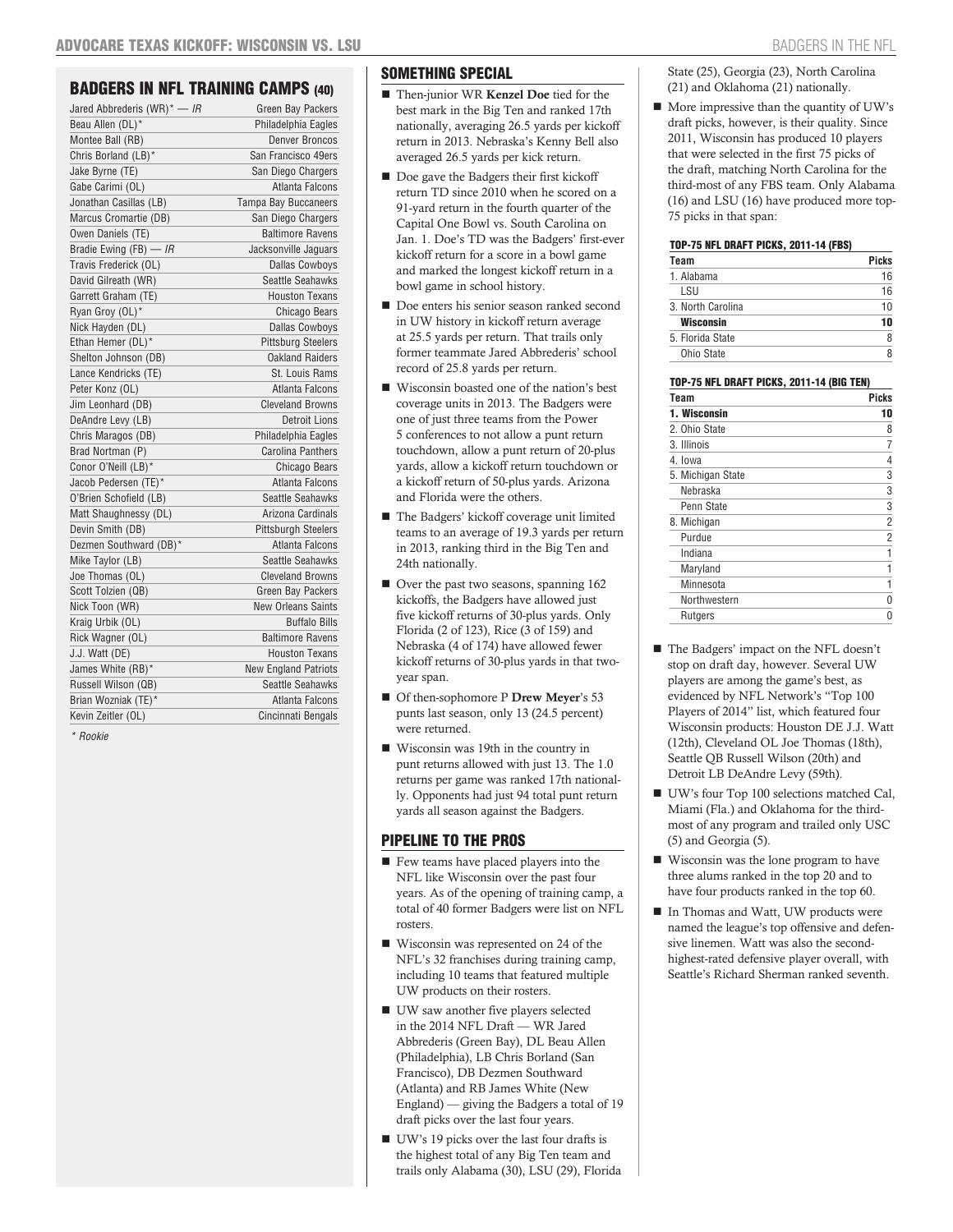# 2013 SEASON RESULTS

9-4, 6-2 BIG TEN

| DATE             | OPPONENT              | TIME (CT)  | TV                |
|------------------|-----------------------|------------|-------------------|
| Aug. 31          | <b>UMASS</b>          | $W, 45-0$  | BTN               |
| Sept. 7          | <b>TENNESSEE TECH</b> | W, 48-0    | BTN               |
| Sept. 14         | at Arizona State      | L, 30-32   | <b>ESPN</b>       |
| Sept. 21         | <b>PURDUE*</b>        | W, 41-10   | ABC               |
| Sept. 28         | at #4 Ohio State*     | $L, 24-31$ | <b>ABC</b>        |
| Oct. 12          | #19 NORTHWESTERN*     | W. 35-6    | <b>ABC</b>        |
| Oct. 19          | at Illinois*          | W, 56-32   | <b>BTN</b>        |
| Nov <sub>2</sub> | at lowa*              | W. 28-9    | ABC               |
| Nov. 9           | BYU                   | W. 27-17   | <b>ESPN</b>       |
| Nov. 16          | INDIANA*              | $W, 51-3$  | ESPN <sub>2</sub> |
| Nov. 23          | at Minnesota*         | W, 20-7    | <b>ESPN</b>       |
| Nov. 30          | <b>PENN STATE*</b>    | L. 24-31   | <b>ESPN</b>       |
| Jan. 1           | vs. #8 South Carolina | L. 24-34   | ABC               |

*\* Big Ten Conference game*

*Home games in* **BOLD CAPS** *played at Camp Randall Stadium.*

# 2013 BIG TEN STANDINGS

|                 |   | <b>Conference</b> |       |    | <b>Overall</b> |      |
|-----------------|---|-------------------|-------|----|----------------|------|
| <b>LEGENDS</b>  | W |                   | Pct.  | W  |                | Pct. |
| Michigan State  | 8 | 0                 | 1.000 | 13 | 1              | .929 |
| lowa            | 5 | 3                 | .625  | 8  | 5              | .615 |
| Nebraska        | 5 | 3                 | .625  | 9  | 4              | .692 |
| Minnesota       | 4 | 4                 | .500  | 8  | 5              | .615 |
| Michigan        | 3 | 5                 | .375  | 7  | 6              | .538 |
| Northwestern    | 1 | 7                 | .125  | 5  | 7              | .417 |
|                 |   | <b>Conference</b> |       |    | <b>Overall</b> |      |
|                 |   |                   |       |    |                |      |
| <b>LEADERS</b>  | W | L                 | Pct.  | W  | L              | Pct. |
| Ohio State      | 8 | 0                 | 1.000 | 12 | $\overline{2}$ | .857 |
| Wisconsin       | 6 | 2                 | .750  | 9  | 4              | .692 |
| Penn State      | 4 | $\overline{4}$    | .500  | 7  | 5              | .583 |
| Indiana         | 3 | 5                 | .375  | 5  | 7              | .417 |
| <b>Illinois</b> | 1 | 7                 | .125  | 4  | 8              | .333 |

# BADGERS IN THE RANKINGS - 2013

| <b>Date</b> | <b>Coaches</b> | AΡ | <b>Harris</b> | BCS       |
|-------------|----------------|----|---------------|-----------|
| Preseason   | 23             | 23 | --            | --        |
| Sept. 1     | 21             | 21 |               |           |
| Sept. 8     | 18             | 20 |               |           |
| Sept. 15    | RV             | 24 |               |           |
| Sept. 22    | 24             | 23 |               |           |
| Sept. 29    | RV             | RV |               |           |
| Oct. $6$    | RV             | RV |               |           |
| Oct. 13     | RV             | 25 | <b>RV</b>     | --        |
| Oct. 20     | 24             | 22 | 24            | <b>NR</b> |
| Oct. 27     | 23             | 22 | 24            | 24        |
| Nov. 3      | 22             | 21 | 22            | 24        |
| Nov. 10     | 20             | 17 | 21            | 22        |
| Nov. 17     | 17             | 16 | 19            | 19        |
| Nov. 24     | 14             | 14 | 15            | 15        |
| Dec. 1      | 21             | 21 | 21            | 21        |
| Dec. 8      | 19             | 19 | 19            | 19        |
| Final       | 21             | 22 | $-1$          |           |

# LOOKING BACK ON 2013: OFFENSE

- With RB Melvin Gordon rushing for 1,609 yards, RB James White rushing for 1,444 yards and WR Jared Abbrederis racking up 1,081 receiving yards, Wisconsin was the nation's lone team to boast two 1,000-yard rushers and a 1,000-yard receiver in 2013.
- Wisconsin put together the most prolific offense in school history in 2013, averaging a school-record 480.8 yards per game. The Badgers' average of 34.8 points per game also marked the third-highest scoring output in school history.
- Wisconsin boasted one of the nation's most efficient rushing attacks in 2013, ranking No. 2 nationally at 6.62 yards per carry -- a mark that broke the previous school record (5.52) by an amazing 1.1 yards per attempt.
- Remarkably, that efficiency also allowed UW to set a school record for rushing yards in a season (3,689) despite the fact that the Badgers' offense also set a school record for most passing attempts in a season (355).
- The Badgers lost just four fumbles in 2013, tying for the fewest of any FBS team with the second-lowest in school history.

#### PASSING OFFENSE

- The Badgers threw for 22 passing touchdowns, matching the second-highest total in school history, while their 217 pass completions were the third-most ever at UW. Wisconsin completed 61.1 percent of its passes, the sixth-best mark in school history.
- Jared Abbrederis set a school record with 78 receptions in 2013, and his 1,081 receiving yards made Abbrederis the third player in school history to record a 1,000-yard season. Along with his 933 yards in 2011, Abbrederis owns two of the top six singleseason performances ever at UW.
- Abbrederis finished his career second alltime at UW with 3,140 receiving yards and matched Brandon Williams' school record with 202 career receptions.

#### RUSHING OFFENSE

- UW's average of 283.8 rushing yards per game was the second-best mark in school history, surpassing the 275.4 yards per game that a Ron Dayne-led Badgers team averaged in 1999.
- $\blacksquare$  Melvin Gordon (1,609) and James White (1,444) gave Wisconsin a pair of 1,000-yard rushers in the same season for the second time in school history and extended UW's streak of consecutive seasons with a 1,000 yard rusher to nine straight years, the longest active streak in the country.
- In his career, White was part of 15 games in which he and at least one teammate combined to give UW multiple 100-yard rushers.
- Along with BYU, Wisconsin was one of just two FBS teams to boast a pair of players that averaged 100 rushing yards per game in 2013 -- and was the nation's lone team with two running backs over the 100 yard threshold. Gordon ranked 12th nation-

ally at 123.8 yards per game and White 17th at 111.1.

- White (13) and Gordon (12) combined for 25 rushing touchdowns in 2013, tied for the third-most rushing TDs by any running back duo in the nation.
- White broke UW's career record for yards per attempt by averaging 6.24 yards per carry over his four seasons -- the fifth-best mark ever by a Big Ten player.
- As a team, Wisconsin led the nation (or tied for the national lead) in runs of 30-plus (23), 40-plus (14), 50-plus (9), 60-plus (7), 70-plus (6), 80-plus (2) and 90-plus (1) yards.
- White finished his career ranked No. 4 all-time at UW with 4,015 rushing yards, becoming just the 17th player in Big Ten history to top the 4,000-yard plateau. He also ranks eighth all-time among Big Ten players (and third in UW history) with 45 rushing touchdowns, as well as ninth in Big Ten history (and third all-time at UW) with 48 total TDs.

# LOOKING BACK ON 2013: DEFENSE

- Wisconsin finished the season ranked sixth nationally in scoring defense (16.3 ppg), the lowest since 2006 (12.1 ppg) and tied for the fifth-best in school history since 1964. The Badgers were third nationally in scoring defense at home (9.6).
- The Badgers also finished seventh in total defense (305.1 ypg), which is the lowest total since 2006.
- Wisconsin had one of the best rushing defenses in the country, finishing fifth in rushing yards allowed (102.54), ninth in average yards per rush (3.22) and tied for second in rushing touchdowns allowed (8).
- On third and 3 or less, Wisconsin ranked ninth allowing only 1.93 yards per carry. The Badgers allowed first downs on just 16 of 27 attempts on third and 3 or less.
- Wisconsin also ranked among the top 20 in many passing defense categories, including: yards per game (17th, 202.5), passer rating (18th, 113.63), yards per attempt (13th, 6.2) and completion percentage (15th, 53.4).
- The Badgers had the third-best opponents' passer rating on third down in 2013 with an 82.19 rating, allowing just a 40.7 completion percentage and 4.4 yards per attempt.
- The Badgers ranked fourth nationally and second in the Big Ten in defensive third-down conversion percentage (30.65 percent). It's a team best since 2006 (28.2 percent) and third-best in school history.
- Wisconsin allowed just 14 touchdowns in the red zone, tied for the best mark nationally. Their opponents' red-zone TD percentage of 42.4 percent was third-best in the FBS.
- The Badgers finished the year tied for the nation's lead in plays allowed over 10 yards with just 125. Wisconsin also finished first in fewest rushing plays allowed over 10 yards (35) and 20 yards (4). The Badgers finished as one of only 27 teams to not allow a play of 70 yards or longer.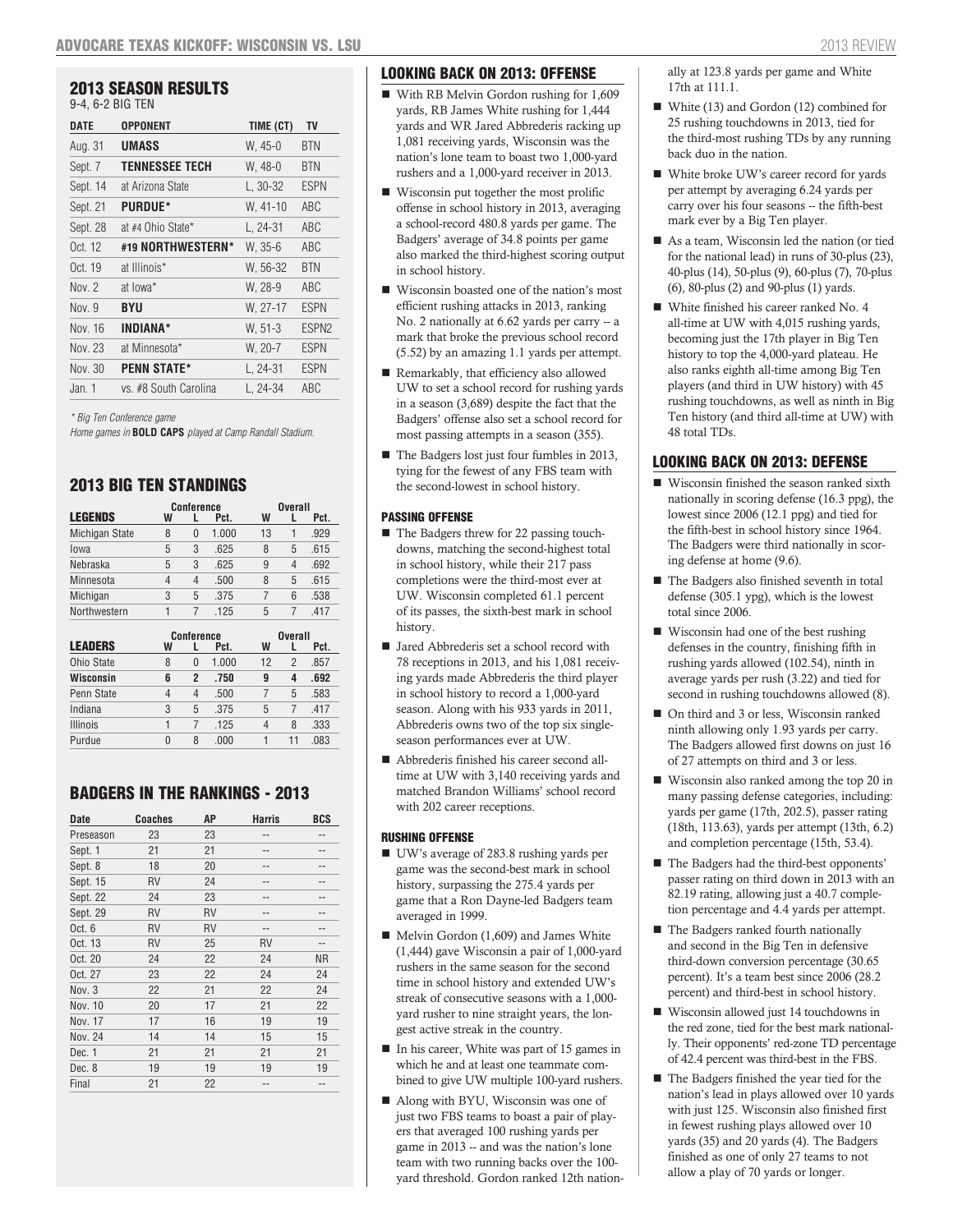# BADGERS AT CAMP RANDALL

Since start of 2004 season: 61-7 (.897)

| <b>DATE</b>          | <b>OPPONENT</b>         | <b>RESULT</b> | <b>SCORE</b>          |
|----------------------|-------------------------|---------------|-----------------------|
| 9/4/04               | UCF                     | W             | $34-6$                |
| 9/11/04              | <b>UNLV</b>             | W             | $18-3$                |
| 9/25/04              | Penn State              | W             | $16-3$                |
| 10/2/04              | <b>Illinois</b>         | W             | $24 - 7$              |
| 10/23/04             | Northwestern            | W             | $24 - 12$             |
| 11/6/04              | Minnesota               | W             | $38 - 14$             |
| 9/3/05               | <b>Bowling Green</b>    | W             | 56-42                 |
| 9/10/05              | Temple                  | W             | $65 - 0$              |
| 9/24/05              | Michigan                | W             | $23 - 20$             |
| 10/1/05              | Indiana                 | W             | $41 - 24$             |
| 10/22/05             | Purdue                  | W             | $31 - 20$             |
| 11/12/05             | lowa                    | L             | $10 - 20$             |
| 9/9/06               | <b>Western Illinois</b> | W             | $34 - 10$             |
| 9/16/06              | San Diego State         | W             | $14 - 0$              |
| 10/7/06              | Northwestern            | W             | $41 - 9$              |
| 10/14/06             | Minnesota               | W             | 48-12                 |
| 10/28/06             | <b>Illinois</b>         | W             | $30 - 24$             |
| 11/4/06              | Penn State              | W             | $13-3$                |
| 11/18/06             | <b>Buffalo</b>          | W             | $35 - 3$              |
| 9/1/07               | <b>Washington State</b> | W             | 42-21                 |
| 9/15/07              | The Citadel             | W             | 45-31                 |
| 9/22/07              | lowa                    | W             | $17 - 13$             |
| 9/29/07              | Michigan State          | W             | 37-34                 |
| 10/20/07             | Northern Illinois       | W             | $44 - 3$              |
| 10/27/07             | Indiana                 | W             | $33 - 3$              |
| 11/10/07             | Michigan                | W             | $37 - 21$             |
| 8/30/08              | Akron                   | W             | $38 - 17$             |
| 9/6/08               | <b>Marshall</b>         | W             | $51 - 14$             |
| 10/4/08              | <b>Ohio State</b>       | L             | $17 - 20$             |
| 10/11/08             | Penn State              | L             | $7 - 48$              |
| 10/25/08             | <b>Illinois</b>         | W             | $27 - 17$             |
| 11/15/08             | Minnesota               | W             | $35 - 32$             |
| 11/22/08             | Cal Poly                | W             | 36-35 (OT)            |
| 9/5/09               | Northern Illinois       | W             | $28 - 20$             |
| 9/12/09              | <b>Fresno State</b>     | W             | 34-31 (20T)           |
| 9/19/09              | Wofford                 | W             | 44-14                 |
| 9/26/09              | Michigan State          | W             | 38-30                 |
| 10/17/09<br>10/31/09 | lowa<br>Purdue          | L<br>W        | $10 - 20$<br>$37 - 0$ |
| 11/14/09             | Michigan                | W             | 45-24                 |
| 9/11/10              | San Jose State          | W             | $27 - 14$             |
| 9/18/10              | Arizona State           | W             | $20 - 19$             |
| 9/25/10              | <b>Austin Peay</b>      | W             | $70-3$                |
| 10/9/10              | Minnesota               | W             | $41 - 23$             |
| 10/16/10             | Ohio State              | W             | $31 - 18$             |
| 11/13/10             | Indiana                 | W             | 83-20                 |
| 11/27/10             | Northwestern            | W             | 70-23                 |
| 9/1/11               | <b>UNLV</b>             | W             | $51 - 17$             |
| 9/10/11              | Oregon State            | W             | $35 - 0$              |
| 9/24/11              | South Dakota            | W             | 59-10                 |
| 10/1/11              | Nebraska                | W             | 48-17                 |
| 10/15/11             | Indiana                 | W             | 59-7                  |
| 11/5/11              | Purdue                  | W             | 62-17                 |
| 11/26/11             | Penn State              | W             | $45 - 7$              |
| 9/1/12               | Northern Iowa           | W             | $26 - 21$             |
| 9/15/12              | <b>Utah State</b>       | W             | $16 - 14$             |
| 9/22/12              | <b>UTEP</b>             | W             | 37-26                 |
| 10/6/12              | Illinois                | W             | $31 - 14$             |
| 10/20/12             | Minnesota               | W             | 38-13                 |
| 10/27/12             | Michigan State          | L             | 13-16 (OT)            |
| 11/17/12             | Ohio State              | L             | $14-21(0T)$           |
| 8/31/13              | <b>UMass</b>            | W             | $45 - 0$              |
| 9/7/13               | Tennessee Tech          | W             | $48 - 0$              |
| 9/21/13              | Purdue                  | W             | 41-10                 |
| 10/12/13             | Northwestern            | W             | $35 - 6$              |
| 11/9/13              | <b>BYU</b>              | W             | 27-17                 |
| 11/16/13             | Indiana                 | W             | $51-3$                |
| 11/30/13             | Penn State              | L             | $24 - 31$             |



# CAMP RANDALL STADIUM

- One of the nation's most historic college football venues, Camp Randall Stadium also happens to be one of the intimidating for opposing teams, and Wisconsin has made the most of the home-field advantage that the raucous atmosphere provides.
- Since the start of the 2004 season, the Badgers have compiled a 61-7 record (.897) at Camp Randall Stadium. Only LSU (64) and Ohio State (64) have won more games at home over that span.
- Including its 31-18 win over Ohio State in 2010 Wisconsin owns a 4-5 record all-time against No. 1 teams in Camp Randall Stadium.
- Including its unblemished home records in 2010 and 2011, UW has compiled a 7-0 record at Camp Randall Stadium four times (2006, 2007, 2010 and 2011).
- Wisconsin won 21 consecutive games at Camp Randall Stadium from Oct. 31, 2009 to Oct. 27, 2012. That is the second-longest home winning streak in school history, trailing only the 25 in a row the Badgers won from 1900- 03.
- The Badgers have allowed 10 or fewer points at home on 23 occasions over the last 10 seasons.
- Wisconsin's six shutouts since 1999 (65-0 vs. Temple in 2005, 14-0 vs. San Diego State in 2006, 37-0 vs. Purdue in 2009, 35-0 vs. Oregon State in 2011 and 45-0 vs. UMass and 48-0 vs. Tennessee Tech in 2013) have occurred at Camp Randall Stadium.
- Camp Randall Stadium, which opened in 1917, is the fourth-oldest Bowl Subdivision stadium in the nation. The only older on-campus facilities are: Georgia Tech (1913), Mississippi State (1914) and Cincinnati (1916).
- The Camp Randall grounds were used as a Civil War training site. It also held Confederate soldiers, many of whom died and were laid to rest on the west side of Madison. The area known as "soldiers rest" is the northernmost Confederate cemetery in the United States.
- Camp Randall Stadium served as a living quarters for students and military personnel during the 1940s. Dormitories were built underneath the east-side stands. Approximately 150 men lived there. In addition, there was a rifle range, as well as boxing and wrestling rooms.
- Though it has only been a tradition at Camp Randall Stadium since 1998, "Jump Around" is now a defining part of UW game day. Between the third and fourth quarters, "Jump Around" by House of Pain is played and the

# OLDEST STADIUMS

Camp Randall Stadium is among the oldest facilities in the FBS:

| 1. Georgia Tech    | 1913 |
|--------------------|------|
| 2. Mississippi St. | 1914 |
| 3. Cincinnati      | 1916 |
| 4. Wisconsin       | 1917 |
| 5. Oklahoma St.    | 1920 |
| 6. Washington      | 1920 |
| 7. Kansas          | 1921 |
| 8. Stanford        | 1921 |
| 9. Tennessee       | 1921 |
| 10. Ohio St.       | 1922 |
|                    |      |

# CAPACITIES

#### ■ Camp Randall Stadium seating capacities through the years:

| 1917    | 10,000 |
|---------|--------|
| ■ 1921  | 14,000 |
| 1925    | 29,783 |
| ■ 1926  | 38.293 |
| ■ 1932  | 32,700 |
| ■ 1937  | 36,000 |
| ▪ 1940  | 45,000 |
| ▪ 1951  | 51,000 |
| ■ 1955  | 52,788 |
| ■ 1958  | 63,435 |
| ■ 1966  | 77,280 |
| ■ 1986  | 77,280 |
| ■ 1987  | 76,293 |
| ▪ 1991  | 77.745 |
| 1998    | 76,129 |
| $-2001$ | 76,634 |
| $-2005$ | 80.321 |

80,000-plus fans delight in doing as the tune instructs. "Jump Around" was crowned the winner of *Sports Illustrated*'s "Greatest College Football Traditions" bracket in 2012.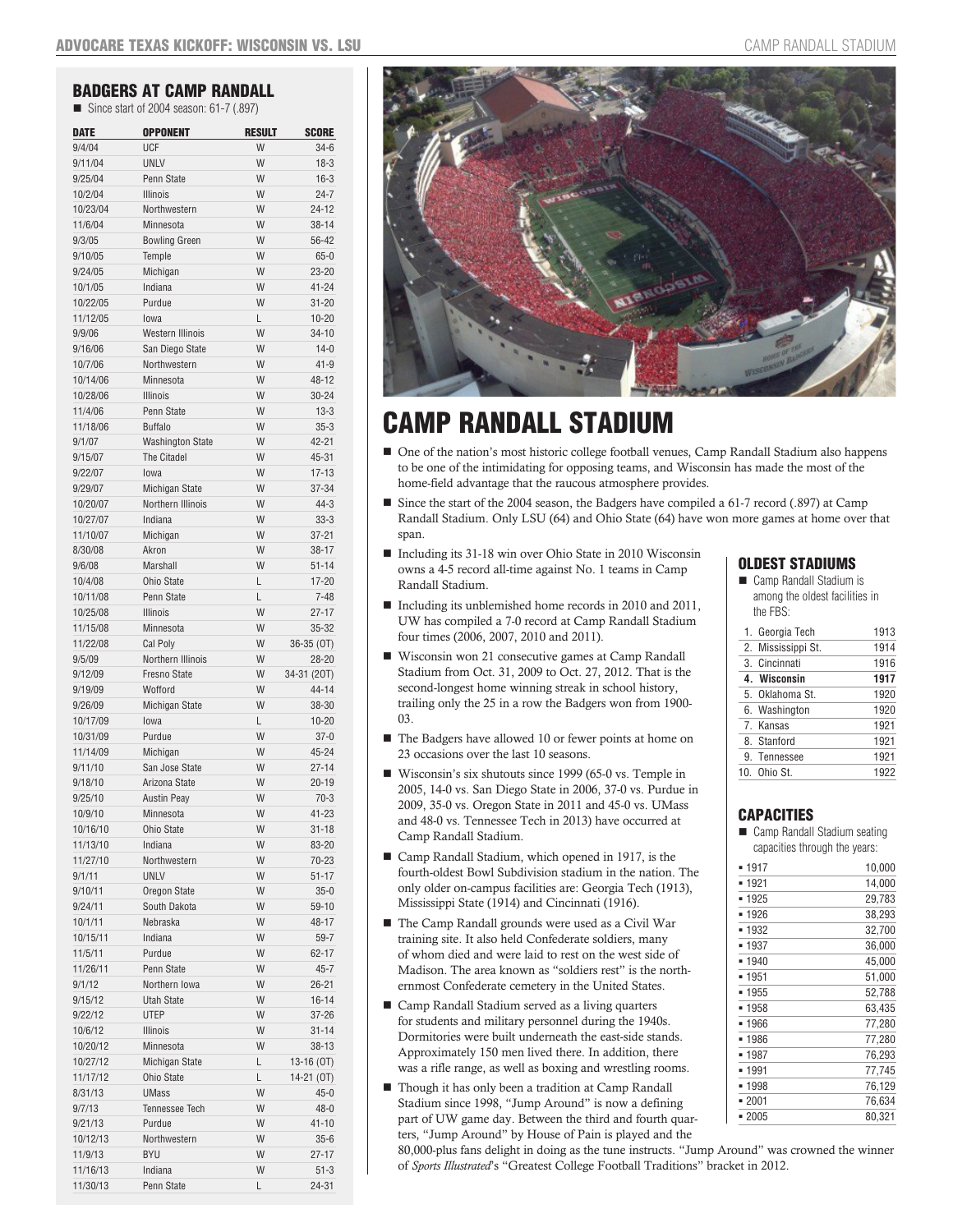

# THE ANDERSEN FILE

Career Record (7th Season): 39-35 (.527)

| ■ Birthdate:           | Feb. 19, 1964                             |
|------------------------|-------------------------------------------|
| " Years Coached:       | 7th season                                |
| • Alma Mater:          | Utah, 1986 (political science)            |
| • Record at Wisconsin: | 9-4 (2nd season)                          |
| ■ Big Ten Record:      | 6-2 (2nd season)                          |
| · Bowl Record:         | $1-2$ $(.333)$                            |
| - Hometown:            | Salt Lake City, Utah                      |
| • Family:              | Wife, Stacey; sons, Keegan, Chasen, Hagen |

 **Playing Experience:** Offensive line, Ricks College (1984); offensive line, Utah (1985-86)

 **Coaching Experience:** Assistant Head Coach/Offensive Coordinator, Southeastern Louisiana (1988); Assistant Coach, Ricks College (1989-92); Assistant Coach, Idaho State (1992-94); Head Coach, Park City (Utah) High School (1994-95); Assistant Head Coach, Northern Arizona (1995-96); Assistant Coach, Utah (1997-00); Assistant Head Coach, Utah (2001-02); Head Coach, Southern Utah (2003); Assistant Coach, Utah (2004); Assistant Head Coach/Defensive Coordinator, Utah (2005-08); Head Coach, Utah State (2009-12); Head Coach, Wisconsin (2013-present)

# BOWL GAME EXPERIENCE

Overall Bowl Game Record: 8-2 (.800)

| <b>YEAR</b> | <b>SCHOOL</b> | <b>BOWL</b>         | <b>RESULT (OPPONENT)</b> |
|-------------|---------------|---------------------|--------------------------|
| 1999        | Utah          | Las Vegas           | W, 17-16 (Fresno State)  |
| 2001        | Utah          | Las Vegas           | W. 10-6 (USC)            |
| 2004        | Utah          | Fiesta              | W, 35-7 (Pittsburgh)     |
| 2005        | Utah          | Emerald             | W, 38-10 (Georgia Tech)  |
| 2006        | <b>Utah</b>   | <b>Armed Forces</b> | W. 25-13 (Tulsa)         |
| 2007        | Utah          | Poinsettia          | W. 35-32 (Army)          |
| 2008        | Utah          | Sugar               | W, 31-17 (Alabama)       |
| 2011        | Utah St.      | Idaho Potato        | L, 24-23 (Ohio)          |
| 2012        | Utah St.      | Idaho Potato        | W, 41-15 (Toledo)        |
| 2013        | Wis.          | Capital One         | L. 34-24 (So. Carolina)  |

# HEAD COACH GARY ANDERSEN SECOND SEASON

After four years of building a winning program at Utah State, Gary Andersen has stepped in and not missed a beat while maintaining the level of excellence that has defined Wisconsin football over the past two decades.

Andersen, 50, was introduced as the 29th head coach in Wisconsin football history on Dec. 20, 2012 after four-year run as the head coach at Utah State in which he was named WAC Coach of the Year and was a finalist for the Eddie Robinson Coach of the Year award in 2012.

He engineered a transition described by both the coaches and players at Wisconsin as "seamless," leading the Badgers to a 9-4 record, including a 6-2 mark Big Ten play during his debut season in 2013. For his efforts, Andersen was named a semifinalist for the Maxwell Coach of the Year Award.

Academically, the Badgers were publically recognized by the NCAA for holding the nation's third-highest Academic Progress Rate score.

In scoring a 45-0 win over UMass and a 48-0 victory over Tennessee Tech, Andersen became just the seventh head coach since World War II to open his career at a school with back-to-back shutouts, and the first since Fred Akers at Texas in 1977.

Dating back to his time at Utah State, Andersen has won 25 of his last 32 games as a head coach. Of the 31 coaches that took over at a new Football Bowl Subdivision program in 2013, Andersen was one of just five to score at least nine wins in his first season at the helm.

He oversaw a Badgers team that finished the regular season ranked No. 7 nationally in total defense and No. 18 in total offense. Wisconsin also ranked No. 6 in scoring defense, allowing just 16.3 points per game.

The Badgers set program records for total offense with 480.8 yards per game and rushing yards in a season with 3,689. UW's rushing average of 6.62 yards per carry was also a school record, while running backs James White and Melvin Gordon set the FBS record for most rushing yards by a pair of teammates in a season by combining for 3,053 yards. They also made Wisconsin the first team in FBS history to have two 1,400-yard rushers in the same season.

Andersen's squad had a pair of All-Americans in senior LB Chris Borland (first team) and senior OL Ryan Groy (third team). Three players earned first-team All-Big Ten honors in senior WR Jared Abbrederis, Borland and Groy, with 14 Badgers earning some level of all-conference distinction.

Borland capped a tremendous career by being named Nagurski-Woodson Big Ten Defensive Player of the Year and the Butkus-Fitzgerald Big Ten Linebacker of the Year in addition to being a finalist for the Chicago Tribune's Silver Football given to the Big Ten MVP.

Borland, who was drafted by the San Francisco 49ers, became one of five players from Andersen's first UW team to be selected in the 2014 NFL Draft, joining WR Jared Abbrederis (Green Bay), NG Beau Allen (Philadelphia), S Dezmen Southward (Atlanta) and RB James White (New England).

# ANDERSEN YEAR-BY-YEAR

| Year | <b>School</b>                            | <b>Position</b>                  | <b>Record</b>  | Conf.          | <b>Bowl Game</b>    |
|------|------------------------------------------|----------------------------------|----------------|----------------|---------------------|
| 1989 | <b>Ricks College</b>                     | Offensive Line                   | --             | $\overline{a}$ |                     |
| 1990 | <b>Ricks College</b>                     | Offensive Line                   | $\overline{a}$ | $\overline{a}$ |                     |
| 1991 | <b>Ricks College</b>                     | Offensive Line                   | --             | --             |                     |
| 1992 | <b>Idaho State</b>                       | Defensive Line                   | $3 - 8$        | $1 - 6$        |                     |
| 1993 | <b>Idaho State</b>                       | Defensive Line                   | $2 - 9$        | $0 - 7$        |                     |
| 1994 | Park City (Utah) HS                      | <b>Head Coach</b>                | --             | --             |                     |
| 1995 | Northern Arizona                         | Assistant Head Coach/DL/ST       | $7 - 4$        | $4 - 2$        |                     |
| 1996 | Northern Arizona                         | Assistant Head Coach/DL/ST       | $9 - 3$        | $6 - 1$        |                     |
| 1997 | Utah                                     | Defensive Tackles/Strg Side Ends | $6-5$          | $5 - 3$        |                     |
| 1998 | Utah                                     | Defensive Tackles/Strg Side Ends | $7 - 4$        | $5 - 3$        |                     |
| 1999 | Utah                                     | Defensive Tackles/Strg Side Ends | $9 - 3$        | $5 - 2$        | Las Vegas           |
| 2000 | Utah                                     | Defensive Tackles/Strg Side Ends | $4 - 7$        | $3 - 4$        |                     |
| 2001 | Utah                                     | Assistant Head Coach/DT/ST       | $8 - 4$        | $4 - 3$        | Las Vegas           |
| 2002 | Utah                                     | Assistant Head Coach/DL/ST       | $5-6$          | $3 - 4$        |                     |
| 2003 | Southern Utah                            | <b>Head Coach</b>                | $4 - 7$        |                |                     |
| 2004 | Utah                                     | Defensive Line                   | $12 - 0$       | $7 - 0$        | Fiesta              |
| 2005 | Utah                                     | Def. Coord./Asst. HC/DL          | $7 - 5$        | $4 - 4$        | Emerald             |
| 2006 | Utah                                     | Def. Coord./Asst. HC/DL          | $8 - 5$        | $4 - 4$        | <b>Armed Forces</b> |
| 2007 | Utah                                     | Def. Coord./Asst. HC/DL          | $9 - 4$        | $5 - 3$        | Poinsettia          |
| 2008 | Utah                                     | Def. Coord./Asst. HC/DL          | $13 - 0$       | $8 - 0$        | Sugar               |
| 2009 | <b>Utah State</b>                        | <b>Head Coach</b>                | $4 - 8$        | $3-5$          |                     |
| 2010 | <b>Utah State</b>                        | <b>Head Coach</b>                | $4 - 8$        | $2 - 6$        |                     |
| 2011 | <b>Utah State</b>                        | <b>Head Coach</b>                | $7 - 6$        | $5 - 2$        | Idaho Potato        |
| 2012 | <b>Utah State</b>                        | <b>Head Coach</b>                | $11 - 2$       | $6-0$          | Idaho Potato        |
| 2013 | Wisconsin                                | <b>Head Coach</b>                | $9 - 4$        | $6 - 2$        | Capital One         |
|      | <b>Head Coaching Totals (7th season)</b> |                                  | 39-35          | $22 - 15$      | <b>3 Bowl Games</b> |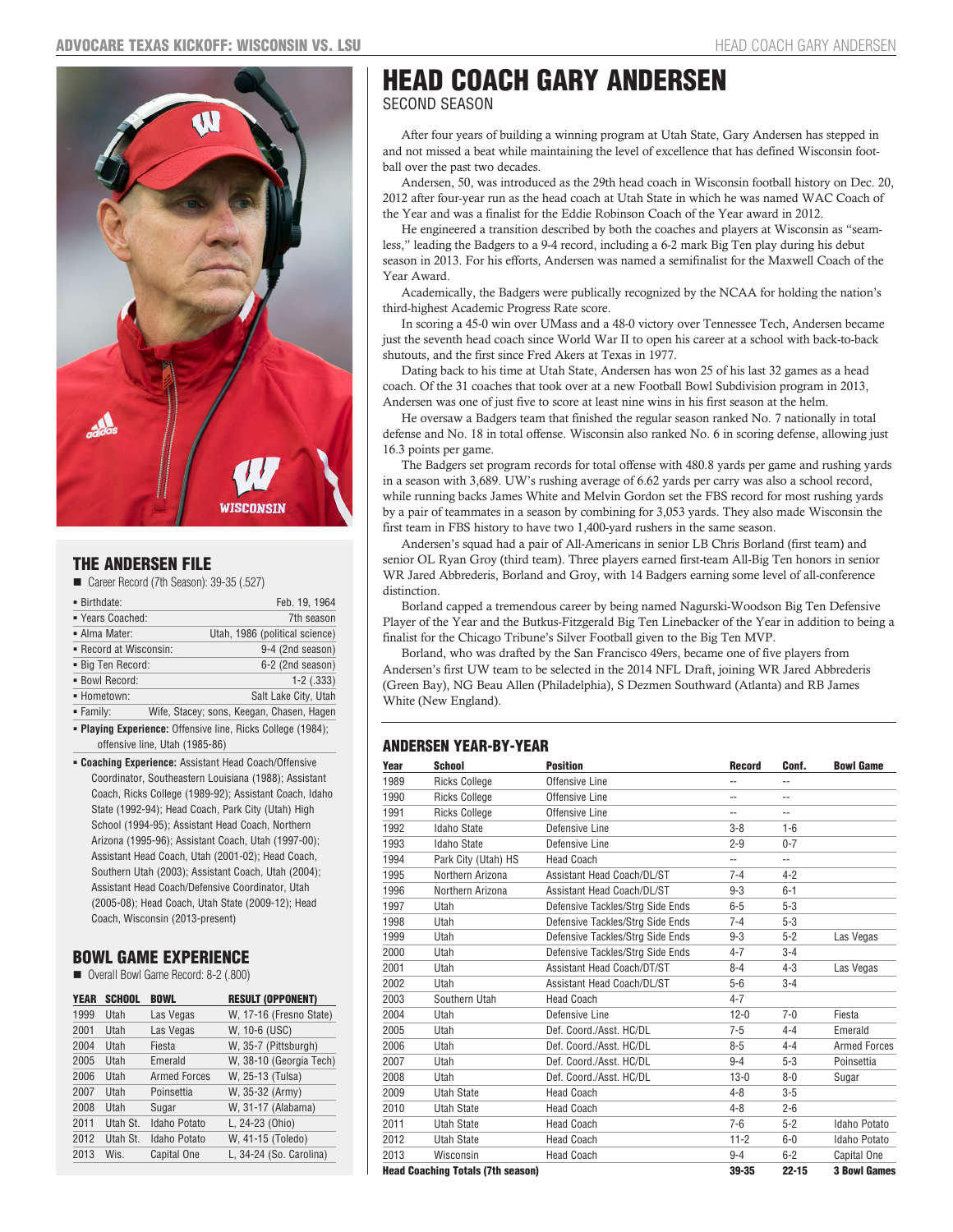# WISCONSIN DEPTH CHART **OFFENSE**

| ULLEMOE   |        |                        |    |    |                        |
|-----------|--------|------------------------|----|----|------------------------|
| QB        | $^{2}$ | Joel Stave (Jr.)       | 0R | 5  | Tanner McEvoy (Jr.)    |
| <b>RB</b> | 25     | Melvin Gordon (Jr.)    |    | 6  | Corey Clement (So.)    |
| <b>FB</b> | 34     | Derek Watt (Jr.)       |    | 20 | Austin Ramesh (Fr.)    |
| <b>WR</b> | 86     | Alex Erickson (So.)    |    | 9  | Jordan Fredrick (Jr.)  |
| <b>WR</b> | 3      | Kenzel Doe (Sr.)       |    | 12 | Natrell Jamerson (Fr.) |
| <b>WR</b> | 16     | Reggie Love (So.)      |    | 17 | George Rushing (Fr.)   |
| TE.       | 49     | Sam Arneson (Sr.)      |    | 48 | Troy Fumagalli (Fr.)   |
| TE        | 46     | Austin Traylor (Jr.)   |    | 44 | Eric Steffes (So.)     |
| LT        | 61     | Tyler Marz (Jr.)       |    | 62 | Walker Williams (So.)  |
| LG        | 73.    | Dallas Lewallen (Sr.)  |    | 71 | Ray Ball (Jr.)         |
| C         | 70     | Dan Voltz (So.)        |    | 63 | Michael Deiter (Fr.)   |
| <b>RG</b> |        | 54 Kyle Costigan (Sr.) |    | 55 | Trent Denlinger (So.)  |
| <b>RT</b> | 78     | Rob Havenstein (Sr.)   |    | 74 | Hayden Biegel (Fr.)    |

# DEFENSE

| DE         |    | 34 Chikwe Obasih (Fr.)  | 6  | Alec James (Fr.)      |
|------------|----|-------------------------|----|-----------------------|
| <b>NG</b>  |    | 45 Warren Herring (Sr.) | 95 | Arthur Goldberg (So.) |
| DE         | 91 | Konrad Zagzebski (Sr.)  | 93 | Jake Keefer (Jr.)     |
| <b>OLB</b> |    | 58 Joe Schobert (Jr.)   | 48 | Jack Cichy (So.)      |
| ILB        | 59 | Marcus Trotter (Sr.)    | 32 | Leon Jacobs (So.)     |
| ILB        | 30 | Derek Landisch (Sr.)    | 43 | Michael Trotter (Sr.) |
| <b>OLB</b> | 47 | Vince Biegel (So.)      | 41 | Jesse Hayes (Jr.)     |
| <b>CB</b>  | 8  | Sojourn Shelton (So.)   | 4  | Devin Gaulden (Jr.)   |
| SS         | 31 | Lubern Figaro (Fr.)     | 19 | Leo Musso (So.)       |
| <b>FS</b>  |    | Michael Caputo (Jr.)    | 21 | Peniel Jean (Sr.)     |
| <b>CB</b>  | 5  | Darius Hillary (Jr.)    | 18 | Dare Ogunbowale (So.) |

# SPECIAL TEAMS

| P         |    | 90 Drew Meyer (Jr.)        | 38 | P.J. Rosowski (Fr.)     |
|-----------|----|----------------------------|----|-------------------------|
| FG        |    | 10 Rafael Gaglianone (Fr.) | 97 | Jack Russell (Jr.)      |
| KO        |    | 37 Andrew Endicott (So.)   | 10 | Rafael Gaglianone (Fr.) |
| $LS - P$  |    | 56 James McGuire (Sr.)     | 60 | Connor Udelhoven (So.)  |
| $LS - FG$ |    | 60 Connor Udelhoven (So.)  | 56 | James McGuire (Sr.)     |
| н         | 90 | Drew Meyer (Jr.)           | 56 | James McGuire (Sr.)     |
| <b>PR</b> | 3  | Kenzel Doe (Sr.)           | 86 | Alex Erickson (So.)     |
| <b>KR</b> | 3  | Kenzel Doe (Sr.)           | 6  | Corey Clement (So.)     |

|            | <b>CAREER GAMES/STARTS</b> |       |
|------------|----------------------------|-------|
| OL         | Rob Havenstein             | 40/28 |
| <b>ILB</b> | Derek Landisch             | 38/3  |
| TE         | Sam Arneson                | 36/5  |
| NG         | <b>Warren Herring</b>      | 35/1  |
| WR         | <b>Kenzel Doe</b>          | 34/1  |
| LS         | James McGuire              | 32/0  |
| DE         | Konrad Zagzebski           | 31/4  |
| S          | Peniel Jean                | 31/0  |
| <b>RB</b>  | <b>Melvin Gordon</b>       | 30/8  |
| <b>ILB</b> | <b>Michael Trotter</b>     | 30/3  |
| 0L         | Kyle Costigan              | 28/21 |
| СB         | Darius Hillary             | 27/14 |
| WR         | Jordan Fredrick            | 27/10 |
| P          | <b>Drew Mever</b>          | 27/0  |
| S          | <b>Michael Caputo</b>      | 26/13 |
| FB         | Derek Watt                 | 26/10 |
| 0L         | <b>Tyler Marz</b>          | 24/13 |
| OLB        | Sherard Cadogan            | 23/1  |
| QB         | Joel Stave                 | 21/19 |
| WR         | A.J. Jordan                | 19/0  |
| <b>OLB</b> | Joe Schobert               | 18/1  |
| 0L         | Ray Ball                   | 17/0  |
| K          | <b>Jack Russell</b>        | 17/0  |
| TE         | <b>Austin Travlor</b>      | 16/0  |
| WR         | Alex Erickson              | 15/3  |
| OLB        | <b>Vince Biegel</b>        | 15/2  |
| WR         | Lance Baretz               | 15/0  |
| <b>ILB</b> | <b>Marcus Trotter</b>      | 14/1  |
| 0L         | Dallas Lewallen            | 13/7  |
| СB         | Sojourn Shelton            | 13/12 |
| Ś          | Leo Musso                  | 13/1  |
| <b>ILB</b> | Leon Jacobs                | 13/0  |
| LS         | Connor Udelhoven           | 13/0  |
| DE         | Jake Keefer                | 0/0   |
| 0L         | Dan Voltz                  | 11/6  |
| QB         | <b>Tanner McEvoy</b>       | 11/4  |
| RB         | <b>Corey Clement</b>       | 12/0  |
| WR         | Rob Wheelwright            | 12/0  |
| СB         | <b>Terrance Floyd</b>      | 11/0  |
| FB         | <b>Derek Straus</b>        | 11/0  |
| WR         | <b>Connor Cummins</b>      | 10/0  |
| K          | <b>Andrew Endicott</b>     | 10/0  |
| СB         | Devin Gaulden              | 10/0  |
| СB         | Dare Ogunbowale            | 8/0   |
| CВ         | T.J. Reynard               | 7/0   |
| DE         | James Adeyanju             | 6/0   |
| TE         | <b>Eric Steffes</b>        | 6/0   |
| WR         | Jake Stengel               | 6/0   |
| <b>OLB</b> | Jack Cichy                 | 5/0   |
| WR         | Reggie Love                | 5/0   |
| S          | Joe Ferguson               | 4/0   |
| <b>OLB</b> | Josh Harrison              | 4/0   |
| <b>OLB</b> | <b>Jesse Hayes</b>         | 4/0   |
| 0L         | <b>Trent Denlinger</b>     | 2/0   |
| QB         | <b>Bart Houston</b>        | 2/0   |
| 0L         | <b>Walker Williams</b>     | 1/0   |

# PRONUNCIATION GUIDE

| James Adevanju         | ah-DAY-on-joo        |
|------------------------|----------------------|
| Lance Baretz           | <b>BARE-its</b>      |
| Beau Benzschawel       | <b>BFN-shawl</b>     |
| Hayden Biegel          | BEE-gull             |
| <b>Vince Biegel</b>    | BEE-gull             |
| Keelon Brookins        | KEY-len              |
| <b>Sherard Cadogan</b> | sher-ARD CAD-uh-gin  |
| <b>Michael Caputo</b>  | kuh-POOT-oh          |
| Jack Cichy             | SITCH-ee             |
| <b>Corey Clement</b>   | CLEM-ent             |
| Kyle Costigan          | COST-uh-gihn         |
| <b>Michael Dieter</b>  | DEE-ter              |
| Kenzel Doe             | ken-ZELL             |
| Lubern Figaro          | LOO-bern fih-GAHR-oh |

| Troy Fumagalli     | foo-mah-GAH-lee             |
|--------------------|-----------------------------|
| Rafael Gaglianone  | HA-fy-el GAH-glee-ah-no-nee |
| Devin Gaulden      | GAHL-den                    |
| Rob Havenstein     | HAY-ven-stine               |
| <b>Ben Hemer</b>   | HEE-mer                     |
| Natrell Jamerson   | nuh-TRELL JAME-er-son       |
| Peniel Jean        | pen-YELL GENE               |
| Micah Kapoi        | kah-POY                     |
| Derek Landisch     | LAN-dish                    |
| Dallas Lewallen    | loo-AL-en                   |
| <b>Austin Maly</b> | MALL-ee                     |
| <b>Tyler Marz</b>  | <b>MARE-its</b>             |
| Zander Neuville    | NEV-ell                     |
| Chikwe Obasih      | CHEEK-way oh-BAH-shee       |

| Dare Ogunbowale         | DAR-ay oh-goon-bo-WALL-ay |
|-------------------------|---------------------------|
| Austin Ramesh           | RAM-ish                   |
| T.J. Reynard            | RAH-nard                  |
| P.J. Rosowski           | rah-ZOW-skee              |
| Ben Ruechel             | REEK-ull                  |
| Joe Schobert            | SHOW-bert                 |
| Justin Schweitzer       | SCHWITE-zerr              |
| <b>Connor Senger</b>    | SENG-er                   |
| <b>Conor Sheehy</b>     | SHEE-hee                  |
| Sojourn Shelton         | SO-jurn                   |
| Joel Stave              | STAH-vee                  |
| Derek Straus            | (rhymes with "mouse")     |
| Derek Tindal            | TIN-del                   |
| <b>Connor Udelhoven</b> | YOU-del-ho-ven            |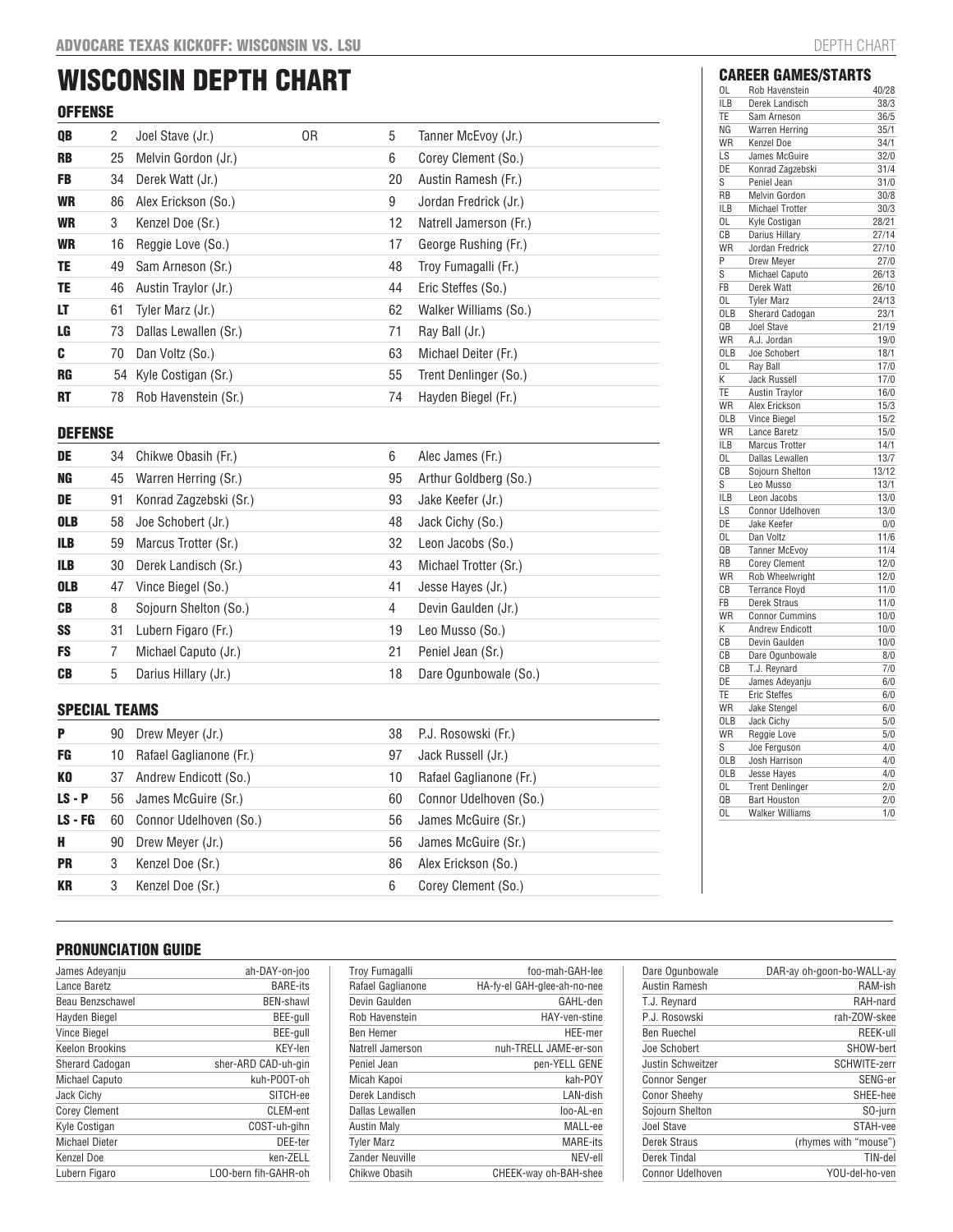# WISCONSIN ROSTER

|                | <b>ALPHABETICAL</b>                  |                        |                      |            |                    |                                                                                     |  |  |  |
|----------------|--------------------------------------|------------------------|----------------------|------------|--------------------|-------------------------------------------------------------------------------------|--|--|--|
| No.            | <b>Name</b>                          | Pos.                   | Ht.                  | Wt.        | Yr./El.            | <b>Hometown (High School/Last School)</b>                                           |  |  |  |
| 99             | Adeyanju, James*                     | DE                     | $6 - 2$              | 262        | Sr./Jr.            | Chicago, III. (Curie Metropolitan)                                                  |  |  |  |
| 22             | Andersen, Chasen                     | ILB                    | $5 - 11$             | 221        | Fr./Fr.            | Logan, Utah (Logan)                                                                 |  |  |  |
| 12             | Armstrong, Thad                      | $\mathsf{Q}\mathsf{B}$ | $6 - 3$              | 215        | Jr./So.            | Ottawa, III. (Wheaton Warrenville South)                                            |  |  |  |
| 49             | Arneson, Sam***                      | TE                     | $6 - 4$              | 244        | Sr./Sr.            | Merrill, Wis. (Merrill)                                                             |  |  |  |
| 46             | Austin, Matt                         | <b>OLB</b>             | $6-3$                | 218        | Fr./Fr.            | Fond du Lac, Wis. (St. Mary's Springs)                                              |  |  |  |
| 71             | Ball, Ray**                          | 0L                     | $6 - 7$              | 324        | Sr./Jr.            | Columbus, Ohio (Westerville South)                                                  |  |  |  |
| 18             | Baretz, Lance**                      | <b>WR</b>              | $5 - 11$             | 195        | Sr./Jr.            | Franklin, Wis. (Franklin)                                                           |  |  |  |
| 66             | Benzschawel, Beau                    | 0L                     | $6-6$                | 291        | Fr./Fr.            | Grafton, Wis. (Grafton)                                                             |  |  |  |
| 74             | Biegel, Hayden                       | 0L<br><b>OLB</b>       | $6-6$<br>$6 - 4$     | 303<br>244 | So./Fr.<br>Jr./So. | Wisconsin Rapids, Wis. (Wisconsin Rapids)                                           |  |  |  |
| 47<br>13       | Biegel, Vince*<br>Bondoc, Evan       | S                      | $6 - 1$              | 201        | Fr./Fr.            | Wisconsin Rapids, Wis. (Lincoln)<br>Madison, Wis. (Edgewood)                        |  |  |  |
| 24             | Brookins, Keelon                     | OLB                    | $5 - 10$             | 209        | So./Fr.            | St. Paul, Minn. (Tartan)                                                            |  |  |  |
| 17             | Cadogan, Sherard**                   | <b>OLB</b>             | $6 - 3$              | 232        | $Sr.$ #/ $Sr.$     | Washington Township, N.J. (Camden Catholic)                                         |  |  |  |
| 7              | Caputo, Michael**                    | S                      | $6 - 1$              | 212        | Sr./Jr.            | Imperial, Pa. (West Allegheny)                                                      |  |  |  |
| 48             | Cichy, Jack*                         | OLB                    | $6-2$                | 220        | So./So.            | Somerset, Wis. (Hill Murray)                                                        |  |  |  |
| 6              | Clement, Corey*                      | RB                     | $5 - 11$             | 217        | So./So.            | Glassboro, N.J. (Glassboro)                                                         |  |  |  |
| 19             | Connelly, Ryan                       | OLB                    | $6 - 3$              | 225        | Fr./Fr.            | Eden Prairie, Minn. (Eden Prairie)                                                  |  |  |  |
| 64             | Connors, Brett                       | 0L                     | $6-6$                | 311        | Fr./Fr.            | New Berlin, Wis. (West)                                                             |  |  |  |
| 54             | Costigan, Kyle**                     | 0L                     | $6 - 5$              | 319        | $Sr.$ #/ $Sr.$     | Wind Lake, Wis. (Muskego)                                                           |  |  |  |
| 31             | Cummins, Connor*                     | <b>WR</b>              | $6 - 1$              | 200        | $Sr.$ #/ $Sr.$     | Kettering, Ohio (Archbishop Alter)                                                  |  |  |  |
| 28             | Deal, Taiwan                         | RB                     | $6 - 0$              | 216        | Fr./Fr.            | Capitol Heights, Md. (DeMatha)                                                      |  |  |  |
| 63             | Deiter, Michael                      | 0L                     | $6 - 5$              | 317        | Fr./Fr.            | Curtice, Ohio (Genoa)                                                               |  |  |  |
| 55<br>16       | Denlinger, Trent                     | 0L<br>CB               | $6-6$                | 308        | Jr./So.            | Cuba City, Wis. (Cuba City)<br>Oak Hill, Fla. (New Smyrna Beach)                    |  |  |  |
| 3              | Dixon, D'Cota<br>Doe, Kenzel***      | WR                     | $5 - 10$<br>$5 - 8$  | 206<br>176 | Fr./Fr.<br>Sr./Sr. | Reidsville, N.C. (Reidsville)                                                       |  |  |  |
| 55             | Dooley, Garret                       | DE                     | $6 - 2$              | 238        | So./Fr.            | Rochester, III. (Rochester)                                                         |  |  |  |
| 89             | Eckert, Sam                          | TE                     | $6 - 5$              | 220        | Fr./Fr.            | East Troy, Wis. (East Troy)                                                         |  |  |  |
| 53             | Edwards, T.J.                        | <b>OLB</b>             | $6 - 1$              | 229        | Fr./Fr.            | Lake Villa, III. (Lakes Community)                                                  |  |  |  |
| 37             | Endicott, Andrew*                    | Κ                      | $5 - 9$              | 175        | So./So.            | Sacramento, Calif. (Jesuit)                                                         |  |  |  |
| 86             | Erickson, Alex*                      | WR                     | $6-0$                | 196        | Jr./So.            | Darlington, Wis. (Darlington)                                                       |  |  |  |
| 36             | Ferguson, Joe                        | S                      | $6 - 1$              | 210        | So./So.            | Madison, Wis. (Memorial)                                                            |  |  |  |
| 31             | Figaro, Lubern                       | S                      | $6-0$                | 179        | Fr./Fr.            | Everett, Mass. (Everett)                                                            |  |  |  |
| 56             | Fischer, Ben                         | LВ                     | $6-0$                | 211        | Fr./Fr.            | Crivitz, Wis. (Crivitz)                                                             |  |  |  |
| 29             | Floyd, Terrance*                     | СB                     | $5 - 10$             | 191        | Sr./Jr.            | Boynton Beach, Fla. (Santaluces)                                                    |  |  |  |
| 9              | Fredrick, Jordan**                   | WR                     | $6 - 4$              | 214        | Sr./Jr.            | Madison, Wis. (Memorial)                                                            |  |  |  |
| 48             | Fumagalli, Troy                      | TE                     | $6-5$                | 246        | So./Fr.            | Aurora, III. (Waubonsie Valley)                                                     |  |  |  |
| 43<br>4        | Gaglianone, Rafael<br>Gaulden, Devin | Κ<br>СB                | $5 - 11$<br>$5 - 10$ | 231<br>187 | Fr./Fr.<br>Sr./Jr. | Sao Paulo, Brazil (Chattanooga (Tenn.) Baylor)<br>Miramar, Fla. (University School) |  |  |  |
| 68             | Gault, Jaden                         | 0L                     | $6-6$                | 310        | Fr./Fr.            | Cottage Grove, Wis. (Monona Grove)                                                  |  |  |  |
| $\overline{7}$ | Gillins, D.J.                        | QB                     | $6 - 3$              | 201        | Fr./Fr.            | Jacksonville, Fla. (Ribault)                                                        |  |  |  |
| 95             | Goldberg, Arthur                     | ΝG                     | $6 - 3$              | 290        | $Jr./S0$ .         | Mount Lebanon, Pa. (Mount Lebanon)                                                  |  |  |  |
| 25             | Gordon, Melvin**                     | RB                     | $6 - 1$              | 213        | Sr./Jr.            | Kenosha, Wis. (Bradford)                                                            |  |  |  |
| 50             | Harrison, Josh                       | OLB                    | $6-0$                | 223        | $Sr.$ #/ $Sr.$     | Huber Heights, Ohio (Wayne)                                                         |  |  |  |
| 78             | Havenstein, Rob***                   | 0L                     | $6 - 8$              | 333        | $Sr.$ #/ $Sr.$     | Mount Airy, Md. (Linganore)                                                         |  |  |  |
| 41             | Hayes, Jesse                         | <b>OLB</b>             | $6-3$                | 229        | Sr./Jr.            | Cincinnati, Ohio (Moeller)                                                          |  |  |  |
| 72             | Hemer, Ben                           | 0L                     | $6 - 4$              | 293        | So./Fr.            | Medford, Wis. (Medford)                                                             |  |  |  |
| 45             | Herring, Warren**                    | NG                     | $6 - 3$              | 283        | $Sr.$ #/ $Sr.$     | Fairview Heights, III. (Belleville East)                                            |  |  |  |
| 5              | Hillary, Darius**                    | CB                     | $5 - 11$             | 188        | Sr./Jr.            | Cincinnati, Ohio (Sycamore)                                                         |  |  |  |
| 96             | Hirschfeld, Billy                    | DE                     | $6-6$                | 271        | Fr./Fr.            | Okauchee, Wis. (Hartland Arrowhead)                                                 |  |  |  |
| 13             | Houston, Bart*                       | QB                     | $6 - 4$              | 218        | Jr./So.            | Dublin, Calif. (De La Salle)                                                        |  |  |  |
| 23<br>32       | Hudson, Austin                       | S<br>ILB               | $6 - 2$<br>$6 - 2$   | 205<br>230 | Fr./Fr.            | Tampa, Fla. (Plant)                                                                 |  |  |  |
| 12             | Jacobs, Leon*<br>Jamerson, Natrell   | WR                     | $5 - 11$             | 180        | So./So.<br>Fr./Fr. | Santa Clarita, Calif. (Golden Valley)<br>Ocala, Fla. (Vanguard)                     |  |  |  |
| 6              | James, Alec                          | DE                     | $6 - 3$              | 259        | So./Fr.            | Brookfield, Wis. (East)                                                             |  |  |  |
| 21             | Jean, Peniel***                      | S                      | $5 - 11$             | 194        | $Sr.$ #/ $Sr.$     | West Palm Beach, Fla. (Palm Beach Central)                                          |  |  |  |
| 1              | Jordan, A.J.*                        | S                      | $6-0$                | 190        | Sr./Jr.            | Dayton, Ohio (Trotwood Madison)                                                     |  |  |  |
| 75             | Kapoi, Micah                         | 0L                     | $6 - 4$              | 323        | Fr./Fr.            | Kapolei, Hawaii (Kapolei)                                                           |  |  |  |
| 93             | Keefer, Jake                         | DE                     | $6 - 3$              | 269        | Sr./Jr.            | Woodville, Wis. (Baldwin-Woodville)                                                 |  |  |  |
| 39             | Kelliher, Brady                      | DE                     | $6 - 8$              | 247        | So./Fr.            | Hartland, Wis. (Arrowhead)                                                          |  |  |  |
| 22             | Kinlaw, Caleb                        | RB                     | $5 - 9$              | 180        | Fr./Fr.            | Goose Creek, S.C. (Goose Creek)                                                     |  |  |  |
| 30             | Landisch, Derek***                   | ILB                    | $6 - 0$              | 231        | Sr./Sr.            | Nashotah, Wis. (Arrowhead)                                                          |  |  |  |

NUMERICAL

| No.            | Name                    | Pos. |
|----------------|-------------------------|------|
| 1              | A.J. Jordan             | S    |
| 2              | <b>Joel Stave</b>       | QB   |
| 3              | <b>Kenzel Doe</b>       | WR   |
| $\overline{4}$ | Devin Gaulden           | CB   |
| 5              | Darius Hillary          | СB   |
| 5              | <b>Tanner McEvoy</b>    | QB   |
| 6              | <b>Corey Clement</b>    | RB   |
| 6              | Alec James              | DE   |
| 7              | Michael Caputo          | S    |
| 7              | D.J. Gillins            | QB   |
| 8              | Sojourn Shelton         | СB   |
| 9              | Jordan Fredrick         | WR   |
| 10             | <b>Krenwick Sanders</b> | WR   |
| 11             | Jazz Peavy              | WR   |
| 11             | T.J. Reynard            | СB   |
| 12             | <b>Thad Armstrong</b>   | QB   |
| 12             | Natrell Jamerson        | WR   |
| 13             | Evan Bondoc             | S    |
| 13             | <b>Bart Houston</b>     | QB   |
| 14             | <b>Connor Senger</b>    | QB   |
|                | Robert Wheelwright      | WR   |
| 15             |                         |      |
| 16             | D'Cota Dixon            | СB   |
| 16             | Reggie Love             | WR   |
| 17             | <b>Sherard Cadogan</b>  | 0LB  |
| 17             | George Rushing          | WR   |
| 18             | Lance Baretz            | WR   |
| 18             | Dare Ogunbowale         | СB   |
| 19             | <b>Ryan Connelly</b>    | OLB  |
| 19             | Leo Musso               | S    |
| 20             | Austin Ramesh           | FB   |
| 21             | Peniel Jean             | S    |
| 22             | <b>Chasen Andersen</b>  | ILB  |
| 22             | <b>Caleb Kinlaw</b>     | RB   |
| 23             | Austin Hudson           | S    |
| 24             | <b>Keelon Brookins</b>  | 0LB  |
| 25             | Melvin Gordon           | RB   |
| 25             | <b>Derrick Tindal</b>   | CB   |
| 26             | <b>Derek Straus</b>     | FB   |
| 28             | <b>Taiwan Deal</b>      | RB   |
| 29             | <b>Terrance Floyd</b>   | CB   |
| 30             | Derek Landisch          | ILB  |
| 31             | <b>Connor Cummins</b>   | WR   |
| 31             | Lubern Figaro           | S    |
| 32             | Leon Jacobs             | ILB  |
| 34             | <b>Chikwe Obasih</b>    | DE   |
| 34             | Derek Watt              | FB   |
| 36             | Joe Ferguson            | S    |
| 36             | D.J. Spurling           | FB   |
|                | <b>Andrew Endicott</b>  | Κ    |
| 37             |                         | LВ   |
| 38             | Zander Neuville         |      |
| 38             | P.J. Rosowski           | Ρ    |
| 39             | <b>Brady Kelliher</b>   | DE   |
| 41             | <b>Jesse Hayes</b>      | OLB  |
| 42             | T.J. Watt               | TE   |
| 43             | Rafael Gaglianone       | Κ    |
| 43             | <b>Michael Trotter</b>  | ILB  |
| 44             | <b>Eric Steffes</b>     | TE   |
| 45             | <b>Warren Herring</b>   | ΝG   |
| 46             | <b>Matt Austin</b>      | OLB  |
| 46             | <b>Austin Traylor</b>   | TE   |
| 47             | <b>Vince Biegel</b>     | 0LB  |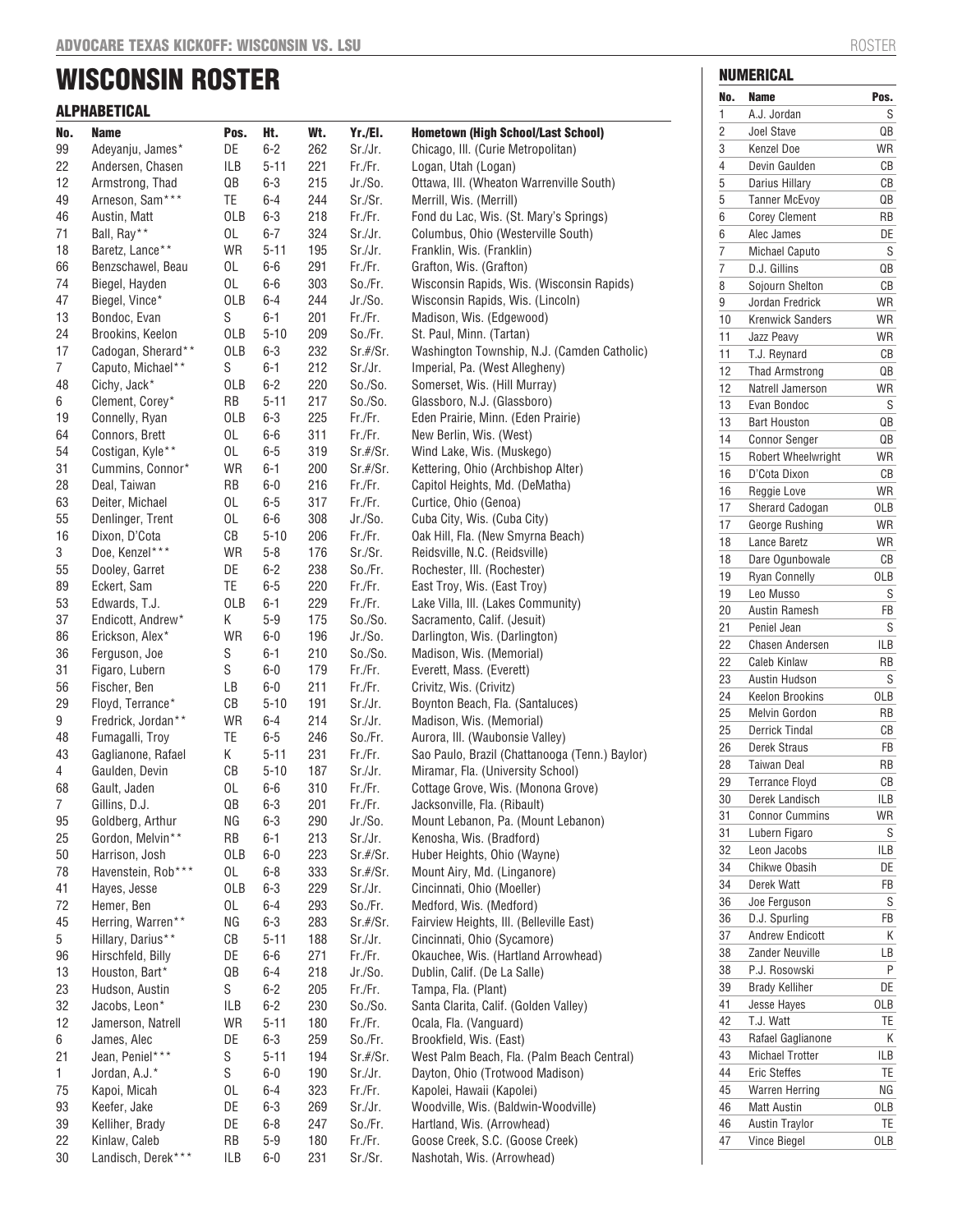# ADVOCARE TEXAS KICKOFF: WISCONSIN VS. LSU ROSTER ROSTER ROSTER

| No. | Name                                                  | Pos.       | Ht.      | Wt. | Yr./El.        | <b>Hometown (High School/Last School)</b>          | No. | <b>Name</b>                                 | Pos.      |
|-----|-------------------------------------------------------|------------|----------|-----|----------------|----------------------------------------------------|-----|---------------------------------------------|-----------|
| 73  | Lewallen, Dallas**                                    | 0L         | $6-6$    | 321 | $Sr.$ #/ $Sr.$ | Berlin, Wis. (Berlin)                              | 48  | Jack Cichy                                  | OLB       |
| 16  | Love, Reggie*                                         | <b>WR</b>  | $6 - 3$  | 214 | Jr./S0.        | Boynton Beach, Fla. (Spanish River)                | 48  | Troy Fumagalli                              | TE        |
| 84  | Maly, Austin                                          | TE         | $6-5$    | 250 | Sr./Jr.        | Waunakee, Wis. (Waunakee)                          | 49  | Sam Arneson                                 | TE        |
| 61  | Marz, Tyler**                                         | 0L         | $6 - 5$  | 321 | Sr./Jr.        | Springfield, Minn. (Springfield)                   | 49  | Justin Schweitzer                           | ILB       |
| 52  | Maxwell, Jacob                                        | 0L         | $6-6$    | 295 | Fr./Fr.        | Greendale, Wis. (Greendale)                        | 50  | Josh Harrison                               | OLB       |
| 5   | McEvoy, Tanner*                                       | QB         | $6-6$    | 222 | Jr./Jr.        | Hillsdale, N.J. (Bergen Catholic/Arizona Western)  | 52  | Jacob Maxwell                               | 0L        |
| 56  | McGuire, James***                                     | LS         | $6-0$    | 216 | $Sr.$ #/ $Sr.$ | St. Paul, Minn. (Cretin-Derham Hall)               | 52  | <b>Carl Miller</b>                          | OLB       |
| 69  | McNamara, Aidan                                       | 0L         | $6 - 4$  | 315 | So./Fr.        | Madison, Wis. (West)                               | 53  | T.J. Edwards                                | OLB       |
| 90  | Meyer, Drew**                                         | Ρ          | $6 - 3$  | 187 | Sr./Jr.        | Hartland, Wis. (Arrowhead)                         | 54  | Kyle Costigan                               | 0L        |
| 52  | Miller, Carl                                          | <b>OLB</b> | $6 - 3$  | 230 | So./Fr.        | Northbrook, III. (Adlai E. Stevenson)              | 55  | <b>Trent Denlinger</b>                      | OL        |
| 19  | Musso, Leo*                                           | S          | $5 - 10$ | 194 | Jr./So.        | Waunakee, Wis. (Waunakee)                          | 55  | Garret Dooley                               | DE        |
| 38  | Neuville, Zander                                      | LB         | $6-5$    | 226 | Fr./Fr.        | Waupaca, Wis. (Waupaca)                            | 56  | <b>Ben Fischer</b>                          | LB        |
| 34  | Obasih, Chikwe                                        | DE         | $6 - 2$  | 268 | So./Fr.        | Brookfield, Wis. (Central)                         | 56  | James McGuire                               | LS        |
| 18  | Ogunbowale, Dare*                                     | CB         | $5 - 11$ | 188 | Jr./So.        | Milwaukee, Wis. (Marquette)                        | 57  | <b>Ben Ruechel</b>                          | ILB       |
| 58  | Panos, George                                         | 0L         | $6 - 5$  | 301 | Fr./Fr.        | Hartland, Wis. (Arrowhead)                         | 58  | George Panos                                | 0L        |
| 92  | Patterson, Jeremy                                     | ΝG         | $6 - 3$  | 326 | Fr./Fr.        | Screven, Ga. (Wayne County)                        | 58  | Joe Schobert                                | OLB       |
| 11  | Peavy, Jazz                                           | <b>WR</b>  | $6-0$    | 187 | So./Fr.        | Kenosha, Wis. (Tremper)                            | 59  | <b>Marcus Trotter</b>                       | ILB       |
| 20  | Ramesh, Austin                                        | FB         | $6 - 1$  | 247 | So./Fr.        | Land O' Lakes, Wis. (Northland Pines)              | 60  | Connor Udelhoven                            | LS        |
| 11  | Reynard, T.J.*                                        | CB         | $5-9$    | 175 | Jr./Jr.        | Virginia Beach, Va. (Greenbrier/Independence C.C.) | 61  |                                             | 0L        |
| 38  | Rosowski, P.J.                                        | P          | $6 - 3$  | 186 | Fr./Fr.        | Stoughton, Wis. (Stoughton)                        |     | <b>Tyler Marz</b><br><b>Walker Williams</b> |           |
| 57  | Ruechel, Ben                                          | <b>ILB</b> | $6 - 2$  | 224 | $Sr.$ #/ $Sr.$ | Oconto, Wis. (Oconto)                              | 62  |                                             | 0L        |
| 17  | Rushing, George                                       | <b>WR</b>  | $6 - 1$  | 190 | Fr./Fr.        | Miramar, Fla. (Cardinal Gibbons)                   | 63  | <b>Michael Deiter</b>                       | 0L        |
| 97  | Russell, Jack**                                       | K          | $6-0$    | 176 | Jr./Jr.        | Waunakee, Wis. (Waunakee)                          | 64  | <b>Brett Connors</b>                        | 0L        |
| 10  | Sanders, Krenwick                                     | <b>WR</b>  | $6 - 1$  | 193 | Fr./Fr.        | Jesup, Ga. (Wayne County)                          | 66  | Beau Benzschawel                            | 0L        |
| 76  | Schmidt, Logan                                        | 0L         | $6 - 4$  | 300 | Jr./So.        | Gotham, Wis. (Richland Center)                     | 68  | Jaden Gault                                 | 0L        |
| 58  | Schobert, Joe**                                       | <b>OLB</b> | $6 - 2$  | 240 | Jr./Jr.        | Waukesha, Wis. (West)                              | 69  | Aidan McNamara                              | 0L        |
| 49  | Schweitzer, Justin                                    | <b>ILB</b> | $6 - 1$  | 208 | Fr./Fr.        | Silver Lake, Wis. (Wilmot)                         | 70  | Dan Voltz                                   | 0L        |
| 14  | Senger, Connor                                        | QB         | $5 - 10$ | 183 | So./Fr.        | Milwaukee, Wis. (Pius XI)                          | 71  | Ray Ball                                    | 0L        |
| 94  | Sheehy, Conor                                         | DE         | $6-5$    | 279 | Fr./Fr.        | Milwaukee, Wis. (Marquette)                        | 72  | Ben Hemer                                   | 0L        |
| 8   | Shelton, Sojourn*                                     | CB         | $5-9$    | 178 | So./So.        | Ft. Lauderdale, Fla. (Plantation)                  | 73  | Dallas Lewallen                             | 0L        |
| 36  | Spurling, D.J.                                        | FB         | $5 - 10$ | 212 | So./Fr.        | Slinger, Wis. (Slinger)                            | 74  | Hayden Biegel                               | 0L        |
| 2   | Stave, Joel**                                         | QB         | $6-5$    | 220 | Sr./Jr.        | Greenfield, Wis. (Whitnall)                        | 75  | Micah Kapoi                                 | 0L        |
| 44  | Steffes, Eric*                                        | TE         | $6 - 3$  | 259 | Jr./So.        | Mount Calvary, Wis. (St. Mary's Springs)           | 76  | Logan Schmidt                               | 0L        |
| 82  | Stengel, Jake*                                        | <b>WR</b>  | $6 - 3$  | 203 | Sr./Jr.        | Sheboygan, Wis. (North)                            | 78  | Rob Havenstein                              | 0L        |
| 26  | Straus, Derek**                                       | FB         | $6-0$    | 230 | Sr./Jr.        | Waunakee, Wis. (Waunakee)                          | 82  | Jake Stengel                                | WR        |
| 25  | Tindal, Derrick                                       | CB         | $5 - 11$ | 174 | Fr./Fr.        | Fort Lauderdale, Fla. (Boyd Anderson)              | 84  | <b>Austin Maly</b>                          | TE        |
| 46  | Traylor, Austin**                                     | TE         | $6 - 3$  | 248 | Sr./Jr.        | Columbus, Ohio (Walnut Ridge)                      | 86  | Alex Erickson                               | WR        |
| 13  | Trezy, Serge                                          | S          | $6 - 1$  | 200 | Jr./Jr.        | Orlando, Fla. (Agape/Eastern Arizona)              | 89  | Sam Eckert                                  | TE        |
| 59  | Trotter, Marcus**                                     | <b>ILB</b> | $6-0$    | 226 | $Sr.$ #/ $Sr.$ | Racine, Wis. (Marquette)                           | 90  | Drew Meyer                                  | P         |
| 43  | Trotter, Michael***                                   | <b>ILB</b> | $6-0$    | 220 | Sr.#/Sr.       | Racine, Wis. (Marquette)                           | 91  | Konrad Zagzebski                            | DE        |
| 60  | Udelhoven, Connor*                                    | LS         | $5 - 11$ | 211 | Jr./S0.        | St. Paul, Minn. (Cretin-Derham Hall)               | 92  | Jeremy Patterson                            | <b>NG</b> |
| 70  | Voltz, Dan*                                           | 0L         | $6 - 3$  | 311 | Jr./S0.        | Barrington, Ill. (Barrington)                      | 93  | Jake Keefer                                 | DE        |
| 34  | Watt. Derek**                                         | FB         | $6 - 2$  | 236 | Sr./Jr.        | Pewaukee, Wis. (Pewaukee)                          | 94  | <b>Conor Sheehy</b>                         | DE        |
| 42  | Watt, T.J.                                            | TE         | $6 - 5$  | 247 | So./Fr.        | Pewaukee, Wis. (Pewaukee)                          | 95  | Arthur Goldberg                             | <b>NG</b> |
| 15  | Wheelwright, Robert*                                  | <b>WR</b>  | $6 - 2$  | 201 | So./So.        | Columbus, Ohio (Walnut Ridge)                      | 96  | <b>Billy Hirschfeld</b>                     | DE        |
| 62  | Williams, Walker                                      | 0L         | $6 - 7$  | 320 | Jr./So.        | Tacoma, Wash. (Baptist)                            | 97  | Jack Russell                                | K         |
| 91  | Zagzebski, Konrad**                                   | DE         | $6 - 3$  | 277 | $Sr.$ #/ $Sr.$ | Weston, Wis. (D.C. Everest)                        | 99  | James Adeyanju                              | DE        |
|     | $*$ - letters won $ $ # - indicates fifth-year senior |            |          |     |                |                                                    |     |                                             |           |

# PRONUNCIATION GUIDE

| James Adevanju         | ah-DAY-on-joo        |
|------------------------|----------------------|
| Lance Baretz           | <b>BARE-its</b>      |
| Beau Benzschawel       | <b>BEN-shawl</b>     |
| Hayden Biegel          | BEE-gull             |
| <b>Vince Biegel</b>    | BEE-gull             |
| Keelon Brookins        | KEY-len              |
| <b>Sherard Cadogan</b> | sher-ARD CAD-uh-gin  |
| <b>Michael Caputo</b>  | kuh-POOT-oh          |
| Jack Cichy             | SITCH-ee             |
| <b>Corey Clement</b>   | CLEM-ent             |
| Kyle Costigan          | COST-uh-gihn         |
| <b>Michael Dieter</b>  | DEE-ter              |
| Kenzel Doe             | ken-ZELL             |
| Lubern Figaro          | LOO-bern fih-GAHR-oh |

| <b>Troy Fumagalli</b> | foo-mah-GAH-lee             |
|-----------------------|-----------------------------|
| Rafael Gaglianone     | HA-fy-el GAH-glee-ah-no-nee |
| Devin Gaulden         | GAHL-den                    |
| Rob Havenstein        | HAY-ven-stine               |
| <b>Ben Hemer</b>      | HFF-mer                     |
| Natrell Jamerson      | nuh-TRELL JAME-er-son       |
| Peniel Jean           | pen-YELL GENE               |
| Micah Kapoi           | kah-POY                     |
| Derek Landisch        | LAN-dish                    |
| Dallas Lewallen       | loo-AL-en                   |
| <b>Austin Maly</b>    | MALL-ee                     |
| <b>Tyler Marz</b>     | <b>MARE-its</b>             |
| Zander Neuville       | NEV-ell                     |
| Chikwe Obasih         | CHEEK-way oh-BAH-shee       |

| Dare Ogunbowale         | DAR-ay oh-goon-bo-WALL-ay |
|-------------------------|---------------------------|
| Austin Ramesh           | RAM-ish                   |
| T.J. Reynard            | RAH-nard                  |
| P.J. Rosowski           | rah-ZOW-skee              |
| <b>Ben Ruechel</b>      | REEK-ull                  |
| Joe Schobert            | SHOW-bert                 |
| Justin Schweitzer       | SCHWITE-zerr              |
| <b>Connor Senger</b>    | SENG-er                   |
| <b>Conor Sheehy</b>     | SHEE-hee                  |
| Sojourn Shelton         | SO-jurn                   |
| Joel Stave              | STAH-vee                  |
| Derek Straus            | (rhymes with "mouse")     |
| Derek Tindal            | TIN-del                   |
| <b>Connor Udelhoven</b> | YOU-del-ho-ven            |
|                         |                           |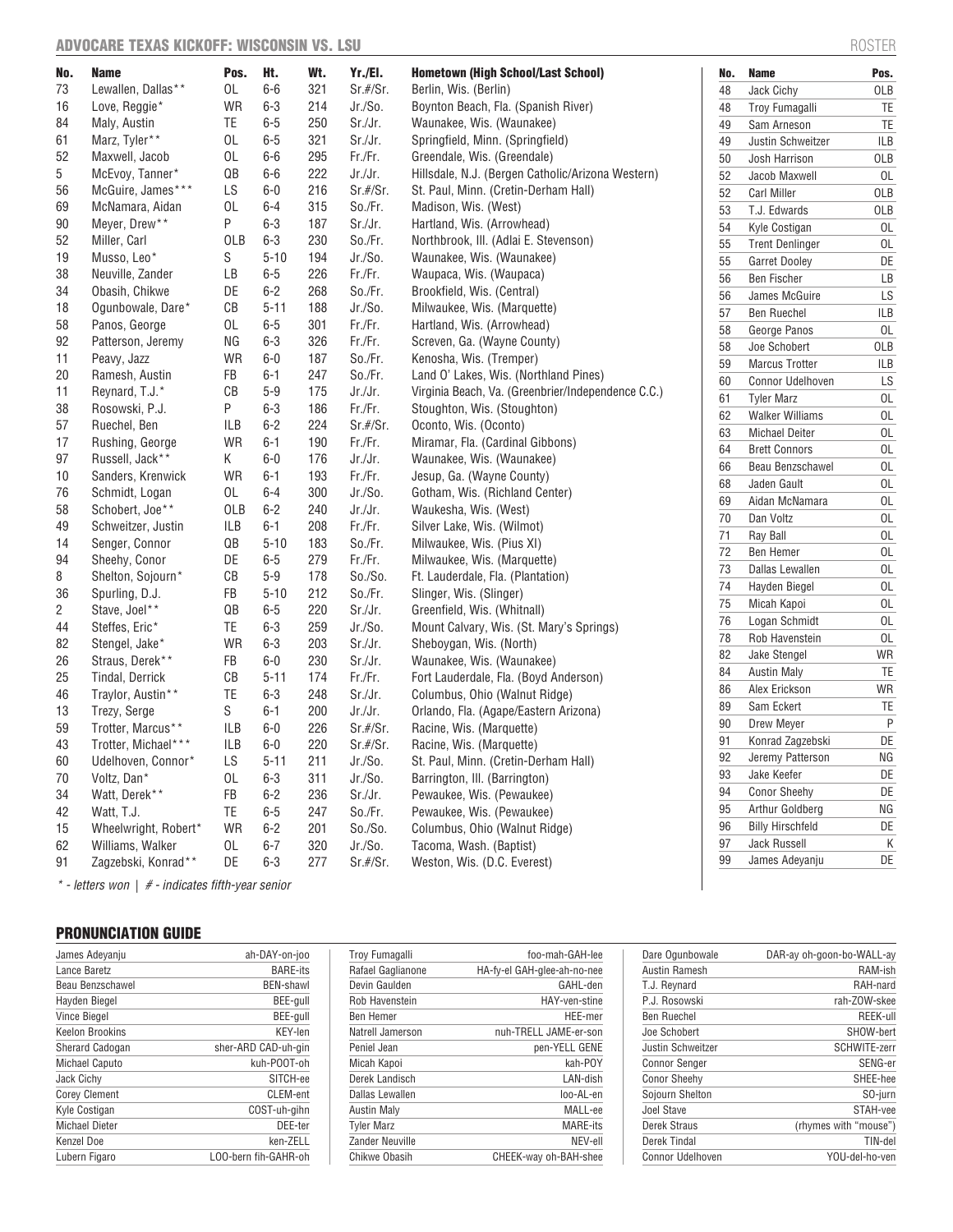# LAST TIME IT HAPPENED

# INDIVIDUAL

#### **40 Rushing Attempts**

Wisconsin: 43, Brian Calhoun vs. Bowling Green (Sept. 4, 2005) Opponent: 43, Laurence Maroney, Minnesota (Oct. 15, 2005)

#### **50 Rushing Attempts**

Wisconsin: 50, Ron Dayne vs. Minnesota (Nov. 9, 1996) Opponent: Under research

#### **100 Yards Rushing**

Wisconsin: 146, Melving Gordon, 108, James White, vs. South Carolina (Jan. 1, 2014)

Opponent: 115, Zach Zwinak, Penn State (Nov. 30, 2013)

#### **200 Yards Rushing**

Wisconsin: 205, James White vs. Indiana (Nov. 16, 2013)<br>Opponent: 217, Shonn Greene, Iowa (Oct. 18, 2008) 217, Shonn Greene, Iowa (Oct. 18, 2008)

#### **300 Yards Rushing**

Wisconsin: 301, Anthony Davis vs. Minnesota (Nov. 23, 2002) Opponent: 377, Anthony Thompson, Indiana (Nov. 11, 1989)

#### **Two 100-Yard Rushers**

Wisconsin: 146, Melvin Gordon, 108 James White vs. South Carolina (Jan. 1, 2014) Opponent: 159, LaMichael James and 155, De'Anthony Thomas,

Oregon (Jan. 2, 2012)

# **Two 200-Yard Rushers**

Wisconsin: 216, Melvin Gordon and 202, Montee Ball vs. Nebraska (Dec. 1, 2012) Opponent: Has not happened

# **Three 100-Yard Rushers**

Wisconsin: 205, James White, 146 Melvin Gordon and 108 Corey Clement vs. Indiana (Nov. 16, 2013) Opponent: Under research

#### **Quarterback Rushed for 100 Yards**

Wisconsin: 112, Brooks Bollinger vs. Minnesota (Nov. 23, 2002) Opponent: 140, Taylor Martinez, Nebraska (Dec. 1, 2012)

#### **Two Rushing TDs**

Wisconsin: 2, Corey Clement and Jared Abbrederis vs. Indiana (Nov. 16, 2013)

Opponent: 4, Marion Grice, Arizona State (Sept. 14, 2013)

#### **Three Rushing TDs**

Wisconsin: 3, Melvin Gordon at Illinois (Oct. 19, 2013) Opponent: 4, Marion Grice, Arizona State (Sept. 14, 2013)

#### **Four Rushing TDs**

Wisconsin: 4, James White vs. Nebraska (Dec. 1, 2012) Opponent: 4, Marion Grice, Arizona State (Sept. 14, 2013)

#### **Five Rushing TDs**

Wisconsin: 5, Brian Calhoun at Illinois (Oct. 29, 2005) Opponent: 6, Levron Williams, Indiana (Oct. 6, 2001)

### **Six Rushing TDs**

Wisconsin: Has not happened Opponent: 6, Levron Williams, Indiana (Oct. 6, 2001)

#### **300 Yards Passing**

| Wisconsin: | 339, Joel Stave vs. Penn State (Nov. 30, 2013)        |
|------------|-------------------------------------------------------|
| Opponent:  | 339, Christian Hackenberg, Penn State (Nov. 30, 2013) |

#### **400 Yards Passing**

| Wisconsin: | 423, Darrell Bevell at Minnesota (Oct. 23, 1993) |  |
|------------|--------------------------------------------------|--|
| Opponent:  | 403, Colt Brennan at Hawaii (Nov. 25, 2005)      |  |

# **Three Touchdown Passes**

Wisconsin: 3, Joel Stave vs. Penn State (Nov. 30, 2013) Opponent: 3, Connor Shaw, South Carolina (Jan. 1, 2014)

#### **Four Touchdown Passes**

Wisconsin: 4, Russell Wilson at Minnesota (Nov. 12, 2011) Opponent: 4, Christian Hackenberg, Penn State (Nov. 30, 2013)

#### **Five Touchdown Passes**

Wisconsin: 5, Jim Sorgi vs. Michigan State (Nov. 15, 2003) Opponent: 5, Omar Jacobs, Bowling Green (Sept. 3, 2005)

#### **Non-QB Touchdown Pass**

Wisconsin: James White (RB) to Sam Arneson vs. Nebraska (Dec. 1, 2012) Opponent: Bruce Ellington to Connor Shaw, South Carolina (Jan. 1, 2014)

#### **10 Pass Receptions**

Wisconsin: 12, Jared Abbrederis vs. Penn State (Nov. 30, 2013) Opponent: 10, Casey Flair, UNLV (Sept. 8, 2007)

#### **100 Receiving Yards**

Wisconsin: 135, Jared Abbrederis vs. Penn State (Nov. 30, 2013) Opponent: 140, Bruce Ellington, South Carolina (Jan. 1, 2014)

#### **200 Receiving Yards**

Wisconsin: 207, Jared Abbrederis at Ohio State (Sept. 28, 2013) Opponent: 206, Charles Rogers, Michigan State (Oct. 27, 2001)

#### **Two Touchdown Receptions**

Wisconsin: 2, Brian Wozniak vs. Penn State (Nov. 30, 2013) Opponent: 2, Bruce Ellington, South Carolina (Jan. 1, 2014)

#### **Three Touchdown Receptions**

Wisconsin: 3, Garrett Graham vs. Michigan State (Sept. 26, 2009) Opponent: 3, B.J. Cunningham, Michigan State (Dec. 3, 2011)

#### **Four Touchdown Receptions**

Wisconsin: 4, Jonathan Orr at Northwestern (Oct. 8, 2005) Opponent: Under research

#### **Five Touchdown Receptions**

Wisconsin: 5, Lee Evans vs. Michigan State (Nov. 15, 2003) Opponent: Under research

#### **Two 100-Yard Receivers**

Wisconsin: 119, Jared Abbrederis and 104, Nick Toon vs. Oregon (Jan. 2, 2012)

Opponent: 140, Bruce Ellington and 112, Shaq Roland, South Carolina (Jan. 1, 2014)

### **100-Yard Rusher & 100-Yard Receiver**

Wisconsin: 142, Melvin Gordon (rush) and 106, Jared Abbrederis (rec.), at Illinois (Oct. 19, 2013)

Opponent: 115, Zach Zwinak (rush) and 122, Allen Robinson (rec.), Penn State (Nov. 30, 2013)

#### **100-Yard Rusher and Receiver (Same Player)**

Wisconsin: 122 (rush) and 128 (rec.), Brian Calhoun at Northwestern (Oct. 8, 2005)

Opponent: Under research

#### **Non-blocked Punt Return For TD**

Wisconsin: 82 yds., Kenzel Doe vs. Utah State (Sept. 15, 2012) Opponent: 68 yds., Corey Brown, Ohio State (Nov. 17, 2012)

#### ■ Blocked Punt Return For TD

Wisconsin: David Gilbert blocked, Aaron Henry returned for TD vs. Purdue (Oct. 31, 2009) Opponent: Bennie Fowler recovered blocked punt in end zone at Michigan St. (Oct. 22, 2011)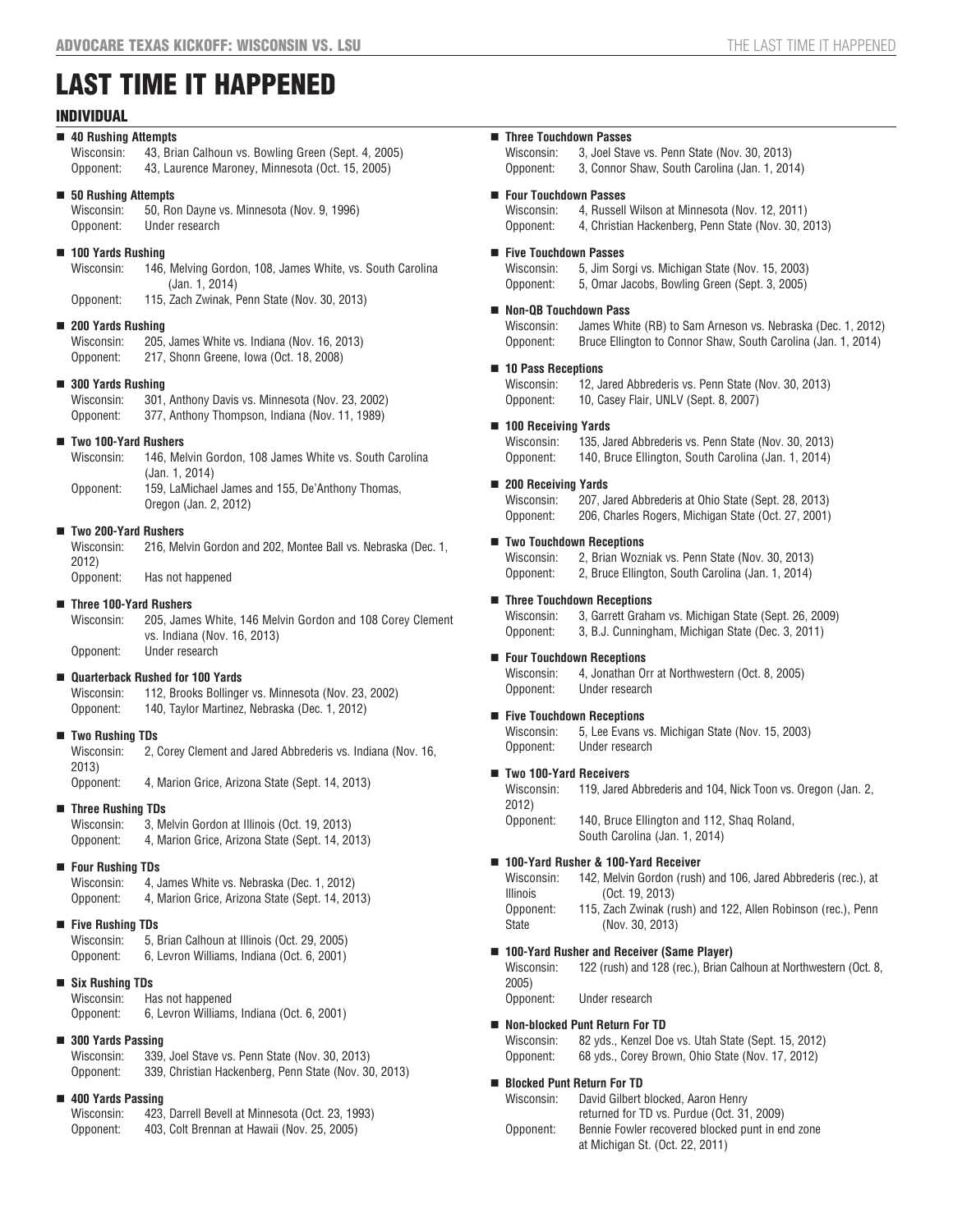#### **Kickoff Return For Touchdown**

Wisconsin: 91 yds., Kenzel Doe vs. South Carolina (Jan. 1, 2014) Opponent: 96 yds., Duane Bennett, Minnesota (Nov. 12, 2011)

#### **Interception Return For Touchdown**

Wisconsin: 29 yds., Marcus Cromartie vs. Nebraska (Dec. 1, 2012) Opponent: 39 yds., Aaron Hill, Minnesota (Nov. 23, 2013)

#### **Fumble Return For Touchdown**

Wisconsin: 0 yds., Beau Allen at Arizona State (Sept. 14, 2013) Opponent: 14 yds., Ryan Van Bergen vs. Michigan (Nov. 14, 2009)

#### **Blocked Punt**

Wisconsin: Leo Musso vs. Penn State (Nov. 30, 2013) Opponent: Ryan Shazier, Ohio State (Oct. 29, 2011)

#### **Blocked PAT Kick**

Wisconsin: Konrad Zagzebski, vs. UTEP (Sept. 22, 2012) Opponent: Jordan Nielsen, Utah State (Sept. 15, 2012)

 **Blocked PAT Kick Returned For 2-Point Defensive Conversion** Konrad Zagzebski blocked, Devin Smith returned

#### TEAM

| ■ Shutout  |                                         |
|------------|-----------------------------------------|
| Wisconsin: | 48-0 vs. Tennessee Tech (Sept. 7, 2013) |
| Opponent:  | 0-34 vs. Syracuse (Aug. 24, 1997)       |

#### **Scored 40 points**

Wisconsin: Wisconsin 51, Indiana 3 (Nov. 16, 2013) Opponent: Oregon 45, Wisconsin 38 (Jan. 2, 2012)

**Scored 50 Points**<br>Wisconsin: W

Wisconsin 51, Indiana 3 (Nov. 16, 2013) Opponent: Northwestern 51, Wisconsin 48 (Oct. 8, 2005)

**Scored 60 Points**

Wisconsin: Wisconsin 70, Nebraska 31 (Dec. 1, 2012) Opponent: Indiana 63, UW 32 (Oct. 6, 2001)

**Scored 70 Points**

Wisconsin: Wisconsin 70, Nebraska 31 (Dec. 1, 2012)<br>Opponent: Has not happened Has not happened

#### **Scored 80 Points**

Wisconsin: Wisconsin 83, Indiana 20 (Nov. 13, 2010)<br>Opponent: Has not happened Has not happened

#### **Rushed for 200 Yards**

Wisconsin: 306 vs. South Carolina (Jan. 1, 2014) Opponent: 282, Nebraska (Dec. 1, 2012)

#### **Rushed for 300 Yards**

Wisconsin: 306 vs. South Carolina (Jan. 1, 2014) Opponent: 345, Oregon (Jan. 2, 2012)

#### ■ Rushed for 400 Yards

Wisconsin: 554 vs. Indiana (Nov. 16, 2013) Opponent: 411, Minnesota (Oct. 15, 2005)

#### **Rushed for 500 Yards**

Wisconsin: 554 vs. Indiana (Nov. 16, 2013) Opponent: Has not happened

#### **Rushed for Less Than 100 Yards**

Wisconsin: 19 vs. Michigan State (Oct. 27, 2012) Opponent: 72, Illinois (Oct. 19, 2013)

# ■ Rushed for Less Than 50 Yards

Wisconsin: 19 vs. Michigan State (Oct. 27, 2012) Opponent: 44, Northwestern (Oct. 12, 2013)

#### **Negative Rushing Yardage**

| Wisconsin: | -5 vs. Arkansas (Jan. 1, 2007)         |
|------------|----------------------------------------|
| Opponent:  | -13, Northern Illinois (Oct. 20, 2007) |

vs. UTEP (Sept. 22, 2012) Opponent: Under Research

#### **Blocked Field Goal**

Wisconsin: Beau Allen vs. Penn State (Nov. 30, 2013) Opponent: Kawann Short, Purdue (Oct. 13, 2012)

#### Blocked Field Goal Returned For TD

Wisconsin: Reggie Cribbs blocked, Jim Leonhard returned 86 yds. vs. UNLV (Sept. 11, 2004) Opponent: Under research

#### ■ Converted Two-Point PAT

Wisconsin: Russell Wilson pass to Jacob Pedersen, vs. Michigan State (Dec. 3, 2011) Opponent: Zach Zwinak rush, Penn State (Nov. 24, 2012)

# ■ Safety

Wisconsin: Two team safeties, vs. Minnesota (Nov. 15, 2008) Opponent: Team safety, Michigan State (Oct. 22, 2011)

#### **Six Rushing Touchdowns**

Wisconsin: 6 vs. Indiana (Nov. 16, 2013) Opponent: 7, Indiana (Oct. 6, 2001)

#### **Seven Rushing Touchdowns** Wisconsin: 8 vs Nebraska (Dec. 1, 2012)

Opponent: 7, Indiana (Oct. 6, 2001)

- **Passed for 200 Yards**<br>Wisconsin: 339 vs. 339 vs. Penn State (Nov. 30, 2013) Opponent: 321, South Carolina (Jan. 1, 2014)
- **Passed for 300 Yards** Wisconsin: 339 vs. Penn State (Nov. 30, 2013) Opponent: 321, South Carolina (Jan. 1, 2014)
- **Passed for 400 Yards** Wisconsin: 423 at Minnesota (Oct. 23, 1993)<br>Opponent: 403, Hawaii (Nov. 25, 2005) 403, Hawaii (Nov. 25, 2005)
- **Passed for 500 Yards** Wisconsin: Has not happened<br>Opponent: Has not happened Has not happened
- **Passed for Less Than 100 Yards** Wisconsin: 83 vs. Stanford (Jan. 1, 2013) Opponent: 83, Minnesota (Nov. 23, 2013)
- **Five Passing Touchdowns** Wisconsin: 5 vs. Michigan State (Nov. 15, 2003) Opponent: 5, Bowling Green (Sept. 3, 2005)
- **Gained 500 Yards Total Offense** Wisconsin: 676 vs. Indiana (Nov. 16, 2013) Opponent: 621, Oregon (Jan. 2, 2012)
- **Gained 600 Yards Total Offense** Wisconsin: 676 vs. Indiana (Nov. 16, 2013) Opponent: 621, Oregon (Jan. 2, 2012)
- **Gained 700 Yards Total Offense** Wisconsin: 705 vs. Indiana (Oct. 16, 1999) Opponent: Has not happened
- **30 First Downs In A Game** Wisconsin: 30 at Purdue (Oct. 13, 2012) Opponent: 32, Arizona State (Sept. 14, 2013)
- **Held Under 10 First Downs** Wisconsin: 9 at Michigan (Nov. 14, 1998) Opponent: 6, Tennessee Tech (Sept. 7, 2013)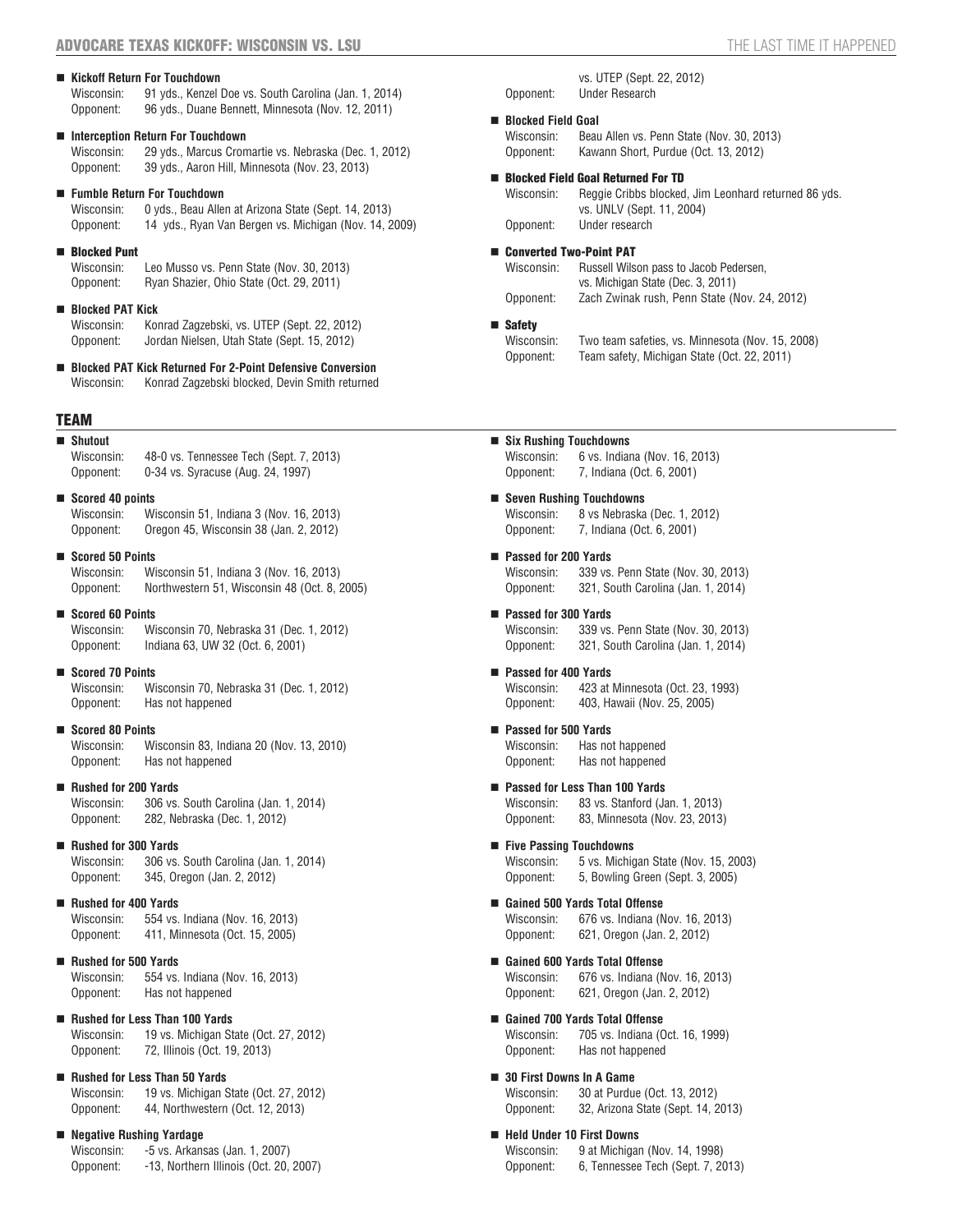# **CAREER STATISTICS**

### **99 JAMES ADEYANJU**

| $\blacksquare$ DE = Sr./Jr. = 6-2 = 262 |
|-----------------------------------------|
| Chicago, III. (Curie Metropolitan)      |

#### **ADEYANJU CAREER DEFENSIVE STATISTICS**

|  |  | Year G/S UT AT Tot TFL-Yd Sk-Yd FF FR INT PD |  |  |  |
|--|--|----------------------------------------------|--|--|--|
|  |  | 2012 3/0 1 0 1 0.0-0 0.0-0 0 0 0 0           |  |  |  |
|  |  | 2013 3/0 0 1 1 0.0-0 0.0-0 0 0 0 0           |  |  |  |
|  |  | Tot. 6/0 1 1 2 0.0-0 0.0-0 0 0 0             |  |  |  |

#### **ADEYANJU CAREER GAME-BY-GAME**

| 2012       |  | UT AT Tot TFL-Y Sk-Y FF FR INT PD                                                       |  |  |  |
|------------|--|-----------------------------------------------------------------------------------------|--|--|--|
| at Purdue  |  | $1 \t 0 \t 1 \t 0.0-0 \t 0.0-0 \t 0 \t 0-0 \t 0-0 \t 0$                                 |  |  |  |
| Minnesota  |  | $0 \quad 0 \quad 0 \quad 0.0 - 0 \quad 0.0 - 0 \quad 0 \quad 0 - 0 \quad 0 - 0 \quad 0$ |  |  |  |
| at Indiana |  | $0 \quad 0 \quad 0 \quad 0.0 - 0 \quad 0.0 - 0 \quad 0 \quad 0 - 0 \quad 0 - 0 \quad 0$ |  |  |  |

| 2013        |  | UT AT Tot TFL-Y Sk-Y FF FR INT PD                                                       |  |  |  |
|-------------|--|-----------------------------------------------------------------------------------------|--|--|--|
| Purdue      |  | $0 \quad 0 \quad 0 \quad 0.0 - 0 \quad 0.0 - 0 \quad 0 \quad 0 - 0 \quad 0 - 0 \quad 0$ |  |  |  |
| at Illinois |  | $0 \t 0 \t 0 \t 0.0 - 0 \t 0.0 - 0 \t 0 \t 0 - 0 \t 0$                                  |  |  |  |
| Indiana     |  | $0 \quad 1 \quad 1 \quad 0.0 - 0 \quad 0.0 - 0 \quad 0 \quad 0 - 0 \quad 0 - 0 \quad 0$ |  |  |  |

#### **ADEYANJU CAREER HIGHS**

| Tackles:            | 1 (2x), MR vs. Indiana, Nov. 16, 2013 |
|---------------------|---------------------------------------|
| Tackles for Loss:   | $\sim$                                |
| Sacks:              |                                       |
| Interceptions:      | --                                    |
| Passes Defended: -- |                                       |

# **49 SAM ARNESON**

 $\blacksquare$  TE = Sr./Sr. = 6-4 = 244 Merrill, Wis. (Merrill)

#### **ARNESON CAREER RECEIVING STATISTICS**

| Year          | GP/GS | Rec | Yds | TD | Y/C | LG |  |
|---------------|-------|-----|-----|----|-----|----|--|
| 2011          | 10/0  | 0   | 0   |    | 0.0 | -- |  |
| 2012          | 13/2  | 4   | 19  | 2  | 4.8 | 9  |  |
| 2013          | 13/3  | 6   | 57  | 2  | 9.5 | 20 |  |
| <b>Totals</b> | 36/5  | 10  | 76  | 4  | 7.6 | 20 |  |

#### **ARNESON CAREER GAME-BY-GAME**

|                       | <b>Rushing</b> |                |              |          |                | <b>Receiving</b> |          |                |
|-----------------------|----------------|----------------|--------------|----------|----------------|------------------|----------|----------------|
| 2011                  | Att            | Yds            | TD           | Lg       | <b>Rec Yds</b> |                  | TD       | Lg             |
| Oregon State          | 0              | $\theta$       | 0            | 0        | 0              | 0                | 0        | 0              |
| vs N. Illinois        | 0              | 0              | 0            | 0        | $\mathbf{0}$   | 0                | 0        | $\theta$       |
| South Dakota          | $\Omega$       | $\Omega$       | 0            | $\Omega$ | $\Omega$       | 0                | 0        | 0              |
| Nebraska              | $\Omega$       | $\Omega$       | $\mathbf{0}$ | $\Omega$ | $\Omega$       | $\Omega$         | $\Omega$ | 0              |
| Indiana               | $\Omega$       | $\Omega$       | $\mathbf{0}$ | $\Omega$ | U              | $\Omega$         | $\Omega$ | $\Omega$       |
| at Michigan St.       | 0              | $\Omega$       | 0            | 0        | $\Omega$       | 0                | 0        | 0              |
| at Ohio State         | 0              | $\Omega$       | $\mathbf{0}$ | 0        | U              | $\Omega$         | 0        | 0              |
| Purdue                | $\Omega$       | $\Omega$       | $\mathbf{0}$ | $\Omega$ | $\Omega$       | $\Omega$         | $\Omega$ | 0              |
| Penn State            | 0              | $\Omega$       | 0            | $\Omega$ | $\Omega$       | $\Omega$         | $\Omega$ | 0              |
| vs Oregon             | $\Omega$       | $\Omega$       | $\Omega$     | $\Omega$ | $\Omega$       | $\Omega$         | $\Omega$ | $\Omega$       |
|                       | <b>Rushing</b> |                |              |          |                | <b>Receiving</b> |          |                |
| 2012                  | Att            | <b>Yds</b>     | TD           | Lg       | <b>Rec Yds</b> |                  | TD       | Lg             |
| Northern Iowa         | 0              | $\theta$       | 0            | $\Omega$ | $\mathbf{0}$   | 0                | 0        | 0              |
| <b>Utah State</b>     | 0              | $\Omega$       | 0            | $\Omega$ | $\Omega$       | 0                | 0        | 0              |
| <b>UTEP</b>           | 0              | 0              | 0            | 0        | $\mathbf{0}$   | 0                | 0        | 0              |
| at Nebraska           | 0              | $\Omega$       | 0            | 0        | $\mathbf{0}$   | 0                | 0        | 0              |
| <b>Illinois</b>       | 0              | 0              | 0            | 0        | 1              | 5                | 0        | 5              |
| at Purdue             | $\Omega$       | $\Omega$       | 0            | $\Omega$ | $\Omega$       | $\Omega$         | $\Omega$ | 0              |
| Minnesota             | $\Omega$       | $\Omega$       | 0            | 0        | $\mathbf{0}$   | 0                | 0        | 0              |
| <b>Michigan State</b> | 0              | 0              | 0            | 0        | $\mathbf{0}$   | 0                | 0        | 0              |
| at Indiana            | $\Omega$       | $\Omega$       | 0            | 0        | 1              | $\overline{2}$   | 1        | $\overline{2}$ |
| Ohio State            | 0              | $\Omega$       | 0            | 0        | $\mathbf{0}$   | 0                | 0        | $\overline{0}$ |
| at Penn State         | $\Omega$       | $\Omega$       | 0            | $\Omega$ | $\mathbf{0}$   | 0                | 0        | 0              |
| vs Nebraska           | 0              | $\Omega$       | 0            | 0        | 1              | 3                | 1        | 3              |
| vs Stanford           | 0              | 0              | 0            | 0        | 1              | 9                | 0        | 9              |
|                       | <b>Rushing</b> |                |              |          |                | <b>Receiving</b> |          |                |
| 2013                  | Att            | Yds            | TD           | Lg       | Rec            | Yds              | TD       | Lg             |
| <b>UMass</b>          | 0              | 0              | 0            | 0        | $\overline{2}$ | 17               | 0        | 9              |
| <b>Tennessee Tech</b> | 0              | $\Omega$       | 0            | 0        | $\mathbf{0}$   | 0                | 0        | 0              |
| at Arizona State      | 0              | 0              | 0            | 0        | $\mathbf{0}$   | 0                | 0        | 0              |
| Purdue                | 0              | $\overline{0}$ | $\mathbf{0}$ | 0        | $\mathbf{0}$   | 0                | 0        | 0              |
| at Ohio State         | 0              | 0              | 0            | 0        | 3              | 39               | 1        | 20             |
| Northwestern          | 0              | $\Omega$       | 0            | 0        | $\mathbf{0}$   | 0                | 0        | 0              |
| at Illinois           | 0              | $\Omega$       | 0            | $\Omega$ | $\Omega$       | $\Omega$         | $\Omega$ | 0              |
| at Iowa               | 0              | 0              | 0            | 0        | $\mathbf{0}$   | 0                | 0        | 0              |

BYU 0 0 0 0 0 0 0 0

#### **ARNESON CAREER HIGHS**

| Receptions:      | 3 at Ohio State, Sept. 28, 2013         |
|------------------|-----------------------------------------|
| Receiving Yards: | 39 at Ohio State, Sept. 28, 2013        |
| Receiving TDs:   | 1 (4x) MR vs. S. Carolina, Jan. 1, 2014 |
| Long Reception:  | 20 at Ohio State, Sept. 28, 2013        |
|                  |                                         |

# **18 LANCE BARETZ**

 $W = \text{Cr/Sr.} = 5-11 = 195$ Franklin, Wis. (Franklin)

#### **BARETZ CAREER DEFENSIVE STATISTICS**

|  |  | Year G/S UT AT Tot TFL-Yd Sk-Yd FF FR INT PD |  |  |  |
|--|--|----------------------------------------------|--|--|--|
|  |  | 2012 12/0 4 2 6 0.0-0 0.0-0 0 0 0 0          |  |  |  |
|  |  | 2013 3/0 0 1 1 0.0-0 0.0-0 0 0 0 0           |  |  |  |
|  |  | Tot. 15/0 4 3 7 0.0-0 0.0-0 0 0 0 0          |  |  |  |

#### **BARETZ CAREER GAME-BY-GAME**

| 2012            | UT |   | AT Tot | TFL-Y     | Sk-Y      | FF | FR      | INT PD  |   |
|-----------------|----|---|--------|-----------|-----------|----|---------|---------|---|
| Utah State      | 1  | 0 | 1      | $0.0 - 0$ | $0.0 - 0$ | 0  | $0 - 0$ | 0-0     | 0 |
| <b>UTEP</b>     | 1  | 0 | 1      | $0.0 - 0$ | $0.0 - 0$ | 0  | $0 - 0$ | $0 - 0$ | 0 |
| at Nebraska     | 1  | 1 | 2      | $0.0 - 0$ | $0.0 - 0$ | 0  | $0 - 0$ | $0 - 0$ | 0 |
| <b>Illinois</b> | 0  | 0 | 0      | $0.0 - 0$ | $0.0 - 0$ | 0  | $0 - 0$ | $0 - 0$ | 0 |
| at Purdue       | 0  | 0 | 0      | $0.0 - 0$ | $0.0 - 0$ | 0  | $0 - 0$ | 0-0     | 0 |
| Minnesota       | 0  | 0 | 0      | $0.0 - 0$ | $0.0 - 0$ | 0  | $0 - 0$ | 0-0     | 0 |
| Michigan State  | 0  | 0 | 0      | $0.0 - 0$ | $0.0 - 0$ | 0  | $0 - 0$ | $0 - 0$ | 0 |
| at Indiana      | 1  | 1 | 2      | $0.0 - 0$ | $0.0 - 0$ | 0  | $0 - 0$ | 0-0     | 0 |
| Ohio State      | 0  | 0 | 0      | $0.0 - 0$ | $0.0 - 0$ | 0  | $0 - 0$ | 0-0     | 0 |
| at Penn State   | 0  | 0 | 0      | $0.0 - 0$ | $0.0 - 0$ | 0  | $0 - 0$ | $0 - 0$ | 0 |
| vs Nebraska     | 0  | 0 | 0      | $0.0 - 0$ | $0.0 - 0$ | 0  | 0-0     | 0-0     | 0 |
| vs Stanford     | 0  | U | 0      | $0.0 - 0$ | $0.0 - 0$ | U  | $0 - 0$ | 0-0     | 0 |
| 2013            | UТ |   | AT Tot | TFL-Y     | Sk-Y      | FF | FR      | INT PD  |   |
| <b>UMass</b>    | 0  | 1 | 1      | $0.0 - 0$ | $0.0 - 0$ | 0  | $0 - 0$ | 0-0     | 0 |
| Tenn. Tech      | 0  | 0 | 0      | $0.0 - 0$ | $0.0 - 0$ | 0  | $0 - 0$ | 0-0     | 0 |
| Purdue          | 0  | 0 | 0      | $0.0 - 0$ | $0.0 - 0$ | 0  | 0-0     | 0-0     | 0 |

#### **BARETZ CAREER HIGHS**

Tackles: 2 (2x) MR at Indiana, Nov. 10, 2012 Tackles for Loss: 1.0 (2x) MR vs. Purdue, Sept. 21, 2013 Sacks: Interceptions: Passes Defended: --

# **47 VINCE BIEGEL**

 $\blacksquare$  OLB = Jr./So. = 6-4 = 244 Wisconsin Rapids, Wis. (Lincoln)

#### **BIEGEL CAREER DEFENSIVE STATISTICS**

|  |  | Year G/S UT AT Tot TFL-Yd Sk-Yd FF FR INT PD |  |  |  |
|--|--|----------------------------------------------|--|--|--|
|  |  | 2012 2/0 0 0 0 0.0-0 0.0-0 0 0 0 0           |  |  |  |
|  |  | 2013 13/2 19 6 25 3.0-14 2.0-9 0 0 0 2       |  |  |  |
|  |  | Tot. $15/2$ 19 6 25 3.0-14 2.0-9 0 0 0 2     |  |  |  |

| BIEGEL CAREER GAME-BY-GAME |                |   |        |              |           |    |         |         |   |  |
|----------------------------|----------------|---|--------|--------------|-----------|----|---------|---------|---|--|
| 2012                       | UТ             |   | AT Tot | TFL-Y        | Sk-Y      | FF | FR      | INT PD  |   |  |
| Utah State                 | U              | 0 | O      | $0.0 - 0$    | 0.0-0     | U  | $0 - 0$ | $0 - 0$ | U |  |
| <b>UTEP</b>                | O              | O | 0      | $0.0 - 0$    | $0.0 - 0$ | U  | $0 - 0$ | $0 - 0$ | 0 |  |
| 2013                       | UТ             |   | AT Tot | <b>TFL-Y</b> | Sk-Y      | FF | FR      | INT PD  |   |  |
| <b>UMass</b>               | 1              | 1 | 2      | $0.0 - 0$    | $0.0 - 0$ | U  | $0 - 0$ | $0 - 0$ | O |  |
|                            | O              | 1 | 1      |              | $0.0 - 0$ | O  | $0 - 0$ | $0 - 0$ | O |  |
| Tenn. Tech                 |                |   |        | $0.0 - 0$    |           |    |         |         |   |  |
| at Arizona State           | 1              | 0 | 1      | $0.0 - 0$    | $0.0 - 0$ | U  | $0 - 0$ | 0-0     | 1 |  |
| Purdue                     | 1              | 0 | 1      | $1.0 - 5$    | $1.0 - 5$ | O  | $0 - 0$ | $0 - 0$ | O |  |
| at Ohio State              | O              | 0 | 0      | $0.0 - 0$    | $0.0 - 0$ | O  | $0 - 0$ | $0 - 0$ | O |  |
| Northwestern               | 4              | 0 | 4      | $1.0 - 4$    | $1.0 - 4$ | O  | $0 - 0$ | $0 - 0$ | 1 |  |
| at Illinois                | 3              | 1 | 4      | $0.0 - 0$    | 0.0-0     | U  | $0 - 0$ | 0-0     | O |  |
| at Iowa                    | O              | 2 | 2      | $0.0 - 0$    | $0.0 - 0$ | U  | $0 - 0$ | $0 - 0$ | O |  |
| BYU                        | 2              | 0 | 2      | $0.0 - 0$    | $0.0 - 0$ | U  | $0 - 0$ | $0 - 0$ | O |  |
| Indiana                    | $\overline{c}$ | 0 | 2      | $1.0 - 5$    | $0.0 - 0$ | U  | $0 - 0$ | $0 - 0$ | O |  |
| at Minnesota               | 2              | 0 | 2      | $0.0 - 0$    | 0.0-0     | U  | 0-0     | 0-0     | U |  |
| Penn State                 | U              | 1 | 1      | $0.0 - 0$    | 0.0-0     | U  | 0-0     | 0-0     | O |  |
| vs S. Carolina             | 3              | 0 | 3      | $0.0 - 0$    | $0.0 - 0$ | Λ  | $0 - 0$ | $0 - 0$ | 0 |  |

#### **BIEGEL CAREER HIGHS**

| Tackles:          | 4 (2x) MR at Illinois, Oct. 19, 2013              |
|-------------------|---------------------------------------------------|
| Tackles for Loss: | 1.0 (3x), MR vs. Indiana, Nov. 16, 2013           |
| Sacks:            | 1.0 (2x), MR vs. NW. Oct. 12, 2013                |
| Interceptions:    | --                                                |
|                   | Passes Defended: 1 (2x), MR vs. NW, Oct. 12, 2013 |

#### **17 SHERARD CADOGAN**

 $\Box$  OLB = 5th./Sr. = 6-3 = 232

Washington Township, N.J. (Camden Catholic)

#### **CADOGAN CAREER DEFENSIVE STATISTICS**

|  |  | Year G/S UT AT Tot TFL-Yd Sk-Yd FF FR INT PD |  |  |  |
|--|--|----------------------------------------------|--|--|--|
|  |  | 2011 9/0 1 0 1 0.0-0 0.0-0 0 0 0 0           |  |  |  |
|  |  | 2012 13/1 0 0 0 0.0-0 0.0-0 0 0 0            |  |  |  |
|  |  | 2013 2/0 0 0 0 0.0-0 0.0-0 0 0 0             |  |  |  |
|  |  | Tot. 24/1 1 0 1 0.0-0 0.0-0 0 0 0            |  |  |  |

#### **CADOGAN CAREER GAME-BY-GAME**

| 2011              | UT |          | AT Tot   | TFL-Y       | Sk-Y      | FF  | FR      | <b>INT PD</b> |   |
|-------------------|----|----------|----------|-------------|-----------|-----|---------|---------------|---|
| UNLV              | 0  | O        | $\Omega$ | $0.0 - 0$   | $0.0 - 0$ | 0   | $0 - 0$ | $0 - 0$       | 0 |
| Oregon State      | 0  | 0        | 0        | $0.0 - 0$   | $0.0 - 0$ | 0   | $0 - 0$ | $0 - 0$       | 0 |
| vs N. Illinois    | 0  | 0        | $\theta$ | $0.0 - 0$   | $0.0 - 0$ | 0   | $0 - 0$ | $0 - 0$       | 0 |
| South Dakota      | 0  | 0        | 0        | $0.0 - 0$   | $0.0 - 0$ | 0   | $0 - 0$ | $0 - 0$       | 0 |
| Nebraska          | 0  | 0        | 0        | $0.0 - 0$   | $0.0 - 0$ | 0   | $0 - 0$ | $0 - 0$       | 0 |
| Indiana           | 0  | 0        | 0        | $0.0 - 0$   | $0.0 - 0$ | 0   | $0 - 0$ | $0 - 0$       | 0 |
| at Ohio State     | O  | $\Omega$ | $\theta$ | $0.0 - 0$   | $0.0 - 0$ | U   | $0 - 0$ | $0 - 0$       | 0 |
| Purdue            | 0  | 0        | 0        | $0.0 - 0$   | $0.0 - 0$ | 0   | $0 - 0$ | $0 - 0$       | 0 |
| Penn State        | 1  | 0        | 1        | $0.0 - 0$   | $0.0 - 0$ | 0   | $0 - 0$ | $0 - 0$       | 0 |
| 2012              | UT |          | AT Tot   | TFL-Y       | Sk-Y      | FF. | FR      | INT PD        |   |
| Northern Iowa     | 0  | 0        | 0        | $0.0 - 0.0$ | $0.0 - 0$ | 0   | $0 - 0$ | $0 - 0$       | 0 |
| at Oregon State   | 0  | 0        | 0        | $0.0 - 0$   | $0.0 - 0$ | 0   | $0 - 0$ | $0 - 0$       | 0 |
| <b>Utah State</b> | 0  | 0        | 0        | $0.0 - 0$   | $0.0 - 0$ | 0   | $0 - 0$ | $0 - 0$       | 0 |
| UTEP              | 0  | 0        | 0        | $0.0 - 0$   | $0.0 - 0$ | 0   | $0 - 0$ | $0 - 0$       | 0 |
| at Nebraska       | 0  | 0        | 0        | $0.0 - 0$   | $0.0 - 0$ | 0   | $0 - 0$ | $0 - 0$       | 0 |
| Illinois          | 0  | 0        | 0        | $0.0 - 0.0$ | $0.0 - 0$ | 0   | $0 - 0$ | $0 - 0$       | 0 |
| at Purdue         | 0  | 0        | 0        | $0.0 - 0$   | $0.0 - 0$ | 0   | $0 - 0$ | $0 - 0$       | 0 |
| Michigan State    | 0  | 0        | 0        | $0.0 - 0$   | $0.0 - 0$ | 0   | $0 - 0$ | $0 - 0$       | 0 |
| at Indiana        | 0  | 0        | 0        | $0.0 - 0$   | $0.0 - 0$ | 0   | $0 - 0$ | $0 - 0$       | 0 |
| Ohio State        | 0  | 0        | 0        | $0.0 - 0$   | $0.0 - 0$ | 0   | $0 - 0$ | $0 - 0$       | 0 |
| at Penn State     | 0  | 0        | 0        | $0.0 - 0$   | $0.0 - 0$ | 0   | $0 - 0$ | $0 - 0$       | 0 |
| vs Nebraska       | 0  | 0        | 0        | $0.0 - 0$   | $0.0 - 0$ | 0   | $0 - 0$ | $0 - 0$       | 0 |
| vs Stanford       | 0  | 0        | 0        | $0.0 - 0$   | $0.0 - 0$ | 0   | $0 - 0$ | $0 - 0$       | 0 |

#### Indiana 0 0 0 0.0-0 0.0-0 0 0-0 0-0 0 vs S. Carolina 0 0 0 0.0-0 0.0-0 0 0-0 0-0 0

**2013 UT AT Tot TFL-Y Sk-Y FF FR INT PD**

# **CADOGAN CAREER HIGHS**<br>Tackles: 1 at Per

1 at Penn State, Nov. 26, 2011 Tackles for Loss: --Sacks: --<br>Intercentions: --Interceptions: Passes Defended: --

#### **7 MICHAEL CAPUTO**

|  | $\blacksquare$ S = Sr./Jr. = 6-1 = 212 |  |  |
|--|----------------------------------------|--|--|
|  |                                        |  |  |

Imperial, Pa. (West Allegheny)

#### **CAPUTO CAREER DEFENSIVE STATISTICS**

|  |  | Year G/S UT AT Tot TFL-Yd Sk-Yd FF FR INT PD |  |  |  |
|--|--|----------------------------------------------|--|--|--|
|  |  | 2012 13/1 8 2 10 0.0-0 0.0-0 0 0 0 0         |  |  |  |
|  |  | 2013 13/12 36 27 63 3.0-7 0.0-0 0 0 0 3      |  |  |  |
|  |  | Tot, 26/12 44 29 73 3.0-7 0.0-0 0 0 0 3      |  |  |  |

#### **CAPUTO CAREER GAME-BY-GAME**

| 2012            | UТ |   | AT Tot | TFL-Y     | Sk-Y      | FF.          | FR      | INT PD  |   |
|-----------------|----|---|--------|-----------|-----------|--------------|---------|---------|---|
| Northern Iowa   | 0  | 0 | 0      | $0.0 - 0$ | $0.0 - 0$ | U            | $0 - 0$ | $0 - 0$ | O |
| at Oregon State | 0  | 0 | 0      | $0.0 - 0$ | $0.0 - 0$ | O            | $0 - 0$ | $0 - 0$ | O |
| Utah State      | 0  | 0 | 0      | $0.0 - 0$ | $0.0 - 0$ | U            | $0 - 0$ | $0 - 0$ | O |
| UTEP            | 0  | U | O      | $0.0 - 0$ | $0.0 - 0$ | U            | $0 - 0$ | $0 - 0$ | O |
| at Nebraska     | 1  |   | 2      | $0.0 - 0$ | $0.0 - 0$ | U            | $0 - 0$ | $0 - 0$ | O |
| Illinois        | 3  | U | 3      | $0.0 - 0$ | $0.0 - 0$ | O            | $0 - 0$ | $0 - 0$ | 0 |
| at Purdue       | 0  |   |        | $0.0 - 0$ | $0.0 - 0$ | O            | $0 - 0$ | $0 - 0$ | O |
| Minnesota       | 0  | U | O      | $0.0 - 0$ | $0.0 - 0$ | <sup>0</sup> | $0 - 0$ | $0 - 0$ | 0 |
| Michigan State  | 2  | Λ | 2      | $0.0 - 0$ | $0.0 - 0$ | O            | $0 - 0$ | $0 - 0$ | U |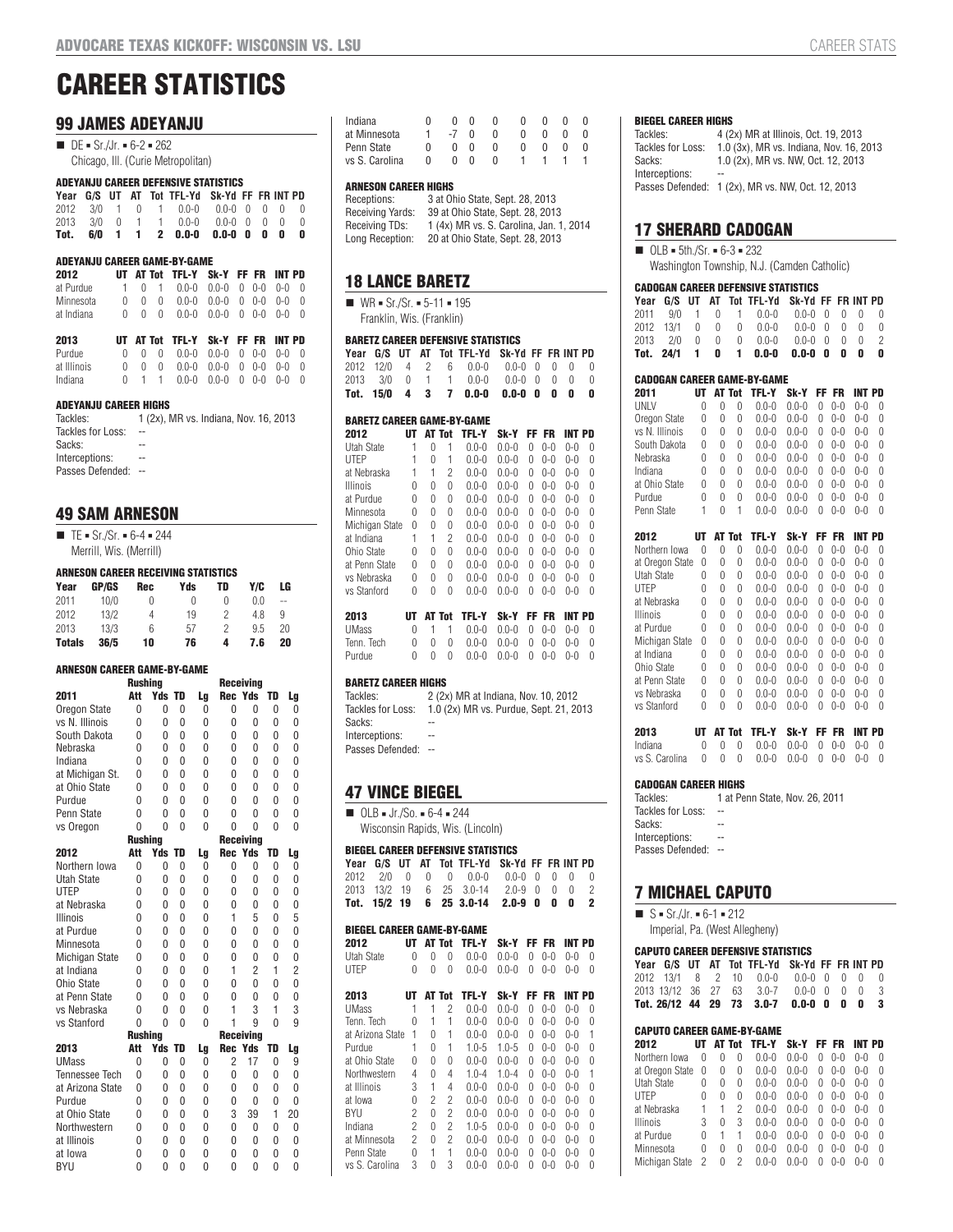### **ADVOCARE TEXAS KICKOFF: WISCONSIN VS. LSU** CAREER STATS

| at Indiana       | U  | U | O        | $0.0 - 0$ | $0.0 - 0$ | U  | 0-0     | 0-0     | O |
|------------------|----|---|----------|-----------|-----------|----|---------|---------|---|
| Ohio State       | 1  | U | 1        | $0.0 - 0$ | $0.0 - 0$ | U  | 0-0     | 0-0     | O |
| at Penn State    | 1  | U | 1        | $0.0 - 0$ | $0.0 - 0$ | U  | $0 - 0$ | 0-0     | O |
| vs Nebraska      | U  | U | $\Omega$ | $0.0 - 0$ | $0.0 - 0$ | U  | $0 - 0$ | 0-0     | U |
|                  |    |   |          |           |           |    |         |         |   |
| 2013             | UТ |   | AT Tot   | TFL-Y     | Sk-Y      | FF | FR      | INT PD  |   |
| UMass            | 2  | 2 | 4        | $0.0 - 0$ | $0.0 - 0$ | U  | 0-0     | 0-0     | 0 |
| Tenn. Tech       | 2  | 0 | 2        | $1.0 - 3$ | $0.0 - 0$ | U  | $0 - 0$ | 0-0     | O |
| at Arizona State | 7  | 3 | 10       | $0.0 - 0$ | $0.0 - 0$ | U  | $0 - 0$ | 0-0     | 1 |
| Purdue           | 2  | 2 | 4        | $1.0 - 2$ | $0.0 - 0$ | U  | በ-በ     | 0-0     | O |
| at Ohio State    | 1  | 3 | 4        | $0.5 - 1$ | $0 - 0$   | U  | $0 - 0$ | $0 - 0$ | Ŋ |
| Northwestern     | 3  | 0 | 3        | $0.0 - 0$ | $0.0 - 0$ | 0  | $0 - 0$ | 0-0     | O |
| at Illinois      | 3  | 4 | 7        | $0.0 - 0$ | $0.0 - 0$ | U  | $0 - 0$ | 0-0     | 1 |
| at lowa          | 4  | 2 | 6        | $0.0 - 0$ | $0.0 - 0$ | U  | $0 - 0$ | 0-0     | 1 |
| BYU              | 7  | 5 | 12       | $0.5 - 1$ | $0.0 - 0$ | 0  | $0 - 0$ | 0-0     | O |
| Indiana          | 3  | 3 | 6        | $0.0 - 0$ | $0.0 - 0$ | U  | $0 - 0$ | 0-0     | O |
| at Minnesota     | 1  | 3 | 4        | $0.0 - 0$ | $0.0 - 0$ | U  | $0 - 0$ | 0-0     | O |
| Penn State       | U  | U | $\Omega$ | $0.0 - 0$ | $0 - 0$   | U  | $0 - 0$ | በ-በ     | O |
| vs. S. Carolina  | 1  | U | 1        | $0.0 - 0$ | $0.0 - 0$ | U  | በ-በ     | 0-0     | Ŋ |

#### **CAPUTO CAREER HIGHS**

| Tackles:          | 12 vs. BYU, Nov. 9, 2013                         |
|-------------------|--------------------------------------------------|
| Tackles for Loss: | 1.0 (2x) MR vs. Purdue, Sept. 21, 2013           |
| Sacks:            |                                                  |
| Interceptions:    | --                                               |
|                   | Passes Defended: 1 (3x) MR at Iowa, Nov. 2, 2013 |

# **48 JACK CICHY**

| п | $OLEB = SO./So. = 6-2 = 220$ |
|---|------------------------------|
|   | Somerset, Wis. (Hill Murray) |

# **CICHY CAREER DEFENSIVE STATISTICS**

|  |  | Year G/S UT AT Tot TFL-Yd Sk-Yd FF FR INT PD |  |  |  |
|--|--|----------------------------------------------|--|--|--|
|  |  | 2013 4/0 1 0 1 0.0-0 0.0-0 0 0 0 0           |  |  |  |
|  |  | Tot. 4/0 1 0 1 0.0-0 0.0-0 0 0 0 0           |  |  |  |

#### **CICHY CAREER GAME-BY-GAME**

|  |  |  |  | UT AT Tot TFL-Y Sk-Y FF FR INT PD<br>1 0 1 0.0-0 0.0-0 0 0-0 0-0 0<br>$0 \t 0 \t 0 \t 0.0 - 0 \t 0.0 - 0 \t 0 \t 0 - 0 \t 0 - 0 \t 0$<br>$0 \t 0 \t 0 \t 0.0 - 0 \t 0.0 - 0 \t 0 \t 0 - 0 \t 0$<br>$0 \t 0 \t 0 \t 0.0 - 0 \t 0.0 - 0 \t 0 \t 0 - 0 \t 0$ |
|--|--|--|--|-----------------------------------------------------------------------------------------------------------------------------------------------------------------------------------------------------------------------------------------------------------|

#### **6 COREY CLEMENT**

|  | ■ RB = So./So. = 5-11 = 217 |  |  |  |
|--|-----------------------------|--|--|--|
|  |                             |  |  |  |

| Glassboro, N.J. (Glassboro) |  |  |
|-----------------------------|--|--|
|-----------------------------|--|--|

#### **CLEMENT CAREER RUSHING STATISTICS**

| Year   | GP/GS | Att | Yds | TD | Y/C LG |      |
|--------|-------|-----|-----|----|--------|------|
| 2013   | 12/0  | 67  | 547 |    | 8.2 75 |      |
| Totals | 12/0  | 67  | 547 |    | 8.2    | - 75 |

#### **CLEMENT CAREER GAME-BY-GAME**

| 2013                  | <b>Rushing</b> |        |   |    |         | <b>Receiving</b> |    |    |  |  |  |  |
|-----------------------|----------------|--------|---|----|---------|------------------|----|----|--|--|--|--|
|                       | Att            | Yds TD |   | Lg | Rec Yds |                  | TD | Lg |  |  |  |  |
| <b>UMass</b>          | 16             | 101    | 1 | 23 | N       | O                | N  | N  |  |  |  |  |
| <b>Tennessee Tech</b> | 13             | 149    | 2 | 75 | N       | O                | N  | n  |  |  |  |  |
| at Arizona St.        | 2              |        | N | 2  | 0       | 0                | 0  | Ω  |  |  |  |  |
| Purdue                | 13             | 83     | 1 | 39 | N       | O                | U  | N  |  |  |  |  |
| at Ohio State         | N              | N      | N | N  | N       | O                | N  | N  |  |  |  |  |
| Northwestern          | 4              | 19     | 0 | 9  |         | 9                | 0  | 9  |  |  |  |  |
| at Illinois           | 7              | 54     | 1 | 24 | N       | O                | U  | N  |  |  |  |  |
| at lowa               | N              | N      | N | N  | N       | O                | N  | N  |  |  |  |  |
| Indiana               | 11             | 108    | 2 | 33 | N       | O                | N  | N  |  |  |  |  |
| at Minnesota          | N              | 0      | N | N  | N       | O                | U  |    |  |  |  |  |
| Penn State            | N              | N      | N | N  | N       | O                | N  | N  |  |  |  |  |
| vs S. Carolina        |                | 32     | N | 32 |         | N                | N  |    |  |  |  |  |

#### **CLEMENT CAREER HIGHS**

| Rush Attempts:   | 16 vs. UMass, Aug. 31, 2013           |
|------------------|---------------------------------------|
| Rush Yards:      | 149 vs. Tenn. Tech, Sept. 7, 2013     |
| Rush TDs:        | 2 (2x) MR vs. Indiana, Nov. 16, 2013  |
| Long Rush:       | 75 (TD) vs. Tenn. Tech, Sept. 7, 2013 |
| Receptions:      | 1 vs. Northwestern, Oct. 12, 2013     |
| Receiving Yards: | 9 vs. Northwestern, Oct. 12, 2013     |
| Receiving TDs:   |                                       |
| Long Reception:  | 9 vs. Northwestern, Oct. 12, 2013     |
|                  |                                       |

# **31 CONNOR CUMMINS**

 $W = 5th./Sr. = 6-1 = 200$ Kettering, Ohio (Archbishop Alter)

#### **CUMMINS CAREER DEFENSIVE STATISTICS**

| Year            | G/S  | UT | AT |        | <b>Tot TFL-Yd</b>           | Sk-Yd FF FR INT PD |     |         |         |   |
|-----------------|------|----|----|--------|-----------------------------|--------------------|-----|---------|---------|---|
| 2011            | 10/0 | 4  | 1  | 5      | $0.0 - 0$                   | $0.0 - 0$          | 0   | U       | O       | 0 |
| Tot.            | 10/0 | 4  | 1  | 5      | $0.0 - 0$                   | $0.0 - 0$          | 0   | Ω       | 0       | 0 |
|                 |      |    |    |        | CUMMINS CAREER GAME-BY-GAME |                    |     |         |         |   |
| 2011            |      | UT |    | AT Tot | TFL-Y                       | Sk-Y               | FF. | FR      | INT PD  |   |
| South Dakota    |      | 0  | 0  | 0      | $0.0 - 0$                   | $0.0 - 0$          | U   | $0 - 0$ | $0 - 0$ | U |
| Nebraska        |      | 0  | 0  | 0      | $0.0 - 0$                   | $0.0 - 0$          | U   | $0 - 0$ | $0 - 0$ | 0 |
| Indiana         |      | O  | O  | 0      | $0.0 - 0$                   | $0.0 - 0$          | U   | $0 - 0$ | $0 - 0$ | 0 |
| at Ohio State   |      | 0  | 0  | O      | $0.0 - 0$                   | $0.0 - 0$          | U   | $0 - 0$ | $0 - 0$ | O |
| Purdue          |      | 2  | 0  | 2      | $0.0 - 0$                   | $0.0 - 0$          | U   | $0 - 0$ | $0 - 0$ | 0 |
| at Minnesota    |      | 0  | 1  | 1      | $0.0 - 0$                   | $0.0 - 0$          | U   | $0 - 0$ | $0 - 0$ | 0 |
| at Illinois     |      | O  | 0  | O      | $0.0 - 0$                   | $0.0 - 0$          | U   | $0 - 0$ | $0 - 0$ | 0 |
| Penn State      |      | U  | O  | 0      | $0.0 - 0$                   | $0.0 - 0$          | U   | 0-0     | $0 - 0$ | 0 |
| vs Michigan St. |      | 2  | 0  | 2      | $0.0 - 0$                   | $0.0 - 0$          | U   | $0 - 0$ | $0 - 0$ | 0 |
| vs Oregon       |      | 0  | U  | 0      | $0.0 - 0$                   | $0.0 - 0$          | O   | $0 - 0$ | 0-0     | 0 |

#### **CUMMINS CAREER HIGHS**

| GUMIVIINƏ GANEEN NIUNƏ |                                          |
|------------------------|------------------------------------------|
| Tackles:               | 2 (2x) MR vs. Michigan St., Dec. 3, 2011 |
| Tackles for Loss:      |                                          |
| Sacks:                 |                                          |
| Interceptions:         |                                          |
| Passes Defended: --    |                                          |

# **3 KENZEL DOE**

| $\blacksquare$ WR = Sr./Sr. = 5-8 = 176 |  |
|-----------------------------------------|--|
| Reidsville, N.C. (Reidsville)           |  |

|                | Doe Career receiving statistics   |                  |                |              |                |              |      |          |    |
|----------------|-----------------------------------|------------------|----------------|--------------|----------------|--------------|------|----------|----|
| Year           | GP/GS                             | Rec              |                | Yds          |                | TD           | Y/C  |          | LG |
| 2011           | 9/0                               |                  | $\overline{2}$ |              | 4              | 0            |      | 3<br>2.0 |    |
| 2012           | 13/1                              |                  | 16             | 121          |                | $\theta$     |      | 7.6      | 19 |
| 2013           | 11/0                              |                  | $\overline{7}$ |              | 57             | $\theta$     | 8.1  |          | 11 |
| <b>Totals</b>  | 34/1                              |                  | 25             | 182          |                | 0            | 7.3  |          | 19 |
|                | DOE CAREER KICK RETURN STATISTICS |                  |                |              |                |              |      |          |    |
| Year           |                                   | Ret              |                | Yds          |                | TD           | Avg  |          | Lg |
| 2011           |                                   |                  | 3              |              | 41             | $\Omega$     | 13.7 |          | 24 |
| 2012           |                                   |                  | $\overline{7}$ | 195          |                | $\theta$     | 27.9 |          | 47 |
| 2013           |                                   |                  | 20             | 529          |                | 1            | 26.5 |          | 91 |
| <b>Totals</b>  |                                   |                  | 30             | 765          |                | 1            | 25.5 |          | 91 |
|                | DOE CAREER PUNT RETURN STATISTICS |                  |                |              |                |              |      |          |    |
| Year           |                                   | <b>Ret</b>       |                | Yds          |                | TD           | Avg  |          | Lg |
| 2011           |                                   |                  | 1              | 13           |                | 0            | 13.0 |          | 13 |
| 2012           |                                   |                  | 8              | 99           |                | 1            | 12.4 |          | 82 |
| 2013           |                                   |                  | 16             | 116          |                | $\theta$     |      | 7.3      | 26 |
| <b>Totals</b>  |                                   |                  | 25<br>228      |              |                | 1            | 9.1  |          | 82 |
|                | DOE CAREER GAME-BY-GAME           |                  |                |              |                |              |      |          |    |
|                |                                   | <b>Receiving</b> |                |              |                | <b>K</b> Ret |      | P Ret    |    |
| 2011           |                                   | <b>Rec</b>       | Yds TD         |              | Lg             | Yds          | Lg   | Yds      | Lg |
| UNLV           |                                   | 1                | 3              | $\mathbf{0}$ | 3              | 24           | 24   | 0        | 0  |
| Oregon State   |                                   | 0                | $\overline{0}$ | 0            | 0              | 0            | 0    | 0        | 0  |
| vs N. Illinois |                                   | 0                | 0              | 0            | 0              | 0            | 0    | 0        | 0  |
| South Dakota   |                                   | 0                | 0              | 0            | 0              | 0            | 0    | 13       | 13 |
| Indiana        |                                   | 1                | 1              | $\mathbf{0}$ | 1              | 0            | 0    | 0        | 0  |
|                | at Michigan State                 | 0                | $\overline{0}$ | $\mathbf{0}$ | 0              | 0            | 0    | 0        | 0  |
| Purdue         |                                   | 0                | 0              | $\mathbf{0}$ | 0              | 0            | 0    | 0        | 0  |
| at Minnesota   |                                   | 0                | 0              | 0            | 0              | 0            | 0    | 0        | 0  |
| at Illinois    |                                   | 0                | $\Omega$       | 0            | $\overline{0}$ | 17           | 17   | 0        | 0  |
|                |                                   | <b>Receiving</b> |                |              |                | <b>K</b> Ret |      | P Ret    |    |
| 2012           |                                   | <b>Rec</b>       | Yds            | TD           | Lg             | <b>Yds</b>   | Lg   | Yds      | Lg |
| Northern Iowa  |                                   | 3                | 21             | 0            | 14             | 0            | 0    | 0        | 0  |

# Northern Iowa 3 21 0 14 0 0 0 0 at Oregon State 1 9 0 9 0 0 0 0<br>Utah State 0 0 0 0 0 0 82 82 Utah State 0 0 0 0 0 0 82 82<br>UTEP 1 5 0 5 0 0 7 4  $1 5 0 5 0 0$ <br>  $2 25 0 19 0 0$ at Nebraska 2 25 0 19 0 0 13 14  $\begin{array}{cccccccc} 0 & 0 & 0 & 0 & 0 & 0 & -3 & 2 \\ 1 & 4 & 0 & 4 & 0 & 0 & 0 & 0 \end{array}$ at Purdue  $\begin{array}{cccccc} 1 & 4 & 0 & 4 & 0 & 0 & 0 & 0 \\ \text{Minnesota} & 1 & 7 & 0 & 7 & 0 & 0 & 0 & 0 \end{array}$ Minnesota 1 7 0 7 0 0 0 0<br>Michigan State 3 18 0 12 0 0 0 0 Michigan State 3 18 0 12 0 0 0 0<br>at Indiana 0 0 0 0 0 0 0 0

 $\begin{array}{ccccccc}\n0 & 0 & 0 & 0 & 0 & 0 \\
17 & 0 & 9 & 53 & 36 & 0\n\end{array}$ 

0hio State 2 17 0 9 53 36 0 0<br>at Penn State 1 10 0 10 114 47 0 0 1 10 0 10 114 47

| vs Stanford      | 1         | 5      | 0 | 5  | 28           | 15 | 0     | 0  |
|------------------|-----------|--------|---|----|--------------|----|-------|----|
|                  | Receiving |        |   |    | <b>K</b> Ret |    | P Ret |    |
| 2013             | Rec       | Yds TD |   | Lg | Yds          | Lg | Yds   | Lg |
| <b>UMass</b>     | 0         | 0      | 0 | 0  | 28           | 28 | 0     | 0  |
| Tennessee Tech   | 2         | 19     | 0 | 10 | 19           | 19 | 50    | 20 |
| at Arizona State | 0         | 0      | 0 | 0  | 64           | 27 | 16    | 16 |
| Northwestern     | 0         | 0      | 0 | 0  | 50           | 50 | 9     | 7  |
| at Illinois      | O         | N      | 0 | 0  | 77           | 54 | 18    | 16 |
| at Iowa          | 2         | 17     | 0 | 11 | 40           | 22 | -1    | 1  |
| BYU              | 2         | 18     | 0 | 6  | 45           | 27 | 28    | 26 |
| Indiana          | O         | 0      | 0 | 0  | N            | O  | -4    | O  |
| at Minnesota     | 0         | 0      | 0 | 0  | 31           | 20 | 0     | 0  |
| Penn State       | 0         | 0      | 0 | 0  | 33           | 18 | 0     | 0  |
| vs S. Carolina   | 1         | 3      | 0 | 3  | 142          | 91 | 0     | O  |
|                  |           |        |   |    |              |    |       |    |

vs Nebraska 0 0 0 0 0 0 0 0

#### **DOE CAREER HIGHS**

| Receptions:          | 3 (2x) MR vs. Michigan St., Oct. 27  |
|----------------------|--------------------------------------|
| Receiving Yds:       | 25 at Nebraska, Sept. 29, 2012       |
| Receiving TDs:       |                                      |
| Long Reception:      | 17 at Nebraska, Sept. 29, 2012       |
| Kick Returns:        | 4 vs. South Carolina, Jan. 1, 2014   |
| Kick Return Yds:     | 142 vs. South Carolina, Jan. 1, 2014 |
| Kick Return TD:      | 1 vs. South Carolina, Jan. 1, 2014   |
| Long Kick Ret.:      | 91 vs. South Carolina, Jan. 1, 2014  |
| <b>Punt Returns:</b> | 4 vs. Tennessee Tech, Sept. 7, 2013  |
| Punt Return Yds:     | 82 vs. Utah State, Sept. 15, 2012    |
| Punt Return TD:      | 1 vs. Utah State, Sept. 15, 2012     |
| Long Punt Ret.:      | 82 vs. Utah State, Sept. 15, 2012    |
| All-Purpose Yds:     | 145 vs. South Carolina, Jan. 1, 2014 |
|                      |                                      |

#### **37 ANDREW ENDICOTT**

| $\blacksquare$ K = So./So. = 5-9 = 175 |
|----------------------------------------|
| Roseville, Calif. (Jesuit)             |

#### **ENDICOTT CAREER KICKING STATISTICS**

|           |              |              | Year G/S FGM FGA FG% La |                | PAT PAT%   |
|-----------|--------------|--------------|-------------------------|----------------|------------|
|           |              |              | 2013 10/0 0 0 .000      | $\overline{0}$ | 0-0.000    |
| Tot. 10/0 | $\mathbf{0}$ | $\mathbf{0}$ | .000.                   | - 0            | $0-0$ .000 |

# **ENDICOTT CAREER GAME-BY-GAME**

|                | <b>Field Goals</b> |    |    | <b>Kickoffs</b> |     |        |   |          | PAT     |  |
|----------------|--------------------|----|----|-----------------|-----|--------|---|----------|---------|--|
| 2013           | A-M                | La | Bk | No              | Yds | Avg TB |   | 0B       | A-M     |  |
| Purdue         | $0 - 0$            | N  | O  | 5               | 303 | 60.6   |   | U        | 0-0     |  |
| at Ohio State  | $0 - 0$            | 0  | 0  | 4               | 233 | 58.2   | U | 0        | 0-0     |  |
| Northwestern   | $0 - 0$            | 0  | 0  | 6               | 382 | 63.7   | 2 | $\Omega$ | 0-0     |  |
| at Illinois    | $0 - 0$            | 0  | O  | 9               | 529 | 58.8   | 1 | U        | 0-0     |  |
| at Iowa        | $0 - 0$            | N  | O  | 3               | 163 | 54.3   | O | 0        | 0-0     |  |
| BYU            | $0 - 0$            | N  | O  | 6               | 359 | 59.8   | 1 | U        | $0 - 0$ |  |
| Indiana        | $0 - 0$            | N  | O  | 9               | 556 | 61.8   | 3 | $\Omega$ | 0-0     |  |
| at Minnesota   | $0 - 0$            | 0  | O  | 5               | 259 | 51.8   | U | $\Omega$ | 0-0     |  |
| Penn State     | $0 - 0$            | N  | O  | 5               | 235 | 47.0   | U | $\Omega$ | 0-0     |  |
| vs S. Carolina | $0 - 0$            | O  | U  | 5               | 306 | 61.2   |   | U        | በ-በ     |  |

#### **ENDICOTT CAREER HIGHS**

| FG Made:              |                                      |
|-----------------------|--------------------------------------|
| FG Attempted:         |                                      |
| Long FG:              |                                      |
| PAT Made:             |                                      |
| <b>PAT Attempted:</b> |                                      |
| Kickoffs:             | 9 (2x) MR vs. Indiana, Nov. 16, 2013 |
| Kickoff Yards:        | 556 vs. Indiana, Nov. 16, 2013       |
| Kickoff Average:      | 63.7 vs. Northwestern, Oct. 12, 2013 |
| Touchbacks:           | 3 vs. Indiana, Nov. 16, 2013         |
|                       |                                      |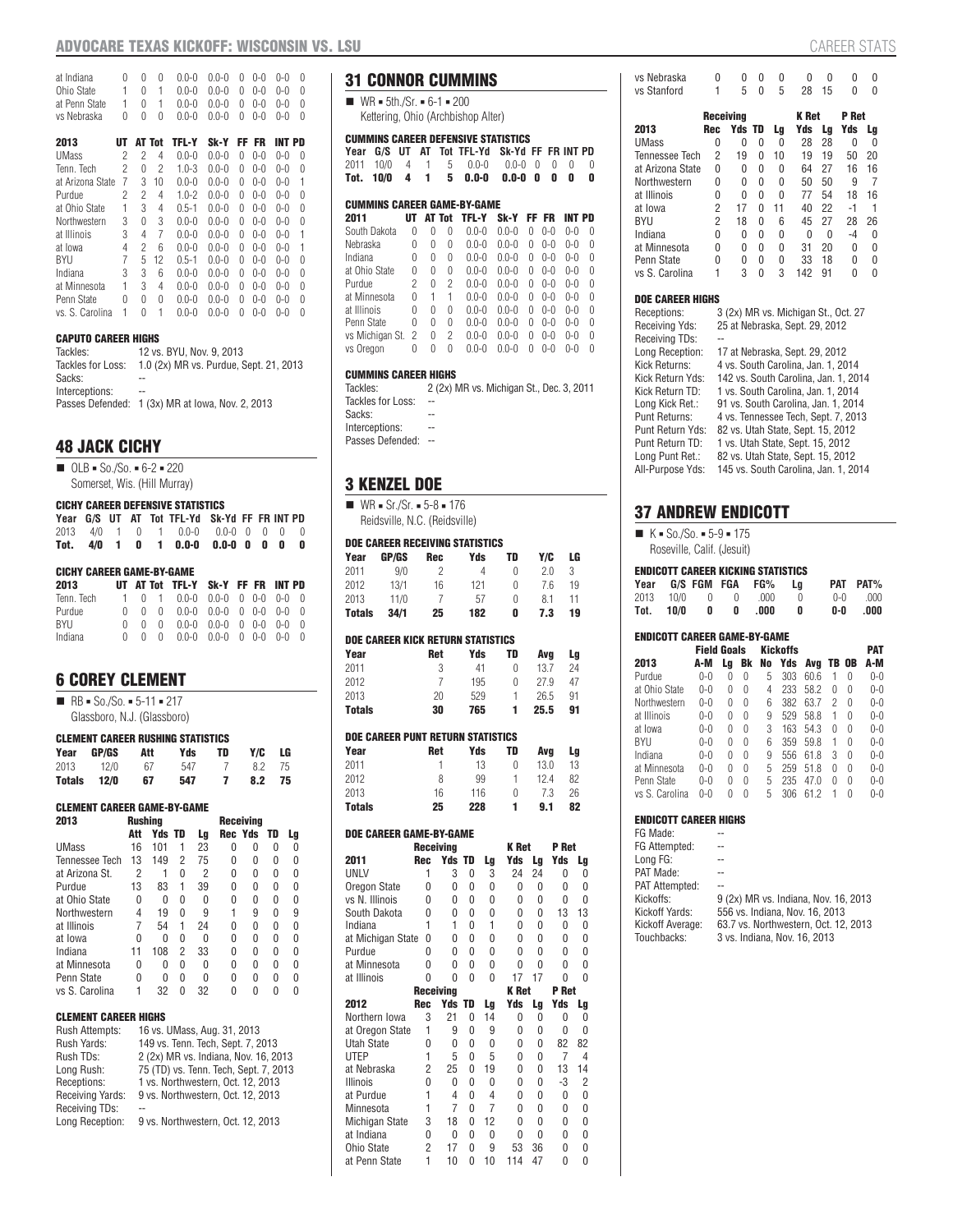# **86 ALEX ERICKSON**

| $\blacksquare$ | $WR = Jr./So. = 6-0 = 196$    |  |
|----------------|-------------------------------|--|
|                | Darlington, Wis. (Darlington) |  |

#### **ERICKSON CAREER RECEIVING STATISTICS**

| Year | GP/GS       | Rec |               | Yds TD Y/C LG |      |
|------|-------------|-----|---------------|---------------|------|
|      | 2013 13/3   | 9   | 127 0 14.1 35 |               |      |
|      | Totals 13/3 | - 9 | 127           | $0$ 14.1      | - 35 |

| <b>ERICKSON CAREER GAME-BY-GAME</b> |         |               |   |    |           |            |   |    |  |
|-------------------------------------|---------|---------------|---|----|-----------|------------|---|----|--|
|                                     | Rushina |               |   |    | Receivina |            |   |    |  |
| 2013                                | Att     | <b>Yds TD</b> |   | Lg |           | Rec Yds TD |   | Lg |  |
| <b>UMass</b>                        | 0       | 0             | 0 | 0  | N         | N          | 0 | 0  |  |
| Tenn. Tech                          | 0       | 0             | 0 | 0  | 0         | 0          | 0 | 0  |  |
| at Arizona State                    | N       | <sup>0</sup>  | 0 | N  | N         | O          | N | O  |  |
| Purdue                              | N       | 0             | 0 | 0  | 1         | 12         | 0 | 12 |  |
| at Ohio State                       | 0       | 0             | 0 | 0  | 2         | 25         | 0 | 14 |  |
| Northwestern                        | O       | O             | U | U  | 1         | 35         | N | 35 |  |
| at Illinois                         | N       | 0             | 0 | 0  | N         | O          | N | 0  |  |
| at Iowa                             | N       | 0             | 0 | U  | N         | O          | U | 0  |  |
| BYU                                 | N       | O             | N | N  | N         | O          | N | N  |  |
| Indiana                             |         | 12            | 0 | 12 | N         | O          | N | N  |  |
| at Minnesota                        | O       | 0             | 0 | 0  | N         | O          | 0 | 0  |  |
| Penn State                          | N       | N             | N | N  | 4         | 49         | N | 19 |  |
| vs. S. Carolina                     | N       | N             | N | N  |           | 6          | N | 6  |  |

#### **ERICKSON CAREER HIGHS**

| Receptions:      | 4 vs. Penn State, Nov. 30, 2013    |
|------------------|------------------------------------|
| Receiving Yards: | 49 vs. Penn State, Nov. 30, 2013   |
| Receiving TDs:   | $-$                                |
| Long Reception:  | 35 vs. Northwestern, Oct. 12, 2013 |

# **36 JOE FERGUSON**

| $\blacksquare$ S = So./Fr. = 6-1 = 210 |
|----------------------------------------|
| Madison, Wis. (Memorial)               |

#### **FERGUSON CAREER DEFENSIVE STATISTICS**

|  |  | Year G/S UT AT Tot TFL-Yd Sk-Yd FF FR INT PD |  |  |  |
|--|--|----------------------------------------------|--|--|--|
|  |  | 2013 4/0 1 0 1 0.0-0 0.0-0 0 0 0 0           |  |  |  |
|  |  | Tot. 4/0 1 0 1 0.0-0 0.0-0 0 0 0 0           |  |  |  |

#### **FERGUSON CAREER GAME-BY-GAME**

| 2013                                           |  | UT AT Tot TFL-Y Sk-Y FF FR INT PD |  |  |  |
|------------------------------------------------|--|-----------------------------------|--|--|--|
| Tenn. Tech 0 0 0 0.0-0 0.0-0 0 0-0 0-0 0       |  |                                   |  |  |  |
| at Arizona State 0 0 0 0.0-0 0.0-0 0 0-0 0-0 0 |  |                                   |  |  |  |
| Purdue 0 0 0 0.0-0 0.0-0 0 0-0 0-0 0           |  |                                   |  |  |  |
| at Ohio State 1 0 1 0.0-0 0.0-0 0 0-0 0-0 0    |  |                                   |  |  |  |

#### **FERGUSON CAREER HIGHS**

| Tackles:          | 1 at Ohio State, Sept. 28, 2013 |
|-------------------|---------------------------------|
| Tackles for Loss: | $-$                             |
| Sacks:            |                                 |
| Interceptions:    | --                              |
| Passes Defended:  |                                 |

#### **29 TERRANCE FLOYD**

 $\blacksquare$  CB = Sr./Jr. = 5-10 = 191 Boynton Beach, Fla. (Santaluces)

#### **FLOYD CAREER DEFENSIVE STATISTICS**

|  |  | Year G/S UT AT Tot TFL-Yd Sk-Yd FF FR INT PD |  |  |  |
|--|--|----------------------------------------------|--|--|--|
|  |  | 2012 7/0 1 0 1 0.0-0 0.0-0 0 0 0 0           |  |  |  |
|  |  | 2013 4/0 0 0 0 0.0-0 0.0-0 0 0 0 0           |  |  |  |
|  |  | Tot. 11/0 1 0 1 0.0-0 0.0-0 0 0 0 0          |  |  |  |

#### **FLOYD CAREER GAME-BY-GAME**

| 2012            |   |   | AT Tot | <b>TFL-Y</b> | Sk-Y      |   | FF FR   | INT PD  |          |
|-----------------|---|---|--------|--------------|-----------|---|---------|---------|----------|
| Northern Iowa   | 0 | O | 0      | $0.0 - 0$    | 0 0-0     |   | $0 - 0$ | $0 - 0$ | Λ        |
| Utah State      | 0 | 0 | 0      | $0.0 - 0$    | $0.0 - 0$ | 0 | $0 - 0$ | $0 - 0$ | $\Omega$ |
| <b>UTEP</b>     | 0 | 0 | 0      | $0.0 - 0$    | $0.0 - 0$ | 0 | $0 - 0$ | $0 - 0$ | $\cup$   |
| at Nebraska     | U | 0 | 0      | $0.0 - 0$    | $0.0 - 0$ | 0 | $0 - 0$ | $0 - 0$ | $\cup$   |
| <b>Illinois</b> | 1 | 0 |        | $0.0 - 0$    | $0.0 - 0$ | 0 | $0 - 0$ | $0 - 0$ | $\cup$   |
| at Purdue       | U | 0 | 0      | $0.0 - 0$    | $0 - 0$   | 0 | $0 - 0$ | $0 - 0$ | O        |
| Minnesota       | 0 | 0 | 0      | $0.0 - 0$    | $0 - 0$   | U | $0 - 0$ | $0 - 0$ | $\cup$   |
|                 |   |   |        |              |           |   |         |         |          |

| 2013                                           |  | UT AT Tot TFL-Y Sk-Y FF FR INT PD                       |  |  |  |
|------------------------------------------------|--|---------------------------------------------------------|--|--|--|
| UMass                                          |  | $0 \t 0 \t 0 \t 0.0-0 \t 0.0-0 \t 0 \t 0-0 \t 0-0 \t 0$ |  |  |  |
| Tenn. Tech 0 0 0 0.0-0 0.0-0 0 0-0 0-0 0       |  |                                                         |  |  |  |
| at Arizona State 0 0 0 0.0-0 0.0-0 0 0-0 0-0 0 |  |                                                         |  |  |  |
| Purdue                                         |  | $0 \t 0 \t 0 \t 0.0 - 0 \t 0.0 - 0 \t 0 \t 0 - 0 \t 0$  |  |  |  |

# **FLOYD CAREER HIGHS**<br>Tackles: 1 vs

1 vs. Illinois, Oct. 6, 2012 Tackles for Loss: --<br>Sacks: --Sacks:

- Interceptions: --
- Passes Defended: --

# **9 JORDAN FREDRICK**

 $W = \text{Sr./Jr.} = 6-4 = 214$ Madison, Wis. (Memorial)

#### **FREDRICK CAREER RECEIVING STATISTICS**

| Year  | GP/GS        | Rec | Yds | TD           | Y/C  | LG |
|-------|--------------|-----|-----|--------------|------|----|
| 2012  | 14/5         | 17  | 196 | $\mathbf{1}$ | 11.5 | 20 |
| 2013. | 13/5         | 10  | 106 | n            | 106  | 19 |
|       | Totals 27/10 | 27  | 302 | 1.           | 11.2 | 20 |

| <b>FREDRICK CAREER GAME-BY-GAME</b> |                |               |        |          |                  |                     |    |    |  |  |
|-------------------------------------|----------------|---------------|--------|----------|------------------|---------------------|----|----|--|--|
|                                     | <b>Rushing</b> |               |        |          | <b>Receiving</b> |                     |    |    |  |  |
| 2012                                | Att            | <b>Yds TD</b> |        | Lg       | <b>Rec Yds</b>   |                     | TD | Lg |  |  |
| Northern Iowa                       | U              | 0             | 0      | 0        | 2                | 39                  | 0  | 20 |  |  |
| at Oregon State                     | 0              | 0             | 0      | 0        | 1                | 11                  | 0  | 11 |  |  |
| <b>Utah State</b>                   | 0              | 0             | 0      | 0        | 1                | 17                  | 0  | 17 |  |  |
| <b>UTEP</b>                         | O              | 0             | 0      | 0        | 1                | 8                   | 0  | 8  |  |  |
| at Nebraska                         | $\Omega$       | 0             | 0      | 0        | 3                | 27                  | 0  | 11 |  |  |
| <b>Illinois</b>                     | $\Omega$       | 0             | 0      | 0        | 1                | 6                   | 0  | 6  |  |  |
| at Purdue                           | $\Omega$       | 0             | 0      | 0        | 0                | 0                   | 0  | 0  |  |  |
| Minnesota                           | O              | 0             | 0      | 0        | 1                | 12                  | 0  | 12 |  |  |
| <b>Michigan State</b>               | 0              | 0             | 0      | 0        | 1                | 18                  | 0  | 18 |  |  |
| at Indiana                          | O              | 0             | 0      | 0        | 1                | 8                   | 0  | 8  |  |  |
| Ohio State                          | O              | 0             | 0      | 0        | $\overline{2}$   | 18                  | 0  | 14 |  |  |
| at Penn State                       | $\Omega$       | 0             | 0      | 0        | $\overline{2}$   | 28                  | 0  | 14 |  |  |
| vs Nebraska                         | O              | 0             | 0      | 0        | 0                | 0                   | 0  | 0  |  |  |
| vs Stanford                         | 0              | 0             | 0      | 0        | 1                | $\overline{4}$      | 1  | 4  |  |  |
|                                     | <b>Rushing</b> |               |        |          |                  | <b>Receiving</b>    |    |    |  |  |
| 2013                                | Att            | Yds           | TD     | Lg       | <b>Rec Yds</b>   |                     | TD | Lg |  |  |
| <b>UMass</b>                        | 0              | 0             | 0      | 0        | 1                | 19                  | 0  | 19 |  |  |
| Tenn. Tech                          | U              | 0             | 0      | 0        | 3                | 31                  | 0  | 15 |  |  |
| at Arizona State                    | U              | 0             | 0      | 0        | $\overline{2}$   | 16                  | 0  | 10 |  |  |
| Purdue                              | O              | 0             | 0      | 0        | 0                | 0                   | 0  | 0  |  |  |
| at Ohio State                       | O              | 0             | 0      | $\Omega$ | 0                | 0                   | 0  | 0  |  |  |
| Northwestern                        | O              | 0             | 0      | 0        | $\overline{2}$   | 20                  | 0  | 11 |  |  |
| at Illinois                         | O              | 0             | 0      | 0        | 0                | 0                   | 0  | 0  |  |  |
| at Iowa                             | O              | 0             | 0      | 0        | 0                | 0                   | 0  | 0  |  |  |
| <b>BYU</b>                          | O              | 0             | 0      | 0        | 1                | 15                  | 0  | 15 |  |  |
| Indiana                             | O              | 0             | 0      | 0        | 0                | 0                   | 0  | 0  |  |  |
| at Minnesota                        | O              | 0             | 0      | 0        | 1                | 5                   | 0  | 5  |  |  |
| Penn State                          |                |               |        |          | 0                |                     |    |    |  |  |
|                                     | 0              | 0             | 0<br>0 | 0        |                  | 0<br>$\overline{0}$ | 0  | 0  |  |  |

#### **FREDRICK CAREER HIGHS**

| Receptions:      | 3 vs. Tennessee Tech, Sept. 7, 2013 |
|------------------|-------------------------------------|
| Receiving Yards: | 39 vs. Northern Iowa, Sept. 1, 2012 |
| Receiving TDs:   | 1 vs Stanford, Jan. 1, 2013         |
| Long Reception:  | 20 vs. Northern Iowa, Sept. 1, 2012 |

# **4 DEVIN GAULDEN**

 $\blacksquare$  CB = Sr./Jr. = 5-10 = 187 Miramar, Fla. (University School)

#### **GAULDEN CAREER DEFENSIVE STATISTICS**

|      |               |  |  |   | Year G/S UT AT Tot TFL-Yd Sk-Yd FF FR INT PD |             |  |  |    |  |
|------|---------------|--|--|---|----------------------------------------------|-------------|--|--|----|--|
|      |               |  |  |   | 2011 6/0 3 0 3 0-0                           | $0-0$ 0 0 0 |  |  |    |  |
| 2012 |               |  |  |   | 4/0 0 2 2 0-0                                | 0-0000      |  |  |    |  |
| 2013 | Did not play  |  |  |   |                                              |             |  |  |    |  |
|      | Tot. 10/0 3 2 |  |  | 5 | 0-0                                          | $0-0$ $0$   |  |  | 00 |  |

#### **GAULDEN CAREER GAME-BY-GAME**

| 2011            | UТ |          |        | AT Tot TFL-Y | Sk-Y      |        | FF FR   | INT PD  |          |
|-----------------|----|----------|--------|--------------|-----------|--------|---------|---------|----------|
| South Dakota    | 0  | U        | 0      | $0.0 - 0$    | $0.0 - 0$ | 0      | $0 - 0$ | $0 - 0$ | $\cup$   |
| Indiana         | 2  | $\Omega$ | 2      | $0.0 - 0$    | $0.0 - 0$ | 0      | $0 - 0$ | $0 - 0$ | $\Omega$ |
| at Michigan St. | 0  | $\Omega$ | 0      | $0.0 - 0$    | $0.0 - 0$ | 0      | $0 - 0$ | $0 - 0$ | $\Omega$ |
| Purdue          |    | 0        | 1      | $0.0 - 0$    | $0.0 - 0$ | 0      | $0 - 0$ | 0-0     | $\cup$   |
| at Minnesota    | 0  | 0        | 0      | $0.0 - 0$    | $0.0 - 0$ | U      | $0 - 0$ | $0 - 0$ | $\Omega$ |
| Penn State      | 0  | U        | O      | $0.0 - 0$    | $0.0 - 0$ | 0      | $0 - 0$ | 0-0     | $\Omega$ |
| 2012            | UТ |          | AT Tot | <b>TFL-Y</b> | Sk-Y      |        | FF FR   | INT PD  |          |
| Northern Jowa   | Λ  | U        | U      | በ በ-በ        | በ በ-በ     | $\cap$ | $0 - 0$ | በ-በ     | $\cap$   |

| ZUIZ |  | UI ALIUL IFL'I JA'I FF FR INIFU                                                         |  |  |  |
|------|--|-----------------------------------------------------------------------------------------|--|--|--|
|      |  |                                                                                         |  |  |  |
|      |  |                                                                                         |  |  |  |
|      |  |                                                                                         |  |  |  |
| UTEP |  | $0 \quad 2 \quad 2 \quad 0.0 - 0 \quad 0.0 - 0 \quad 0 \quad 0 - 0 \quad 0 - 0 \quad 0$ |  |  |  |

# **GAULDEN CAREER HIGHS**<br>Tackles: 2 (2x)

2 (2x) MR vs. UTEP, Sept. 22, 2012 Tackles for Loss: --<br>Sacks: --

- Sacks:
- Interceptions: --
- Passes Defended: --

# **25 MELVIN GORDON**

 $\blacksquare$  RB = Sr./Jr. = 6-1 = 213

# Kenosha, Wis. (Bradford)

| <b>GORDON CAREER RUSHING STATISTICS</b> |              |     |      |    |      |    |  |  |  |  |  |  |
|-----------------------------------------|--------------|-----|------|----|------|----|--|--|--|--|--|--|
| Year                                    | <b>GP/GS</b> | Att | Yds  | TD | Y/C  | LG |  |  |  |  |  |  |
| 2011                                    | 3/0          | 20  | 98   |    | 49   | 14 |  |  |  |  |  |  |
| 2012                                    | 14/4         | 62  | 621  | 3  | 10.0 | 60 |  |  |  |  |  |  |
| 2013                                    | 13/4         | 206 | 1609 | 12 | 78   | 80 |  |  |  |  |  |  |
| <b>Totals</b>                           | 30/8         | 288 | 2328 | 16 | 8.1  | 80 |  |  |  |  |  |  |

| <b>GORDON CAREER GAME-BY-GAME</b> |                            |                |                |                |                |                |                  |                              |                |  |  |
|-----------------------------------|----------------------------|----------------|----------------|----------------|----------------|----------------|------------------|------------------------------|----------------|--|--|
|                                   |                            | <b>Rushing</b> |                |                |                |                | <b>Receiving</b> |                              |                |  |  |
|                                   | 2011                       | Att            | Yds            | TD             | Lg             | <b>Rec Yds</b> |                  | TD                           | Lg             |  |  |
|                                   | <b>UNLV</b>                | 7              | 38             | $\mathbf{0}$   | 12             | 0              | 0                | 0                            | 0              |  |  |
|                                   | vs N. Illinois             | 5              | 28             | $\Omega$       | 14             | $\Omega$       | $\Omega$         | $\Omega$                     | $\overline{0}$ |  |  |
|                                   | South Dakota               | 8              | 32             | 1              | 8              | 0              | $\Omega$         | $\Omega$                     | O              |  |  |
|                                   |                            | <b>Rushing</b> |                |                |                |                | <b>Receiving</b> |                              |                |  |  |
|                                   | 2012                       | Att            | <b>Yds</b>     | TD             | Lg             | <b>Rec Yds</b> |                  | TD                           | Lg             |  |  |
|                                   | Northern Iowa              | 0              | 0              | $\Omega$       | 0              | 0              | $\Omega$         | 0                            | 0              |  |  |
|                                   | at Oregon State            | 0              | $\overline{0}$ | 0              | 0              | 0              | 0                | 0                            | 0              |  |  |
|                                   | <b>Utah State</b>          | $\overline{2}$ | 18             | 0              | 15             | 0              | 0                | 0                            | 0              |  |  |
|                                   | <b>UTEP</b>                | 8              | 112            | 1              | 26             | 0              | 0                | 0                            | $\overline{0}$ |  |  |
|                                   | at Nebraska                | $\overline{2}$ | 5              | $\Omega$       | $\overline{4}$ | 1              | 8                | $\Omega$                     | 8              |  |  |
|                                   | <b>Illinois</b>            | 5              | 15             | $\mathbf{0}$   | 10             | $\Omega$       | 0                | 0                            | 0              |  |  |
|                                   | at Purdue                  | $\overline{7}$ | 80             | $\Omega$       | 51             | $\Omega$       | $\Omega$         | $\Omega$                     | 0              |  |  |
|                                   | Minnesota                  | 10             | 20             | $\Omega$       | 9              | 0              | $\Omega$         | $\Omega$                     | 0              |  |  |
|                                   | Michigan State             | 0              | 0              | $\mathbf{0}$   | 0              | 0              | $\Omega$         | $\Omega$                     | $\theta$       |  |  |
|                                   | at Indiana                 | 8              | 96             | 1              | 23             | 0              | 0                | 0                            | 0              |  |  |
|                                   | Ohio State                 | $\mathbf{1}$   | $-1$           | $\Omega$       | $\mathbf{0}$   | $\Omega$       | $\mathbf{0}$     | $\theta$                     | 0              |  |  |
|                                   | at Penn State              | 1              | 9              | $\mathbf{0}$   | 9              | 1              | 57               | 1                            | 57             |  |  |
|                                   | vs Nebraska                | 9              | 216            | 1              | 60             | 0              | 0                | 0                            | 0              |  |  |
|                                   | vs Stanford                | 9              | 51             | $\mathbf{0}$   | 15             | 0              | 0                | 0                            | 0              |  |  |
|                                   |                            | <b>Rushing</b> |                |                |                |                | <b>Receiving</b> |                              |                |  |  |
|                                   | 2013                       | Att            | Yds TD         |                | Lg             | <b>Rec Yds</b> |                  | TD                           | Lg             |  |  |
|                                   | <b>UMass</b>               | 13             | 144            | 1              | 70             | 0              | 0                | 0                            | 0              |  |  |
|                                   | Tenn. Tech                 | 9              | 140            | 1              | 65             | $\Omega$       | $\Omega$         | 0                            | 0              |  |  |
|                                   | at Arizona St.             | 15             | 193            | $\overline{2}$ | 80             | $\Omega$       | $\Omega$         | 0                            | 0              |  |  |
|                                   | Purdue                     | 16             | 147            | 3              | 27             | 0              | 0                | 0                            | 0              |  |  |
|                                   | at Ohio State              | 15             | 74             | $\mathbf{0}$   | 16             | 0              | 0                | 0                            | 0              |  |  |
|                                   | Northwestern               | 22<br>17       | 172<br>142     | 1<br>3         | 71<br>28       | 1              | 25               | 0                            | 25             |  |  |
|                                   | at Illinois                |                |                |                |                | 0              | 0                | 0                            | 0              |  |  |
|                                   | at Iowa                    | 17             | 62             | $\mathbf{0}$   | 13             | 0              | 0                | 0                            | 0              |  |  |
|                                   | <b>BYU</b>                 | 19             | 86             | $\mathbf{0}$   | 23             | 0              | 0                | 0                            | 0              |  |  |
|                                   | Indiana                    | 13             | 146            | 1              | 44             | 0<br>0         | 0                | $\mathbf{0}$<br>$\mathbf{0}$ | 0              |  |  |
|                                   | at Minnesota<br>Penn State | 12<br>13       | 69<br>91       | 0<br>0         | 13<br>14       | 0              | 0<br>0           | 0                            | 0<br>0         |  |  |
|                                   |                            |                |                | 0              |                | 0              | 5                | 0                            | 0              |  |  |
|                                   | vs S. Carolina             | 25             | 143            |                | 20             |                |                  |                              |                |  |  |

#### **GORDON CAREER HIGHS**

| Rush Attempts:   | 25 vs. South Carolina, Jan. 1, 2014    |
|------------------|----------------------------------------|
| Rush Yards:      | 216 vs. Nebraska, Dec. 1, 2012         |
| Rush TDs:        | 3 (2x) MR at Illinois, Oct. 19, 2013   |
| Long Rush:       | 80 (TD) vs. Tenn. Tech, Sept. 7, 2013  |
| Receptions:      | 1 (3x) MR vs. N'western, Oct. 12, 2013 |
| Receiving Yards: | 57 at Penn State, Nov. 24, 2012        |
| Receiving TDs:   |                                        |
| Long Reception:  | 57 at Penn State, Nov. 24, 2012        |
| Kickoff Returns: | 3 vs. Utah State, Sept. 15, 2012       |
|                  |                                        |

#### **50 JOSH HARRISON**

 $\Box$  OLB = 5th/Sr. = 6-0 = 223

Huber Heights, Ohio (Wayne)

#### **HARRISON CAREER DEFENSIVE STATISTICS**

|  |  | Year G/S UT AT Tot TFL-Yd Sk-Yd FF FR INT PD |                       |  |  |
|--|--|----------------------------------------------|-----------------------|--|--|
|  |  | 2011 3/0 0 0 0 0-0 0-0 0 0 0 0               |                       |  |  |
|  |  | 2012 1/0 1 0 1 1.0-4                         | $0-0$ $0$ $0$ $0$ $0$ |  |  |
|  |  | Tot. 4/0 1 0 0 1.0-4                         | $0 - 0$ 0 0 0 0       |  |  |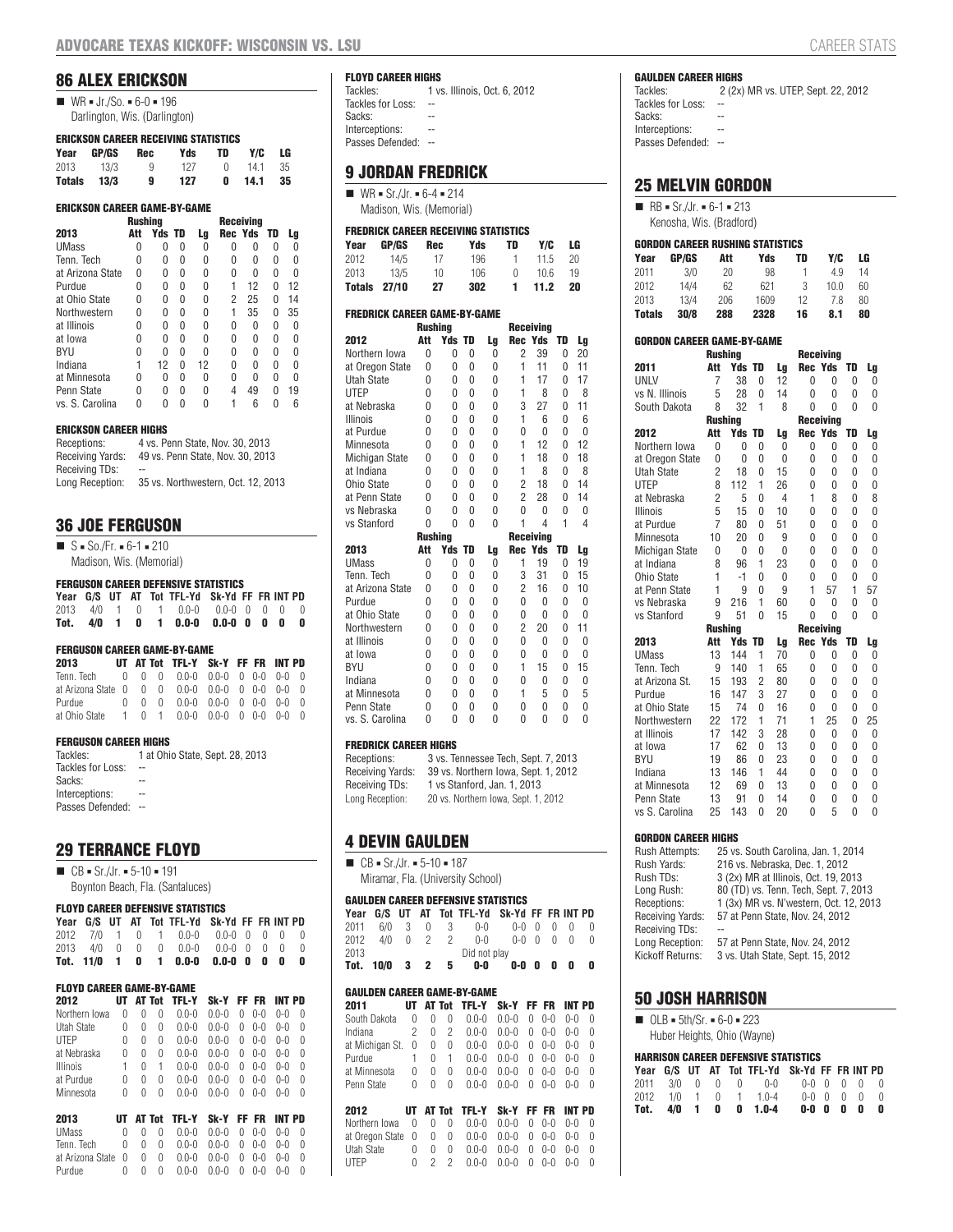#### **HARRISON CAREER GAME-BY-GAME**

| 2011                                          |  | UT AT Tot TFL-Y Sk-Y FF FR INT PD |  |  |  |
|-----------------------------------------------|--|-----------------------------------|--|--|--|
| UNLV 0 0 0 0.0-0 0.0-0 0 0-0 0-0 0            |  |                                   |  |  |  |
| at Oregon State 0 0 0 0.0-0 0.0-0 0 0-0 0-0 0 |  |                                   |  |  |  |
| vs N. Illinois 0 0 0 0.0-0 0.0-0 0 0-0 0-0 0  |  |                                   |  |  |  |
|                                               |  |                                   |  |  |  |
| 2012                                          |  | UT AT Tot TFL-Y Sk-Y FF FR INT PD |  |  |  |

| vs Nebraska 1 0 1 1.0-4 0.0-0 0 0-0 0-0 0 |  |  |  |  |  |  |  |  |  |
|-------------------------------------------|--|--|--|--|--|--|--|--|--|
|-------------------------------------------|--|--|--|--|--|--|--|--|--|

#### **HARRISON CAREER HIGHS**

| Tackles:          | 1 vs. Nebraska, Dec. 3, 2012   |
|-------------------|--------------------------------|
| Tackles for Loss: | 1.0 vs. Nebraska, Dec. 3, 2012 |
| Sacks:            |                                |
| Interceptions:    | --                             |
| Passes Defended:  |                                |

# **41 JESSE HAYES**

 $\Box$  OLB = Sr./Jr. = 6-3 = 229 Cincinnati, Ohio (Moeller)

#### **HAYES CAREER DEFENSIVE STATISTICS**

|            |   |              | Year G/S UT AT Tot TFL-Yd Sk-Yd FF FR INT PD |                 |  |  |
|------------|---|--------------|----------------------------------------------|-----------------|--|--|
|            |   |              | 2012 4/0 0 0 0 0.0-0 0.0-0 0 0 0             |                 |  |  |
| 2013       |   |              | Did not play                                 |                 |  |  |
| Tot. $4/0$ | 0 | $\mathbf{0}$ | $0\quad 0.0-0$                               | $0.0 - 0$ 0 0 0 |  |  |

#### **HAYES CAREER GAME-BY-GAME**

| 2012        |  | UT AT Tot TFL-Y Sk-Y FF FR INT PD                       |  |  |  |
|-------------|--|---------------------------------------------------------|--|--|--|
| Utah State  |  | $0 \t 0 \t 0 \t 0.0 - 0 \t 0.0 - 0 \t 0 \t 0 - 0 \t 0$  |  |  |  |
| IIFP        |  | $0 \t 0 \t 0 \t 0.0 - 0 \t 0.0 - 0 \t 0 \t 0 - 0 \t 0$  |  |  |  |
| at Nebraska |  | $0 \t 0 \t 0 \t 0.0-0 \t 0.0-0 \t 0 \t 0-0 \t 0-0 \t 0$ |  |  |  |
| vs Nebraska |  | $0 \t 0 \t 0 \t 0.0-0 \t 0.0-0 \t 0 \t 0-0 \t 0-0 \t 0$ |  |  |  |

### **45 WARREN HERRING**

 $\blacksquare$  NG = 5th/Sr. = 6-3 = 283 Fairview Heights, Ill. (Belleville East)

#### **HERRING CAREER DEFENSIVE STATISTICS**

|  |  | Year G/S UT AT Tot TFL-Yd Sk-Yd FF FR INT PD |  |  |  |
|--|--|----------------------------------------------|--|--|--|
|  |  | 2011 8/0 3 6 9 1.0-2 0.0-0 0 0 0 0           |  |  |  |
|  |  | 2012 14/0 7 6 13 1.0-6 0.5-5 0 1 0 1         |  |  |  |
|  |  | 2013 13/1 10 7 17 6.0-45 4.0-34 0 0 0 0      |  |  |  |
|  |  | Tot. 35/1 20 19 39 8.0-53 4.5-39 0 1 0       |  |  |  |

#### **HERRING CAREER GAME-BY-GAME**

| 2011            | UТ |   | AT Tot | TFL-Y     | Sk-Y      |        | FF FR         | INT PD        |          |
|-----------------|----|---|--------|-----------|-----------|--------|---------------|---------------|----------|
| Oregon State    | 0  | 0 | 0      | $0.0 - 0$ | $0.0 - 0$ | 0      | $0 - 0$       | $0 - 0$       | 0        |
| vs N. Illinois  | 0  | 2 | 2      | $0.0 - 0$ | $0.0 - 0$ | U      | $0 - 0$       | $0 - 0$       | $\theta$ |
| South Dakota    | 2  | 0 | 2      | $1.0 - 2$ | $0.0 - 0$ | Λ      | $0 - 0$       | $0 - 0$       | 0        |
| Indiana         | 1  | 1 | 2      | $0.0 - 0$ | $0.0 - 0$ | U      | $0 - 0$       | $0 - 0$       | 0        |
| Purdue          | 0  | 1 |        | $0.0 - 0$ | $0.0 - 0$ | 0      | $0 - 0$       | $0 - 0$       | $\theta$ |
| at Minnesota    | 0  | 0 | 0      | $0.0 - 0$ | $0.0 - 0$ | U      | $0 - 0$       | $0 - 0$       | 0        |
| at Illinois     | O  | 0 | 0      | $0.0 - 0$ | $0.0 - 0$ | Λ      | $0 - 0$       | $0 - 0$       | $\theta$ |
| Penn State      | 0  | 2 | 2      | $0.0 - 0$ | $0.0 - 0$ | Λ      | $0 - 0$       | $0 - 0$       | U        |
| 2012            | UТ |   | AT Tot | TFL-Y     | Sk-Y      | FF.    | FR            | INT PD        |          |
| Northern Iowa   | U  | U | 0      | $0.0 - 0$ | $0.0 - 0$ | U      | $0 - 0$       | $0 - 0$       | O        |
| at Oregon State | 0  | 1 |        | $0.0 - 0$ | $0.0 - 0$ | Λ      | $0 - 0$       | $0 - 0$       | U        |
| $Hch$ $Ch + ah$ | 4  | и | ∩      | 0 E 1     | 000       | $\cap$ | $\cap$ $\cap$ | $\cap$ $\cap$ | $\cap$   |

| Utah State       | 1              | 1              | 2            | $0.5 - 1$  | $0.0 - 0$ | U  | $0 - 0$   | $0 - 0$ | 0 |
|------------------|----------------|----------------|--------------|------------|-----------|----|-----------|---------|---|
| <b>UTEP</b>      | 0              | 1              | $\mathbf{1}$ | $0.0 - 0$  | $0.0 - 0$ | U  | $0 - 0$   | $0 - 0$ | 0 |
| at Nebraska      | 1              | 0              | 1            | $0.0 - 0$  | $0.0 - 0$ | 0  | $0 - 0$   | $0 - 0$ | 0 |
| <b>Illinois</b>  | $\overline{c}$ | $\overline{c}$ | 4            | $0.0 - 0$  | $0.0 - 0$ | 0  | $0 - 0$   | $0 - 0$ | 0 |
| at Purdue        | 0              | 1              | 1            | $0.5 - 5$  | $0.5 - 5$ | U  | $0 - 0$   | $0 - 0$ | 1 |
| Minnesota        | 0              | 0              | 0            | $0.0 - 0$  | $0.0 - 0$ | 0  | $0 - 0$   | $0 - 0$ | 0 |
| Michigan State   | 0              | 0              | 0            | $0.0 - 0$  | $0.0 - 0$ | U  | $1 - 0$   | $0 - 0$ | 0 |
| at Indiana       | 0              | 0              | 0            | $0.0 - 0$  | $0.0 - 0$ | 0  | $0 - 0$   | $0 - 0$ | 0 |
| Ohio State       | 0              | 0              | 0            | $0.0 - 0$  | $0.0 - 0$ | 0  | $0 - 0$   | $0 - 0$ | 0 |
| at Penn State    | 1              | 0              | 1            | $0.0 - 0$  | $0.0 - 0$ | U  | $0 - 0$   | $0 - 0$ | 0 |
| vs Nebraska      | 2              | 0              | 2            | $0.0 - 0$  | $0.0 - 0$ | 0  | $0 - 0$   | $0 - 0$ | 0 |
| vs Stanford      | 0              | 0              | 0            | $0.0 - 0$  | $0.0 - 0$ | 0  | $0 - 0$   | $0 - 0$ | 0 |
| 2013             | UT             | AT Tot         |              | TFL-Y      | Sk-Y      | FF | <b>FR</b> | INT PD  |   |
|                  |                |                |              |            |           |    |           |         |   |
| <b>UMass</b>     | 0              | 1              | 1            | $0.0 - 0$  | $0.0 - 0$ | 0  | $0 - 0$   | $0 - 0$ | O |
| Tenn. Tech       | 1              | 0              | 1            | $1.0 - 11$ | $0.0 - 0$ | 0  | $0 - 0$   | $0 - 0$ | 0 |
| at Arizona State | 1              | 0              | 1            | $0.0 - 0$  | $0.0 - 0$ | 0  | $0 - 0$   | $0 - 0$ | 0 |
| Purdue           | 2              | 1              | 3            | $1.5 - 9$  | $1.0 - 9$ | O  | $0 - 0$   | $0 - 0$ | 0 |
| at Ohio State    | 3              | 0              | 3            | $2.0 - 8$  | $2.0 - 8$ | 0  | $0 - 0$   | $0 - 0$ | 0 |
| Northwestern     | 1              | 0              | 1            | $0.0 - 0$  | $0.0 - 0$ | O  | $0 - 0$   | $0 - 0$ | 0 |
| at Illinois      | 0              | 1              | 1            | $0.0 - 0$  | $0.0 - 0$ | O  | $0 - 0$   | $0 - 0$ | 0 |
| at Iowa          | 0              | $\overline{c}$ | 2            | $0.5 - 1$  | $0.0 - 0$ | 0  | $0 - 0$   | $0 - 0$ | 0 |
| <b>BYU</b>       | 0              | $\overline{c}$ | 2            | $0.0 - 0$  | $0.0 - 0$ | O  | $0 - 0$   | $0 - 0$ | 0 |

| at Minnesota                                 |  | $1 \t 0 \t 1 \t 1.0 - 17 \t 1.0 - 17 \t 0 \t 0 - 0 \t 0 - 0$                            |  |  |  |
|----------------------------------------------|--|-----------------------------------------------------------------------------------------|--|--|--|
| Penn State                                   |  | $0 \quad 0 \quad 0 \quad 0.0 - 0 \quad 0.0 - 0 \quad 0 \quad 0 - 0 \quad 0 - 0 \quad 0$ |  |  |  |
| vs S. Carolina 1 0 1 0.0-0 0.0-0 0 0-0 0-0 0 |  |                                                                                         |  |  |  |

#### **HERRING CAREER HIGHS**

| Tackles:          | 4 vs. Illinois, Oct. 6, 2012                |
|-------------------|---------------------------------------------|
| Tackles for Loss: | 2.0 at Ohio State, Sept. 28, 2013           |
| Sacks:            | 2.0 at Ohio State, Sept. 28, 2013           |
| Interceptions:    |                                             |
|                   | Passes Defended: 1 at Purdue, Oct. 13, 2012 |

# **5 DARIUS HILLARY**

 $\blacksquare$  CB = Sr./Jr. = 5-11 = 188 Cincinnati, Ohio (Sycamore)

#### **HILLARY CAREER DEFENSIVE STATISTICS**

|  |  | Year G/S UT AT Tot TFL-Yd Sk-Yd FF FR INT PD |  |  |  |
|--|--|----------------------------------------------|--|--|--|
|  |  | 2012 14/0 16 7 23 0.0-0 0.0-0 0 0 0 2        |  |  |  |
|  |  | 2013 13/13 21 9 30 0.0-0 0.0-0 1 1 1 6       |  |  |  |
|  |  | Tot. 27/13 37 16 53 0.0-0 0.0-0 1 1 1 8      |  |  |  |

#### **HILLARY CAREER GAME-BY-GAME**

| 2012              | UT             | <b>AT Tot</b>  |                | TFL-Y     | Sk-Y      | FF       | FR      | <b>INT PD</b> |                |
|-------------------|----------------|----------------|----------------|-----------|-----------|----------|---------|---------------|----------------|
| Northern Iowa     | 1              | 1              | 2              | $0.0 - 0$ | $0.0 - 0$ | 0        | $0 - 0$ | $0 - 0$       | 0              |
| at Oregon State   | 1              | 0              | 1              | $0.0 - 0$ | $0.0 - 0$ | 0        | $0 - 0$ | $0 - 0$       | 1              |
| <b>Utah State</b> | 4              | 1              | 5              | $0.0 - 0$ | $0.0 - 0$ | 0        | $0 - 0$ | $0 - 0$       | 1              |
| <b>UTEP</b>       | 5              | 3              | 8              | $0.0 - 0$ | $0.0 - 0$ | 0        | $0 - 0$ | $0 - 0$       | 0              |
| at Nebraska       | $\overline{2}$ | 0              | $\overline{c}$ | $0.0 - 0$ | $0.0 - 0$ | 0        | $0 - 0$ | $0 - 0$       | 0              |
| <b>Illinois</b>   | 0              | 1              | $\mathbf{1}$   | $0.0 - 0$ | $0.0 - 0$ | 0        | $0 - 0$ | $0 - 0$       | 0              |
| at Purdue         | 0              | 0              | $\theta$       | $0.0 - 0$ | $0.0 - 0$ | 0        | $0 - 0$ | $0 - 0$       | 0              |
| Minnesota         | 0              | 1              | 1              | $0.0 - 0$ | $0.0 - 0$ | 0        | $0 - 0$ | $0 - 0$       | 0              |
| Michigan State    | 1              | 0              | 1              | $0.0 - 0$ | $0.0 - 0$ | 0        | $0 - 0$ | $0 - 0$       | 0              |
| at Indiana        | $\overline{0}$ | 0              | 0              | $0.0 - 0$ | $0.0 - 0$ | 0        | $0 - 0$ | $0 - 0$       | 0              |
| Ohio State        | 1              | 0              | 1              | $0.0 - 0$ | $0.0 - 0$ | 0        | $0 - 0$ | $0 - 0$       | 0              |
| at Penn State     | 1              | 0              | 1              | $0.0 - 0$ | $0.0 - 0$ | 0        | $0 - 0$ | $0 - 0$       | 0              |
| vs Nebraska       | 0              | 0              | 0              | $0.0 - 0$ | $0.0 - 0$ | 0        | $0 - 0$ | $0 - 0$       | 0              |
| vs Stanford       | 0              | 0              | $\theta$       | $0.0 - 0$ | $0.0 - 0$ | 0        | $0 - 0$ | $0 - 0$       | 0              |
|                   |                |                |                |           |           |          |         |               |                |
| 2013              | UT             | <b>AT Tot</b>  |                | TFL-Y     | Sk-Y      | FF       | FR      | <b>INT PD</b> |                |
| <b>UMass</b>      | 0              | $\overline{c}$ | 2              | $0.0 - 0$ | $0.0 - 0$ | $\Omega$ | $0 - 0$ | $0 - 0$       | 0              |
| Tenn. Tech        | 4              | 0              | 4              | $0.0 - 0$ | $0.0 - 0$ | 1        | $0 - 0$ | $0 - 0$       | 1              |
| at Arizona State  | 4              | 0              | 4              | $0.0 - 0$ | $0.0 - 0$ | 0        | $0 - 0$ | $0 - 0$       | 0              |
| Purdue            | 1              | 0              | 1              | $0.0 - 0$ | $0.0 - 0$ | 0        | $0 - 0$ | $0 - 0$       | 0              |
| at Ohio State     | 1              | $\overline{c}$ | 3              | $0.0 - 0$ | $0.0 - 0$ | 0        | $0 - 0$ | $0 - 0$       | 1              |
| Northwestern      | 1              | 0              | $\overline{1}$ | $0.0 - 0$ | $0.0 - 0$ | 0        | $0 - 0$ | $0 - 0$       | 1              |
| at Illinois       | 3              | 1              | 4              | $0.0 - 0$ | $0.0 - 0$ | 0        | $0 - 0$ | $0 - 0$       | 0              |
| at Iowa           | 1              | 0              | 1              | $0.0 - 0$ | $0.0 - 0$ | 0        | $0 - 0$ | $1 - 0$       | 0              |
| BYU               | 1              | 0              | 1              | $0.0 - 0$ | $0.0 - 0$ | 0        | $0 - 0$ | $0 - 0$       | $\overline{c}$ |
| Indiana           | 1              | 1              | $\overline{c}$ | $0.0 - 0$ | $0.0 - 0$ | 0        | $0 - 0$ | $0 - 0$       | 0              |
| at Minnesota      | 1              | $\overline{c}$ | 3              | $0.0 - 0$ | $0.0 - 0$ | 0        | $0 - 0$ | $0 - 0$       | 0              |
| Penn State        | 1              | 1              | $\overline{c}$ | $0.0 - 0$ | $0.0 - 0$ | 0        | $0 - 0$ | $0 - 0$       | 0              |
| vs S. Carolina    | $\overline{c}$ | 0              | $\overline{c}$ | $0.0 - 0$ | $0.0 - 0$ | 0        | $1 - 0$ | $0 - 0$       | 0              |

| Tackles:          | 8 vs. UTEP, Sept. 22, 2012               |
|-------------------|------------------------------------------|
| Tackles for Loss: | --                                       |
| Sacks:            |                                          |
| Interceptions:    | 1 at lowa. Nov. 2, 2013                  |
|                   | Passes Defended: 2 vs. BYU, Nov. 9, 2013 |

# **13 BART HOUSTON**

| $\blacksquare$ QB = Jr./So. = 6-4 = 218 |  |
|-----------------------------------------|--|
| Dublin, Calif. (De La Salle)            |  |

Interceptions: --

#### **HOUSTON CAREER PASSING STATISTICS**

|  |  |  | Year G/S C A Int YdsTD Pct La Effic       |  |
|--|--|--|-------------------------------------------|--|
|  |  |  | 2013  2/0  1  1  0  8  0  1.000  8  167.2 |  |
|  |  |  |                                           |  |
|  |  |  |                                           |  |

| HOUSTON CAREER GAME-BY-GAME PASSING |   |          |              |                                      |   |              |       |
|-------------------------------------|---|----------|--------------|--------------------------------------|---|--------------|-------|
| 2013                                |   |          |              | Start Att Cmp Int Pct Yards TD Effic |   |              |       |
| UMass                               |   |          |              | 1 0 100.0                            | 8 | 0            | 167.2 |
| Tenn. Tech.                         | 0 | $\Omega$ | <sup>0</sup> | 0.0                                  | 0 | <sup>0</sup> | 0.0   |
| HOUSTON CAREER HIGHS                |   |          |              |                                      |   |              |       |
| Completions:                        |   |          |              | 1 vs. UMass, Aug. 31, 2013           |   |              |       |
| Attempts:                           |   |          |              | 1 vs. UMass, Aug. 31, 2013           |   |              |       |
| Yards:                              |   |          |              | 8 vs. UMass, Aug. 31, 2013           |   |              |       |
| Touchdowns:                         |   |          |              |                                      |   |              |       |

Long Pass: 8 vs. UMass, Aug. 31, 2013

# **32 LEON JACOBS**

 $\blacksquare$  ILB = So./So. = 6-2 = 230 Santa Clarita, Calif. (Golden Valley)

#### **JACOBS CAREER DEFENSIVE STATISTICS**

|  |  | Year G/S UT AT Tot TFL-Yd Sk-Yd FF FR INT PD                   |  |  |  |
|--|--|----------------------------------------------------------------|--|--|--|
|  |  | 2013 13/0 4 3 7 1.0-5 0.0-0 0 0 0 0                            |  |  |  |
|  |  | Tot. 13/0    4    3    7    1.0-5    0.0-0    0    0    0    0 |  |  |  |
|  |  |                                                                |  |  |  |

|                  | <b>JACOBS CAREER GAME-BY-GAME</b> |   |        |           |           |    |         |         |   |  |  |  |  |  |
|------------------|-----------------------------------|---|--------|-----------|-----------|----|---------|---------|---|--|--|--|--|--|
| 2013             | UТ                                |   | AT Tot | TFL-Y     | Sk-Y      | FF | FR      | INT PD  |   |  |  |  |  |  |
| <b>UMass</b>     | O                                 | 1 |        | $0.0 - 0$ | $0.0 - 0$ | 0  | $0 - 0$ | $0 - 0$ | 0 |  |  |  |  |  |
| Tenn. Tech       | Ŋ                                 | 1 | 1      | $0.0 - 0$ | $0.0 - 0$ | U  | $0 - 0$ | $0 - 0$ | O |  |  |  |  |  |
| at Arizona State | 1                                 | 1 | 2      | $0.0 - 0$ | $0.0 - 0$ | U  | $0 - 0$ | $0 - 0$ | 0 |  |  |  |  |  |
| Purdue           |                                   | 0 | 1      | $1.0 - 5$ | $0.0 - 0$ | U  | $0 - 0$ | $0 - 0$ | O |  |  |  |  |  |
| at Ohio State    | 0                                 | 0 | O      | $0.0 - 0$ | $0.0 - 0$ | U  | $0 - 0$ | $0 - 0$ | O |  |  |  |  |  |
| Northwestern     | 1                                 | O | 1      | $0.0 - 0$ | $0.0 - 0$ | U  | $0 - 0$ | $0 - 0$ | O |  |  |  |  |  |
| at Illinois      | 0                                 | 0 | O      | $0.0 - 0$ | $0.0 - 0$ | Λ  | $0 - 0$ | $0 - 0$ | O |  |  |  |  |  |
| at Iowa          | U                                 | U | O      | $0.0 - 0$ | $0.0 - 0$ | 0  | $0 - 0$ | $0 - 0$ | O |  |  |  |  |  |
| BYU              | 0                                 | U | O      | $0.0 - 0$ | $0.0 - 0$ | 0  | $0 - 0$ | $0 - 0$ | O |  |  |  |  |  |
| Indiana          | O                                 | U | O      | $0.0 - 0$ | $0.0 - 0$ | 0  | $0 - 0$ | $0 - 0$ | O |  |  |  |  |  |
| at Minnesota     | 0                                 | 0 | O      | $0.0 - 0$ | $0.0 - 0$ | 0  | $0 - 0$ | $0 - 0$ | O |  |  |  |  |  |
| Penn State       | O                                 | O | O      | $0.0 - 0$ | $0.0 - 0$ | U  | $0 - 0$ | $0 - 0$ | O |  |  |  |  |  |
| vs S. Carolina   |                                   | 0 | 1      | $0.0 - 0$ | $0.0 - 0$ | N  | $0 - 0$ | $0 - 0$ | 0 |  |  |  |  |  |

#### **JACOBS CAREER HIGHS**

| Tackles:          | 2 at Arizona State, Sept. 14, 2013 |
|-------------------|------------------------------------|
| Tackles for Loss: | 1.0 vs. Purdue, Sept. 21, 2013     |
| Sacks:            |                                    |
| Interceptions:    | --                                 |
| Passes Defended:  | $\overline{\phantom{a}}$           |

# **21 PENIEL JEAN**

 $S = 5th/Sr. = 5-11 = 194$ West Palm Beach, Fla. (Palm Beach Central)

#### **JEAN CAREER DEFENSIVE STATISTICS**

|  |  |  |  | Year G/S UT AT Tot TFL-Yd Sk-Yd FF FR INT PD |  |  |  |  |  |  |  |  |  |
|--|--|--|--|----------------------------------------------|--|--|--|--|--|--|--|--|--|
|  |  |  |  | 2011 14/0 17 6 23 1.0-1 0.0-0 0 0 0 2        |  |  |  |  |  |  |  |  |  |
|  |  |  |  | 2012 5/0 1 0 1 0-0 0.0-0 0 0 0 1             |  |  |  |  |  |  |  |  |  |
|  |  |  |  | 2013 12/0 13 0 13 0.0-0 0.0-0 0 0 0 4        |  |  |  |  |  |  |  |  |  |
|  |  |  |  | Tot. 31/0 31 6 38 1.0-1 0.0-0 0 0 0          |  |  |  |  |  |  |  |  |  |

#### **JEAN CAREER GAME-BY-GAME**

| 2011               |   |   | AT Tot   | TFL-Y     | Sk-Y      | FF | FR      | INT PD  |   |
|--------------------|---|---|----------|-----------|-----------|----|---------|---------|---|
| UNLV               | O | 0 | O        | $0.0 - 0$ | $0.0 - 0$ | U  | $0 - 0$ | $0 - 0$ | O |
| Oregon State       |   | 0 | 1        | $0.0 - 0$ | $0.0 - 0$ | 0  | $0 - 0$ | $0 - 0$ | Ŋ |
| vs N. Illinois     | 2 | 2 | 4        | $0.0 - 0$ | $0.0 - 0$ | 0  | $0 - 0$ | $0 - 0$ | 0 |
| South Dakota       | 2 | 0 | 2        | $1.0 - 1$ | $0.0 - 0$ | U  | $0 - 0$ | $0 - 0$ | 0 |
| Nebraska           |   | 1 | 2        | $0.0 - 0$ | $0.0 - 0$ | U  | $0 - 0$ | $0 - 0$ | 0 |
| Indiana            |   | 0 | 1        | $0.0 - 0$ | $0.0 - 0$ | 0  | $0 - 0$ | $0 - 0$ | 1 |
| at Michigan State2 |   | 0 | 2        | $0.0 - 0$ | $0.0 - 0$ | U  | $0 - 0$ | $0 - 0$ | O |
| at Ohio State      | U | 0 | O        | $0.0 - 0$ | $0.0 - 0$ | U  | $0 - 0$ | $0 - 0$ | Ŋ |
| Purdue             | 0 | 1 |          | $0.0 - 0$ | $0.0 - 0$ | U  | $0 - 0$ | $0 - 0$ | 1 |
| at Minnesota       | 2 | 1 | 3        | $0.0 - 0$ | $0.0 - 0$ | U  | $0 - 0$ | $0 - 0$ | Ŋ |
| at Illinois        | U | 0 | O        | $0.0 - 0$ | $0.0 - 0$ | U  | $0 - 0$ | $0 - 0$ | O |
| Penn State         | 2 | 1 | 3        | $0.0 - 0$ | $0.0 - 0$ | U  | $0 - 0$ | $0 - 0$ | Ŋ |
| vs Michigan State4 |   | 1 | 5        | $0.0 - 0$ | $0.0 - 0$ | U  | $0 - 0$ | $0 - 0$ | Ŋ |
| vs Oregon          | 0 | O | $\Omega$ | $0.0 - 0$ | $0.0 - 0$ | Λ  | $0 - 0$ | $0 - 0$ | Ŋ |

| 2012                                                                              |  | UT AT Tot TFL-Y Sk-Y FF FR INT PD                       |  |  |  |
|-----------------------------------------------------------------------------------|--|---------------------------------------------------------|--|--|--|
| at Purdue                                                                         |  | $0 \t 0 \t 0 \t 0.0-0 \t 0.0-0 \t 0 \t 0-0 \t 0-0 \t 0$ |  |  |  |
| at Indiana                                                                        |  | $0 \t 0 \t 0 \t 0.0 - 0 \t 0.0 - 0 \t 0 \t 0 - 0 \t 0$  |  |  |  |
| Ohio State                                                                        |  | $0 \t 0 \t 0 \t 0.0-0 \t 0.0-0 \t 0 \t 0-0 \t 0-0 \t 0$ |  |  |  |
| at Penn State                                                                     |  | $0 \t 0 \t 0 \t 0.0-0 \t 0.0-0 \t 0 \t 0-0 \t 0-0 \t 0$ |  |  |  |
| vs Nebraska        1      0     1       0.0-0     0.0-0     0   0-0     0-0     1 |  |                                                         |  |  |  |
|                                                                                   |  |                                                         |  |  |  |

| 2013             |   |   | AT Tot | TFL-Y     | Sk-Y      | FF | FR      | INT PD  |   |
|------------------|---|---|--------|-----------|-----------|----|---------|---------|---|
| <b>UMass</b>     | 4 | U | 4      | $0.0 - 0$ | $0.0 - 0$ | 0  | $0 - 0$ | $0 - 0$ |   |
| Tenn. Tech       | 1 | U | 1      | $0.0 - 0$ | በ በ-በ     | U  | $0 - 0$ | $0 - 0$ | 2 |
| at Arizona State | 2 | U | 2      | $0.0 - 0$ | $0.0 - 0$ | 0  | $0 - 0$ | $0 - 0$ |   |
| Purdue           |   | U | 1      | $0.0 - 0$ | 0 0-0     | O  | $0 - 0$ | $0 - 0$ | O |
| at Ohio State    |   | U |        | $0.0 - 0$ | $0.0 - 0$ | 0  | $0 - 0$ | $0 - 0$ | O |
| Northwestern     | 0 | U | 0      | $0.0 - 0$ | $0.0 - 0$ | 0  | $0 - 0$ | $0 - 0$ | O |
| at Illinois      |   | U |        | $0.0 - 0$ | $0.0 - 0$ | 0  | $0 - 0$ | $(1-0)$ | O |
| at lowa          | 2 | U | 2      | $0.0 - 0$ | $0.0 - 0$ | U  | $0 - 0$ | $0 - 0$ | U |
| Indiana          |   | O | 1      | $0.0 - 0$ | $0 - 0$   | U  | $0 - 0$ | $0 - 0$ | U |
| at Minnesota     | N | U | O      | $0.0 - 0$ | $0.0 - 0$ | U  | $0 - 0$ | $0 - 0$ | U |
| Penn State       | N | O | O      | $0.0 - 0$ | በ በ-በ     | Λ  | $0 - 0$ | $0 - 0$ | U |
| vs S. Carolina   | Λ | Λ | O      | 0 0-0     | በ በ-በ     | O  | $0 - 0$ | $0 - 0$ | U |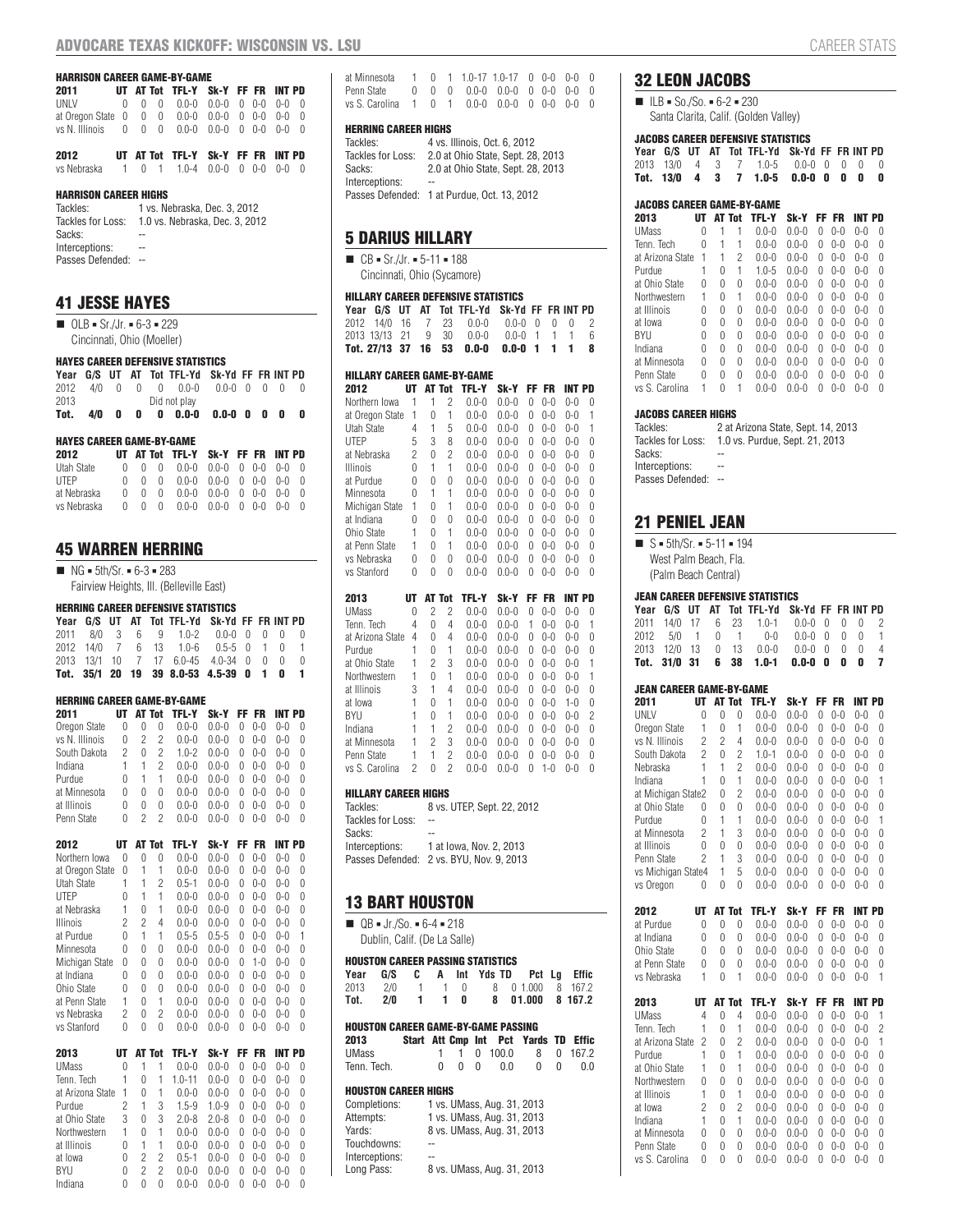#### **JEAN CAREER HIGHS**

| Tackles:          | 5 vs. Michigan State, Dec. 3, 2011                   |
|-------------------|------------------------------------------------------|
| Tackles for Loss: | 1.0 vs. South Dakota, Sept. 24, 2011                 |
| Sacks:            | --                                                   |
| Interceptions:    | --                                                   |
|                   | Passes Defended: 2 vs. Tennessee Tech, Sept. 7, 2013 |

# **1 A.J. JORDAN**

 $S = Sr./Jr. = 6-0 = 190$ Dayton, Ohio (Trotwood Madison)

| JORDAN CAREER DEFENSIVE STATISTICS |                 |    |    |        |                                   |                    |       |         |         |          |  |  |
|------------------------------------|-----------------|----|----|--------|-----------------------------------|--------------------|-------|---------|---------|----------|--|--|
| Year                               | G/S             | UT | AT |        | <b>Tot TFL-Yd</b>                 | Sk-Yd FF FR INT PD |       |         |         |          |  |  |
| 2012                               | 6/0             | 0  | 0  | N      | $0.0 - 0$                         | $0.0 - 0$          | O     | U       | O       | 0        |  |  |
| 2013                               | 13/0            | 3  | 3  | 6      | $0.0 - 0$                         | $0.0 - 0$          | O     | U       | 0       | 0        |  |  |
| Tot.                               | 19/0            | 3  | 3  | 6      | $0.0 - 0$                         | $0.0 - 0$          | 0     | 0       | 0       | 0        |  |  |
|                                    |                 |    |    |        |                                   |                    |       |         |         |          |  |  |
|                                    |                 |    |    |        | <b>JORDAN CAREER GAME-BY-GAME</b> |                    |       |         |         |          |  |  |
| 2012                               |                 | UТ |    | AT Tot | <b>TFL-Y</b>                      | Sk-Y               | FF FR |         | INT PD  |          |  |  |
|                                    | Northern Iowa   | U  | 0  | O      | $0.0 - 0$                         | $0.0 - 0$          | 0     | $0 - 0$ | $0 - 0$ | O        |  |  |
|                                    | at Oregon State | 0  | 0  | 0      | $0.0 - 0$                         | $0.0 - 0$          | U     | $0 - 0$ | $0 - 0$ | O        |  |  |
| at Nebraska                        |                 | O  | 0  | O      | $0.0 - 0$                         | $0.0 - 0$          | U     | $0 - 0$ | $0 - 0$ | $\Omega$ |  |  |
| at Purdue                          |                 | O  | 0  | 0      | $0.0 - 0$                         | $0.0 - 0$          | U     | $0 - 0$ | $0 - 0$ | 0        |  |  |
| Minnesota                          |                 | 0  | 0  | 0      | $0.0 - 0$                         | $0.0 - 0$          | U     | $0 - 0$ | $0 - 0$ | 0        |  |  |
| at Indiana                         |                 | O  | O  | N      | $0.0 - 0$                         | $0 - 0$            | Λ     | $0 - 0$ | $0 - 0$ | Ŋ        |  |  |
|                                    |                 |    |    |        |                                   |                    |       |         |         |          |  |  |

| 2013             | ШΤ |   | AT Tot | TFL-Y     | Sk-Y      | FF. | FR      | INT PD  |   |  |
|------------------|----|---|--------|-----------|-----------|-----|---------|---------|---|--|
| UMass            | 0  | Λ | 0      | $0.0 - 0$ | $0.0 - 0$ | U   | $0 - 0$ | $0 - 0$ | O |  |
| Tenn. Tech       | 0  | U | N      | $0.0 - 0$ | $0.0 - 0$ | 0   | $0 - 0$ | $0 - 0$ | 0 |  |
| at Arizona State | 0  | 0 | 0      | $0.0 - 0$ | $0.0 - 0$ | U   | $0 - 0$ | $0 - 0$ | O |  |
| Purdue           | 1  | 1 | 2      | $0.0 - 0$ | $0.0 - 0$ | U   | $0 - 0$ | $0 - 0$ | O |  |
| at Ohio State    | 0  | U | O      | $0.0 - 0$ | $0.0 - 0$ | 0   | $0 - 0$ | $0 - 0$ | U |  |
| Northwestern     | 0  | 1 | 1      | $0.0 - 0$ | $0.0 - 0$ | 0   | $0 - 0$ | $0 - 0$ | 0 |  |
| at Illinois      | 0  | U | 0      | $0.0 - 0$ | $0.0 - 0$ | U   | $0 - 0$ | $0 - 0$ | O |  |
| at lowa          | O  | 1 | 1      | $0.0 - 0$ | $0.0 - 0$ | U   | $0 - 0$ | $0 - 0$ | O |  |
| BYU              | 0  | U | 0      | $0.0 - 0$ | $0.0 - 0$ | 0   | $0 - 0$ | $0 - 0$ | O |  |
| Indiana          | 1  | O | 1      | $0.0 - 0$ | $0.0 - 0$ | U   | $0 - 0$ | $0 - 0$ | O |  |
| at Minnesota     | Ŋ  | O | O      | $0.0 - 0$ | $0.0 - 0$ | U   | $0 - 0$ | $0 - 0$ | O |  |
| Penn State       | 0  | U | 0      | $0.0 - 0$ | $0.0 - 0$ | U   | $0 - 0$ | $0 - 0$ | O |  |
| vs S. Carolina   | 1  |   |        | $0.0 - 0$ | $0.0 - 0$ | Λ   | $0 - 0$ | $0 - 0$ | O |  |

#### **JORDAN CAREER HIGHS**

| Tackles:          | 2 vs. Purdue, Sept. 21, 2013 |
|-------------------|------------------------------|
| Tackles for Loss: |                              |
| Sacks:            |                              |
| Interceptions:    |                              |
| Passes Defended:  |                              |
|                   |                              |

# **93 JAKE KEEFER**

| $\blacksquare$ DE = Sr./Jr. = 6-3 = 269 |  |
|-----------------------------------------|--|
| Woodville, Wis. (Baldwin-Woodville)     |  |

# **KEEFER CAREER DEFENSIVE STATISTICS**

|          |  |  | Year G/S UT AT Tot TFL-Yd Sk-Yd FF FR INT PD |                 |  |  |  |
|----------|--|--|----------------------------------------------|-----------------|--|--|--|
|          |  |  | 2012 4/0 2 0 2 0.0-0 0.0-0 0 0 0             |                 |  |  |  |
| 2013     |  |  | Did not play                                 |                 |  |  |  |
| Tot. 4/0 |  |  | 2 0 2 0.0-0                                  | $0.0 - 0$ 0 0 0 |  |  |  |

#### **KEEFER CAREER GAME-BY-GAME**

| 2012        |    |       | UT AT Tot TFL-Y Sk-Y FF FR INT PD                       |  |  |  |
|-------------|----|-------|---------------------------------------------------------|--|--|--|
| at Purdue   |    |       | $0 \t 0 \t 0 \t 0.0-0 \t 0.0-0 \t 0 \t 0-0 \t 0-0 \t 0$ |  |  |  |
| Minnesota   |    |       | $1 \t 0 \t 1 \t 0.0 - 0 \t 0.0 - 0 \t 0 \t 0 - 0 \t 0$  |  |  |  |
| at Indiana  |    | 0 0 0 | $0.0 - 0$ $0.0 - 0$ $0$ $0 - 0$ $0 - 0$ $0$             |  |  |  |
| vs Nebraska | 1. |       | $0$ 1 0.0-0 0.0-0 0 0-0 0-0 0                           |  |  |  |

#### **KEEFER CAREER HIGHS**

| Tackles:          | 1 (2x) MR vs. Nebraska, Dec. 3, 2012 |
|-------------------|--------------------------------------|
| Tackles for Loss: |                                      |
| Sacks:            | --                                   |
| Interceptions:    | --                                   |
| Passes Defended:  | $\sim$ $-$                           |
|                   |                                      |

# **30 DEREK LANDISCH**

 $I = ILB = Sr./Sr. = 6-0 = 231$ Nashotah, Wis. (Arrowhead)

# **LANDISCH CAREER DEFENSIVE STATISTICS**

| Year                      | G/S                                          | UT  |        | AT             | Tot            | TFL-Yd                                           | Sk-Yd                  | FF     |                    | FR INT PD      |        |
|---------------------------|----------------------------------------------|-----|--------|----------------|----------------|--------------------------------------------------|------------------------|--------|--------------------|----------------|--------|
| 2011                      | 14/0                                         | 7   |        | 13             | 20             | $1.0 - 1$                                        | $0.0 - 0$              | 0      | 1                  | 0              | 0      |
| 2012                      | 14/1                                         | 15  |        | 13             | 28             | $1.0 - 1$                                        | $0.0 - 0$              | 0      | 0                  | 0              | 1      |
| 2013                      | 10/2                                         | 19  |        | 14             | 33             | $2.0 - 11$                                       | $1.0 - 10$             | 1      | 1                  | 0              | 1      |
| Tot.                      | 38/3                                         | 41  |        | 40             | 81             | 4.0-13                                           | $1.0 - 10$             | 1      | 2                  | 0              | 2      |
|                           |                                              |     |        |                |                | <b>LANDISCH CAREER GAME-BY-GAME</b>              |                        |        |                    |                |        |
| 2011                      |                                              |     | UT     |                | AT Tot         | TFL-Y                                            | Sk-Y                   | FF     | <b>FR</b>          | <b>INT PD</b>  |        |
| UNLV                      |                                              |     | 0      | 1              | 1              | $0.0 - 0$                                        | $0.0 - 0$              | 0      | $0-0$              | $0 - 0$        | 0      |
|                           | Oregon State                                 |     | 3      | 0              | 3              | $0.0 - 0$                                        | $0.0 - 0$              | 0      | $0 - 0$            | $0 - 0$        | 0      |
|                           | vs N. Illinois                               |     | 0      | 1              | 1              | $0.0 - 0$                                        | $0.0 - 0$              | 0      | $0 - 0$            | $0-0$          | 0      |
|                           | South Dakota                                 |     | 0      | 3              | 3              | $0.0 - 0$                                        | $0.0 - 0$              | 0      | $0 - 0$            | $0 - 0$        | 0      |
| Nebraska                  |                                              |     | 1      | 0              | 1              | $0.0 - 0$                                        | $0.0 - 0$              | 0      | $0 - 0$            | $0-0$          | 0      |
| Indiana                   |                                              |     | 1      | 2              | 3              | $1.0 - 1$                                        | $0.0 - 0$              | 0      | $1 - 0$            | 0-0            | 0      |
|                           | at Michigan St.                              |     | 1      | 1              | $\overline{c}$ | $0.0 - 0$                                        | $0.0 - 0$              | 0      | $0 - 0$            | $0-0$          | 0      |
|                           | at Ohio State                                |     | 0      | 2              | 2              | $0.0 - 0$                                        | $0.0 - 0$              | 0      | $0 - 0$            | $0-0$          | 0      |
| Purdue                    | at Minnesota                                 |     | 0<br>0 | 2<br>0         | 2<br>0         | $0.0 - 0$<br>$0.0 - 0$                           | $0.0 - 0$<br>$0.0 - 0$ | 0<br>0 | $0 - 0$<br>$0 - 0$ | $0-0$<br>$0-0$ | 0<br>0 |
| at Illinois               |                                              |     | 0      | 0              | 0              | $0.0 - 0$                                        | $0.0 - 0$              | 0      | $0-0$              | 0-0            | 0      |
| Penn State                |                                              |     | 0      | 1              | 1              | $0.0 - 0$                                        | $0.0 - 0$              | 0      | $0 - 0$            | 0-0            | 0      |
|                           | vs Michigan St.                              |     | 1      | 0              | 1              | $0.0 - 0$                                        | $0.0 - 0$              | 0      | $0-0$              | 0-0            | 0      |
| vs Oregon                 |                                              |     | 0      | 0              | 0              | $0.0 - 0$                                        | $0.0 - 0$              | 0      | $0 - 0$            | $0-0$          | 0      |
|                           |                                              |     |        |                |                |                                                  |                        |        |                    |                |        |
| 2012                      |                                              |     | UT     |                | AT Tot         | TFL-Y                                            | Sk-Y                   | FF     | <b>FR</b>          | <b>INT PD</b>  |        |
|                           | Northern Iowa                                |     | 0      | 0              | 0              | $0.0 - 0$                                        | $0.0 - 0$              | 0      | $0 - 0$            | $0 - 0$        | 0      |
|                           | at Oregon State                              |     | 0      | 0              | 0              | $0.0 - 0$                                        | $0.0 - 0$              | 0      | $0-0$              | $0 - 0$        | 0      |
| Utah State<br><b>UTEP</b> |                                              |     | 1      | 0              | 1              | $0.0 - 0$                                        | $0.0 - 0$              | 0      | $0 - 0$            | $0 - 0$        | 0      |
| at Nebraska               |                                              |     | 1<br>1 | 1<br>1         | 2<br>2         | $0.0 - 0$<br>$0.0 - 0$                           | $0.0 - 0$<br>$0.0 - 0$ | 0<br>0 | $0 - 0$<br>$0-0$   | $0-0$<br>0-0   | 0<br>0 |
| Illinois                  |                                              |     | 2      | 0              | 2              | $0.0 - 0$                                        | $0.0 - 0$              | 0      | $0 - 0$            | $0-0$          | 0      |
| at Purdue                 |                                              |     | 0      | 1              | 1              | $0.0 - 0$                                        | $0.0 - 0$              | 0      | $0 - 0$            | 0-0            | 0      |
| Minnesota                 |                                              |     | 0      | 0              | 0              | $0.0 - 0$                                        | $0.0 - 0$              | 0      | $0 - 0$            | 0-0            | 0      |
|                           | Michigan State                               |     | 2      | 0              | $\overline{c}$ | $0.0 - 0$                                        | $0.0 - 0$              | 0      | $0 - 0$            | $0-0$          | 0      |
| at Indiana                |                                              |     | 2      | 3              | 5              | $1.0 - 1$                                        | $0.0 - 0$              | 0      | $0-0$              | 0-0            | 0      |
| Ohio State                |                                              |     | 0      | 0              | 0              | $0.0 - 0$                                        | $0.0 - 0$              | 0      | $0 - 0$            | 0-0            | 0      |
|                           | at Penn State                                |     | 5      | 6              | 11             | $0.0 - 0$                                        | $0.0 - 0$              | 0      | $0 - 0$            | 0-0            | 1      |
| vs Nebraska               |                                              |     | 1      | 1              | 2              | $0.0 - 0$                                        | $0.0 - 0$              | 0      | $0 - 0$            | $0 - 0$        | 0      |
| vs Stanford               |                                              |     | 0      | 0              | 0              | $0.0 - 0$                                        | $0.0 - 0$              | 0      | $0 - 0$            | $0-0$          | 0      |
| 2013                      |                                              |     | UT     |                | AT Tot         | TFL-Y                                            | Sk-Y                   | FF     | FR                 | INT PD         |        |
| UMass                     |                                              |     | 1      | 1              | 2              | $0.0 - 0$                                        | $0.0 - 0$              | 0      | $0 - 0$            | $0 - 0$        | 0      |
|                           | at Ohio State                                |     | 2      | 1              | 3              | $0.0 - 0$                                        | $0.0 - 0$              | 0      | $0 - 0$            | $0 - 0$        | 0      |
|                           | Northwestern                                 |     | 0      | 1              | 1              | $0.0 - 0$                                        | $0.0 - 0$              | 0      | $0 - 0$            | $0 - 0$        | 0      |
| at Illinois               |                                              |     | 2      | 2              | 4              | $1.0 - 10$                                       | $1.0 - 10$             | 0      | $0-0$              | $0-0$          | 0      |
| at Iowa                   |                                              |     | 3      | 1              | 4              | $0.0 - 0$                                        | $0.0 - 0$              | 0      | $0 - 0$            | 0-0            | 0      |
| BYU                       |                                              |     | 2      | 3              | 5              | $0.0 - 0$                                        | $0.0 - 0$              | 0      | $0 - 0$            | 0-0            | 1      |
| Indiana                   |                                              |     | 3      | 2              | 5              | $1.0 - 1$                                        | $0.0 - 0$              | 0      | $0 - 0$            | 0-0            | 0      |
|                           | at Minnesota                                 |     | 0      | $\overline{c}$ | 2              | $0.0 - 0$                                        | $0.0 - 0$              | 0      | $1 - 0$            | 0-0            | 0      |
| Penn State                |                                              |     | 3      | 1              | 4              | $0.0 - 0$                                        | $0.0 - 0$              | 0      | $0-0$              | 0-0            | 0      |
|                           | vs S. Carolina                               |     | 3      | 0              | 3              | $0.0 - 0$                                        | $0.0 - 0$              | 1      | $0 - 0$            | $0-0$          | 0      |
|                           | <b>LANDISCH CAREER HIGHS</b>                 |     |        |                |                |                                                  |                        |        |                    |                |        |
| Tackles:                  |                                              |     |        |                |                | 11 at Penn St, Nov. 24, 2012                     |                        |        |                    |                |        |
|                           | Tackles for Loss:                            |     |        |                |                | 1.0 (4x) MR vs. Indiana, Nov. 16, 2013           |                        |        |                    |                |        |
| Sacks:                    |                                              |     |        |                |                | 1.0 at Illinois, Oct. 19, 2013                   |                        |        |                    |                |        |
|                           | Interceptions:                               |     |        |                |                |                                                  |                        |        |                    |                |        |
|                           |                                              |     |        |                |                | Passes Defended: 1 (2x) MR vs. BYU, Nov. 9, 2013 |                        |        |                    |                |        |
|                           |                                              |     |        |                |                |                                                  |                        |        |                    |                |        |
|                           |                                              |     |        |                |                |                                                  |                        |        |                    |                |        |
|                           | <b>16 REGGIE LOVE</b>                        |     |        |                |                |                                                  |                        |        |                    |                |        |
|                           | $W = \text{WR} = \text{Jr./So.} = 6-3 = 214$ |     |        |                |                |                                                  |                        |        |                    |                |        |
|                           |                                              |     |        |                |                | Boyton Beach, Fla. (Spanish River)               |                        |        |                    |                |        |
|                           |                                              |     |        |                |                |                                                  |                        |        |                    |                |        |
|                           |                                              |     |        |                |                | <b>LOVE CAREER RECEIVING STATISTICS</b>          |                        |        | Y/C                |                |        |
| Year<br>2012              | GP/GS                                        | 7/0 |        | Rec            | 1              | Yds<br>19                                        | TD<br>0                |        | 19.0               | LG<br>19       |        |
| 2013                      |                                              |     |        |                |                | Did not play                                     |                        |        |                    |                |        |
| Totals                    |                                              | 7/0 |        |                | 1              | 19                                               | 0                      |        | 19.0               | 19             |        |
|                           |                                              |     |        |                |                |                                                  |                        |        |                    |                |        |

#### **LOVE CAREER GAME-BY-GAME**

|                   | <b>Rushing</b> |               |              |    |   |            |   |    |  |
|-------------------|----------------|---------------|--------------|----|---|------------|---|----|--|
| 2012              | Att            | <b>Yds TD</b> |              | La |   | Rec Yds TD |   | La |  |
| <b>Utah State</b> | O              |               | N            | 0  |   | 19         |   | 19 |  |
| <b>IITFP</b>      | O              | n             | n            | N  | 0 | n          | U | O  |  |
| at Nebraska       | 0              | 0             | $\mathbf{I}$ | 0  | 0 | O          | n | O  |  |
| at Purdue         | 0              | n             |              | 0  | 0 | 0          | n | 0  |  |
| Minnesota         | O              |               |              | 0  | O | о          |   |    |  |

**LOVE CAREER HIGHS**<br>Receptions: 1

1 vs. Utah State, Sept. 15, 2012 Receiving Yards: 19 vs. Utah State, Sept. 15, 2012 Receiving TDs: --Long Reception: 19 vs. Utah State, Sept. 15, 2012

# **5 TANNER MCEVOY**

 $\blacksquare$  QB = Jr./Jr. = 6-6 = 222 Hillsdale, N.J. (Bergen Catholic/ Arizona Western College)

#### **McEVOY CAREER DEFENSIVE STATISTICS**

|  |  | Year G/S UT AT Tot TFL-Yd Sk-Yd FF FRINT PD |  |  |  |
|--|--|---------------------------------------------|--|--|--|
|  |  | 2013 11/3 13 14 27 1.0-1 0.0-0 0 0 1 4      |  |  |  |
|  |  |                                             |  |  |  |

#### **McEVOY CAREER GAME-BY-GAME**

| 2013           |   |   | AT Tot | TFL-Y     | Sk-Y      | FF     | FR        | INT.      | PD |
|----------------|---|---|--------|-----------|-----------|--------|-----------|-----------|----|
| <b>UMass</b>   | 0 | 0 | 0      | $0.0 - 0$ | $0.0 - 0$ | $\cup$ | $() - ()$ | $() - ()$ | 0  |
| Purdue         | O | U | 0      | $0.0 - 0$ | $0.0 - 0$ | 0      | $0 - 0$   | $0 - 0$   | O  |
| at Ohio State  | 2 | 2 | 4      | $0.0 - 0$ | $0.0 - 0$ | 0      | $0 - 0$   | $0 - 0$   | O  |
| Northwestern   | 2 | 2 | 4      | $0.0 - 0$ | $0.0 - 0$ | 0      | $0 - 0$   | $() - ()$ | O  |
| at Illinois    | 2 | 1 | 3      | 0 0-0     | $0.0 - 0$ | U      | $0 - 0$   | $() - ()$ | U  |
| at lowa        |   | Ŋ | 1      | $0.0 - 0$ | $0.0 - 0$ | Λ      | $0 - 0$   | $0 - 0$   | U  |
| BYU            |   | 4 | 5      | $10-1$    | $0 - 0$   | Λ      | $0 - 0$   | $1 - 20$  |    |
| Indiana        | 2 | 3 | 5      | $0.0 - 0$ | $0.0 - 0$ | Λ      | $0 - 0$   | $0 - 0$   | O  |
| at Minnesota   |   | 0 | 1      | $0.0 - 0$ | $0.0 - 0$ | 0      | $0 - 0$   | $() - ()$ | 3  |
| Penn State     | O | 1 | 1      | $0.0 - 0$ | በ በ-በ     | O      | $0 - 0$   | $(1 - 0)$ | O  |
| vs S. Carolina | 2 | 1 | 3      | በ በ-በ     | $0.0 - 0$ | O      | $0 - 0$   | $(1 - 0)$ | U  |

#### **McEVOY CAREER HIGHS (DEFENSE)**

| Tackles:          | 5 (2x) MR vs. Indiana, Nov. 16, 2013           |
|-------------------|------------------------------------------------|
| Tackles for Loss: | 1.0 vs. BYU. Nov. 9. 2013                      |
| Sacks:            |                                                |
| Interceptions:    | 1 vs. BYU, Nov. 9, 2013                        |
|                   | Passes Defended: 3 at Minnesota, Nov. 23, 2013 |
|                   |                                                |

#### **90 DREW MEYER**

# $P = Sr./Jr. = 6-3 = 187$

Hartland, Wis. (Arrowhead)

| <b>MEYER CAREER PUNTING STATISTICS</b> |      |                 |      |      |       |    |  |  |  |  |  |
|----------------------------------------|------|-----------------|------|------|-------|----|--|--|--|--|--|
| Year                                   |      | GP/GS Punts Yds |      | Ava  | In-20 | La |  |  |  |  |  |
| 2012                                   | 14/0 | -80             | 3323 | 41.5 | 36.   | 61 |  |  |  |  |  |
| 2013                                   | 13/0 | 53              | 2045 | 38.6 | 17    | 58 |  |  |  |  |  |
| <b>Totals</b>                          | 27/0 | 133             | 5368 | 40.4 | 53    | 61 |  |  |  |  |  |

# **MEYER CAREER GAME-BY-GAME**<br>2012 **P** Yds Ava

| 2012             | P              | Yds | Avg         | Lg | <b>B</b> lk |                |                | TB FC 50+ 120  |                |
|------------------|----------------|-----|-------------|----|-------------|----------------|----------------|----------------|----------------|
| Northern Iowa    | 4              | 167 | 41.8        | 46 | 0           | 0              | 1              | 0              | 0              |
| at Oregon State  | 7              | 279 | 39.9        | 51 | $\theta$    | 0              | 6              | 1              | 3              |
| Utah State       | 9              | 373 | 41.4        | 55 | $\Omega$    | 1              | 5              | $\overline{c}$ | 3              |
| UTEP             | 4              | 181 | 45.2        | 51 | $\Omega$    | 0              | $\Omega$       | 1              | 1              |
| at Nebraska      | $\overline{7}$ | 327 | 46.7        | 55 | $\Omega$    | 0              | 4              | 3              | 3              |
| <b>Illinois</b>  | 5              | 208 | 41.6        | 53 | $\theta$    | 0              | $\overline{2}$ | $\overline{c}$ | 3              |
| at Purdue        | 3              | 115 | 38.3        | 44 | $\Omega$    | 0              | 1              | $\overline{0}$ | 1              |
| Minnesota        | 5              | 179 | 35.8        | 49 | 0           | 1              | 1              | 0              | $\overline{4}$ |
| Michigan State   | $\overline{7}$ | 289 | 41.3        | 53 | 1           | $\overline{0}$ | 3              | 1              | 6              |
| at Indiana       | 3              | 118 | 39.3        | 48 | $\theta$    | 0              | $\theta$       | 0              | 1              |
| Ohio State       | 8              | 317 | 39.6        | 47 | $\theta$    | $\overline{2}$ | 3              | 0              | 3              |
| at Penn State    | 8              | 317 | 39.6        | 53 | $\theta$    | 1              | $\overline{2}$ | 1              | 3              |
| vs Nebraska      | 3              | 141 | 47.0        | 61 | $\theta$    | 0              | $\theta$       | 1              | $\overline{c}$ |
| vs Stanford      | $\overline{7}$ | 312 | 44.6        | 54 | $\theta$    | 0              | 3              | $\overline{2}$ | 3              |
|                  |                |     |             |    | Blk         | TB             |                |                |                |
| 2013             | P              | Yds |             | Lg |             |                |                | FC 50+ I20     |                |
| <b>UMass</b>     | 1              | 28  | Avg<br>28.0 | 28 | $\theta$    | 0              | 1              | 0              | 1              |
| Tenn. Tech       | 3              | 146 | 48.7        | 58 | $\Omega$    | 1              | $\Omega$       | 2              | 0              |
| at Arizona State | 7              | 271 | 38.7        | 47 | $\Omega$    | 0              | 3              | 0              | 3              |
| Purdue           | 3              | 134 | 44.7        | 50 | $\Omega$    | 0              | 1              | 1              | 0              |
| at Ohio State    | 5              | 202 | 40.4        | 48 | $\Omega$    | 0              | 1              | 0              | 0              |
| Northwestern     | 4              | 141 | 35.2        | 44 | $\Omega$    | 0              | $\overline{c}$ | 0              | 4              |
| at Illinois      | 3              | 127 | 42.3        | 48 | $\Omega$    | 1              | $\theta$       | 0              | 0              |
| at Iowa          | 8              | 271 | 33.9        | 50 | $\Omega$    | 0              | $\Omega$       | 1              | 2              |
| BYU              | 6              | 204 | 34.0        | 45 | $\theta$    | 0              | 3              | 0              | 3              |
| Indiana          | 3              | 117 | 39.0        | 43 | $\theta$    | 1              | $\theta$       | 0              | $\overline{1}$ |
| at Minnesota     | 5              | 165 | 33.0        | 47 | $\Omega$    | 0              | $\overline{c}$ | 0              | $\overline{c}$ |
| Penn State       | 5              | 239 | 47.8        | 52 | $\Omega$    | 0              | $\overline{2}$ | $\overline{c}$ | 3              |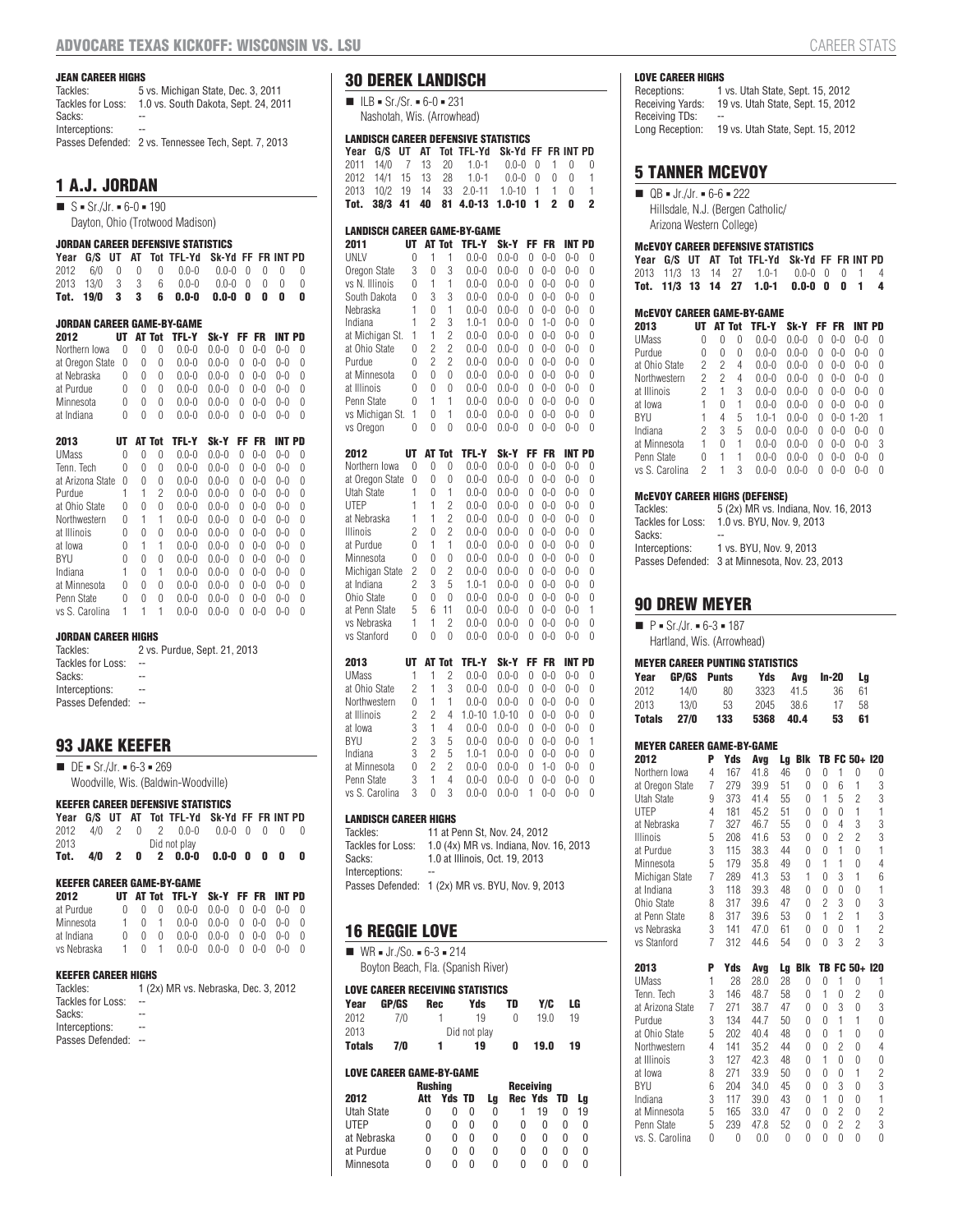#### **MEYER CAREER HIGHS**

| Punts:           | 9 vs. Utah State, Sept. 15, 2012   |
|------------------|------------------------------------|
| Punting Yards:   | 373 vs. Utah State, Sept. 15, 2012 |
| Punting Average: | 48.7 vs. Tenn. Tech, Sept. 7, 2013 |
| Long Punt:       | 61 vs. Nebraska, Dec. 3, 2012      |

# **19 LEO MUSSO**

 $S = Jr./S0. = 5-10 = 194$ Waunakee, Wis. (Waunakee)

# **MUSSO CAREER DEFENSIVE STATISTICS**

|  |  | Year G/S UT AT Tot TFL-Yd Sk-Yd FF FR INT PD |  |  |  |
|--|--|----------------------------------------------|--|--|--|
|  |  | 2013 13/1 7 8 15 1.0-5 0.0-0 0 0 1 0         |  |  |  |
|  |  | Tot. $13/1$ 7 8 15 1.0-5 0.0-0 0 0 1 0       |  |  |  |

#### **MUSSO CAREER GAME-BY-GAME**

| 2013             |   |   | AT Tot | TFL-Y     | Sk-Y      |   | FF FR   | INT PD    |   |
|------------------|---|---|--------|-----------|-----------|---|---------|-----------|---|
| <b>UMass</b>     | 0 |   |        | $0.0 - 0$ | $0.0 - 0$ | 0 | $0 - 0$ | $() - ()$ | 0 |
| Tenn. Tech       | 1 | 1 | 2      | $0.0 - 0$ | $0.0 - 0$ | U | $0 - 0$ | $1 - 0$   | O |
| at Arizona State | U |   | 1      | $0.0 - 0$ | $0.0 - 0$ | 0 | $0 - 0$ | $0 - 0$   | O |
| Purdue           | 1 | 2 | 3      | $0.0 - 0$ | $0.0 - 0$ | U | $0 - 0$ | $0 - 0$   | O |
| at Ohio State    | 4 | 1 | 5      | $1.0 - 5$ | $0.0 - 0$ | 0 | $0 - 0$ | $0 - 0$   | O |
| Northwestern     | 0 | 0 | 0      | $0.0 - 0$ | $0.0 - 0$ | 0 | $0 - 0$ | $0 - 0$   | O |
| at Illinois      | U | U | N      | $0.0 - 0$ | $0.0 - 0$ | 0 | $0 - 0$ | $0 - 0$   | O |
| at Iowa          | 0 | 1 | 1      | $0.0 - 0$ | $0.0 - 0$ | 0 | $0 - 0$ | $0 - 0$   | O |
| BYU              | O | U | N      | $0.0 - 0$ | $0.0 - 0$ | U | $0 - 0$ | $0 - 0$   | O |
| Indiana          | 1 | O | 1      | $0.0 - 0$ | $0.0 - 0$ | U | $0 - 0$ | $0 - 0$   | O |
| at Minnesota     | U | Ŋ | 0      | $0.0 - 0$ | $0.0 - 0$ | U | $0 - 0$ | $0 - 0$   | O |
| Penn State       | U | 1 | 1      | $0.0 - 0$ | $0.0 - 0$ | U | $0 - 0$ | $0 - 0$   | O |
| vs S. Carolina   | U | Λ | N      | $0 - 0$   | $0 - 0$   | O | $0 - 0$ | $(1 - 0)$ | O |
|                  |   |   |        |           |           |   |         |           |   |

#### **MUSSO CAREER HIGHS**

| Tackles:          | 5 at Ohio State, Sept. 28, 2013     |
|-------------------|-------------------------------------|
| Tackles for Loss: | 1.0 at Ohio State, Sept. 28, 2013   |
| Sacks:            |                                     |
| Interceptions:    | 1 vs. Tennessee Tech. Sept. 7, 2013 |
| Passes Defended:  |                                     |

# **18 DARE OGUNBOWALE**

 $\blacksquare$  CB = Jr./So. = 5-11 = 188 Milwaukee, Wis. (Marquette)

| <b>OGUNBOWALE CAREER DEFENSIVE STATISTICS</b> |  |  |
|-----------------------------------------------|--|--|
|                                               |  |  |

|  |  | Year G/S UT AT Tot TFL-Yd Sk-Yd FF FR INT PD |  |  |  |
|--|--|----------------------------------------------|--|--|--|
|  |  | 2013 8/0 3 0 3 0.0-0 0.0-0 0 0 0 0           |  |  |  |
|  |  | Tot. 8/0 3 0 3 0.0-0 0.0-0 0 0 0 0           |  |  |  |

#### **OGUNBOWALE CAREER GAME-BY-GAME**

| 2013             | UТ |   |   | AT Tot TFL-Y | Sk-Y      |   | FF FR     | INT PD  |          |  |
|------------------|----|---|---|--------------|-----------|---|-----------|---------|----------|--|
| at Arizona State | 0  | 0 | O | $0.0 - 0$    | $0.0 - 0$ | U | $() - ()$ | $0 - 0$ | U        |  |
| Purdue           |    | 0 | 1 | $0.0 - 0$    | $0.0 - 0$ | U | $0 - 0$   | $0 - 0$ | $\Omega$ |  |
| at Ohio State    | 0  | U | O | $0.0 - 0$    | $0.0 - 0$ | 0 | $() - ()$ | $0 - 0$ | $\Omega$ |  |
| Northwestern     | 0  | U | O | $0.0 - 0$    | $0.0 - 0$ | U | $0 - 0$   | $0 - 0$ | U        |  |
| at Illinois      |    | U |   | $0.0 - 0$    | $0.0 - 0$ | 0 | $0 - 0$   | $0 - 0$ | $\Omega$ |  |
| at Iowa          | U  | 0 | 0 | $0.0 - 0$    | $0.0 - 0$ | U | $0 - 0$   | $0 - 0$ | U        |  |
| BYU              | 0  | 0 | 0 | $0.0 - 0$    | $0.0 - 0$ | 0 | $0 - 0$   | $0 - 0$ | U        |  |
| vs S. Carolina   | 1  | 0 |   | $0 - 0$      | በ በ-በ     |   | $(1-0)$   | በ-በ     | O        |  |
|                  |    |   |   |              |           |   |           |         |          |  |

#### **OGUNBOWALE CAREER HIGHS**

| Tackles:          | 1 (3x) MR vs. S. Carolina, Jan. 1, 2014 |
|-------------------|-----------------------------------------|
| Tackles for Loss: | ۰.                                      |
| Sacks:            | --                                      |
| Interceptions:    | --                                      |
| Desert Defended.  |                                         |

| Passes Defended: |  |
|------------------|--|
|                  |  |

# **11 T.J. REYNARD**

| $\blacksquare$ CB = Jr./Jr. = 5-9 = 175               |
|-------------------------------------------------------|
| Virginia Beach, Va.                                   |
| (Greenbrier Christian/Independence Community College) |

#### **REYNARD CAREER DEFENSIVE STATISTICS**

|  |  | Year G/S UT AT Tot TFL-Yd Sk-Yd FF FR INT PD |  |  |  |
|--|--|----------------------------------------------|--|--|--|
|  |  | 2013 6/0 5 3 8 0.0-0 0.0-0 0 0 0 1           |  |  |  |
|  |  | Tot. 6/0 5 3 8 0.0-0 0.0-0 0 0 0 1           |  |  |  |

#### **REYNARD CAREER GAME-BY-GAME**

| <b>ILLINAID VAILLIN VAILLE PI VAILLE</b> |  |  |  |                                                                                         |  |  |  |  |  |  |
|------------------------------------------|--|--|--|-----------------------------------------------------------------------------------------|--|--|--|--|--|--|
| 2013                                     |  |  |  | UT AT Tot TFL-Y Sk-Y FF FR INT PD                                                       |  |  |  |  |  |  |
| UMass                                    |  |  |  | $1 \quad 1 \quad 2 \quad 0.0 - 0 \quad 0.0 - 0 \quad 0 \quad 0 - 0 \quad 0 - 0 \quad 0$ |  |  |  |  |  |  |

| Tenn. Tech         |   | 4 2      |          | 6  0.0-0  0.0-0  0  0-0  0-0 |                                     |  |  |
|--------------------|---|----------|----------|------------------------------|-------------------------------------|--|--|
| at Arizona State 0 |   | 0        | $\Omega$ |                              | $0.0-0$ $0.0-0$ $0$ $0-0$ $0-0$     |  |  |
| Northwestern       | 0 | $\Omega$ |          | $0$ 0.0-0 0.0-0 0 0-0 0-0    |                                     |  |  |
| RYII               |   |          | 0        |                              | $0.0 - 0.0 - 0.0 - 0.0 - 0.0 - 0.0$ |  |  |
| Indiana            | 0 |          | 0        |                              | $0.0-0$ $0.0-0$ $0$ $0-0$ $0-0$     |  |  |
| Penn State         |   |          | 0        | 0.0-0                        | $0.0 - 0$ 0.0 $-0$ 0-0              |  |  |

#### **REYNARD CAREER HIGHS**

| Tackles:          | 6 vs. Tennessee Tech, Sept. 7, 2013 |
|-------------------|-------------------------------------|
| Tackles for Loss: | $-1$                                |
| Sacks:            | --                                  |
| Interceptions:    | --                                  |

Passes Defended: 1 vs.Tennessee Tech, Sept. 7, 2013

# **97 JACK RUSSELL**

 $\blacksquare$  K = Jr./Jr. = 6-0 = 176 Waunakee, Wis. (Waunakee)

#### **RUSSELL CAREER KICKING STATISTICS**

|      |           |      | Year G/S FGM FGA FG% La |      |             | PAT PAT%   |
|------|-----------|------|-------------------------|------|-------------|------------|
| 2012 |           |      | 8/0 0 2 000 --          |      |             | 14-15 .933 |
| 2013 | 9/0       | 9 13 | .692                    | - 48 | 34-34 1.000 |            |
|      | Tot. 17/0 |      | 9 15 .600 48            |      | 48-49 .979  |            |

#### **RUSSELL CAREER GAME-BY-GAME**

|                 | <b>Field Goals</b> |    |    |   | <b>Kickoffs</b> |           |   |   | PAT     |
|-----------------|--------------------|----|----|---|-----------------|-----------|---|---|---------|
| 2012            | A-M                | La | Bk |   | No Yds          | Ava TB OB |   |   | A-M     |
| <b>UTEP</b>     | 1-0                |    | O  | 5 | 302             | 60.4      |   | O | $4 - 4$ |
| at Nebraska     | $1 - 0$            | O  | O  | 5 | 305             | 61.0      | O | O | $3-2$   |
| <b>Illinois</b> | $0 - 0$            | O  | O  | 6 | 325             | 54.2      | O | O | $0 - 0$ |
| at Purdue       | $0 - 0$            | O  | O  |   | 380             | 54.3      | O | O | $0 - 0$ |
| Minnesota       | $0 - 0$            | O  | O  |   | 124             | 62.0      |   | 1 | $0 - 0$ |
| at Indiana      | $0 - 0$            | O  | O  |   | 130             | 65.0      | Λ | O | $2 - 2$ |
| vs Nebraska     | $0 - 0$            | O  | O  |   | 52              | 52.0      | Λ | O | $4 - 4$ |
| vs Stanford     | 0-0                | N  | U  | U | O               | 0 O       |   | O | $2-2$   |

|                | <b>Field Goals</b> |    |    |    | <b>Kickoffs</b> |      |     |    | PAT     |  |  |
|----------------|--------------------|----|----|----|-----------------|------|-----|----|---------|--|--|
| 2013           | A-M                | La | Bk | No | Yds             | Avg  | TB. | 0B | A-M     |  |  |
| Tenn. Tech     | $1 - 0$            | O  | U  | 2  | 124             | 62.0 | O   | O  | $2-2$   |  |  |
| Northwestern   | $0 - 0$            | O  | 0  | 0  | 0               | 0.0  | U   | O  | $3-3$   |  |  |
| at Illinois    | $0 - 0$            | O  | U  | 0  | O               | 0.0  | 0   | O  | $8 - 8$ |  |  |
| at Iowa        | $1 - 0$            | O  | U  | O  | O               | 0.0  | 0   | 0  | $4 - 4$ |  |  |
| BYU            | $2-2$              | 38 | O  | 0  | N               | 0.0  | Λ   | N  | $3 - 3$ |  |  |
| Indiana        | $3-3$              | 36 | U  | 0  | O               | 0.0  | 0   | O  | 6-6     |  |  |
| at Minnesota   | $3-2$              | 31 | O  | 0  | O               | 0.0  | Λ   | U  | $2-2$   |  |  |
| Penn State     | 1-1                | 48 | U  | 0  |                 | 0.0  | 0   | U  | $3 - 3$ |  |  |
| vs S. Carolina | $2-1$              | 35 | O  | Λ  | O               | 0 O  | O   | O  | $3 - 3$ |  |  |

#### **RUSSELL CAREER HIGHS**

| FG Made:              | 3 vs. Indiana, Nov. 16, 2013          |
|-----------------------|---------------------------------------|
| FG Attempted:         | 3 (2x) MR at Minnesota, Nov. 23, 2013 |
| Long FG:              | 48 vs. Penn State, Nov. 30, 2013      |
| PAT Made:             | 8 at Illinois, Oct. 19, 2013          |
| <b>PAT Attempted:</b> | 8 at Illinois, Oct. 19, 2013          |
| Kickoffs:             | 7 at Purdue, Oct. 13, 2012            |
| Kickoff Yards:        | 380 at Purdue, Oct. 13, 2012          |
| Kickoff Average:      | 65.0 at Indiana, Nov. 10, 2012        |
| Touchbacks:           | 1 vs. Minnesota, Oct. 20, 2012        |
|                       |                                       |

# **58 JOE SCHOBERT**

 $\blacksquare$  OLB = Jr./Jr. = 6-2 = 240

Waukesha, Wis. (West)

#### **SCHOBERT CAREER DEFENSIVE STATISTICS**

|  |  | Year G/S UT AT Tot TFL-Yd Sk-Yd FF FR INT PD |  |  |  |
|--|--|----------------------------------------------|--|--|--|
|  |  | 2012 8/0 0 0 0 0.0-0 0.0-0 0 0 0 0           |  |  |  |
|  |  | 2013 13/1 12 12 24 2.5-13 1.0-8 0 0 0 3      |  |  |  |
|  |  | Tot. 20/1 12 12 21 2.5-13 1.0-8 0 0 0 3      |  |  |  |

#### **SCHOBERT CAREER GAME-BY-GAME**

| 2012          |  | UT AT Tot TFL-Y Sk-Y FF FR INT PD                               |  |  |  |
|---------------|--|-----------------------------------------------------------------|--|--|--|
|               |  |                                                                 |  |  |  |
|               |  |                                                                 |  |  |  |
|               |  |                                                                 |  |  |  |
| at Indiana    |  | $0 \t 0 \t 0 \t 0.0 - 0 \t 0.0 - 0 \t 0 \t 0 - 0 \t 0 - 0 \t 0$ |  |  |  |
| at Penn State |  | $0$ 0 0 0.0-0 0.0-0 0 0-0 0-0 0                                 |  |  |  |

| 2013                                           |  | UT AT Tot TFL-Y Sk-Y FF FR INT PD                                                       |  |  |  |
|------------------------------------------------|--|-----------------------------------------------------------------------------------------|--|--|--|
| UMass                                          |  | $1 \quad 3 \quad 4 \quad 0.0 - 0 \quad 0.0 - 0 \quad 0 \quad 0 - 0 \quad 0 - 0 \quad 0$ |  |  |  |
| Tenn. Tech 0 0 0 0.0-0 0.0-0 0 0-0 0-0 0       |  |                                                                                         |  |  |  |
| at Arizona State 3 2 5 1.0-3 0.0-0 0 0-0 0-0 0 |  |                                                                                         |  |  |  |

| Purdue         | 0 |   | O | $0.0 - 0$ | $0.0-0$   | U | ()-()   | $() - ()$ | 0 |
|----------------|---|---|---|-----------|-----------|---|---------|-----------|---|
| at Ohio State  | 0 |   |   | $0.0 - 0$ | $0.0 - 0$ |   | $0 - 0$ | $0 - 0$   | O |
| Northwestern   |   |   | 2 | $0.0 - 0$ | $0.0 - 0$ | 0 | $0 - 0$ | $0 - 0$   | O |
| at Illinois    | 2 |   | 3 | $0.0 - 0$ | $0.0 - 0$ | O | $0 - 0$ | $0 - 0$   | O |
| at Iowa        | 0 | 0 | 0 | $0.0 - 0$ | $0.0 - 0$ | O | $0 - 0$ | $0 - 0$   | O |
| BYU            | 2 | 3 | 5 | $0.5 - 2$ | $0.0 - 0$ | 0 | $0 - 0$ | $0 - 0$   | 2 |
| Indiana        | O | U | O | 0 0-0     | $0.0 - 0$ | O | $0 - 0$ | $0 - 0$   | O |
| at Minnesota   | 0 | U | 0 | $0.0 - 0$ | $0.0 - 0$ | O | $0 - 0$ | $0 - 0$   | 1 |
| Penn State     | 0 | 1 | 1 | $0.0 - 0$ | $0.0 - 0$ | 0 | 0-0     | 0-0       | O |
| vs S. Carolina | 3 | U | 3 | $1.0 - 8$ | $1.0 - 8$ | 0 | $0 - 0$ | በ-በ       | U |

#### **SCHOBERT CAREER HIGHS**

| Tackles:          | 5 (2x) MR vs. BYU, Nov. 9, 2013           |
|-------------------|-------------------------------------------|
| Tackles for Loss: | 1.0 (2x) MR vs. S. Carolina, Jan. 1, 2014 |
| Sacks:            | 1.0 vs. South Carolina, Jan. 1, 2014      |
| Interceptions:    |                                           |
|                   | Passes Defended: 2 vs. BYU. Nov. 9. 2013  |
|                   |                                           |

# **8 SOJOURN SHELTON**

- $\blacksquare$  CB = So./So. = 5-9 = 178
	- Ft. Lauderdale, Fla. (Plantation) **SABEER DEFENSIVE**

| SHELIUN GAREER DEFENSIVE STATISTIGS |  |  |  |                                                |  |  |  |  |  |  |  |
|-------------------------------------|--|--|--|------------------------------------------------|--|--|--|--|--|--|--|
|                                     |  |  |  | Year G/S UT AT Tot TFL-Yd Sk-Yd FF FR INT PD   |  |  |  |  |  |  |  |
|                                     |  |  |  | 2013 12/11 25  5  30  0.0-0  0.0-0  1  0  4  4 |  |  |  |  |  |  |  |
|                                     |  |  |  | Tot. 12/11 25 5 30 0.0-0 0.0-0 1 0 4 4         |  |  |  |  |  |  |  |

#### **SHELTON CAREER GAME-BY-GAME**

| 2013             |   |   | AT Tot | TFL-Y     | Sk-Y      | FF | FR      | INT PD   |   |
|------------------|---|---|--------|-----------|-----------|----|---------|----------|---|
| UMass            | 3 |   | 4      | $0.0 - 0$ | $0.0 - 0$ | 0  | $0 - 0$ | $1 - 0$  | 0 |
| Tenn. Tech       |   | 0 |        | $0.0 - 0$ | $0.0 - 0$ | 0  | $0 - 0$ | $0 - 0$  | U |
| at Arizona State | 1 | O | 1      | $0.0 - 0$ | $0.0 - 0$ | 0  | $0 - 0$ | $0 - 0$  | 1 |
| Purdue           | 4 | 1 | 5      | $0.0 - 0$ | $0.0 - 0$ | 0  | $0 - 0$ | $1 - 10$ | 0 |
| at Ohio State    | 5 | 0 | 5      | $0.0 - 0$ | $0.0 - 0$ |    | $0 - 0$ | $0 - 0$  | 2 |
| Northwestern     | 2 | 1 | 3      | $0.0 - 0$ | $0.0 - 0$ | 0  | $0 - 0$ | $1 - 0$  | O |
| at Illinois      | 1 | 0 | 1      | $0.0 - 0$ | $0.0 - 0$ | 0  | $0 - 0$ | $0 - 0$  | 0 |
| at Iowa          | 4 | 0 | 4      | $0.0 - 0$ | $0.0 - 0$ | 0  | $0 - 0$ | $0 - 0$  | 2 |
| BYU              | 1 |   | 2      | $0.0 - 0$ | $0.0 - 0$ | O  | $0 - 0$ | $0 - 0$  | U |
| Indiana          | 1 | 1 | 2      | $0.0 - 0$ | $0.0 - 0$ | Λ  | $0 - 0$ | $1 - 0$  | 1 |
| at Minnesota     | 0 | 0 | 0      | $0.0 - 0$ | $0.0 - 0$ | 0  | $0 - 0$ | $0 - 0$  |   |
| Penn State       | 3 | O | 3      | $0.0 - 0$ | $0.0 - 0$ | O  | $0 - 0$ | $0 - 0$  | Λ |
| vs S. Carolina   | 5 | Λ | 5      | $0.0 - 0$ | $0.0 - 0$ | O  | $0 - 0$ | $0 - 0$  |   |

#### **SHELTON CAREER HIGHS**

| Tackles:<br>Tackles for Loss: | 5 (3x) MR vs. S. Carolina, Jan. 1, 2014<br>--    |
|-------------------------------|--------------------------------------------------|
| Sacks:                        |                                                  |
| Interceptions:                | 1 (4x) MR vs. Indiana, Nov. 16, 2013             |
|                               | Passes Defended: 2 (2x) MR at Iowa, Nov. 2, 2013 |

# **2 JOEL STAVE**

 $\blacksquare$  QB = Sr./Jr. = 6-5 = 220 Greenfield, Wis. (Whitnall)

#### **STAVE CAREER PASSING STATISTICS**

| Year G/S C A Int Yds TD Pct La Effic        |  |  |  |  |
|---------------------------------------------|--|--|--|--|
| 2012 8/6 70 119 3 1104 6 588 62 148.3       |  |  |  |  |
| 2013 13/13 208 336 13 2494 22 .619 65 138.1 |  |  |  |  |
| Tot. 21/19 278 455 16 3598 28 .611 65 140.8 |  |  |  |  |

#### **STAVE CAREER GAME-BY-GAME PASSING**

| 2012                       | Start                      |          | Att Cmp | Int    | Pct          | Yards      | TD     | <b>Effic</b>   |
|----------------------------|----------------------------|----------|---------|--------|--------------|------------|--------|----------------|
| Utah State                 |                            | 6        | 2       | 0      | 33.3         | 15         | 0      | 54.3           |
| UTEP                       | $^{\star}$                 | 17       | 12      | 1      | 70.6         | 210        | 1      | 182.0          |
| at Nebraska                | *                          | 23       | 12      | 0      | 52.2         | 214        | 1      | 144.7          |
| Illinois                   | *                          | 25       | 16      | 1      | 64.0         | 254        | 2      | 167.7          |
| at Purdue                  | $\star$                    | 21       | 12      | 1      | 57.1         | 178        | 1      | 134.5          |
| Minnesota                  | $\star$                    | 15       | 7       | 0      | 46.7         | 106        | 0      | 106.0          |
| Michigan St                | *                          | 11       | 9       | 0      | 81.8         | 127        | 1      | 208.8          |
| vs Stanford                |                            | 1        | 0       | 0      | 0.0          | 0          | 0      | 0.0            |
|                            |                            |          |         |        |              |            |        |                |
|                            |                            |          |         |        |              |            |        |                |
|                            |                            |          |         |        |              |            |        |                |
| 2013                       | <b>Start</b><br>$^{\star}$ |          | Att Cmp | Int    | Pct          | Yards      | TD     | <b>Effic</b>   |
| <b>UMass</b><br>Tenn. Tech | $\star$                    | 17<br>29 | 9<br>24 | 1<br>1 | 52.9<br>82.8 | 197<br>219 | 2<br>3 | 177.3<br>173.4 |
| at Arizona St.             | *                          | 30       | 15      | 0      | 50.0         | 187        | 1      | 113.4          |
| Purdue                     | $\star$                    | 19       | 12      | 1      | 63.2         | 158        | 0      | 122.5          |
| at Ohio State              | *                          | 34       | 20      | 1      | 58.8         | 295        | 2      | 145.2          |
| Northwestern               | *                          | 28       | 17      | 2      | 60.7         | 241        | 3      | 154.1          |
| at Illinois                | *                          | 21       | 16      | 0      | 76.2         | 189        | 2      | 183.2          |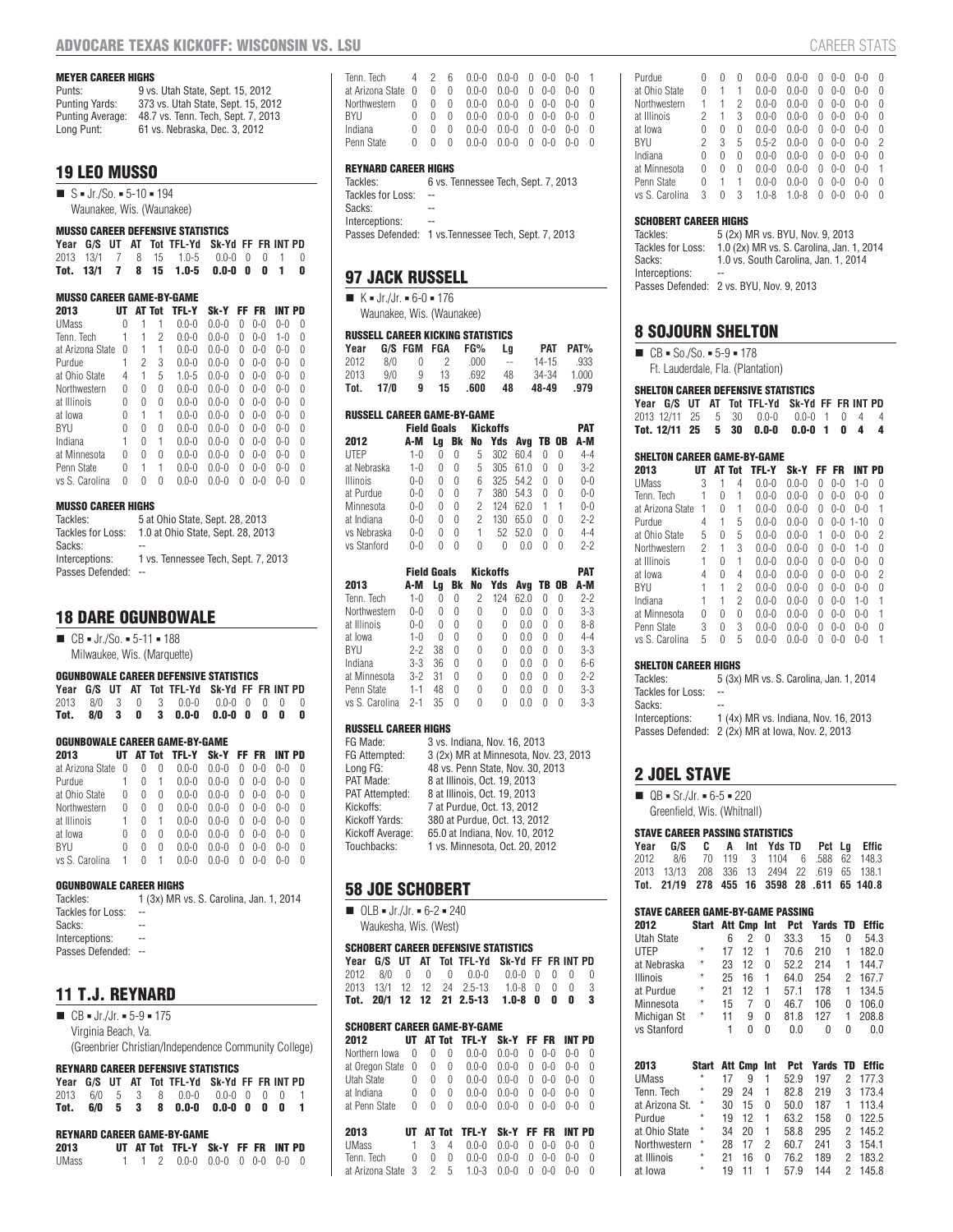| <b>RYII</b><br>Indiana | $^{\star}$<br>$^{\star}$ | 15. |       | U              | 32 23 1 71.9 196<br>46.7 | 122 | 1 1274<br>0, 115.0 |
|------------------------|--------------------------|-----|-------|----------------|--------------------------|-----|--------------------|
| at Minnesota           | $^\star$                 |     | 26 16 | $\overline{1}$ | 61.5                     | 127 | 1 1076             |
| Penn State             | $\star$                  | 53  | 29    | 3              | 54.7                     | 339 | 3 115.8            |
| vs S. Carolina *       |                          | 13  | q     |                | 692                      | 80  | 2 156.3            |

#### **STAVE CAREER HIGHS**

| Completions:   | 29 vs. Penn State, Nov. 30, 2013      |
|----------------|---------------------------------------|
| Attempts:      | 53 vs. Penn State, Nov. 30, 2013      |
| Yards:         | 339 vs. Penn State, Nov. 30, 2013     |
| Touchdowns:    | 3 (3x) MR vs. Penn St., Nov. 30, 2013 |
| Interceptions: | 3 vs. Penn State, Nov. 30, 2013       |
| Long Pass:     | 65 vs. UMass, Aug. 31, 2013           |

# **44 ERIC STEFFES**

 $T = Jr/S0. = 6-3 = 259$ Mount Calvary, Wis. (St. Mary's Springs)

| <b>STEFFES CAREER RECEIVING STATISTICS</b> |       |             |     |    |     |    |  |  |  |  |
|--------------------------------------------|-------|-------------|-----|----|-----|----|--|--|--|--|
| Year                                       | GP/GS | Rec         | Yds | TD | Y/C | LG |  |  |  |  |
| 2013                                       | 6/0   | $^{\prime}$ | n   | n  | n n |    |  |  |  |  |
| <b>Totals</b>                              | 6/0   | 0           | 0   |    | 0.0 | -- |  |  |  |  |

#### **STEFFES CAREER GAME-BY-GAME**

|                       | <b>Rushing</b> |               |              |    |   |            |              |    |  |  |  |
|-----------------------|----------------|---------------|--------------|----|---|------------|--------------|----|--|--|--|
| 2013                  | Att            | <b>Yds TD</b> |              | La |   | Rec Yds TD |              | La |  |  |  |
| <b>Tennessee Tech</b> | 0              | O             | $\cup$       | 0  |   | O          | N            |    |  |  |  |
| Purdue                | O              | 0             | O            | N  | 0 | U          | n            | N  |  |  |  |
| at Illinois           | 0              | 0             | $\mathbf{I}$ | N  | 0 | 0          | <sup>0</sup> | O  |  |  |  |
| Indiana               | 0              | 0             | n            | N  | N | O          | N            | N  |  |  |  |
| at Minnesota          | 0              | 0             | $\mathbf{I}$ | N  | Ω | 0          | N            | O  |  |  |  |
| Penn State            | N              |               |              | N  |   | n          | n            |    |  |  |  |

## **82 JAKE STENGEL**

**WR • Sr./Jr. • 6-3 • 203**

**Sheboygan, Wis. (North)**

#### **STENGEL CAREER DEFENSIVE STATISTICS**

|      |     |      |  | Year G/S UT AT Tot TFL-Yd Sk-Yd FF FR INT PD |                 |  |   |
|------|-----|------|--|----------------------------------------------|-----------------|--|---|
|      |     |      |  | 2012 6/0 1 0 1 0.0-0 0.0-0 0 1 0 0           |                 |  |   |
| 2013 |     |      |  | Did not play                                 |                 |  |   |
| Tot. | 6/0 | $-1$ |  | $0 \quad 1 \quad 0.0 - 0$                    | $0.0 - 0$ 0 1 0 |  | 0 |

#### **STENGEL CAREER GAME-BY-GAME**

| 2012         |   |   |                | UT AT Tot TFL-Y Sk-Y FF FR INT PD |                                     |  |     |  |
|--------------|---|---|----------------|-----------------------------------|-------------------------------------|--|-----|--|
| <b>IITFP</b> | 0 |   |                |                                   | $0.0-0$ $0.0-0$ $0$ $1-0$ $0-0$     |  |     |  |
| at Nebraska  |   | 0 | $\overline{1}$ |                                   | $0.0-0$ $0.0-0$ $0$ $0-0$ $0-0$ $0$ |  |     |  |
| Illinois     | 0 | O | 0              |                                   | $0.0-0$ $0.0-0$ $0$ $0-0$ $0-0$     |  |     |  |
| at Purdue    | 0 |   | <sup>0</sup>   |                                   | $0.0-0$ $0.0-0$ $0$ $0-0$ $0-0$     |  |     |  |
| at Indiana   | 0 | O | $\Omega$       |                                   | $0.0-0$ $0.0-0$ $0.0-0$             |  | ი-ი |  |
| vs Nebraska  | 0 | O | 0              |                                   | $0.0-0$ $0.0-0$ $0$ $0-0$ $0-0$     |  |     |  |

#### **STENGEL CAREER HIGHS**

| Tackles:          | 1 at Nebraska, Sept. 29, 2012 |
|-------------------|-------------------------------|
| Tackles for Loss: | $-$                           |
| Sacks:            |                               |
| Interceptions:    |                               |
| Passes Defended:  |                               |

### **26 DEREK STRAUS**

 $\blacksquare$  FB = Sr./Jr. = 6-0 = 230 Waunakee, Wis. (Waunakee)

# **STRAUS CAREER RUSHING STATISTICS**

| Year          | GP/GS | Att | Yds                                       | TD       | Y/C | LG |
|---------------|-------|-----|-------------------------------------------|----------|-----|----|
| 2012          | 4/0   | 0   | 0                                         | 0        | 0.0 | 0  |
| 2013          | 7/0   | 0   | 0                                         | 0        | 0.0 | 0  |
| <b>Totals</b> | 11/0  | 0   | 0                                         | 0        | 0.0 | 0  |
|               |       |     |                                           |          |     |    |
|               |       |     |                                           |          |     |    |
|               |       |     | <b>STRAUS CAREER RECEIVING STATISTICS</b> |          |     |    |
| Year          | GP/GS | Rec | Yds                                       | TD       | Y/C | LG |
| 2012          | 4/0   | N   | Λ                                         | $\Omega$ | 0.0 | 0  |
| 2013          | 7/0   | 3   | 10                                        | 1        | 3.3 | 4  |

| <b>STRAUS CAREER GAME-BY-GAME</b> |                |               |   |    |   |                  |      |    |
|-----------------------------------|----------------|---------------|---|----|---|------------------|------|----|
|                                   | Rushina        |               |   |    |   | <b>Receiving</b> |      |    |
| 2012                              | Att            | <b>Yds TD</b> |   | Lg |   | Rec Yds          | TD   | Lg |
| Minnesota                         | Ω              | 0             | 0 | 0  | N | 0                | 0    | O  |
| at Indiana                        | N              | 0             | N | 0  | N | O                | N    | Ω  |
| at Penn State                     | O              | 0             | 0 | 0  | N | 0                | 0    | Ω  |
| vs Stanford                       | N              | N             | N | N  | N | O                | N    | N  |
|                                   |                |               |   |    |   |                  |      |    |
|                                   | <b>Rushing</b> |               |   |    |   | <b>Receiving</b> |      |    |
| 2013                              | Att            | <b>Yds TD</b> |   | Lg |   | Rec Yds          | - TD | Lg |
| <b>UMass</b>                      | 0              | 0             | N | 0  | 0 | O                | N    | N  |
| <b>Tennessee Tech</b>             | O              | N             | N | N  | 3 | 10               |      | 4  |
| at Arizona St.                    | N              | 0             | N | 0  | N | O                | N    | N  |
| Purdue                            | 0              | 0             | N | 0  | 0 |                  |      |    |

at Illinois 0 0 0 0 1 5 0 5<br>Indiana 0 0 0 0 0 0 0 0

Penn State 0 0 0 0 0 0 0 0

Indiana 0 0 0 0 0 0 0 0

#### **STRAUS CAREER HIGHS**

| Receptions:      | 3 vs. Tenn. Tech, Sept. 7, 2013  |
|------------------|----------------------------------|
| Receiving Yards: | 10 vs. Tenn. Tech, Sept. 7, 2013 |
| Receiving TDs:   | 1 vs. Tenn. Tech, Sept. 7, 2013  |
| Long Reception:  | 4 vs. Tenn. Tech, Sept. 7, 2013  |

#### **46 AUSTIN TRAYLOR**

 $\blacksquare$  TE = Sr./Jr. = 6-3 = 248

Columbus, Ohio (Walnut Ridge)

#### **TRAYLOR CAREER RECEIVING STATISTICS**

| Year          | GP/GS | Rec      | Yds | TD       | Y/C | LG |
|---------------|-------|----------|-----|----------|-----|----|
| 2012          | 3/0   | $^{(1)}$ | O   | $^{(1)}$ | O   |    |
| 2013          | 13/0  | U        | U   | n        | U   |    |
| <b>Totals</b> | 16/0  | n        | U   | n        | U   |    |

#### **TRAYLOR CAREER GAME-BY-GAME**

|                | <b>Rushing</b> |               |   |    |   | <b>Receiving</b> |    |    |  |
|----------------|----------------|---------------|---|----|---|------------------|----|----|--|
| 2012           | Att            | <b>Yds TD</b> |   | Lg |   | Rec Yds          | TD | Lg |  |
| Northern Iowa  | N              | N             | N | N  | N | O                | N  | 0  |  |
| <b>UTEP</b>    | N              | 0             | 0 | N  | N | 0                | 0  | 0  |  |
| at Indiana     | Λ              | U             | U | N  | N | O                | U  | U  |  |
|                | <b>Rushing</b> |               |   |    |   | <b>Receiving</b> |    |    |  |
| 2013           | Att            | <b>Yds TD</b> |   | Lg |   | Rec Yds          | TD | Lg |  |
| <b>UMass</b>   | n              | 0             | N | 0  | n | O                | 0  | 0  |  |
| Tenn. Tech     | N              | 0             | 0 | N  | N | 0                | 0  | 0  |  |
| at Arizona St. | N              | N             | 0 | N  | N | 0                | U  | U  |  |
| Purdue         | N              | N             | 0 | N  | N | 0                | 0  | 0  |  |
| at Ohio State  | n              | U             | 0 | N  | N | 0                | 0  | U  |  |
| Northwestern   | N              | U             | U | N  | N | 0                | U  | U  |  |
| at Illinois    | N              | 0             | 0 | N  | N | 0                | 0  | 0  |  |
| at Iowa        | N              | 0             | 0 | N  | 0 | 0                | 0  | 0  |  |
| <b>BYU</b>     | N              | 0             | 0 | N  | 0 | 0                | 0  | 0  |  |
| Indiana        | N              | U             | 0 | N  | N | 0                | 0  | U  |  |
| at Minnesota   | N              | 0             | 0 | N  | U | 0                | 0  | 0  |  |
| Penn State     | N              | U             | 0 | N  | N | 0                | O  | n  |  |
| vs S. Carolina | N              | U             | O | N  | Λ | 0                | 0  | 0  |  |

# **59 MARCUS TROTTER**

 $I = ILB = 5th/Sr. = 6-0 = 226$ Racine, Wis. (Marquette)

#### **MA. TROTTER CAREER DEFENSIVE STATISTICS**

|  |  | Year G/S UT AT Tot TFL-Yd Sk-Yd FF FR INT PD |  |  |  |
|--|--|----------------------------------------------|--|--|--|
|  |  | 2011 5/0 2 2 4 0.0-0 0.0-0 0 0 0 0           |  |  |  |
|  |  | 2012 4/0 2 3 5 0.0-0 0.0-0 0 0 0 1           |  |  |  |
|  |  | 2013 5/1 9 14 23 2.0-4 0.0-0 0 1 0 0         |  |  |  |
|  |  | Tot. 14/1 13 19 32 2.0-4 0.0-0 0 1 0 1       |  |  |  |

#### **MA. TROTTER CAREER GAME-BY-GAME**

| 2011            |   |   |   | UT AT Tot TFL-Y Sk-Y FF FR |            |   |         | <b>INT PD</b> |          |
|-----------------|---|---|---|----------------------------|------------|---|---------|---------------|----------|
| UNLV            |   |   |   | $0.0 - 0.$                 | $0.0 - 0.$ | 0 | $0 - 0$ | $0 - 0$       | - 0      |
| at Minnesota    | 2 |   | 2 | $0.0-0$                    | $0.0 - 0$  | 0 | $0 - 0$ | $0 - 0$       | $\Omega$ |
| at Illinois     | U | 0 | O | $0.0 - 0.$                 | $0.0 - 0$  | 0 | $0 - 0$ | $0 - 0$       | $\Omega$ |
| Penn State      | U |   |   | $0.0 - 0.$                 | $0.0 - 0.$ | 0 | $0 - 0$ | $0 - 0$       | $\Omega$ |
| vs Oregon       | 0 |   | O | $0.0 - 0.$                 | $0.0 - 0.$ | U | $0 - 0$ | $0 - 0$       | $\Omega$ |
|                 |   |   |   |                            |            |   |         |               |          |
| 2012            |   |   |   | UT AT Tot TFL-Y            | Sk-Y FF FR |   |         | <b>INT PD</b> |          |
| <b>Illinois</b> |   |   |   |                            |            |   |         | $0 - 0$       | $\cap$   |

| LUIL        |  | VI ALIVA ILLE VATI IL IIA INILIP                                                        |  |  |  |
|-------------|--|-----------------------------------------------------------------------------------------|--|--|--|
| Illinois    |  | $0 \t 0 \t 0 \t 0.0 - 0 \t 0.0 - 0 \t 0 \t 0 - 0 \t 0 - 0 \t 0$                         |  |  |  |
| at Purdue   |  | $0 \quad 1 \quad 1 \quad 0.0 - 0 \quad 0.0 - 0 \quad 0 \quad 0 - 0 \quad 0 - 0 \quad 0$ |  |  |  |
| at Indiana  |  | $2 \t0 \t2 \t0.0-0 \t0.0-0 \t0 \t0-0 \t0-0 \t0$                                         |  |  |  |
| vs Nebraska |  | $0 \quad 2 \quad 2 \quad 0.0 - 0 \quad 0.0 - 0 \quad 0 \quad 0 - 0 \quad 0 - 0 \quad 0$ |  |  |  |

| 2013        |   |     |    | UT AT Tot TFL-Y Sk-Y FF FR INT PD                                                       |  |  |  |
|-------------|---|-----|----|-----------------------------------------------------------------------------------------|--|--|--|
| UMass       |   |     |    | $0 \quad 1 \quad 1 \quad 0.0 - 0 \quad 0.0 - 0 \quad 0 \quad 0 - 0 \quad 0 - 0 \quad 0$ |  |  |  |
| Tenn. Tech  |   |     |    | $3 \t 0 \t 3 \t 0.0-0 \t 0.0-0 \t 0 \t 0-0 \t 0-0 \t 0$                                 |  |  |  |
| Purdue      |   |     |    | $0 \quad 1 \quad 1 \quad 0.0 - 0 \quad 0.0 - 0 \quad 0 \quad 0 - 0 \quad 0 - 0 \quad 0$ |  |  |  |
| at Illinois |   | 2 7 | -9 | $0.5-1$ $0.0-0$ $0.1-0$ $0-0$                                                           |  |  |  |
| at Iowa     | 4 |     |    | 5 9 1.5-3 0.0-0 0 0-0 0-0 0                                                             |  |  |  |

#### **MA. TROTTER CAREER HIGHS**

Tackles: 9 (2x) MR at Iowa, Nov. 2, 2013 Tackles for Loss: 1.5 at Iowa, Nov. 2, 2013 Sacks: Interceptions: Passes Defended: 1 at Illinois, Oct. 19, 2013

#### **43 MICHAEL TROTTER**

 $I = ILB = 5th/Sr. = 6-0 = 220$ Racine, Wis. (Marquette)

#### **MI. TROTTER CAREER DEFENSIVE STATISTICS**

|  |  | Year G/S UT AT Tot TFL-Yd Sk-Yd FF FR INT PD |  |  |    |
|--|--|----------------------------------------------|--|--|----|
|  |  | 2011 12/0 1 0 1 0.0-0 0.0-0 0 0 0 0          |  |  |    |
|  |  | 2012 13/3 14 10 24 1.0-8 1.0-8 0 0 0 1       |  |  |    |
|  |  | 2013 4/0 1 0 1 0.0-0 0.0-0 0 0 0 0           |  |  |    |
|  |  | Tot. 27/3 16 10 26 1.0-8 1.0-8 0 0 0         |  |  | -1 |

| <b>MI. TROTTER CAREER GAME-BY-GAME</b> |    |   |        |           |           |     |         |         |   |  |
|----------------------------------------|----|---|--------|-----------|-----------|-----|---------|---------|---|--|
| 2011                                   | UТ |   | AT Tot | TFL-Y     | Sk-Y      | FF. | FR      | INT PD  |   |  |
| UNLV                                   | 0  | 0 | 0      | $0.0 - 0$ | $0.0 - 0$ | 0   | $0 - 0$ | $0 - 0$ | 0 |  |
| Oregon State                           | 0  | 0 | 0      | $0.0 - 0$ | $0.0 - 0$ | U   | $0 - 0$ | $0 - 0$ | U |  |
| South Dakota                           | 1  | 0 | 1      | $0.0 - 0$ | $0.0 - 0$ | 0   | $0 - 0$ | $0 - 0$ | 0 |  |
| Nebraska                               | 0  | 0 | 0      | $0.0 - 0$ | $0.0 - 0$ | 0   | $0 - 0$ | $0 - 0$ | U |  |
| Indiana                                | Ŋ  | 0 | 0      | $0.0 - 0$ | $0.0 - 0$ | U   | $0 - 0$ | $0 - 0$ | U |  |
| at Michigan State0                     |    | 0 | 0      | $0.0 - 0$ | $0.0 - 0$ | U   | $0 - 0$ | $0 - 0$ | 0 |  |
| at Ohio State                          | 0  | 0 | 0      | $0.0 - 0$ | $0.0 - 0$ | 0   | $0 - 0$ | $0 - 0$ | U |  |
| Purdue                                 | Ŋ  | 0 | 0      | $0.0 - 0$ | $0.0 - 0$ | U   | $0 - 0$ | $0 - 0$ | U |  |
| at Minnesota                           | U  | Ŋ | O      | $0.0 - 0$ | $0.0 - 0$ | U   | $0 - 0$ | $0 - 0$ | U |  |
| at Illinois                            | 0  | 0 | 0      | $0.0 - 0$ | $0.0 - 0$ | 0   | $0 - 0$ | $0 - 0$ | U |  |
| Penn State                             | 0  | 0 | 0      | $0.0 - 0$ | $0.0 - 0$ | U   | $0 - 0$ | $0 - 0$ | U |  |
| vs Oregon                              | Λ  | Ŋ | O      | $0.0 - 0$ | $0.0 - 0$ | U   | $0 - 0$ | $0 - 0$ | Λ |  |

| 2012            |   |   | AT Tot         | TFL-Y     | Sk-Y      | FF | FR      | INT PD  |   |
|-----------------|---|---|----------------|-----------|-----------|----|---------|---------|---|
| Northern Iowa   | O | 0 | O              | $0.0 - 0$ | በ በ-በ     | 0  | $0 - 0$ | $0 - 0$ | 0 |
| at Oregon State | 2 | 0 | 2              | $1.0 - 8$ | $1.0 - 8$ | U  | $0 - 0$ | $0 - 0$ | U |
| Utah State      | 2 | 1 | 3              | $0.0 - 0$ | $0 - 0$   | U  | $0 - 0$ | $0 - 0$ | U |
| <b>UTEP</b>     | 3 | 3 | 6              | $0.0 - 0$ | $0.0 - 0$ | U  | $0 - 0$ | $0 - 0$ | 1 |
| at Nebraska     | 4 | 5 | 9              | $0.0 - 0$ | $0.0 - 0$ | 0  | $0 - 0$ | $0 - 0$ | U |
| <b>Illinois</b> | O | U | O              | $0.0 - 0$ | $0.0 - 0$ | Λ  | $0 - 0$ | $0 - 0$ | U |
| at Purdue       | 0 | U | 0              | $0.0 - 0$ | $0.0 - 0$ | 0  | $0 - 0$ | $0 - 0$ | U |
| Minnesota       | 1 | 1 | $\overline{c}$ | $0.0 - 0$ | $0.0 - 0$ | U  | $0 - 0$ | $0 - 0$ | O |
| Michigan State  | O | U | O              | $0.0 - 0$ | $0 - 0$   | Λ  | $0 - 0$ | $0 - 0$ | O |
| at Indiana      | U | U | O              | $0.0 - 0$ | $0 - 0$   | Λ  | $0 - 0$ | $0 - 0$ | U |
| at Penn State   | Ŋ | O | U              | $0.0 - 0$ | $0.0 - 0$ | U  | $0 - 0$ | $0 - 0$ | O |
| vs Nebraska     | 2 | O | 2              | $0.0 - 0$ | $0.0 - 0$ | U  | $0 - 0$ | $0 - 0$ | U |
| vs Stanford     | Ŋ | Ŋ | Λ              | $0.0 - 0$ | $0 - 0$   | Λ  | በ-በ     | $0 - 0$ | U |

| 2013         |  | UT AT Tot TFL-Y Sk-Y FF FR INT PD                       |  |  |  |
|--------------|--|---------------------------------------------------------|--|--|--|
| UMass        |  | $0 \t 0 \t 0 \t 0.0-0 \t 0.0-0 \t 0 \t 0-0 \t 0-0 \t 0$ |  |  |  |
| Northwestern |  | $0 \t 0 \t 0 \t 0.0 - 0 \t 0.0 - 0 \t 0 \t 0 - 0 \t 0$  |  |  |  |
| BYU          |  | $1 \t 0 \t 1 \t 0.0 - 0 \t 0.0 - 0 \t 0 \t 0 - 0 \t 0$  |  |  |  |
| Indiana      |  | $0 \t 0 \t 0 \t 0.0 - 0 \t 0.0 - 0 \t 0 \t 0 - 0 \t 0$  |  |  |  |

#### **MI. TROTTER CAREER HIGHS**

| Tackles:          | 9 at Nebraska, Sept. 29, 2012               |
|-------------------|---------------------------------------------|
| Tackles for Loss: | 1.0 at Oregon State, Sept. 8, 2012          |
| Sacks:            | 1.0 at Oregon State, Sept. 8, 2012          |
| Interceptions:    |                                             |
|                   | Passes Defended: 1 vs. UTEP, Sept. 22, 2012 |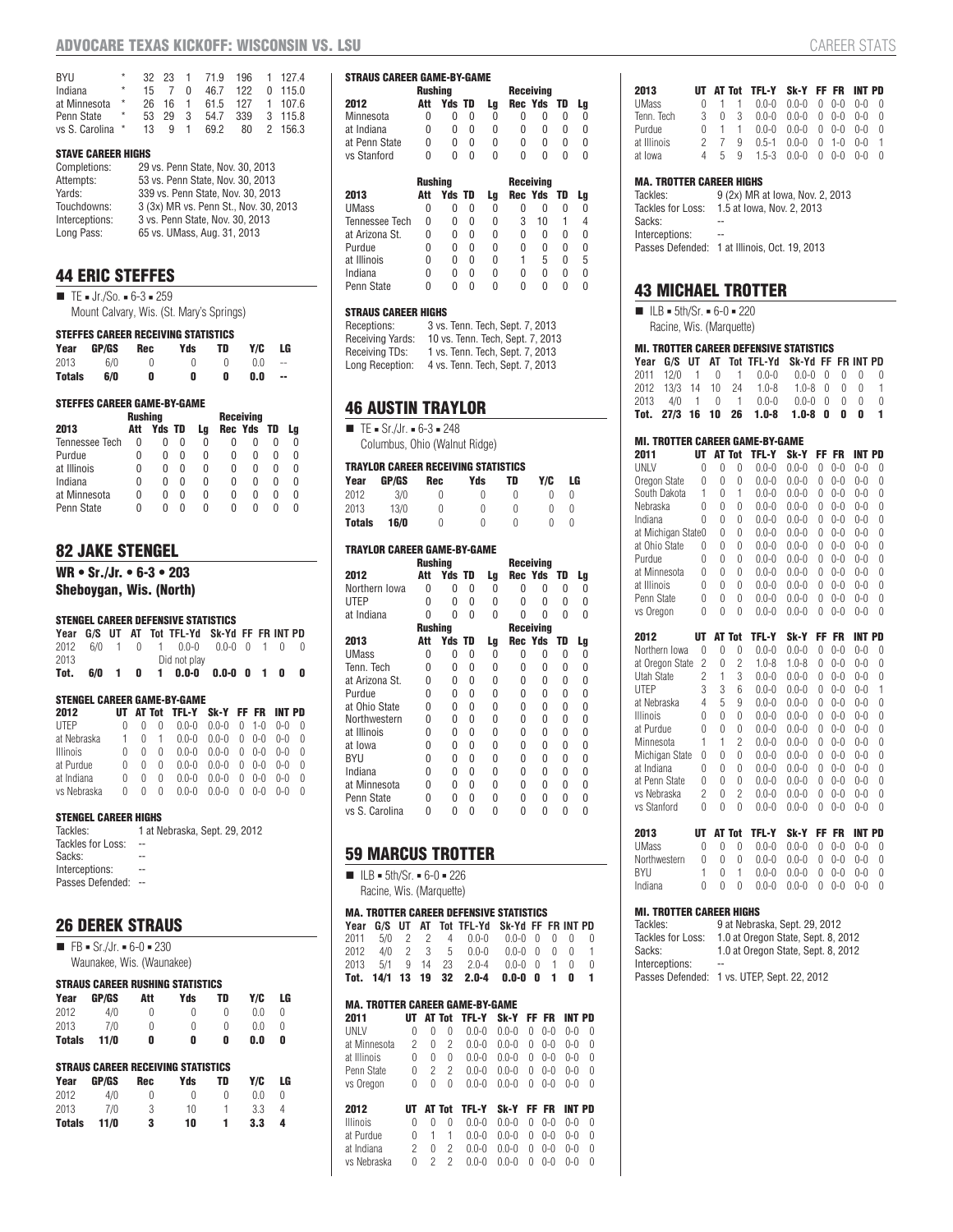# **34 DEREK WATT**

| $\blacksquare$ FB = Sr./Jr. = 6-2 = 236 |
|-----------------------------------------|
| Pewaukee, Wis. (Pewaukee)               |

|               | <b>WATT CAREER RUSHING STATISTICS</b> |     |     |          |     |    |
|---------------|---------------------------------------|-----|-----|----------|-----|----|
| Year          | <b>GP/GS</b>                          | Att | Yds | TD       | Y/C | LG |
| 2012          | 14/5                                  | 2   | 5   | $^{(1)}$ | 25  | 3  |
| 2013          | 12/5                                  |     | 8   | O        | 80  | 8  |
| <b>Totals</b> | 26/10                                 | 3   | 13  | n        | 4.3 | 8  |

#### **WATT CAREER RECEIVING STATISTICS**

| Year          | <b>GP/GS</b> | Rec | Yds | TD | Y/C  | LG |
|---------------|--------------|-----|-----|----|------|----|
| 2012          | 14/5         | 12  | 150 | 0  | 12.5 | 33 |
| 2013          | 12/5         | 3   | 20  |    | 60   | 12 |
| <b>Totals</b> | 26/10        | 15  | 185 | 1. | 12.3 | 33 |

#### **WATT CAREER GAME-BY-GAME**

|                       | <b>Rushing</b> |                |    |                |                | <b>Receiving</b> |          |                |
|-----------------------|----------------|----------------|----|----------------|----------------|------------------|----------|----------------|
| 2012                  | Att            | Yds            | TD | Lg             | <b>Rec Yds</b> |                  | TD       | Lg             |
| Northern Iowa         | 0              | 0              | 0  | 0              | 2              | 14               | 0        | 8              |
| at Oregon State       | 0              | 0              | 0  | 0              | $\Omega$       | 0                | 0        | 0              |
| Utah State            | O              | 0              | 0  | 0              | U              | $\Omega$         | $\Omega$ | 0              |
| <b>UTEP</b>           | 0              | 0              | 0  | 0              | 0              | 0                | 0        | 0              |
| at Nebraska           | 0              | 0              | 0  | 0              | 1              | $\overline{7}$   | 0        | $\overline{7}$ |
| <b>Illinois</b>       | $\Omega$       | 0              | 0  | 0              | $\overline{2}$ | 35               | 0        | 26             |
| at Purdue             | $\Omega$       | 0              | 0  | $\Omega$       | $\Omega$       | 0                | $\Omega$ | 0              |
| Minnesota             | O              | 0              | 0  | 0              | 1              | $\overline{2}$   | 0        | $\overline{2}$ |
| <b>Michigan State</b> | O              | 0              | 0  | 0              | 1              | $\overline{7}$   | 0        | $\overline{7}$ |
| at Indiana            | O              | 0              | 0  | 0              | 1              | 17               | 0        | 17             |
| Ohio State            | 1              | 3              | 0  | 3              | 1              | 13               | $\Omega$ | 13             |
| at Penn State         | 1              | $\overline{2}$ | 0  | $\overline{c}$ | $\overline{2}$ | 45               | U        | 33             |
| vs Nebraska           | $\Omega$       | 0              | 0  | 0              | 1              | 10               | 0        | 10             |
| vs Stanford           | $\Omega$       | $\Omega$       | 0  | $\Omega$       | $\Omega$       | 0                | 0        | 0              |
|                       | <b>Rushing</b> |                |    |                |                | <b>Receiving</b> |          |                |
| 2013                  | Att            | Yds            | TD | Lg             | <b>Rec Yds</b> |                  | TD       | Lg             |
| <b>UMass</b>          | 0              | 0              | 0  | 0              | 1              | 12               | 0        | 12             |
| at Arizona St.        | $\Omega$       | 0              | 0  | 0              | $\Omega$       | 0                | 0        | 0              |
| Purdue                | O              | 0              | 0  | 0              | U              | 0                | 0        | 0              |
| at Ohio State         | 0              | 0              | 0  | 0              | 0              | 0                | 0        | 0              |
| Northwestern          | O              | 0              | 0  | 0              | 1              | 3                | 1        | 3              |
| at Illinois           | 0              | 0              | 0  | 0              | 1              | 5                | 0        | 5              |
| at Iowa               | O              | 0              | 0  | 0              | U              | $\Omega$         | $\Omega$ | 0              |
| <b>BYU</b>            | 0              | 0              | 0  | 0              | $\Omega$       | 0                | 0        | 0              |
| Indiana               | $\Omega$       | 0              | 0  | 0              | U              | $\Omega$         | $\Omega$ | 0              |
| at Minnesota          | O              | 0              | 0  | 0              | U              | 0                | 0        | 0              |
| Penn State            | 0              | 0              | 0  | 0              | 0              | 0                | 0        | 0              |
|                       |                |                |    |                |                |                  |          |                |

#### **WATT CAREER HIGHS**

| Rush Attempts:   | 1 (3x) MR vs. S. Carolina, Jan. 1, 2014 |
|------------------|-----------------------------------------|
| Rush Yards:      | 8 vs. South Carolina, Jan. 1, 2014      |
| Rush TDs:        |                                         |
| Long Rush:       | 8 vs. South Carolina, Jan. 1, 2014      |
| Receptions:      | 2 (3x) MR at Penn State, Nov. 24, 2012  |
| Receiving Yards: | 45 at Penn State, Nov. 24, 2012         |
| Receiving TDs:   | 1 vs. Northwestern, Oct. 12, 2013       |
| Long Reception:  | 33 at Penn State, Nov. 24, 2012         |

# **15 ROBERT WHEELWRIGHT**

 $W = \text{W} - \text{S} - \text{S} - \text{S} - \text{S} - \text{S} - \text{S} - \text{S} - \text{S} - \text{S} - \text{S} - \text{S} - \text{S} - \text{S} - \text{S} - \text{S} - \text{S} - \text{S} - \text{S} - \text{S} - \text{S} - \text{S} - \text{S} - \text{S} - \text{S} - \text{S} - \text{S} - \text{S} - \text{S} - \text{S} - \text{S} - \text{S} - \text{S} - \text{S} - \text{S} - \text{S} - \text$ 

#### Columbus, Ohio (Walnut Ridge)

| <b>WHEELWRIGHT CAREER RECEIVING STATISTICS</b> |       |            |     |    |     |    |  |  |
|------------------------------------------------|-------|------------|-----|----|-----|----|--|--|
| Year                                           | GP/GS | <b>Rec</b> | Yds | TD | Y/C | LG |  |  |
| 2013                                           | 12/0  |            | q   | n  | 45  | ĥ  |  |  |
| <b>Totals</b>                                  | 12/0  |            | 9   |    | 4.5 |    |  |  |

#### **WHEELWRIGHT CAREER GAME-BY-GAME**

| 2013             | Rushina |        |   |    | Receiving |         |    |    |  |
|------------------|---------|--------|---|----|-----------|---------|----|----|--|
|                  | Att     | Yds TD |   | Lg |           | Rec Yds | TD | Lg |  |
| Tenn, Tech       | O       | N      | 0 | N  |           | 6       | 0  | 6  |  |
| at Arizona State | 0       | 0      | N | 0  | 0         | Ω       | 0  |    |  |
| Purdue           | O       | U      | N | U  | 1         | 3       | N  | 3  |  |
| at Ohio State    | O       | 0      | N | N  | Λ         | O       | 0  | N  |  |
| Northwestern     | Λ       | 0      | N | N  | O         | O       | 0  |    |  |
| at Illinois      | O       | 0      | N | O  | O         | O       | N  | n  |  |
| at Iowa          | O       | 0      | N | O  | O         | 0       | n  | n  |  |
| BYU              | N       | 0      | N | N  | O         | N       | n  |    |  |
| Indiana          | O       | N      | N | N  | N         | n       | n  | n  |  |
| at Minnesota     | O       | U      | N | O  | Λ         | 0       | 0  | n  |  |
| Penn State       | N       | U      | N | U  | U         | N       | N  |    |  |
| vs S. Carolina   | N       | ſ      | U |    |           |         |    |    |  |

#### **WHEELWRIGHT CAREER HIGHS**

| Receptions:      | 1 (2x) MR vs. Purdue, Sept. 21, 2013 |
|------------------|--------------------------------------|
| Receiving Yards: | 6 vs. Tennessee Tech. Sept. 7, 2013  |
| Receiving TDs:   | --                                   |
| Lona Reception:  | 6 vs. Tennessee Tech. Sept. 7, 2013  |
|                  |                                      |

# **91 KONRAD ZAGZEBSKI**

| $\blacksquare$ DE = 5th/Sr. = 6-3 = 277 |
|-----------------------------------------|
| Weston, Wis. (D.C. Everest)             |

#### **ZAGZEBSKI CAREER DEFENSIVE STATISTICS**

|  |  | Year G/S UT AT Tot TFL-Yd Sk-Yd FF FR INT PD |  |  |  |
|--|--|----------------------------------------------|--|--|--|
|  |  | 2011 5/0 1 1 2 0.0-0 0.0-0 0 0 0 0           |  |  |  |
|  |  | 2012 13/1 1 3 4 0.0-0 0.0-0 0 0 0 1          |  |  |  |
|  |  | 2013 13/3 10 9 19 2.0-3 0.0-0 0 0 0 0        |  |  |  |
|  |  | Tot. 30/4 12 13 25 2.0-3 0.0-0 0 0 0         |  |  |  |

#### **ZAGZEBSKI CAREER GAME-BY-GAME 2011 UT AT Tot TFL-Y Sk-Y FF FR INT PD** South Dakota 0 0 0 0.0-0 0.0-0 0 0-0 0-0 0

| <b><i><u>JUULITUUNULU</u></i></b> | v              | U              | U              | v.v<br>v                  | v.v                    | v              | v<br>v             |                          | U                   |
|-----------------------------------|----------------|----------------|----------------|---------------------------|------------------------|----------------|--------------------|--------------------------|---------------------|
| Indiana                           | 1              | 1              | $\overline{c}$ | $0.0 - 0$                 | $0.0 - 0$              | 0              | $0 - 0$            | $0 - 0$                  | 0                   |
| Purdue                            | 0              | $\overline{0}$ | $\overline{0}$ | $0.0 - 0$                 | $0.0 - 0$              | 0              | $0 - 0$            | $0 - 0$                  | 0                   |
| at Minnesota                      | 0              | 0              | $\theta$       | $0.0 - 0$                 | $0.0 - 0$              | 0              | $0 - 0$            | $0 - 0$                  | 0                   |
| Penn State                        | 0              | 0              | 0              | $0.0 - 0$                 | $0.0 - 0$              | 0              | $0 - 0$            | $0 - 0$                  | $\Omega$            |
| 2012                              | UT             | <b>AT Tot</b>  |                | TFL-Y                     | Sk-Y                   | FF             | <b>FR</b>          | <b>INT PD</b>            |                     |
| Northern Iowa                     | 0              | $\theta$       | $\overline{0}$ | $0.0 - 0$                 | $0.0 - 0$              | $\Omega$       | $0 - 0$            | $0 - 0$                  | 0                   |
| at Oregon State                   | 0              | 0              | $\overline{0}$ | $0.0 - 0$                 | $0.0 - 0$              | 0              | $0 - 0$            | $0 - 0$                  | 0                   |
| <b>Utah State</b>                 | 0              | 0              | $\theta$       | $0.0 - 0$                 | $0.0 - 0$              | 0              | $0 - 0$            | $0 - 0$                  | 0                   |
| UTEP                              | 0              | 0              | $\theta$       | $0.0 - 0$                 | $0.0 - 0$              | 0              | $0 - 0$            | $0 - 0$                  | $\overline{0}$      |
| at Nebraska                       | $\overline{0}$ | 0              | $\overline{0}$ | $0.0 - 0$                 | $0.0 - 0$              | 0              | $0 - 0$            | $0 - 0$                  | 1                   |
| <b>Illinois</b>                   | $\overline{0}$ | 1              | 1              | $0.0 - 0$                 | $0.0 - 0$              | 0              | $0 - 0$            | $0 - 0$                  | 0                   |
| at Purdue                         | $\overline{0}$ | 0              | 0              | $0.0 - 0$                 | $0.0 - 0$              | 0              | $0 - 0$            | $0 - 0$                  | 0                   |
| Minnesota                         | $\overline{0}$ | 1              | 1              | $0.0 - 0$                 | $0.0 - 0$              | 0              | $0 - 0$            | $0 - 0$                  | $\overline{0}$      |
| Michigan State                    | 0              | 0              | 0              | $0.0 - 0$                 | $0.0 - 0$              | 0              | $0 - 0$            | $0 - 0$                  | $\overline{0}$      |
| at Indiana                        | 1              | 1              | $\overline{2}$ | $0.0 - 0$                 | $0.0 - 0$              | 0              | $0 - 0$            | $0 - 0$                  | $\overline{0}$      |
| at Penn State                     | $\overline{0}$ | 0              | $\overline{0}$ | $0.0 - 0$                 | $0.0 - 0$              | 0              | $0 - 0$            | $0 - 0$                  | $\overline{0}$      |
|                                   |                |                |                |                           |                        |                |                    |                          |                     |
| vs Nebraska                       | 0              | 0              | 0              | $0.0 - 0$                 | $0.0 - 0$              | 0              | $0 - 0$            | $0 - 0$                  | 0                   |
| vs Stanford                       | 0              | $\overline{0}$ | $\overline{0}$ | $0.0 - 0$                 | $0.0 - 0$              | $\overline{0}$ | $0 - 0$            | $0 - 0$                  | $\overline{0}$      |
| 2013                              | UT             |                |                |                           | Sk-Y                   | FF             | <b>FR</b>          |                          |                     |
| <b>UMass</b>                      | 0              | AT Tot<br>0    | $\theta$       | <b>TFL-Y</b><br>$0.0 - 0$ | $0.0 - 0$              | 0              | $0 - 0$            | <b>INT PD</b><br>$0 - 0$ | 0                   |
| Tenn. Tech                        | 1              | 1              | $\overline{2}$ | $0.0 - 0$                 | $0.0 - 0$              | 0              | $0 - 0$            | $0 - 0$                  | 0                   |
| at Arizona State                  | $\overline{2}$ | 0              | $\overline{c}$ | $0.0 - 0$                 | $0.0 - 0$              | 0              | $0 - 0$            | $0 - 0$                  | 0                   |
| Purdue                            | 0              | 0              | 0              | $0.0 - 0$                 | $0.0 - 0$              | 0              | $0 - 0$            | $0 - 0$                  | 0                   |
| at Ohio State                     | 1              | 3              | $\overline{4}$ | $0.0 - 0$                 | $0.0 - 0$              | $\overline{0}$ | $0 - 0$            | $0 - 0$                  | $\overline{0}$      |
| Northwestern                      | 1              | 0              | 1              | $1.0 - 2$                 | $0.0 - 0$              | 0              | $0 - 0$            | $0 - 0$                  | $\overline{0}$      |
| at Illinois                       | $\overline{0}$ | 1              | 1              | $0.0 - 0$                 | $0.0 - 0$              | 0              | $0 - 0$            | $0 - 0$                  | $\overline{0}$      |
| at Iowa                           | $\overline{0}$ | 1              | 1              | $0.5 - 0$                 | $0.0 - 0$              | 0              | $0 - 0$            | $0 - 0$                  | 0                   |
| BYU                               | 0              | $\overline{c}$ | $\overline{c}$ | $0.5 - 1$                 | $0.0 - 0$              | 0              | $0 - 0$            | $0 - 0$                  | 0                   |
| Indiana                           | $\overline{0}$ | 1              | $\overline{1}$ | $0.0 - 0$                 | $0.0 - 0$              | $\overline{0}$ | $0 - 0$            | $0 - 0$                  | 0                   |
| at Minnesota                      | 3              | 0              | 3              | $0.0 - 0$                 | $0.0 - 0$              | 0              | $0 - 0$            | $0 - 0$                  | 0                   |
| Penn State<br>vs S. Carolina      | 1<br>1         | 0<br>0         | 1<br>1         | $0.0 - 0$<br>$0.0 - 0$    | $0.0 - 0$<br>$0.0 - 0$ | 0<br>0         | $0 - 0$<br>$0 - 0$ | $0 - 0$<br>$0 - 0$       | 0<br>$\overline{0}$ |

# **ZAGZEBSKI CAREER HIGHS**

Tackles: 3 at Minnesota, Nov. 23, 2013<br>Tackles for Loss: 1.0 vs. Northwestern, Oct. 12, 3 1.0 vs. Northwestern, Oct. 12, 2013<br>N/A Sacks: N/A<br>Interceptions: N/A Interceptions: Passes Defended: 1 at Nebraska, Sept. 29, 2012)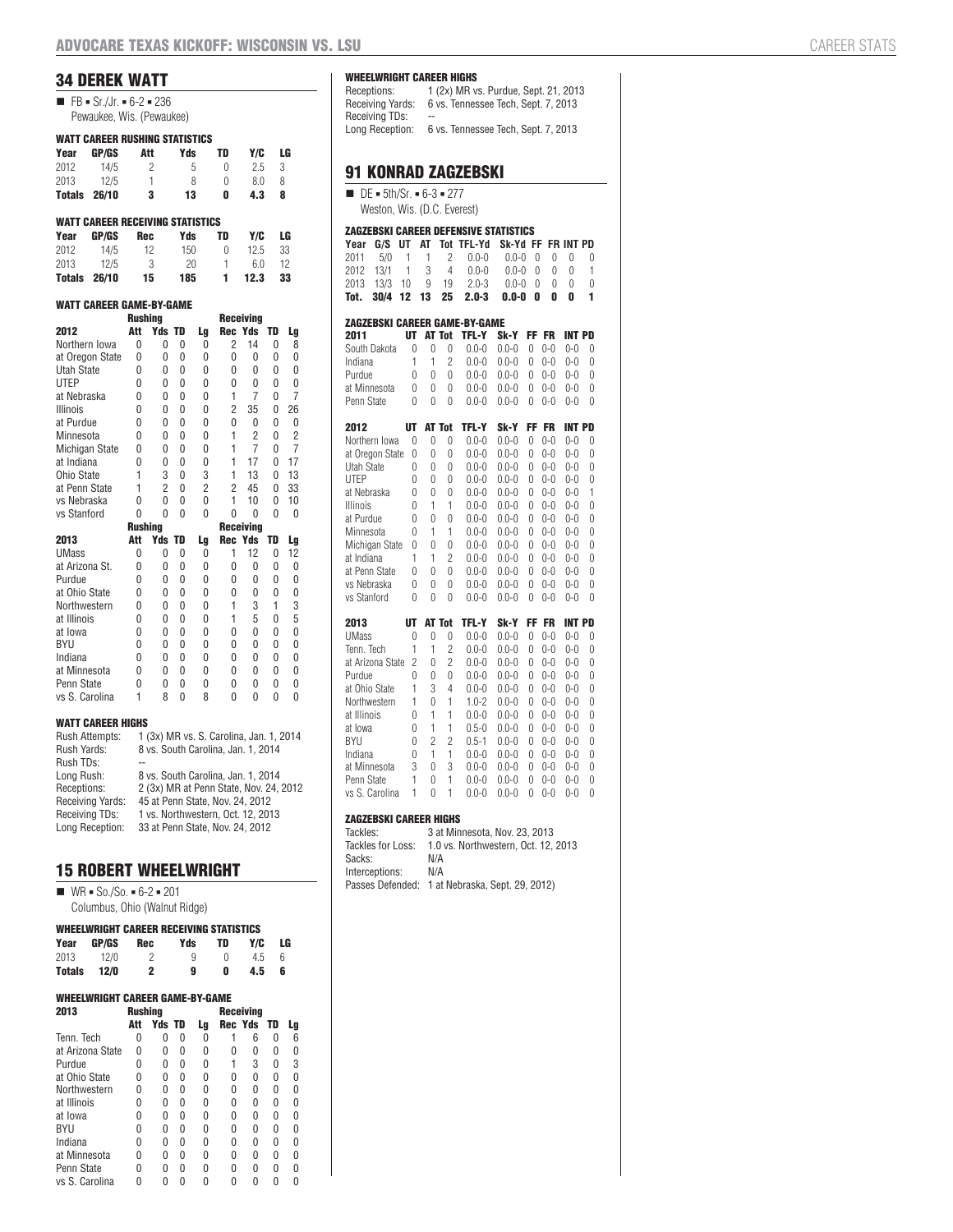# **2013 Wisconsin Football Wisconsin Game Results (as of Jan 06, 2014) All games**

| Date             | Opponent              |   | <b>Score</b> | Overall | Conference | <b>Time</b> | <b>Attend</b> |
|------------------|-----------------------|---|--------------|---------|------------|-------------|---------------|
| Aug 31, 2013     | <b>UMASS</b>          | W | $45 - 0$     | $1 - 0$ | $O - O$    | 3:00        | 76306         |
| Sep 07, 2013     | <b>TENNESSEE TECH</b> | W | $48 - 0$     | $2 - 0$ | $O - O$    | 3:14        | 77785         |
| Sep 14, 2013     | at Arizona State      |   | $30 - 32$    | $2 - 1$ | $0 - 0$    | 3:30        | 66155         |
| * Sep 21, 2013   | <b>PURDUE</b>         | W | $41 - 10$    | $3 - 1$ | $1 - 0$    | 3:10        | 80772         |
| $*$ Sep 28, 2013 | at #4 Ohio State      |   | $24 - 31$    | $3 - 2$ | $1 - 1$    | 3:20        | 105826        |
| * Oct 12, 2013   | #19 NORTHWESTERN      | W | $35 - 6$     | $4 - 2$ | $2 - 1$    | 3:04        | 81411         |
| $*$ Oct 19, 2013 | at Illinois           | W | 56-32        | $5 - 2$ | $3 - 1$    | 3:11        | 47362         |
| $*$ Nov. 2, 2013 | at Iowa               | W | $28-9$       | $6 - 2$ | $4 - 1$    | 3:21        | 69812         |
| Nov 09, 2013     | <b>BYU</b>            | W | $27 - 17$    | $7 - 2$ | $4 - 1$    | 3:10        | 80191         |
| * Nov 16, 2013   | <b>INDIANA</b>        | W | $51 - 3$     | $8 - 2$ | $5 - 1$    | 2:54        | 77849         |
| * Nov 23, 2013   | at Minnesota          | W | $20 - 7$     | $9 - 2$ | $6 - 1$    | 3:08        | 53090         |
| * Nov 30, 2013   | <b>PENN STATE</b>     |   | $24 - 31$    | $9 - 3$ | $6 - 2$    | 3:25        | 78064         |
| Jan. 1, 2014     | vs #8 South Carolina  |   | $24 - 34$    | $9 - 4$ | $6 - 2$    | 3:07        | 56629         |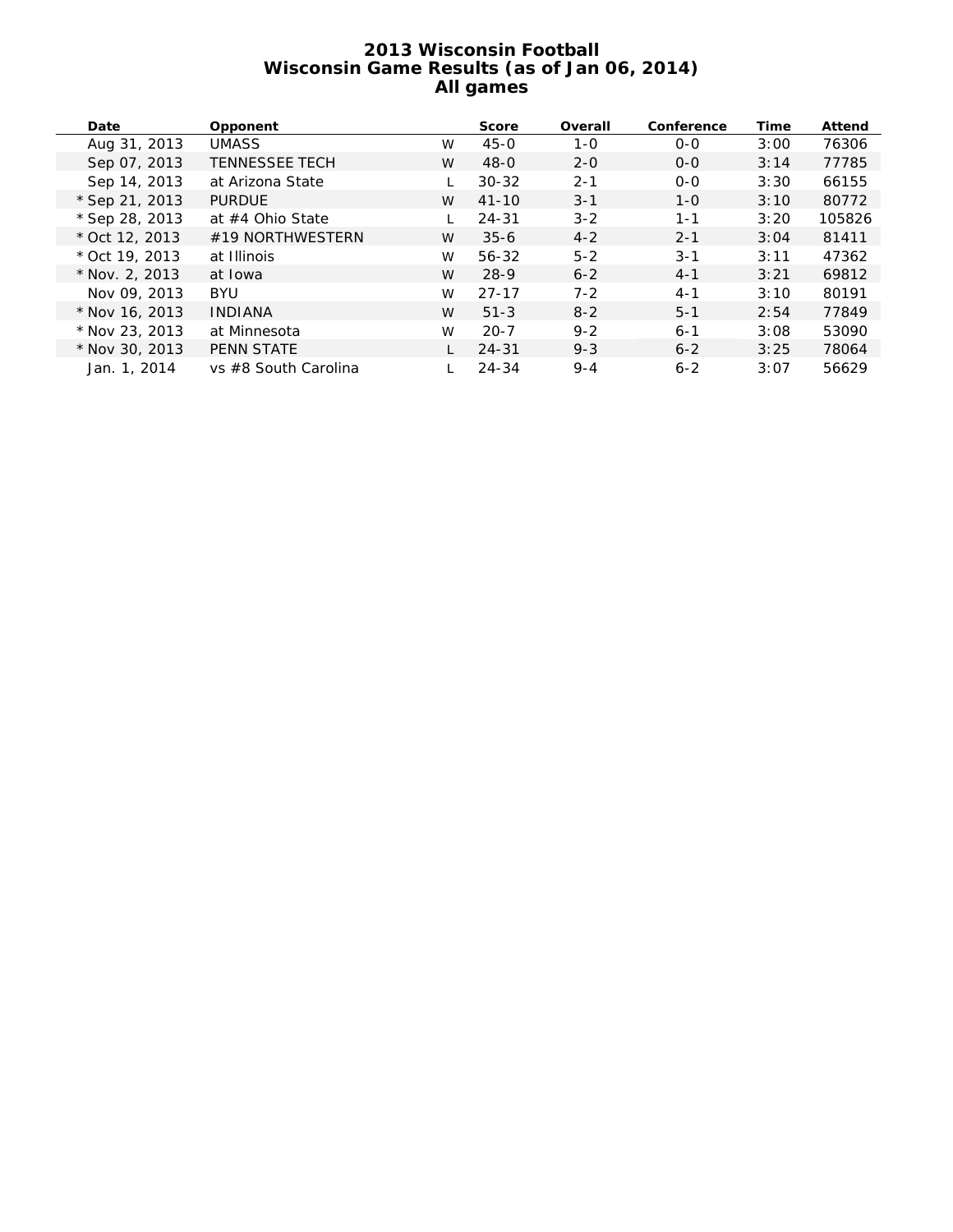# **2013 Wisconsin Football Wisconsin Overall Team Statistics (as of Jan 06, 2014) All games**

| Team Statistics             | <b>WIS</b>    | <b>OPP</b>     |
|-----------------------------|---------------|----------------|
| <b>SCORING</b>              | 453           | 212            |
| Points Per Game             | 34.8          | 16.3           |
| <b>FIRST DOWNS</b>          | 286           | 209            |
| Rushing                     | 163           | 76             |
| Passing                     | 116           | 113            |
| Penalty                     | 7             | 20             |
| RUSHING YARDAGE             | 3689          | 1333           |
| Yards gained rushing        | 3931          | 1642           |
| Yards lost rushing          | 242           | 309            |
| <b>Rushing Attempts</b>     | 557           | 414            |
| Average Per Rush            | 6.6           | 3.2            |
| Average Per Game            | 283.8         | 102.5          |
| <b>TDs Rushing</b>          | 35            | 8              |
| PASSING YARDAGE             | 2562          | 2633           |
| Comp-Att-Int                | 217-355-15    | 227-425-9      |
| Average Per Pass            | 7.2           | 6.2            |
| Average Per Catch           | 11.8          | 11.6           |
| Average Per Game            | 197.1         | 202.5          |
| <b>TDs Passing</b>          | 22            | 16             |
| <b>TOTAL OFFENSE</b>        | 6251          | 3966           |
| <b>Total Plays</b>          | 912           | 839            |
| Average Per Play            | 6.9           | 4.7            |
| Average Per Game            | 480.8         | 305.1          |
| KICK RETURNS: #-Yards       | 31-716        | 68-1313        |
| PUNT RETURNS: #-Yards       | 28-208        | 13-94          |
| INT RETURNS: #-Yards        | $9 - 30$      | 15-185         |
| KICK RETURN AVERAGE         | 23.1          | 19.3           |
| PUNT RETURN AVERAGE         | 7.4           | 7.2            |
| INT RETURN AVERAGE          | 3.3           | 12.3           |
| <b>FUMBLES-LOST</b>         | $18 - 4$      | $20 - 11$      |
| PENALTIES-Yards             | 54-474        | 67-427         |
| Average Per Game            | 36.5          | 32.8           |
| PUNTS-Yards                 | 53-2045       | 87-3442        |
| Average Per Punt            | 38.6          | 39.6           |
| Net punt average            | 35.7          | 36.0           |
| KICKOFFS-Yards              | 85-5119       | 49-2961        |
| Average Per Kick            | 60.2          | 60.4           |
| Net kick average            | 54.7          | 37.1           |
| TIME OF POSSESSION/Game     | 33:34         | 26:26          |
| <b>3RD-DOWN Conversions</b> | 74/177        | 57/186         |
| 3rd-Down Pct                | 42%           | 31%            |
| 4TH-DOWN Conversions        | 11/20         | 9/20           |
| 4th-Down Pct                | 55%           | 45%            |
| <b>SACKS BY-Yards</b>       | 26-148        | 16-94          |
| <b>MISC YARDS</b>           | 0             | $-3$           |
| TOUCHDOWNS SCORED           | 59            | 25             |
| <b>FIELD GOALS-ATTEMPTS</b> | $14 - 21$     | $13 - 16$      |
| <b>ON-SIDE KICKS</b>        | $0 - 1$       | $0 - 2$        |
| <b>RED-ZONE SCORES</b>      | $(51-59)$ 86% | $(25-33)$ 76%  |
| RED-ZONE TOUCHDOWNS         | $(39-59) 66%$ | $(14-33)$ 42%  |
| PAT-ATTEMPTS                | $(57-58)$ 98% | $(21-21)$ 100% |
| <b>ATTENDANCE</b>           | 552378        | 342245         |
| Games/Avg Per Game          | 7/78911       | 5/68449        |
| <b>Neutral Site Games</b>   |               | 1/56629        |

| Score by Quarters 1st 2nd 3rd 4th OT Total |  |  |                      |
|--------------------------------------------|--|--|----------------------|
| Wisconsin                                  |  |  | 103 135 95 120 0 453 |
| Opponents                                  |  |  | 40 73 43 56 0 212    |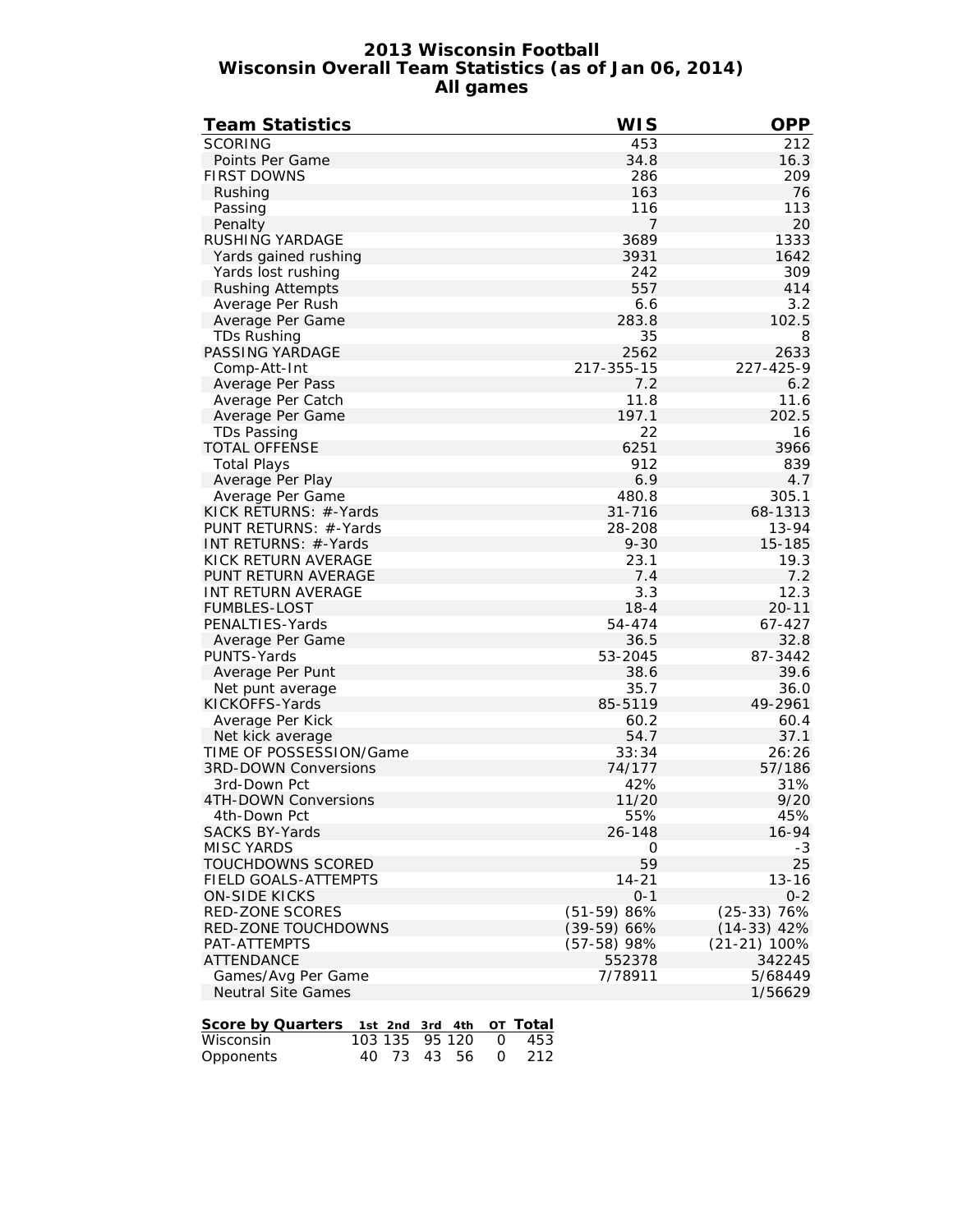# **2013 Wisconsin Football Wisconsin Overall Individual Statistics (as of Jan 06, 2014) All games**

| Rushing         | gp             | att            | gain               | loss         | net            | avg          | td             | lg          | avg/g |        |
|-----------------|----------------|----------------|--------------------|--------------|----------------|--------------|----------------|-------------|-------|--------|
| Gordon, Melvin  | 13             | 206            | 1650               | 41           | 1609           | 7.8          | 12             | 80          | 123.8 |        |
| White, James    | 13             | 221            | 1484               | 40           | 1444           | 6.5          | 13             | 93          | 111.1 |        |
| Clement, Corey  | 12             | 67             | 555                | 8            | 547            | 8.2          | 7              | 75          | 45.6  |        |
| Abbrederis, Jar | 13             | 6              | 119                | 0            |                | 119 19.8     | $\overline{2}$ | 49          |       | 9.2    |
| Erickson, Alex  | 13             | $\mathbf 1$    | 12                 | 0            |                | 12 12.0      | 0              | 12          |       | 0.9    |
| Phillips, Curt  | 3              | 3              | 11                 | 0            | 11             | 3.7          | $\mathbf 0$    | 7           |       | 3.7    |
| Watt, Derek     | 12             | $\mathbf 1$    | 8                  | 0            | 8              | 8.0          | 0              | 8           |       | 0.7    |
| Duckworth, Jeff | 10             | $\mathbf 1$    | 6                  | 0            | 6              | 6.0          | 0              | 6           |       | 0.6    |
| Lewis, Jeffrey  | $\overline{2}$ | 3              | $\overline{2}$     | 0            | $\overline{2}$ | 0.7          | 0              | 1           |       | 1.0    |
| Arneson, Sam    | 13             | 1              | 0                  | 7            | $-7$           | $-7.0$       | 0              | 0           |       | $-0.5$ |
| Doe, Kenzel     | 11             | 1              | 0                  | 17           |                | $-17 - 17.0$ | 0              | 0           |       | $-1.5$ |
| Stave, Joel     | 13             | 37             | 84                 | 106          | $-22$          | $-0.6$       | 1              | 10          |       | $-1.7$ |
| Team            | 6              | 9              | 0                  | 23           | $-23$          | $-2.6$       | 0              | 0           |       | $-3.8$ |
| Total           | 13             | 557            | 3931               | 242          | 3689           | 6.6          | 35             | 93          | 283.8 |        |
| Opponents       | 13             | 414            | 1642               | 309          | 1333           | 3.2          | 8              | 61          | 102.5 |        |
| Passing         | gp             |                | effic comp-att-int |              |                | pct          | yds            | td          | lg    | avg/g  |
| Stave, Joel     | 13             |                | 138.12 208-336-13  |              | 61.9           |              | 2494           | 22          | 65    | 191.8  |
| Phillips, Curt  | 3              | 43.63          |                    | $7 - 14 - 2$ | 50.0           |              | 37             | 0           | 14    | 12.3   |
| Team            | 6              | 0.00           |                    | $0 - 2 - 0$  |                | 0.0          | $\mathbf 0$    | $\mathbf 0$ | 0     | 0.0    |
| Houston, Bart   | $\overline{2}$ | 167.20         |                    | $1 - 1 - 0$  | 100.0          |              | 8              | $\mathbf 0$ | 8     | 4.0    |
| Borland, Chris  | 12             | 293.20         |                    | $1 - 1 - 0$  | 100.0          |              | 23             | $\mathbf 0$ | 23    | 1.9    |
| Meyer, Drew     | 13             | 0.00           |                    | $0 - 1 - 0$  |                | 0.0          | 0              | $\mathbf 0$ | 0     | 0.0    |
| Total           | 13             |                | 133.75 217-355-15  |              | 61.1           |              | 2562           | 22          | 65    | 197.1  |
| Opponents       | 13             | 113.64         |                    | 227-425-9    | 53.4           |              | 2633           | 16          | 68    | 202.5  |
| Receiving       | gp             | no.            | yds                | avg          | td             | lg           | avg/g          |             |       |        |
| Abbrederis, Jar | 13             | 78             | 1081               | 13.9         | 7              | 65           | 83.2           |             |       |        |
| Pedersen, Jacob | 12             | 39             | 551                | 14.1         | 3              | 61           | 45.9           |             |       |        |
| White, James    | 13             | 39             | 300                | 7.7          | $\overline{2}$ | 35           | 23.1           |             |       |        |
| Duckworth, Jeff | 10             | 12             | 176                | 14.7         | $\overline{2}$ | 51           | 17.6           |             |       |        |
| Fredrick, Jorda | 13             | 10             | 106                | 10.6         | 0              | 19           |                | 8.2         |       |        |
| Erickson, Alex  | 13             | 9              | 127                | 14.1         | 0              | 35           |                | 9.8         |       |        |
| Doe, Kenzel     | 11             | 7              | 57                 | 8.1          | 0              | 11           |                | 5.2         |       |        |
| Arneson, Sam    | 13             | 6              | 57                 | 9.5          | $\overline{2}$ | 20           |                | 4.4         |       |        |
| Wozniak, Brian  | 13             | 6              | 33                 | 5.5          | 4              | 9            |                | 2.5         |       |        |
| Watt, Derek     | 12             | 3              | 20                 | 6.7          | 1              | 12           |                | 1.7         |       |        |
| Straus, Derek   | 7              | 3              | 10                 | 3.3          | 1              | 4            |                | 1.4         |       |        |
| Wheelwright, Ro | 12             | $\overline{2}$ | 9                  | 4.5          | 0              | 6            |                | 0.8         |       |        |
| DeCicco, Brock  | 13             | 1              | 16                 | 16.0         | 0              | 16           |                | 1.2         |       |        |
| Gordon, Melvin  | 13             | 1              | 10                 | 10.0         | 0              | 5            |                | 0.8         |       |        |
| Clement, Corey  | 12             | 1              | 9                  | 9.0          | 0              | 9            |                | 0.8         |       |        |
| Total           | 13             | 217            | 2562               | 11.8         | 22             | 65           | 197.1          |             |       |        |
| Opponents       | 13             | 227            | 2633               | 11.6         | 16             | 68           | 202.5          |             |       |        |

| <b>Punt Returns</b>   | no.            | yds       | avg    | td       | Ig             |
|-----------------------|----------------|-----------|--------|----------|----------------|
| Doe, Kenzel           | 16             | 116       | 7.2    | 0        | 26             |
| Abbrederis, Jar       | 11             | 94        | 8.5    | 0        | 35             |
| Shelton, Sojour       | 1              | $-2$      | $-2.0$ | 0        | $\theta$       |
| Total                 | 28             | 208       | 7.4    | 0        | 35             |
| Opponents             | 13             | 94        | 7.2    | 0        | 17             |
| Interceptions         | no.            | yds       | avg    | td       | lg             |
| Shelton, Sojour       | 4              | 10        | 2.5    | 0        | 10             |
| Musso, Leo            | 1              | 0         | 0.0    | $\Omega$ | $\Omega$       |
| Southward, Dezm       | 1              | $\Omega$  | 0.0    | $\Omega$ | $\Omega$       |
| Hillary, Darius       | 1              | 0         | 0.0    | $\Omega$ | $\Omega$       |
| Muldoon, Pat          | 1              | 0         | 0.0    | 0        | 0              |
| McEvoy, Tanner        | 1              | 20        | 20.0   | 0        | 20             |
| Total                 | 9              | 30        | 3.3    | 0        | 20             |
| Opponents             | 15             | 185       | 12.3   | 1        | 39             |
| <b>Kick Returns</b>   | no.            | yds       | avq    | td       | lg             |
| Doe, Kenzel           | 20             | 529       | 26.5   | 1        | 91             |
| Zuleger, Kyle         | 8              | 153       | 19.1   | $\Omega$ | 27             |
| White, James          | 1              | 7         | 7.0    | 0        | $\overline{7}$ |
| Wozniak, Brian        | 1              | 18        | 18.0   | 0        | 18             |
| Arneson, Sam          | 1              | 9         | 9.0    | 0        | 9              |
| Total                 | 31             | 716       | 23.1   | 1        | 91             |
| Opponents             | 68             | 1313 19.3 |        | $\Omega$ | 45             |
| <b>Fumble Returns</b> | no.            | yds       | avg    | td       | Ig             |
| Southward, Dezm       | 1              | 4         | 4.0    | 0        | 4              |
| Borland, Chris        | 1              | 9         | 9.0    | $\Omega$ | 9              |
| Allen, Beau           | $\overline{0}$ | 0         | 0.0    | 1        | $\mathbf{0}$   |
| Total                 | $\overline{2}$ | 13        | 6.5    | 1        | $\overline{Q}$ |
| Opponents             | 1              | 11        | 11.0   | $\Omega$ | 11             |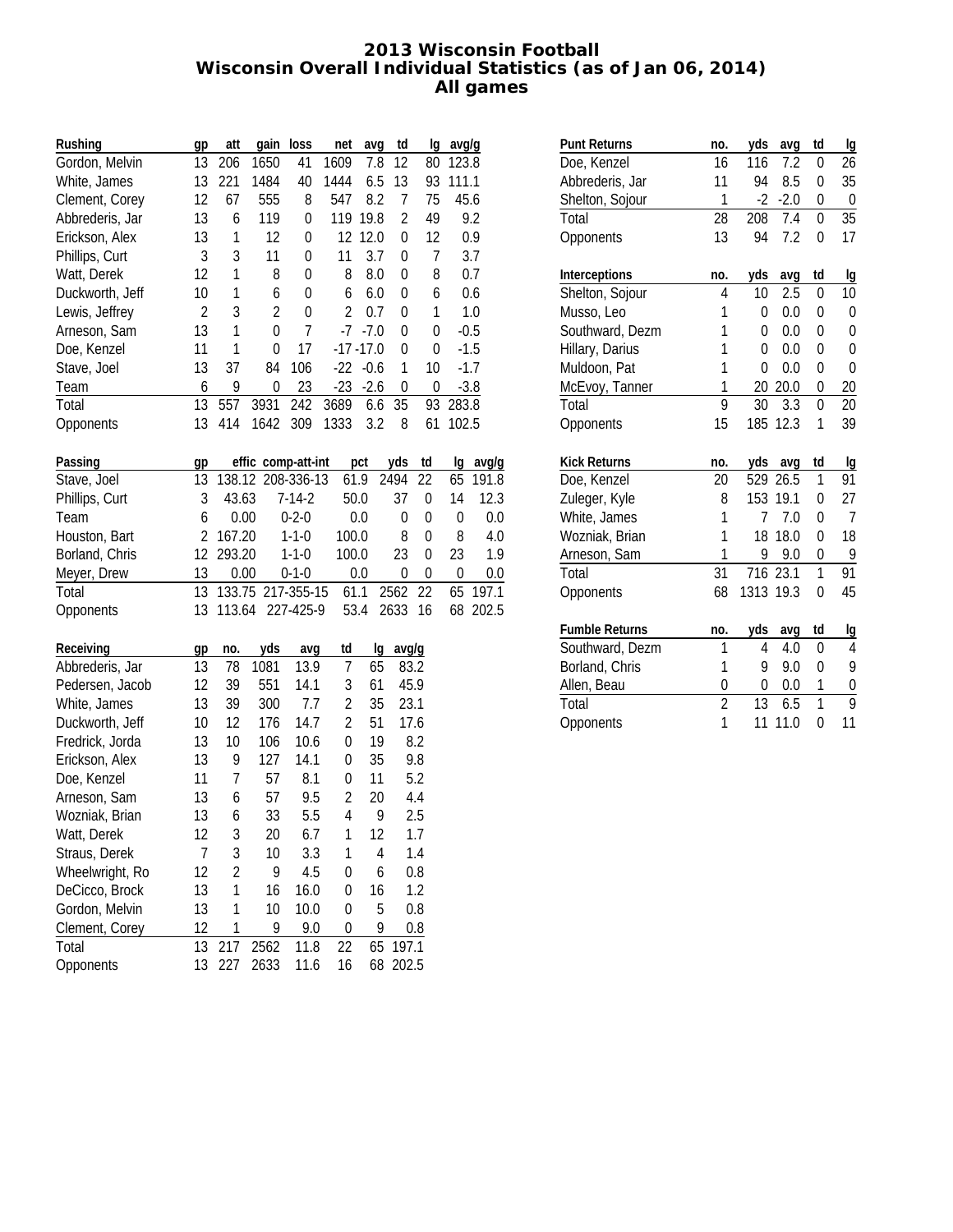# **2013 Wisconsin Football Wisconsin Overall Individual Statistics (as of Jan 06, 2014) All games**

|                  |                |        |           | <b>PAT</b> |          |         |     |
|------------------|----------------|--------|-----------|------------|----------|---------|-----|
| Scoring          | td             | fg     | kick      | rush       | rcv pass | dxp saf | pts |
| White, James     | 15             |        |           |            |          |         | 90  |
| Gordon, Melvin   | 12             |        |           |            |          |         | 72  |
| Russell, Jack    |                | $9-13$ | 34-34     |            |          |         | 61  |
| Abbrederis, Jar  | 9              |        |           |            |          |         | 54  |
| Clement, Corey   | 7              |        |           |            |          |         | 42  |
| French, Kyle     |                | $5-8$  | 23-24     |            |          |         | 38  |
| Wozniak, Brian   | 4              |        |           |            |          |         | 24  |
| Pedersen, Jacob  | 3              |        |           |            |          |         | 18  |
| Arneson, Sam     | 2              |        |           |            |          |         | 12  |
| Duckworth, Jeff  | $\mathfrak{p}$ |        |           |            |          |         | 12  |
| Straus, Derek    |                |        |           |            |          |         | 6   |
| Stave, Joel      |                |        |           |            | $0-1$    |         | 6   |
| Watt, Derek      |                |        |           |            |          |         | 6   |
| Doe, Kenzel      |                |        |           |            |          |         | 6   |
| Allen, Beau      |                |        |           |            |          |         | 6   |
| Total            | 59             | 14-21  | 57-58     |            | $0-1$    |         | 453 |
| <b>Opponents</b> | 25             | 13-16  | $21 - 21$ | $0-1$      | 1-3      |         | 212 |

| q  | plays | rush           | pass | total          | avg/g  |
|----|-------|----------------|------|----------------|--------|
| 13 | 373   | $-22$          | 2494 | 2472           | 190.2  |
| 13 | 206   | 1609           | 0    | 1609           | 123.8  |
| 13 | 221   | 1444           | 0    | 1444           | 111.1  |
| 12 | 67    | 547            | 0    | 547            | 45.6   |
| 13 | 6     | 119            | O    | 119            | 9.2    |
| 3  | 17    | 11             | 37   | 48             | 16.0   |
| 12 | 1     | 0              | 23   | 23             | 1.9    |
| 13 | 1     | 12             | O    | 12             | 0.9    |
| 2  | 1     | 0              | 8    | 8              | 4.0    |
| 12 | 1     | 8              | 0    | 8              | 0.7    |
| 10 | 1     | 6              | 0    | 6              | 0.6    |
| 2  | 3     | $\mathfrak{D}$ | 0    | $\mathfrak{D}$ | 1.0    |
| 13 | 1     | $-7$           | U    | $-7$           | $-0.5$ |
| 11 |       | $-17$          | 0    | $-17$          | $-1.5$ |
| 6  | 11    | $-23$          | 0    | $-23$          | $-3.8$ |
| 13 | 912   | 3689           | 2562 | 6251           | 480.8  |
| 13 | 839   | 1333           | 2633 | 3966           | 305.1  |
|    |       |                |      |                |        |

| <b>Field Goals</b> | fg pct. 01-19 20-29 30-39 40-49 50-99 lg blk |  |  |  |
|--------------------|----------------------------------------------|--|--|--|
| French, Kyle       | 5-8 62.5 0-0 2-2 2-4 1-2 0-0 42 0            |  |  |  |
| Russell, Jack      | 9-13 69.2 0-0 3-3 5-7 1-2 0-1 48 0           |  |  |  |

| <b>FG Sequence</b> | Wisconsin       | <b>Opponents</b>         |
|--------------------|-----------------|--------------------------|
| <b>UMass</b>       | $(21)$ ,40      | 47                       |
| Tennessee Tech     | 31              |                          |
| Arizona State      | (34)            | $(34)$ , $(19)$          |
| Purdue             | $(32)$ , $(27)$ | (24)                     |
| Ohio State         | 32,(42)         | (45)                     |
| Northwestern       | 38              | $(27)$ , $(43)$          |
| Illinois           |                 | (31)                     |
| lowa               | 54              | $(28)$ , $(22)$ , $(29)$ |
| BYU                | $(38)$ , $(26)$ | (31)                     |
| Indiana            | (31),(36),(26)  | (23)                     |
| Minnesota          | (31),(20),38    |                          |
| Penn State         | (48)            | 34, (28), 31             |
| South Carolina     | $(35)$ ,42      |                          |

| Punting         | no. | yds avg                     |                    | lq | tb       |               |     |   | fc $i20\,50+$ blk |
|-----------------|-----|-----------------------------|--------------------|----|----------|---------------|-----|---|-------------------|
| Meyer, Drew     |     | 53 2045 38.6 58             |                    |    |          | 3 15          | -19 | 6 | 0                 |
| Total           |     | 53 2045 38.6 58 3 15 19     |                    |    |          |               |     | 6 | 0                 |
| Opponents       |     | 87 3442 39.6 73             |                    |    |          | 5 33 26 11    |     |   |                   |
|                 |     |                             |                    |    |          |               |     |   |                   |
| <b>Kickoffs</b> | no. |                             | yds avg tb ob retn |    |          |               |     |   | net ydln          |
| Endicott, Andre |     | 57 3325 58.3 9              |                    |    | $\Omega$ |               |     |   |                   |
| French, Kyle    |     | 26 1670 64.2                |                    | 6  | 0        |               |     |   |                   |
| Russell, Jack   |     | 2 124 62.0                  |                    | 0  | 0        |               |     |   |                   |
| Total           |     | 85 5119 60.2 15 0 19.3 40.4 |                    |    |          |               |     |   | 24                |
| Opponents       |     | 49 2961 60.4 17             |                    |    |          | 0, 23.1, 37.1 |     |   | 27                |
|                 |     |                             |                    |    |          |               |     |   |                   |

Numbers in (parentheses) indicate field goal was made.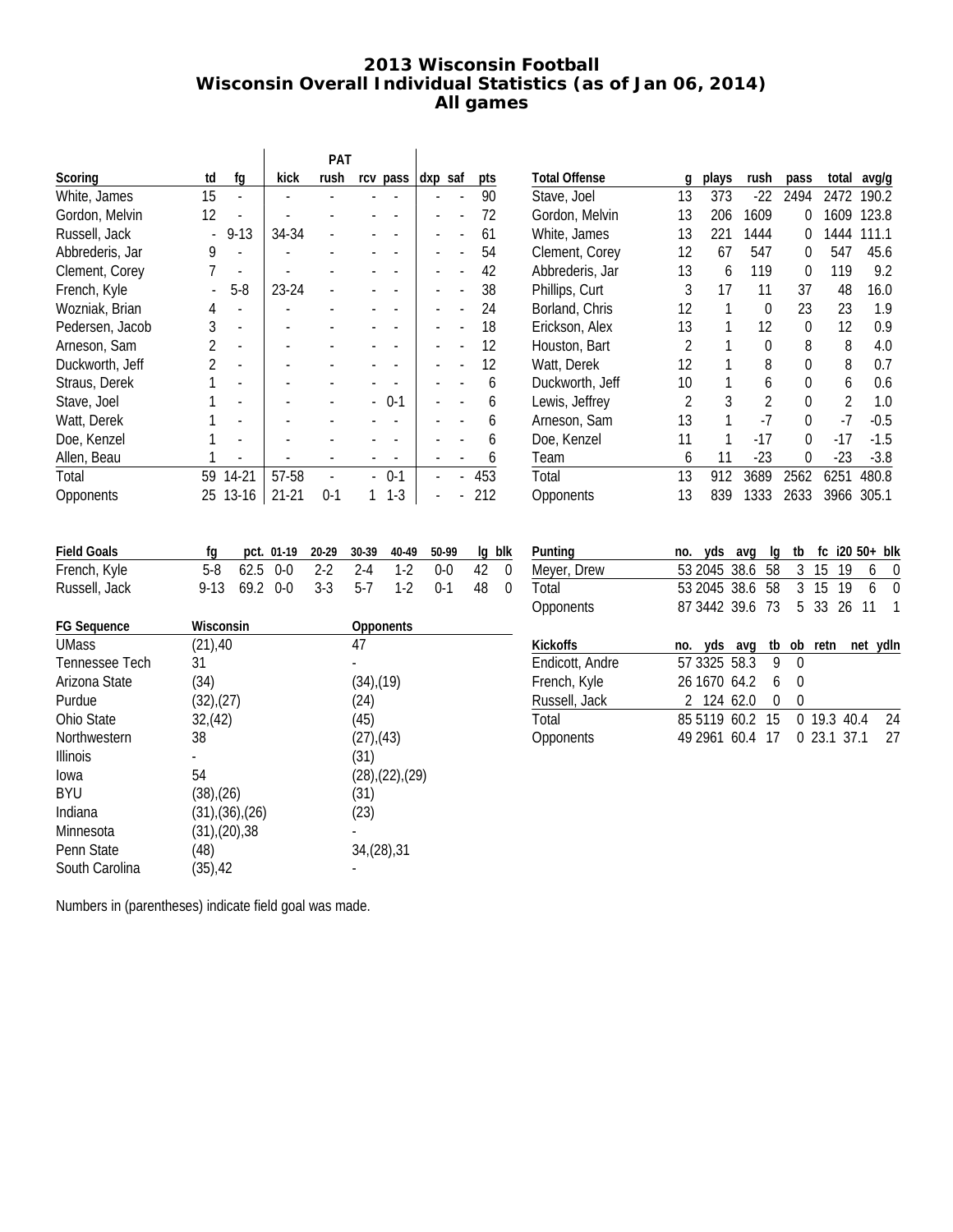# **2013 Wisconsin Football Wisconsin Overall Individual Statistics (as of Jan 06, 2014) All games**

| All Purpose     | q              | rush  | rcv  | рr       | kr       | ir       | total | avg/g  |
|-----------------|----------------|-------|------|----------|----------|----------|-------|--------|
| White, James    | 13             | 1444  | 300  | $\Omega$ | 7        | $\Omega$ | 1751  | 134.7  |
| Gordon, Melvin  | 13             | 1609  | 10   | 0        | 0        | 0        | 1619  | 124.5  |
| Abbrederis, Jar | 13             | 119   | 1081 | 94       | 0        | 0        | 1294  | 99.5   |
| Doe, Kenzel     | 11             | $-17$ | 57   | 116      | 529      | 0        | 685   | 62.3   |
| Clement, Corey  | 12             | 547   | 9    | 0        | 0        | 0        | 556   | 46.3   |
| Pedersen, Jacob | 12             | 0     | 551  | 0        | 0        | 0        | 551   | 45.9   |
| Duckworth, Jeff | 10             | 6     | 176  | 0        | 0        | 0        | 182   | 18.2   |
| Zuleger, Kyle   | 13             | 0     | 0    | 0        | 153      | 0        | 153   | 11.8   |
| Erickson, Alex  | 13             | 12    | 127  | 0        | 0        | $\Omega$ | 139   | 10.7   |
| Fredrick, Jorda | 13             | 0     | 106  | 0        | $\Omega$ | $\Omega$ | 106   | 8.2    |
| Arneson, Sam    | 13             | $-7$  | 57   | 0        | 9        | $\Omega$ | 59    | 4.5    |
| Wozniak, Brian  | 13             | 0     | 33   | 0        | 18       | 0        | 51    | 3.9    |
| Watt, Derek     | 12             | 8     | 20   | 0        | 0        | $\Omega$ | 28    | 2.3    |
| McEvoy, Tanner  | 11             | 0     | 0    | 0        | 0        | 20       | 20    | 1.8    |
| DeCicco, Brock  | 13             | 0     | 16   | 0        | 0        | $\Omega$ | 16    | 1.2    |
| Phillips, Curt  | 3              | 11    | 0    | 0        | 0        | 0        | 11    | 3.7    |
| Straus, Derek   | 7              | 0     | 10   | 0        | 0        | 0        | 10    | 1.4    |
| Wheelwright, Ro | 12             | 0     | 9    | 0        | 0        | 0        | 9     | 0.8    |
| Shelton, Sojour | 13             | 0     | 0    | $-2$     | 0        | 10       | 8     | 0.6    |
| Lewis, Jeffrey  | $\overline{2}$ | 2     | 0    | $\theta$ | 0        | 0        | 2     | 1.0    |
| Stave, Joel     | 13             | $-22$ | 0    | 0        | 0        | $\Omega$ | $-22$ | $-1.7$ |
| Team            | 6              | $-23$ | 0    | $\Omega$ | 0        | 0        | $-23$ | $-3.8$ |
| Total           | 13             | 3689  | 2562 | 208      | 716      | 30       | 7205  | 554.2  |
| Opponents       | 13             | 1333  | 2633 | 94       | 1313     | 185      | 5558  | 427.5  |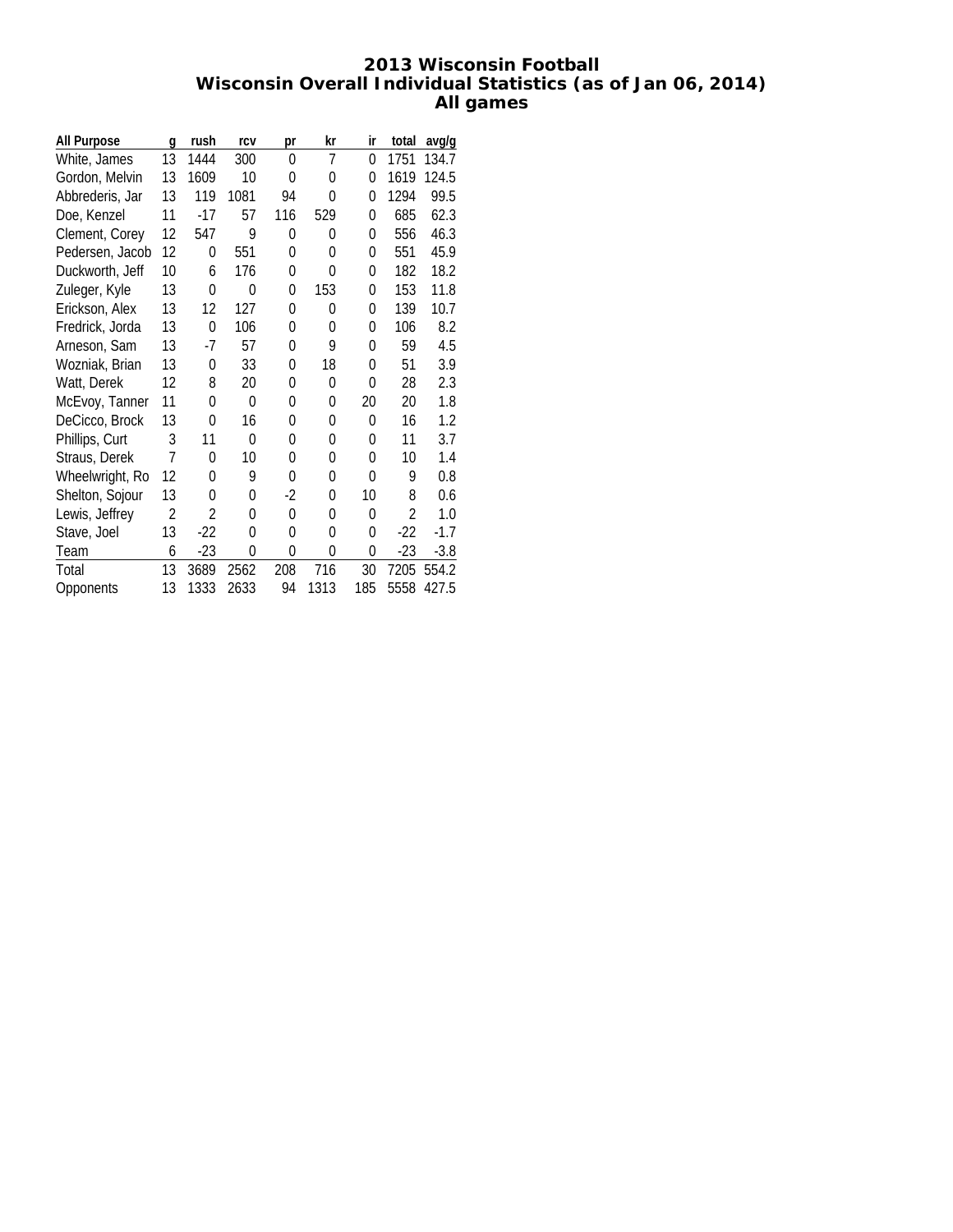# **2013 Wisconsin Football Wisconsin Overall Defensive Statistics (as of Jan 06, 2014) All games**

|                |                          |                         |                          |                                        | <b>Tackles</b>      |            | <b>Sacks</b> | Pass defense     |                |                | <b>Fumbles</b> |                | blkd           |     |
|----------------|--------------------------|-------------------------|--------------------------|----------------------------------------|---------------------|------------|--------------|------------------|----------------|----------------|----------------|----------------|----------------|-----|
| #              | <b>Defensive Leaders</b> | gp                      | ua                       | a                                      | tot                 | tfl/yds    | no-yds       | int-yds brup qbh |                |                | rcv-yds        | ff             | kick           | saf |
|                | 44 Borland, Chris        | 12                      | 73                       | 39                                     | 112                 | $8.5 - 31$ | $4.0 - 15$   |                  | $\overline{2}$ | 6              | $2 - 9$        | $\overline{2}$ |                |     |
| 7              | Caputo, Michael          | 13                      | 36                       | 27                                     | 63                  | $3.0 - 7$  |              |                  | $\mathfrak{Z}$ | $\mathbf{3}$   |                |                |                |     |
|                | 36 Armstrong, Etha       | 13                      | 33                       | 18                                     | 51                  | $5.0 - 13$ | $2.0 - 9$    |                  | 2              | $\overline{c}$ | $2 - 0$        |                |                |     |
|                | 13 O'Neill, Conor        | 12                      | 23                       | 18                                     | 41                  | $5.5 - 13$ | $2.0 - 4$    |                  | $\mathbf{1}$   | $\overline{2}$ |                |                |                |     |
|                | 12 Southward, Dezm       | 13                      | 26                       | 14                                     | 40                  | $3.5 - 7$  |              | $1 - 0$          | 5              | 1              | $1 - 4$        | 1              |                |     |
| 8              | Shelton, Sojour          | 13                      | 31                       | 5                                      | 36                  |            |              | $4 - 10$         | $\overline{7}$ | $\mathbf{1}$   |                | 1              |                |     |
|                | 97 Kelly, Brendan        | 12                      | 23                       | 12                                     | 35                  | $7.0 - 21$ | $4.5 - 18$   |                  | $\overline{c}$ | $\overline{c}$ | $1 - 0$        | 3              |                |     |
|                | 30 Landisch, Derek       | 10                      | 19                       | 14                                     | 33                  | $2.0 - 11$ | $1.0 - 10$   |                  | $\mathbf{1}$   | $\overline{2}$ | $1-0$          | 1              |                |     |
| 5              | Hillary, Darius          | 13                      | 21                       | 9                                      | 30                  |            |              | $1 - 0$          | 5              | 1              | $1 - 0$        | 1              |                |     |
|                | 92 Muldoon, Pat          | 13                      | 15                       | 14                                     | 29                  | $4.5 - 19$ | $2.0 - 12$   | $1 - 0$          |                | $\mathbf{1}$   |                | 1              |                |     |
| 17             | McEvoy, Tanner           | 11                      | 13                       | 14                                     | 27                  | $1.0 - 1$  |              | $1 - 20$         | $\overline{4}$ |                |                |                |                |     |
| 47             | Biegel, Vince            | 13                      | 19                       | $\boldsymbol{6}$                       | 25                  | $3.0 - 14$ | $2.0 - 9$    |                  | $\overline{2}$ | 1              |                |                |                |     |
|                | 58 Schobert, Joe         | 13                      | 12                       | 12                                     | 24                  | $2.5 - 13$ | $1.0 - 8$    |                  | 3              | 1              |                |                |                |     |
|                | 14 Hammon, Nate          | 12                      | 20                       | $\overline{4}$                         | 24                  | $1.0 - 8$  | $1.0 - 8$    |                  | $\mathbf{1}$   |                |                | 1              |                |     |
|                | 59 Trotter, Marcus       | 5                       | 9                        | 14                                     | 23                  | $2.0 - 4$  |              |                  | 1              | $\overline{2}$ | $1 - 0$        |                |                |     |
|                | 96 Allen, Beau           | 13                      | 10                       | 10                                     | 20                  | $2.0 - 13$ | $1.5 - 13$   |                  |                | $\mathbf{1}$   | $1 - 0$        |                | 1              |     |
| 91             | Zagzebski, Konr          | 13                      | 10                       | 9                                      | 19                  | $2.0 - 3$  |              |                  |                | 1              |                |                |                |     |
| 51             | Dippel, Tyler            | 12                      | 10                       | $\overline{7}$                         | 17                  | $0.5 - 1$  |              |                  |                | 1              |                |                |                |     |
|                | 45 Herring, Warren       | 13                      | 10                       | $\overline{7}$                         | 17                  | $6.0 - 46$ | $4.0 - 34$   |                  |                |                |                |                |                |     |
|                | 19 Musso, Leo            | 13                      | $\overline{7}$           | 8                                      | 15                  | $1.0 - 5$  |              | $1 - 0$          |                |                |                |                | 1              |     |
| 87             | Hemer, Ethan             | 13                      | $\overline{7}$           | 6                                      | 13                  | $2.0 - 3$  |              |                  | $\overline{c}$ |                | $1 - 0$        |                |                |     |
|                | 21 Jean, Peniel          | 12                      | 13                       |                                        | 13                  |            |              |                  | $\overline{4}$ |                |                |                |                |     |
|                | 27 Zuleger, Kyle         | 13                      | 6                        | 6                                      | 12                  |            |              |                  |                |                |                |                |                |     |
| $\overline{2}$ | Washington, Jak          | 11                      | 8                        | $\overline{2}$                         | 10                  |            |              |                  |                |                |                |                |                |     |
| 11             | Reynard, T.J.            | 7                       | 5                        | 3                                      | 8                   |            |              |                  | 1              |                |                |                |                |     |
|                | 77 Gilbert, Bryce        | $\bf{8}$                | 5                        | $\overline{a}$                         | $\overline{7}$      | $1.0 - 8$  | $1.0 - 8$    |                  |                |                |                |                |                |     |
|                | 32 Jacobs, Leon          | 13                      | $\overline{\mathcal{A}}$ | 3                                      | 7                   | $1.0 - 5$  |              |                  |                |                |                |                |                |     |
| 1              | Jordan, A.J.             | 13                      | $\sqrt{3}$               | 3                                      | $\ddot{\mathbf{6}}$ |            |              |                  |                |                |                |                |                |     |
|                | 23 Ponio, Jerry          | 13                      | $\overline{2}$           | 4                                      | 6                   |            |              |                  |                |                |                |                |                |     |
|                | 37 Endicott, Andre       | 10                      | 5                        |                                        | 5                   |            |              |                  |                |                |                |                |                |     |
|                | 20 White, James          | 13                      | $\overline{\mathcal{A}}$ |                                        | 4                   |            |              |                  |                |                |                |                |                |     |
|                | Fredrick, Jorda          | 13                      | $\overline{2}$           | $\ddot{\phantom{0}}$<br>$\mathbf{1}$   | 3                   |            |              |                  |                |                |                |                |                |     |
| 9              | 1D Ogunbowale, Dar       |                         | $\sqrt{3}$               |                                        | 3                   |            |              |                  |                |                |                |                |                |     |
|                | 56 McGuire, James        | 8<br>12                 | $\mathbf{1}$             | $\ddot{\phantom{0}}$<br>$\overline{2}$ | 3                   |            |              |                  |                |                |                |                |                |     |
|                |                          |                         | 1                        |                                        |                     |            |              |                  |                |                |                |                |                |     |
|                | 94 French, Kyle          | 8<br>13                 | $\overline{2}$           | 1                                      | 2<br>$\overline{2}$ |            |              |                  |                |                |                |                |                |     |
|                | 78 Havenstein, Rob       |                         |                          |                                        |                     |            |              |                  |                |                |                |                |                |     |
|                | 86 Erickson, Alex        | 13                      | 1                        | 1                                      | 2<br>1              |            |              |                  |                |                |                |                |                |     |
|                | 25 Gordon, Melvin        | 13                      | $\mathbf{1}$             |                                        |                     |            |              |                  |                |                |                |                |                |     |
|                | 90 Meyer, Drew           | 13                      | 1                        |                                        | 1                   |            |              |                  |                |                |                |                |                |     |
|                | 4C Cichy, Jack           | 4                       | 1                        |                                        | 1                   |            |              |                  |                |                |                |                |                |     |
|                | 1F Ferguson, Joe         | 4                       | 1                        |                                        | 1                   |            |              |                  |                |                |                |                |                |     |
|                | 99 Adeyanju, James       | 3                       |                          | 1                                      | $\mathbf{1}$        |            |              |                  |                |                |                |                |                |     |
| 3              | Doe, Kenzel              | 11                      | 1                        |                                        | 1                   |            |              |                  |                |                |                |                |                |     |
|                | 22 Lewis, Jeffrey        | $\overline{\mathbf{c}}$ |                          | 1                                      | $\mathbf{1}$        |            |              |                  |                |                |                |                |                |     |
|                | 18 Baretz, Lance         | 3                       |                          | 1                                      | 1                   |            |              |                  |                |                |                |                |                |     |
|                | 43 Trotter, Michae       | $\vert 4 \vert$         | $\mathbf{1}$             |                                        | $\mathbf{1}$        |            |              |                  |                |                |                |                |                |     |
|                | 54 Costigan, Kyle        | 13                      |                          |                                        |                     |            |              |                  |                |                |                |                |                |     |
|                | Total                    | 13                      | 498                      | 298                                    | 796                 | 64-246     | 26-148       | $9 - 30$         | 47             | 31             | $11 - 13$      | 15             | $\overline{2}$ |     |
|                | Opponents                | 13                      | 522                      | 386                                    | 908                 | $64 - 218$ | $16 - 94$    | 15-185           | 37             | 20             | $4 - 11$       | 10             |                |     |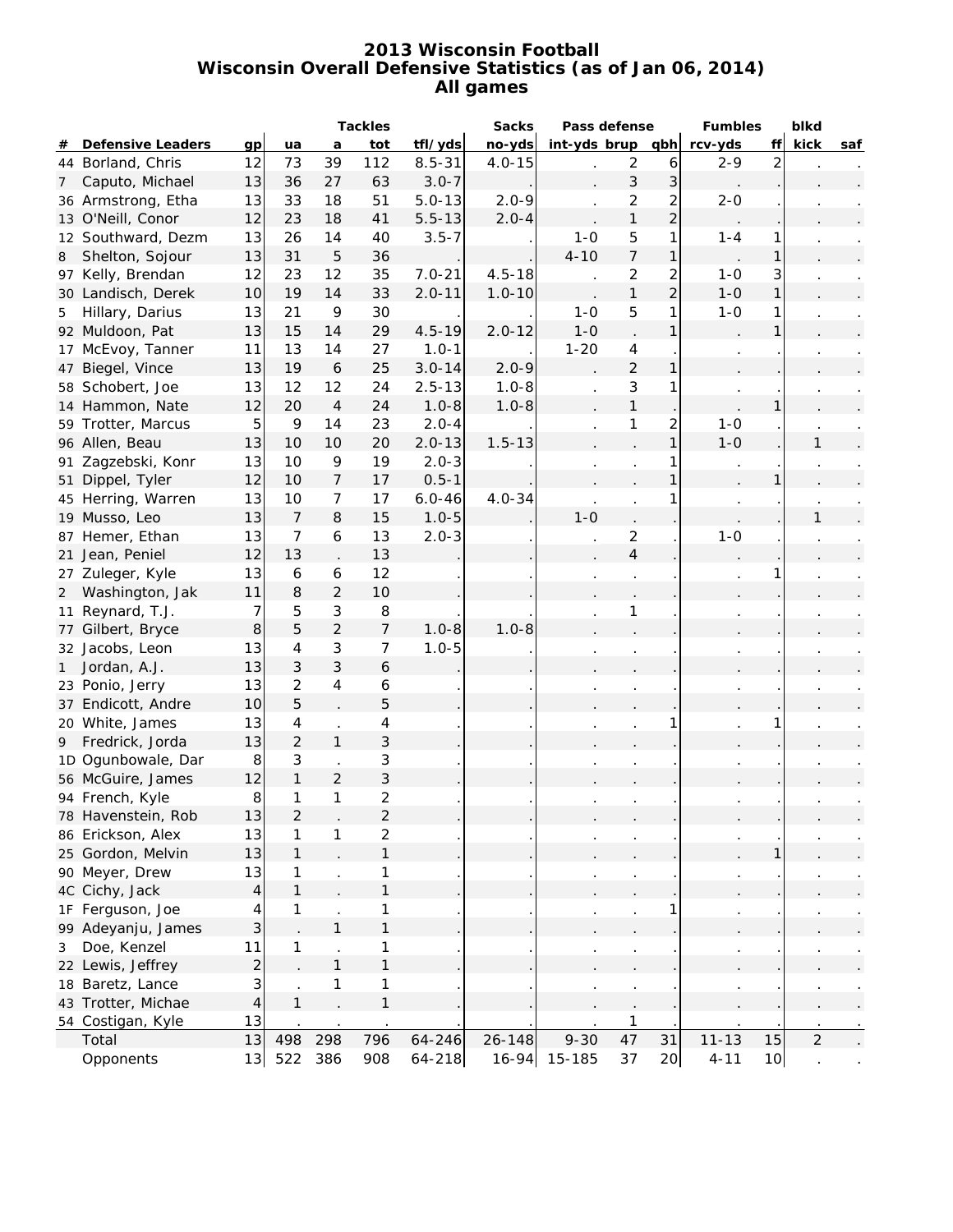# **2013 Wisconsin Football Wisconsin Team Game-by-Game (as of Jan 06, 2014) All games**

# **TEAM STATISTICS**

|                         |                             |     |      | Rushing               |                      | Receiving        |                  |                  |                | Passing        |                      |                          | <b>Kick Returns</b> |                  |                  |                     | <b>Punt Returns</b>                |                        |                  | tot              |
|-------------------------|-----------------------------|-----|------|-----------------------|----------------------|------------------|------------------|------------------|----------------|----------------|----------------------|--------------------------|---------------------|------------------|------------------|---------------------|------------------------------------|------------------------|------------------|------------------|
| Date                    | Opponent                    |     | no.  | yds<br>td             | lg<br>no.            | yds<br>td        | lq               |                  | cmp-att-int    | yds            | td<br>lg             | no.                      | yds                 | td               | lg               | no.                 | yds                                | td                     | lg               | off              |
| Aug 31                  | <b>UMASS</b>                |     | 44   | 393<br>4              | 70<br>10             | 2<br>205         | 65               |                  | 10-18-1        | 205            | $\overline{2}$<br>65 | 1                        | 28                  | 0                | 28               | 2                   | 0                                  | 0                      | $\overline{0}$   | 598              |
| Sep 07                  | <b>TENNESSEE TECH</b>       |     | 51   | 387<br>4              | 75<br>24             | 3<br>219         | 27               |                  | 24-29-1        | 219            | 3<br>27              | 1                        | 19                  | 0                | 19               | 5                   | 50                                 | 0 <sub>20</sub>        |                  | 606              |
| Sep 14                  | at Arizona State            |     | 32   | 231<br>2              | 80<br>16             | 210<br>1         | 51               |                  | $16 - 31 - 0$  | 210            | 1<br>51              | 3                        | 64                  | 0                | 27               | 2                   | 14                                 | 0                      | 16               | 441              |
| Sep 21                  | <b>PURDUE</b>               |     | 48   | 388<br>5              | 70<br>12             | 158              | 0 <sub>35</sub>  |                  | $12 - 21 - 1$  | 158            | 35<br>$\overline{0}$ | 2                        | 53                  | 0                | 27               | 3                   | 25                                 | 0                      | 10               | 546              |
| Sep 28                  | at Ohio State               |     | 27   | 104<br>1              | 17<br>20             | 295<br>2         | 64               |                  | 20-34-1        | 295            | 2<br>64              | 3                        | 54                  | 0                | 21               | 1                   | 3                                  | 0                      | 3                | 399              |
| Oct 12                  | NORTHWESTERN                |     | 51   | 286<br>$\overline{2}$ | 71<br>17             | 241<br>3         | 63               |                  | 17-28-2        | 241            | 3<br>63              | 2                        | 67                  | $\mathbf 0$      | 50               | 2                   | 9                                  | 0                      | 7                | 527              |
| Oct 19                  | at Illinois                 |     | 46   | 289<br>6              | 28<br>16             | 189<br>2         | 30               |                  | $16 - 21 - 0$  | 189            | 2<br>30              | 2                        | 77                  | 0                | 54               | 2                   | 18                                 | 0                      | 16               | 478              |
| Nov. 2                  | at Iowa                     |     | 45   | 2<br>218              | 59<br>11             | 2<br>144         | 44               |                  | $11 - 19 - 1$  | 144            | $\overline{2}$<br>44 | 2                        | 40                  | $\boldsymbol{0}$ | 22               | 2                   | $-1$                               | 0                      |                  | 362              |
| Nov 09                  | <b>BYU</b>                  |     | 45   | 229<br>2              | 25<br>23             | 196<br>1         | 27               |                  | 23-32-1        | 196            | 1<br>27              | 2                        | 45                  | 0                | 27               | 2                   | 28                                 | 0                      | 26               | 425              |
| Nov 16                  | <b>INDIANA</b>              |     | 50   | 554<br>6              | $\overline{7}$<br>93 | 122<br>0         | -61              |                  | $7 - 15 - 0$   | 122            | 061                  | 0                        | $\mathbf 0$         | $\boldsymbol{0}$ | $\boldsymbol{0}$ | 3                   | 17                                 | $\boldsymbol{0}$<br>21 |                  | 676              |
| Nov <sub>23</sub>       | at Minnesota                |     | 45   | 197<br>1              | 16<br>49             | 127<br>1         | 21               |                  | $16 - 26 - 1$  | 127            | 1<br>21              | 2                        | 31                  | 0                | 20               | 3                   | 47                                 | 0                      | 35               | 324              |
| <b>Nov 30</b>           | <b>PENN STATE</b>           |     | 30   | 120<br>0              | 29<br>14             | 339<br>3         | 23               |                  | 29-55-3        | 339            | 3<br>23              | 6                        | 78                  | $\boldsymbol{0}$ | 19               | $\mathbf{1}$        | $-2$                               | $\boldsymbol{0}$       | $\overline{0}$   | 459              |
| Jan. 1                  | vs South Carolina           |     | 43   | 293<br>0              | 32<br>16             | 117<br>2         | 36               |                  | $16 - 26 - 3$  | 117            | 2<br>36              | 5                        | 160                 | 1                | 91               | 0                   | 0                                  | 0                      | $\overline{0}$   | 410              |
|                         |                             |     | 557  | 3689<br>35            | 93<br>217            | 2562<br>22       | 65               |                  | 217-355-15     | 2562           | 22<br>65             | 31                       | 716                 | 1                | 91               | 28                  | 208                                | $\overline{0}$         | 35               | 6251             |
| Opponents               |                             |     | 414  | 1333<br>8             | 61<br>227            | 2633<br>16       | 68               |                  | 227-425-9      | 2633           | 16<br>68             | 68 1313                  |                     | 0                | 45               | 13                  | 94                                 | 0                      | 17               | 3966             |
| Games played: 13        |                             |     |      |                       |                      |                  |                  |                  |                |                |                      |                          |                     |                  |                  |                     |                                    |                        |                  |                  |
| Avg per rush: 6.6       |                             |     |      |                       |                      |                  |                  |                  |                |                |                      |                          |                     |                  |                  |                     |                                    |                        |                  |                  |
| Avg per catch: 11.8     |                             |     |      |                       |                      |                  |                  |                  |                |                |                      |                          |                     |                  |                  |                     |                                    |                        |                  |                  |
| Pass efficiency: 133.75 |                             |     |      |                       |                      |                  |                  |                  |                |                |                      |                          |                     |                  |                  |                     |                                    |                        |                  |                  |
| Kick ret avg: 23.1      |                             |     |      |                       |                      |                  |                  |                  |                |                |                      |                          |                     |                  |                  |                     |                                    |                        |                  |                  |
| Punt ret avg: 7.4       |                             |     |      |                       |                      |                  |                  |                  |                |                |                      |                          |                     |                  |                  |                     |                                    |                        |                  |                  |
|                         | All purpose avg/game: 554.2 |     |      |                       |                      |                  |                  |                  |                |                |                      |                          |                     |                  |                  |                     |                                    |                        |                  |                  |
|                         | Total offense avg/gm: 480.8 |     |      |                       |                      |                  |                  |                  |                |                |                      |                          |                     |                  |                  |                     |                                    |                        |                  |                  |
|                         |                             |     |      | <b>Tackles</b>        |                      | <b>Sacks</b>     |                  | Fumble           |                |                | Pass Defense         |                          | <b>Blkd</b>         |                  |                  | <b>PAT Attempts</b> |                                    |                        |                  |                  |
| Date                    | Opponent                    | ua  | a    | total                 | tfl-yds              | no-yds           |                  | ff               | fr-yds         | int-yds        | qbh                  | brup                     | kick                |                  |                  | kick rush           | rcv                                |                        | saf              | pts              |
| Aug 31                  | <b>UMASS</b>                | 28  | 42   | 70                    | $0.0 - 0$            | $0.0 - 0$        |                  | $\mathbf{1}$     | $1 - 0$        | $1 - 0$        | 2                    | 3                        |                     | $\overline{0}$   | $6-6$            |                     | $\overline{0}$<br>0                |                        | 0                | 45               |
| Sep 07                  | TENNESSEE TECH              | 31  | 18   | 49                    | $5.0 - 20$           | $0.0 - 0$        |                  | $\overline{2}$   | $1 - 4$        | $1 - 0$        | $\mathbf{1}$         | 5                        |                     | $\overline{0}$   | $6 - 7$          |                     | 0<br>0                             |                        | $\boldsymbol{0}$ | 48               |
|                         | Sep 14 at Arizona State     | 58  | 20   | 78                    | $3.0 - 5$            | $1.0 - 1$        |                  | 0                | 1-0            | $1-0$          | 0                    | 5                        |                     | 0                | $3 - 3$          | 0                   | 01                                 |                        | 0                | 30               |
| Sep 21                  | <b>PURDUE</b>               | 30  | 24   | 54                    | 8.0-39               | $4.0 - 29$       |                  | $\boldsymbol{0}$ | $0 - 0$        | $1 - 10$       | 7                    | 3                        |                     | $\overline{0}$   | $5-5$            |                     | $\overline{0}$<br>$\boldsymbol{0}$ |                        | $\boldsymbol{0}$ | 41               |
| Sep 28 at Ohio State    |                             | 46  | 26   | 72                    | $4.0 - 15$           | $2.0 - 8$        |                  | 1                | $0 - 0$        | $0-0$          | 0                    | 3                        |                     | 0                | $3 - 3$          | 0                   | 01                                 |                        | 0                | 24               |
| Oct 12                  | NORTHWESTERN                | 36  | 16   | 52                    | $9.0 - 42$           | 7.0-39           |                  | $\mathbf{1}$     | $0 - 0$        | $1 - 0$        | $\sqrt{3}$           | $\overline{\mathcal{L}}$ |                     | $\overline{0}$   | $5-5$            |                     | $\boldsymbol{0}$<br>이              |                        | 0                | 35               |
| Oct 19                  | at Illinois                 | 38  | 32   | 70                    | $6.0 - 28$           | $3.0 - 18$       |                  | 3                | $2 - 0$        | $0-0$          | 2                    | 2                        |                     | $\Omega$         | $8-8$            | 0                   | 01                                 |                        | 0                | 56               |
| <b>Nov. 2</b>           | at Iowa                     | 40  | 28   | 68                    | $8.0 - 18$           | $1.0 - 8$        |                  | $\mathbf{1}$     | $0-0$          | $2 - 0$        | $\overline{7}$       | 5                        |                     | $\overline{0}$   | $4 - 4$          | $\boldsymbol{0}$    | $\overline{0}$                     |                        | $\mathbf 0$      | 28               |
| <b>BYU</b><br>Nov 09    |                             | 40  | 32   | 72                    | $7.0 - 19$           | $4.0 - 13$       |                  | 0                | $0 - 0$        | $1 - 20$       | 4                    | 8                        |                     | $\Omega$         | $3-3$            | 0                   | 01                                 |                        | 0                | 27               |
| Nov 16 INDIANA          |                             | 33  | 22   | 55                    | $4.0 - 15$           | $0.0 - 0$        |                  | $\boldsymbol{0}$ | $1 - 0$        | $1 - 0$        | 2                    | 3                        |                     | 0                | 6-6              | 0                   | 이                                  |                        | 0                | 51               |
| Nov 23                  | at Minnesota                | 33  | 16   | 49                    | $6.0 - 29$           | $3.0 - 24$       |                  | 3                | $3-9$          | $0-0$          | 0                    | 5                        |                     | 0                | $2 - 2$          | 0                   | 01                                 |                        | 0                | 20               |
| Nov 30 PENN STATE       |                             | 39  | 16   | 55                    | $2.0 - 4$            | $0.0 - 0$        |                  | $\mathbf{1}$     | $0 - 0$        | $0-0$          | $\overline{2}$       |                          |                     |                  | $3 - 3$          |                     | 0<br>이                             |                        | $\mathbf 0$      | 24               |
| Jan. 1                  | vs South Carolina           | 46  | 6    | 52                    | $2.0 - 12$           | $1.0 - 8$        |                  | 2                | $2 - 0$        | $0-0$          | 1                    | 0                        |                     | 0                | $3-3$            |                     | 0<br>01                            |                        | 0                | 24               |
|                         |                             | 498 | 298  | 796                   | 64.0-246             | 26.0-148         |                  | 15               | $11 - 13$      | $9 - 30$       | 31                   | 47                       |                     | $\overline{2}$   | 57-58            |                     | 0 <br>$\boldsymbol{0}$             |                        | $\mathbf 0$      | 453              |
| Opponents               |                             | 522 | 386  | 908                   | 64.0-218             | $16.0 - 94$      |                  | 10               | 4-11           | 15-185         | 20                   | 37                       |                     | $\overline{0}$   | $21 - 21$        |                     | 0<br>11                            |                        | 0                | 212              |
|                         |                             |     |      |                       |                      | Punting          |                  |                  |                |                |                      | <b>Field Goals</b>       |                     |                  |                  |                     | <b>Kickoffs</b>                    |                        |                  |                  |
| Date                    | Opponent                    | no. | yds  | avg                   | long                 | blkd             | tb               | fc               | $50+$          | i20            | md-att               |                          | long blkd           |                  | no.              | yds                 | avg                                |                        | tb               | ob               |
| Aug 31                  | <b>UMASS</b>                |     | 28   | 28.0                  | 28                   | $\overline{0}$   | 0                | 1                | 0              | 1              | $1-2$                | 21                       |                     | $\overline{0}$   | 8                | 519                 | 64.9                               |                        | $\overline{2}$   | $\overline{0}$   |
|                         | Sep 07 TENNESSEE TECH       | 3   | 146  | 48.7                  | 58                   | 0                | 1                | $\boldsymbol{0}$ | 2              | $\overline{0}$ | $0 - 1$              |                          | $\boldsymbol{0}$    | $\overline{0}$   | $\, 8$           | 508                 | 63.5                               |                        | $\overline{2}$   | $\boldsymbol{0}$ |
|                         | Sep 14 at Arizona State     | 7   | 271  | 38.7                  | 47                   | 0                | 0                | 3                | 0              | 3              | $1 - 1$              | 34                       |                     | $\overline{0}$   | 6                | 389                 | 64.8                               |                        | 2                | 0                |
| Sep 21 PURDUE           |                             | 3   | 134  | 44.7                  | 50                   | $\boldsymbol{0}$ | $\boldsymbol{0}$ | $\mathbf{1}$     | $\mathbf{1}$   | $\overline{0}$ | $2-2$                |                          | 32                  | $\overline{0}$   | 8                | 496                 | 62.0                               |                        | $\mathbf{1}$     | $\theta$         |
| Sep 28 at Ohio State    |                             | 5   | 202  | 40.4                  | 48                   | 0                | 0                | 1                | 0              | $\Omega$       | $1-2$                |                          | 42                  | 0                | 4                | 233                 | 58.2                               |                        | 0                | 0                |
|                         | Oct 12 NORTHWESTERN         | 4   | 141  | 35.2                  | 44                   | 0                | $\boldsymbol{0}$ | $\overline{2}$   | 0              | 4              | $0 - 1$              |                          | $\theta$            | $\overline{0}$   | 6                | 382                 | 63.7                               |                        | $\overline{2}$   | $\theta$         |
| Oct 19                  | at Illinois                 | 3   | 127  | 42.3                  | 48                   | 0                | 1                | 0                | 0              | $\overline{0}$ | $0-0$                |                          | 0                   | $\overline{0}$   | 9                | 529                 | 58.8                               |                        | 1                | 0                |
| Nov. 2 at lowa          |                             | 8   | 271  | 33.9                  | 50                   | $\overline{0}$   | $\boldsymbol{0}$ | $\mathbf 0$      | 1              | $\overline{2}$ | $0 - 1$              |                          | $\boldsymbol{0}$    | $\overline{0}$   | 5                | 287                 | 57.4                               |                        | $\boldsymbol{0}$ | $\theta$         |
| Nov 09 BYU              |                             | 6   | 204  | 34.0                  | 45                   | 0                | 0                | 3                | 0              | 3              | $2 - 2$              | 38                       |                     | 0                | 6                | 359                 | 59.8                               |                        | 1                | 0                |
| Nov 16 INDIANA          |                             | 3   | 117  | 39.0                  | 43                   | 0                | $\mathbf{1}$     | $\boldsymbol{0}$ | 0              |                | $3-3$                | 36                       |                     | $\overline{0}$   | 10               | 617                 | 61.7                               |                        | 3                | $\boldsymbol{0}$ |
| Nov 23 at Minnesota     |                             | 5   | 165  | 33.0                  | 47                   | 0                | 0                | 2                | 0              | $\overline{2}$ | $2 - 3$              | 31                       |                     | $\overline{0}$   | 5                | 259                 | 51.8                               |                        | 0                | 0                |
| Nov 30 PENN STATE       |                             | 5   | 239  | 47.8                  | 52                   | 0                | $\boldsymbol{0}$ | $\overline{2}$   | 2              | $\overline{3}$ | $1 - 1$              | 48                       |                     | $\overline{0}$   | 5                | 235                 | 47.0                               |                        | $\boldsymbol{0}$ | $\boldsymbol{0}$ |
|                         | Jan. 1 vs South Carolina    | 0   | 0    | 0.0                   | $\overline{0}$       | 0                | 0                | 0                | 0              | $\overline{0}$ | $1-2$                |                          | 35                  | 0                | 5                | 306                 | 61.2                               |                        | 1                | $\boldsymbol{0}$ |
|                         |                             | 53  | 2045 | 38.6                  | 58                   | $\overline{0}$   | $\overline{3}$   | 15               | $\overline{6}$ | 19             | $14-21$              | 48                       |                     | $\overline{0}$   | 85               | 5119                | 60.2                               |                        | 15               | $\boldsymbol{0}$ |
| Opponents               |                             | 87  | 3442 | 39.6                  | 73                   | 1                | 5                | 33               | 11             | 26             | 13-16                |                          | 45                  |                  | 49               | 2961                | 60.4                               |                        | 17               | $\boldsymbol{0}$ |
|                         |                             |     |      |                       |                      |                  |                  |                  |                |                |                      |                          |                     |                  |                  |                     |                                    |                        |                  |                  |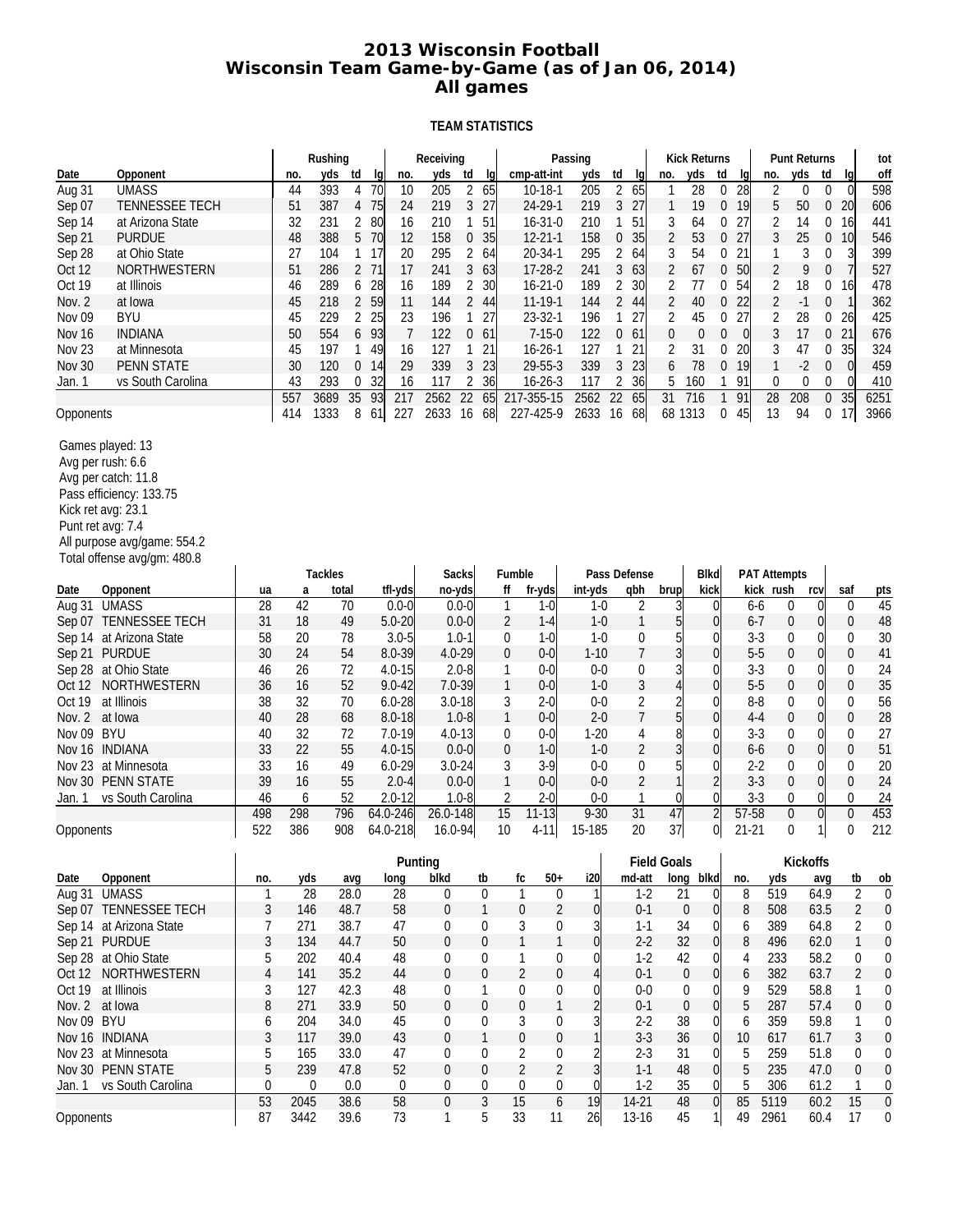# **2013 Wisconsin Football Wisconsin Opponent Game-by-Game (as of Jan 06, 2014) All games**

# **OPPONENT STATISTICS**

| Date                 |                             |     |            | Rushing<br>yds          |                        | Receiving               |                  |                 |                 | Passing         |                        |                      | <b>Kick Returns</b><br>yds<br>td |              |                     | <b>Punt Returns</b><br>yds |                  | tot<br>off       |
|----------------------|-----------------------------|-----|------------|-------------------------|------------------------|-------------------------|------------------|-----------------|-----------------|-----------------|------------------------|----------------------|----------------------------------|--------------|---------------------|----------------------------|------------------|------------------|
|                      | Opponent                    |     | no.        | td                      | no.<br>lg              | yds<br>td               | lq               |                 | cmp-att-int     | yds             | td<br>lq               | no.                  |                                  | lq           | no.                 | td                         | lq               |                  |
| Aug 31               | <b>UMASS</b>                |     | 29         | 100<br>$\mathbf 0$      | 11<br>14               | 112<br>0                | 19               |                 | 14-30-1         | 112             | 0<br>19                | 144<br>6             | 0                                | 28           | $\theta$            | 0<br>0                     | $\boldsymbol{0}$ | 212              |
| Sep 07               | <b>TENNESSEE TECH</b>       |     | 30         | 0<br>44                 | 8<br>7                 | 69<br>0                 | 14               |                 | $8 - 19 - 1$    | 69              | 0<br>14                | 6                    | 104<br>0                         | 24           | 0                   | 0<br>$\boldsymbol{0}$      | $\overline{0}$   | 113              |
| Sep 14               | at Arizona State            |     | 42         | 116<br>4                | 18<br>29               | 352<br>0                | 34               |                 | 29-51-1         | 352             | 0<br>34                | 4                    | 90<br>$\bf{0}$                   | 26           | 2                   | 12<br>0                    | 9                | 468              |
| Sep 21               | <b>PURDUE</b>               |     | 21         | 45<br>$\mathbf{1}$      | 22<br>18               | 135<br>0                | 19               |                 | 18-36-1         | 135             | 0<br>19                | $\overline{7}$       | 168<br>0                         | 45           | $\overline{2}$      | 12<br>$\boldsymbol{0}$     | $\overline{7}$   | 180              |
| Sep 28               | at Ohio State               |     | 43         | 192                     | 0 <sub>15</sub><br>17  | 198<br>4                | 40               |                 | $17 - 25 - 0$   | 198             | 4<br>40                | 4                    | 87<br>0                          | 24           | 1                   | 6<br>0                     | 6                | 390              |
| Oct 12               | NORTHWESTERN                |     | 25         | 44<br>0                 | 10<br>17               | 197<br>0                | 46               |                 | 17-39-1         | 197             | 0<br>46                | 4                    | 78<br>0                          | 25           | 0                   | 0<br>0                     | $\overline{0}$   | 241              |
| Oct 19               | at Illinois                 |     | 29         | 72<br>2                 | 19<br>26               | 2<br>319                | -51              |                 | 26-34-0         | 319             | 2<br>51                | 7                    | 117<br>0                         | 23           | 2                   | 18<br>0                    | 15               | 391              |
| Nov. 2               | at lowa                     |     | 32         | 110                     | 043<br>16              | 179<br>0                | 38               |                 | $16 - 40 - 2$   | 179             | 0<br>38                | 5                    | 88<br>0                          | 25           | $\overline{2}$      | 10<br>0                    | -10              | 289              |
| Nov <sub>09</sub>    | <b>BYU</b>                  |     | 39         | 163<br>0                | -23<br>19              | 207<br>2                | 34               |                 | 19-42-1         | 207             | 2<br>34                | 5<br>103             | 0                                | 29           | $\mathbf{1}$        | 10<br>0                    | 10               | 370              |
|                      | <b>INDIANA</b>              |     |            |                         |                        |                         |                  |                 |                 |                 |                        |                      |                                  |              |                     |                            |                  |                  |
| Nov 16               |                             |     | 30         | $\overline{0}$<br>102   | -14<br>12              | $\boldsymbol{0}$<br>122 | 38               |                 | 12-30-1         | 122             | $\boldsymbol{0}$<br>38 | 7                    | 143<br>0                         | 25           | 1                   | 17<br>$\pmb{0}$            | 17               | 224              |
| Nov <sub>23</sub>    | at Minnesota                |     | 32         | 102<br>$\overline{0}$   | 7<br>-16               | 83<br>0                 | 31               |                 | $7 - 23 - 0$    | 83              | 31<br>0                | 4                    | 64<br>0                          | 27           | 0                   | 0<br>0                     | $\overline{0}$   | 185              |
| <b>Nov 30</b>        | <b>PENN STATE</b>           |     | 28         | 126                     | 0 <sub>61</sub><br>21  | 339                     | 4 68             |                 | $21 - 30 - 0$   | 339             | 4<br>68                | 5                    | 73<br>$\overline{0}$             | 36           | $\overline{2}$      | 9<br>0                     | 8                | 465              |
| Jan. 1               | vs South Carolina           |     | 34         | 117<br>1                | 23<br>14               | 321<br>4                | 49               |                 | 23-26-0         | 321             | 49<br>4                | 4                    | 54<br>0                          | 20           | 0                   | 0<br>0                     | 0                | 438              |
| Wisconsin            |                             |     | 414<br>557 | 8<br>1333<br>3689<br>35 | 61<br>227<br>93<br>217 | 2633<br>16<br>2562 22   | 68<br>65         | 217-355-15      | 227-425-9       | 2633<br>2562    | 16<br>68<br>22<br>65   | 68 1313<br>31<br>716 | $\overline{0}$<br>1              | 45<br>91     | 13<br>28            | 94<br>0<br>208<br>0        | 17<br>35         | 3966<br>6251     |
| Games played: 13     |                             |     |            |                         |                        |                         |                  |                 |                 |                 |                        |                      |                                  |              |                     |                            |                  |                  |
| Avg per rush: 3.2    |                             |     |            |                         |                        |                         |                  |                 |                 |                 |                        |                      |                                  |              |                     |                            |                  |                  |
| Avg per catch: 11.6  |                             |     |            |                         |                        |                         |                  |                 |                 |                 |                        |                      |                                  |              |                     |                            |                  |                  |
|                      | Pass efficiency: 113.64     |     |            |                         |                        |                         |                  |                 |                 |                 |                        |                      |                                  |              |                     |                            |                  |                  |
| Kick ret avg: 19.3   |                             |     |            |                         |                        |                         |                  |                 |                 |                 |                        |                      |                                  |              |                     |                            |                  |                  |
| Punt ret avg: 7.2    |                             |     |            |                         |                        |                         |                  |                 |                 |                 |                        |                      |                                  |              |                     |                            |                  |                  |
|                      | All purpose avg/game: 427.5 |     |            |                         |                        |                         |                  |                 |                 |                 |                        |                      |                                  |              |                     |                            |                  |                  |
|                      | Total offense avg/gm: 305.1 |     |            |                         |                        |                         |                  |                 |                 |                 |                        |                      |                                  |              |                     |                            |                  |                  |
|                      |                             |     |            | <b>Tackles</b>          |                        | <b>Sacks</b>            |                  | Fumble          |                 |                 | Pass Defense           |                      | <b>Blkd</b>                      |              | <b>PAT Attempts</b> |                            |                  |                  |
| Date                 | Opponent                    | ua  | a          | total                   | tfl-yds                | no-yds                  |                  | ff              | fr-yds          | int-yds         | qbh                    | brup                 | kick                             |              | kick rush           | rcv                        | saf              | pts              |
| Aug 31               | <b>UMASS</b>                | 26  | 42         | 68                      | $2.0 - 2$              | $0.0 - 0$               |                  | 1               | $0-0$           | $1 - 15$        | $\overline{0}$         | 3                    | $\mathbf 0$                      | $0-0$        | 0                   | $\overline{0}$             | 0                | 0                |
|                      | Sep 07 TENNESSEE TECH       | 51  | 34         | 85                      | $5.0 - 30$             | $1.0 - 7$               |                  | $\theta$        | $0-0$           | $1 - 11$        | $\mathbf 0$            | $\Omega$             | $\mathbf{0}$                     | $0-0$        | $\boldsymbol{0}$    | $\overline{0}$             | 0                | $\boldsymbol{0}$ |
|                      | Sep 14 at Arizona State     | 40  | 12         | 52                      | $6.0 - 13$             | $1.0 - 5$               |                  | 0               | $1-0$           | $0-0$           | 0                      | 6                    | 0                                | $2 - 2$      | 0                   | 0                          | 0                | 32               |
| Sep 21 PURDUE        |                             | 49  | 24         | 73                      | $6.0 - 17$             | $1.0 - 5$               |                  | $\theta$        | $0-0$           | $1 - 27$        | 1                      |                      | 0                                | $1 - 1$      | 0                   | $\overline{0}$             | $\mathbf 0$      | 10               |
| Sep 28               | at Ohio State               | 31  | 24         | 55                      | $6.0 - 24$             | $2.0 - 14$              |                  | 2               | $0-0$           | $1 - 15$        | 3                      | h                    | $\mathbf 0$                      | 4-4          | 0                   | $\overline{0}$             | 0                | 31               |
|                      | NORTHWESTERN                | 42  | 34         | 76                      | $7.0 - 31$             | $3.0 - 20$              |                  | $\mathbf{1}$    | $1 - 11$        | $2 - 0$         | $\mathbf{1}$           |                      | $\theta$                         | $0 - 0$      | $\mathbf 0$         | $\overline{0}$             | $\boldsymbol{0}$ |                  |
| Oct 12               |                             |     |            |                         |                        |                         |                  |                 |                 |                 |                        |                      |                                  |              |                     |                            |                  | 6                |
| Oct 19               | at Illinois                 | 30  | 54         | 84                      | 4.0-10                 | $1.0 - 3$               |                  | 0               | $0-0$           | $0 - 0$         | 1                      |                      | $\mathbf 0$                      | $3-3$        | 0                   |                            | 0                | 32               |
| Nov. 2               | at Iowa                     | 27  | 44         | 71                      | $6.0 - 14$             | $1.0 - 5$               |                  | $\mathbf{1}$    | $0-0$           | $1 - 8$         | 3                      |                      | $\mathbf 0$                      | $0-0$        | $\mathbf 0$         | $\overline{0}$             | $\mathbf 0$      | 9                |
| <b>Nov 09</b><br>BYU |                             | 43  | 38         | 81                      | $5.0 - 19$             | $1.0 - 5$               |                  | 1               | $1 - 0$         | $1 - 0$         | 0                      |                      | 0                                | $2 - 2$      | 0                   | $\overline{0}$             | 0                | 17               |
| Nov 16 INDIANA       |                             | 37  | 30         | 67                      | $5.0 - 10$             | $1.0 - 5$               |                  | 2               | $0-0$           | $0 - 0$         | 3                      |                      | $\mathbf 0$                      | $0-0$        | $\mathbf 0$         | $\overline{0}$             | $\mathbf 0$      | 3                |
| Nov 23               | at Minnesota                | 55  | 14         | 69                      | $5.0 - 19$             | $0.0 - 0$               |                  | 2               | $0-0$           | $1 - 39$        | $\mathbf 0$            |                      | $\Omega$                         | $1 - 1$      | 0                   | $\Omega$                   | 0                | 7                |
|                      | Nov 30 PENN STATE           | 46  | 16         | 62                      | $3.0 - 18$             | $3.0 - 18$              |                  | $\theta$        | $0-0$           | $3 - 66$        | 6                      | 6                    | $\mathbf 0$                      | $4 - 4$      | $\boldsymbol{0}$    | $\overline{0}$             | $\boldsymbol{0}$ | 31               |
| Jan. 1               | vs South Carolina           | 45  | 20         | 65                      | $4.0 - 11$             | $1.0 - 7$               |                  | 0               | $1-0$           | $3-4$           | 2                      |                      | $\overline{0}$                   | 4-4          | $\mathbf 0$         | 0                          | 0                | 34               |
|                      |                             | 522 | 386        | 908                     | 64.0-218               | 16.0-94                 |                  | 10              | $4 - 11$        | 15-185          | $\overline{20}$        | $\overline{37}$      | 0                                | $21 - 21$    | $\boldsymbol{0}$    |                            | $\overline{0}$   | $\overline{212}$ |
| Wisconsin            |                             | 498 | 298        | 796                     | 64.0-246               | 26.0-148                |                  | 15              | $11 - 13$       | $9 - 30$        | 31                     | 47                   | $\overline{2}$                   | 57-58        | 0                   | $\Omega$                   | 0                | 453              |
|                      |                             |     |            |                         | Punting                |                         |                  |                 |                 |                 |                        | <b>Field Goals</b>   |                                  |              |                     | <b>Kickoffs</b>            |                  |                  |
| Date                 | Opponent                    | no. | yds        | avq                     | long                   | blkd                    | tb               | fc              | $50+$           | i20             | md-att                 | long blkd            |                                  | no.          | yds                 | avg                        | tb               | ob               |
| Aug 31               | <b>UMASS</b>                | 6   | 188        | 31.3                    | 42                     | 0                       | $\overline{0}$   | $\overline{2}$  | 0               | $\overline{0}$  | $0 - 1$                | 0                    | 0                                | 1            | 63                  | 63.0                       | $\boldsymbol{0}$ | $\mathbf 0$      |
|                      | Sep 07 TENNESSEE TECH       | 9   | 450        | 50.0                    | 70                     | $\boldsymbol{0}$        | $\overline{2}$   | 0               | 5               | $\overline{c}$  | $0-0$                  | $\boldsymbol{0}$     | $\mathbf 0$                      | $\mathbf{1}$ | 60                  | 60.0                       | $\boldsymbol{0}$ | 0                |
|                      | Sep 14 at Arizona State     | 5   | 178        | 35.6                    | 41                     | 0                       | 0                | 2               | 0               | 3               | $2 - 2$                | 34                   | 0                                |              | 449                 | 64.1                       | 4                | 0                |
| Sep 21 PURDUE        |                             | 9   | 393        | 43.7                    | 49                     | $\boldsymbol{0}$        | $\boldsymbol{0}$ | 4               | 0               | $\overline{a}$  | $1 - 1$                | 24                   | $\overline{0}$                   | 3            | 189                 | 63.0                       | $\mathbf{1}$     | 0                |
|                      | Sep 28 at Ohio State        | 6   | 239        | 39.8                    | 55                     | 0                       | 0                | 4               | 1               | 6               | $1 - 1$                | 45                   | $\overline{0}$                   | 6            | 346                 | 57.7                       | $\overline{2}$   | 0                |
|                      | Oct 12 NORTHWESTERN         | 11  | 414        | 37.6                    | 49                     | $\boldsymbol{0}$        | $\mathbf 0$      | 6               | 0               | $\mathbf{1}$    | $2-2$                  | 43                   | $\overline{0}$                   | 3            | 193                 | 64.3                       | $\mathbf{1}$     | 0                |
|                      |                             |     |            |                         |                        |                         |                  |                 |                 |                 |                        |                      |                                  |              |                     |                            |                  |                  |
| Oct 19               | at Illinois                 | 4   | 149        | 37.2                    | 41                     | 0                       | 0                | 2               | 0               | 0               | $1 - 1$                | 31                   | $\mathbf 0$                      | 5            | 325                 | 65.0                       | 3                | 0                |
| Nov. 2 at lowa       |                             | 7   | 288        | 41.1                    | 54                     | $\boldsymbol{0}$        | 1                | $\overline{2}$  | $\overline{2}$  | 3               | $3 - 3$                | 29                   | $\boldsymbol{0}$                 | 4            | 254                 | 63.5                       | $\overline{2}$   | 0                |
| Nov 09 BYU           |                             | 8   | 333        | 41.6                    | 73                     | 0                       | 1                | 1               | 1               | 4               | $1 - 1$                | 31                   | $\overline{0}$                   | 3            | 185                 | 61.7                       | 1                | 0                |
| Nov 16 INDIANA       |                             | 8   | 316        | 39.5                    | 53                     | $\boldsymbol{0}$        | $\boldsymbol{0}$ | 4               | 1               | 4               | $1 - 1$                | 23                   | $\boldsymbol{0}$                 | 2            | 130                 | 65.0                       | 2                | 0                |
|                      | Nov 23 at Minnesota         | 6   | 240        | 40.0                    | 59                     | 0                       | 0                | 1               | 1               | 1               | $0-0$                  | 0                    | $\overline{0}$                   | 2            | 119                 | 59.5                       | 0                | 0                |
|                      | Nov 30 PENN STATE           | 5   | 153        | 30.6                    | 47                     | $\mathbf{1}$            | $\mathbf 0$      | 3               | 0               | $\overline{0}$  | $1 - 3$                | 28                   | $\mathbf{1}$                     | 6            | 320                 | 53.3                       | 0                | 0                |
|                      | Jan. 1 vs South Carolina    | 3   | 101        | 33.7                    | 36                     | 0                       | 1                | 2               | 0               | 0               | $0-0$                  | 0                    | $\overline{0}$                   | 6            | 328                 | 54.7                       | 1                | 0                |
|                      |                             | 87  | 3442       | 39.6                    | 73                     | $\mathbf{1}$            | $\overline{5}$   | $\overline{33}$ | $\overline{11}$ | $\overline{26}$ | $13 - 16$              | 45                   | $\frac{1}{2}$                    | 49           | 2961                | 60.4                       | $\overline{17}$  | $\boldsymbol{0}$ |
| Wisconsin            |                             | 53  | 2045       | 38.6                    | 58                     | 0                       | 3                | 15              | 6               | 19              | 14-21                  | 48                   | $\overline{0}$                   | 85           | 5119                | 60.2                       | 15               | 0                |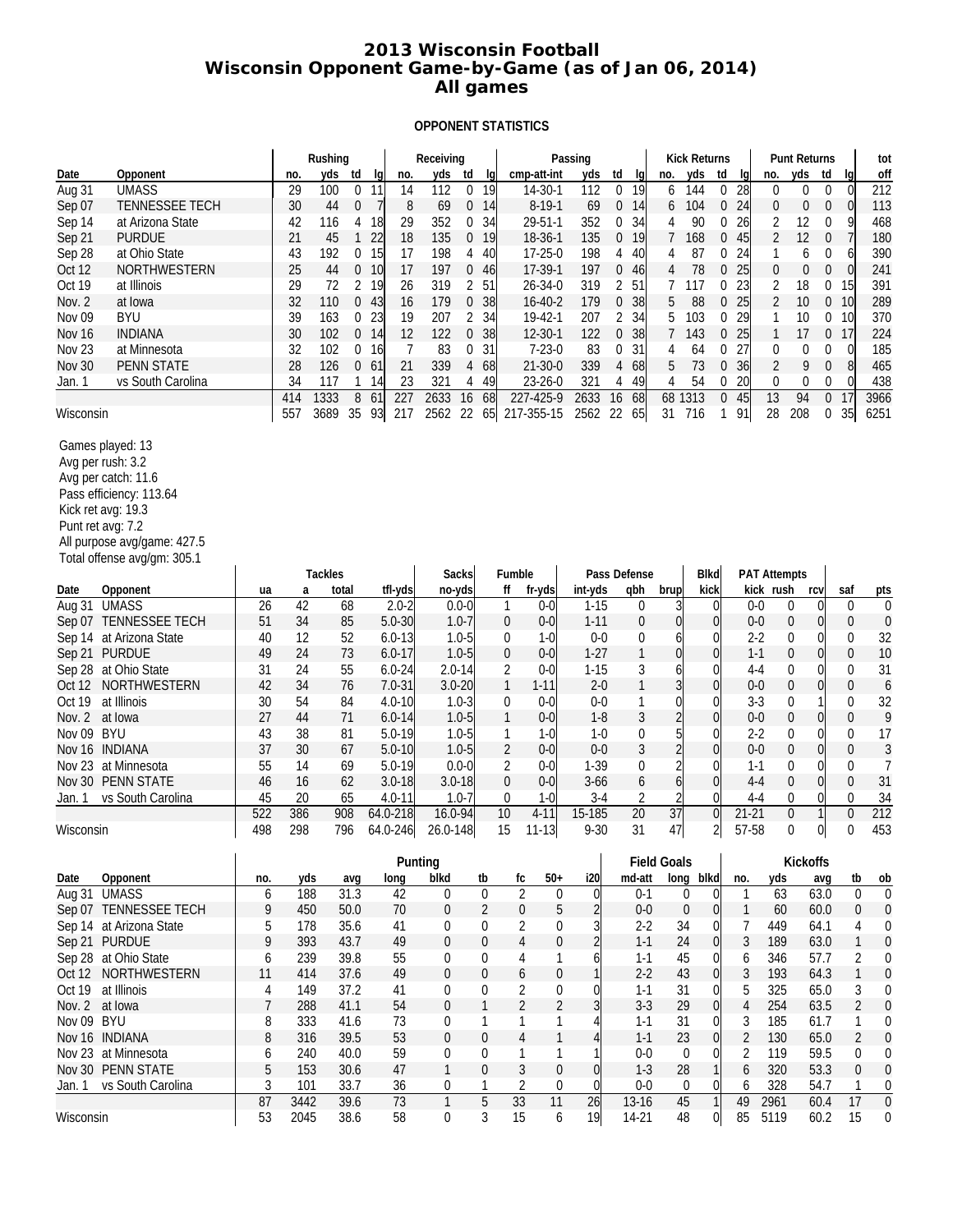# **2013 Wisconsin Football Wisconsin Rushing/Receiving Game-by-Game (as of Jan 06, 2014) All games**

| <b>RUSHING</b>     | No-Yds/TD   | <b>UMASS</b>                | <b>TTU</b>               | ASU           | <b>PUR</b> | <b>OSU</b> | NU                       | ILL         | <b>IOWA</b> | <b>BYU</b>    | IND                      | <b>MINN</b>              | PSU                      | <b>SC</b>  |
|--------------------|-------------|-----------------------------|--------------------------|---------------|------------|------------|--------------------------|-------------|-------------|---------------|--------------------------|--------------------------|--------------------------|------------|
| Gordon, Melvin RB  | 206-1609/12 | 13-144/1                    | $9 - 140/1$              | 15-193/2      | 16-147/3   | 15-74/0    | 22-172/1                 | 17-142/3    | 17-62/0     | 19-86/0       | 13-146/1                 | 12-69/0                  | 13-91/0                  | 25-143/0   |
| White, James RB    | 221-1444/13 | 11-143/1                    | 22-109/1                 | $12 - 45/0$   | 16-145/1   | $8 - 31/1$ | 19-101/1                 | 20-98/2     | 19-132/2    | 23-147/2      | 20-205/1                 | 26-125/1                 | 13-56/0                  | 12-107/0   |
| Clement, Corey RB  | 67-547/7    | 16-101/1                    | 13-149/2                 | $2 - 1/0$     | 13-83/1    |            | 4-19/0                   | $7 - 54/1$  |             | <b>DNP</b>    | 11-108/2                 | ÷                        |                          | $1 - 32/0$ |
| Abbrederis, Jar WR | $6 - 119/2$ |                             |                          |               | $1 - 16/0$ |            |                          |             | $1 - 11/0$  |               | $3 - 86/2$               | $1 - 6/0$                |                          |            |
| Erickson, Alex WR  | $1 - 12/0$  | $\sim$                      |                          |               |            |            | ٠                        |             |             |               | $1 - 12/0$               | ×.                       |                          |            |
| Phillips, Curt QB  | $3 - 11/0$  | <b>DNP</b>                  | <b>DNP</b>               | <b>DNP</b>    | $1 - 2/0$  | <b>DNP</b> | <b>DNP</b>               | <b>DNP</b>  | <b>DNP</b>  | <b>DNP</b>    | $1 - 2/0$                | <b>DNP</b>               | <b>DNP</b>               | $1 - 7/0$  |
| Watt, Derek FB     | $1 - 8/0$   | $\overline{\phantom{a}}$    | <b>DNP</b>               |               |            |            |                          |             | $\sim$      |               |                          |                          |                          | $1 - 8/0$  |
| Duckworth, Jeff WR | $1 - 6/0$   | $\overline{\phantom{a}}$    | $\sim$                   | $\sim$        | <b>DNP</b> | $\sim$     | $1 - 6/0$                | <b>DNP</b>  | $\sim$      | <b>DNP</b>    | $\overline{\phantom{a}}$ | $\overline{\phantom{a}}$ | $\sim$                   | $\sim$     |
| Lewis, Jeffrey RB  | $3 - 2/0$   | $1 - 0/0$                   | $2 - 2/0$                | <b>DNP</b>    | <b>DNP</b> | <b>DNP</b> | <b>DNP</b>               | <b>DNP</b>  | <b>DNP</b>  | <b>DNP</b>    | <b>DNP</b>               | <b>DNP</b>               | <b>DNP</b>               | <b>DNP</b> |
| Arneson, Sam TE    | $1 - 7/0$   | $\sim$                      |                          |               |            |            | $\overline{\phantom{a}}$ |             |             | $\sim$        | .,                       | $1 - 7/0$                | $\sim$                   |            |
| Doe, Kenzel WR     | $1 - 17/0$  | $\mathcal{L}_{\mathcal{A}}$ | $1 - 17/0$               | ×.            | <b>DNP</b> | <b>DNP</b> |                          |             |             |               |                          |                          |                          |            |
| Stave, Joel QB     | $37 - 22/1$ | $3 - 5/1$                   | $4 - 4/0$                | $1 - 5/0$     | $1 - 5/0$  | $4 - 1/0$  | $4 - 11/0$               | $1 - 3/0$   | $7 - 15/0$  | $3 - 4/0$     | $1 - 5/0$                | $2 - 10/0$               | $3 - 18/0$               | $3 - 4/0$  |
| Team               | $9 - 23/0$  | <b>DNP</b>                  | <b>DNP</b>               | $2 - 3/0$     | <b>DNP</b> | <b>DNP</b> | $1 - 1/0$                | $1 - 2/0$   | $1 - 2/0$   | <b>DNP</b>    | <b>DNP</b>               | $3 - 6/0$                | $1 - 9/0$                | <b>DNP</b> |
|                    |             |                             |                          |               |            |            |                          |             |             |               |                          |                          |                          |            |
| <b>RECEIVING</b>   | No-Yds/TD   | <b>UMASS</b>                | <b>TTU</b>               | ASU           | <b>PUR</b> | <b>OSU</b> | <b>NU</b>                | ILL.        | <b>IOWA</b> | <b>BYU</b>    | IND                      | <b>MINN</b>              | <b>PSU</b>               | <b>SC</b>  |
| Abbrederis, Jar WR | 78-1081/7   | $2 - 122/2$                 | $8-62/1$                 | $6 - 87/0$    | 7-94/0     | 10-207/1   | $2 - 74/1$               | $8 - 106/0$ | $3 - 30/1$  | $8 - 67/0$    | $\sim$                   | $7 - 67/1$               | 12-135/0                 | $5 - 30/0$ |
| Pedersen, Jacob TE | 39-551/3    | $2 - 15/0$                  | $3 - 54/0$               | $3 - 32/1$    | $\omega$   | <b>DNP</b> | $4 - 30/1$               | $3 - 47/0$  | $3 - 73/1$  | $6 - 49/0$    | $3 - 92/0$               | $5 - 45/0$               | $4 - 64/0$               | $3 - 50/0$ |
| White, James RB    | 39-300/2    | $1 - 11/0$                  | $3 - 31/0$               | $4 - 24/0$    | $3 - 49/0$ | $4 - 16/0$ | $3 - 29/0$               | $3 - 29/1$  | $2 - 19/0$  | $6 - 47/1$    | $2 - 2/0$                | $2 - 1/0$                | $4 - 34/0$               | $2 - 8/0$  |
| Duckworth, Jeff WR | 12-176/2    | $1 - 9/0$                   | $\overline{\phantom{a}}$ | $1 - 51/0$    | <b>DNP</b> | $1 - 8/0$  | $2 - 36/0$               | <b>DNP</b>  | $1 - 5/0$   | <b>DNP</b>    | $1 - 12/0$               | $\overline{\phantom{a}}$ | $3 - 48/1$               | $2 - 7/1$  |
| Erickson, Alex WR  | $9 - 127/0$ | ÷.                          |                          | $\bar{a}$     | $1 - 12/0$ | $2 - 25/0$ | $1 - 35/0$               | $\bar{a}$   | $\omega$    | $\omega$      |                          |                          | $4 - 49/0$               | $1 - 6/0$  |
| Fredrick, Jorda WR | 10-106/0    | $1 - 19/0$                  | $3 - 31/0$               | $2 - 16/0$    |            |            | $2 - 20/0$               |             |             | $1 - 15/0$    |                          | $1 - 5/0$                |                          |            |
| Arneson, Sam TE    | $6 - 57/2$  | $2 - 17/0$                  |                          |               | ÷,         | $3 - 39/1$ |                          | $\sim$      |             |               |                          |                          | $\sim$                   | $1 - 1/1$  |
| Doe, Kenzel WR     | $7 - 57/0$  | $\mathcal{L}_{\mathcal{A}}$ | $2 - 19/0$               | $\mathcal{L}$ | <b>DNP</b> | <b>DNP</b> | ÷,                       |             | $2 - 17/0$  | $2 - 18/0$    |                          |                          | $\overline{\phantom{a}}$ | $1 - 3/0$  |
| Wozniak, Brian TE  | $6 - 33/4$  |                             | $1 - 6/1$                |               |            |            | ٠                        | $1 - 2/1$   |             |               |                          | $1 - 9/0$                | $2 - 9/2$                | $1 - 7/0$  |
| Watt, Derek FB     | $3 - 20/1$  | $1 - 12/0$                  | <b>DNP</b>               |               |            |            | $1 - 3/1$                | $1 - 5/0$   |             |               |                          |                          |                          |            |
| DeCicco, Brock TE  | $1 - 16/0$  | ٠                           |                          |               |            |            | ٠                        |             |             | $\sim$        | $1 - 16/0$               | ٠                        | $\sim$                   |            |
| Gordon, Melvin RB  | $1 - 10/0$  | $\sim$                      |                          |               |            |            | $1 - 5/0$                |             | $\sim$      | $\mathbf{r}$  |                          |                          | $\omega$                 | $0 - 5/0$  |
| Straus, Derek FB   | $3-10/1$    | $\overline{\phantom{a}}$    | $3 - 10/1$               |               |            | <b>DNP</b> | <b>DNP</b>               |             | <b>DNP</b>  | <b>DNP</b>    |                          | <b>DNP</b>               | $\overline{\phantom{a}}$ | <b>DNP</b> |
| Wheelwright, Ro WR | $2 - 9/0$   | <b>DNP</b>                  | $1 - 6/0$                | $\sim$        | $1 - 3/0$  |            | $\overline{\phantom{a}}$ |             | ÷           | $\mathcal{L}$ |                          | $\sim$                   |                          |            |
| Clement, Corey RB  | $1 - 9/0$   | ÷.                          |                          |               |            |            | $1 - 9/0$                |             |             | <b>DNP</b>    |                          | ٠                        |                          |            |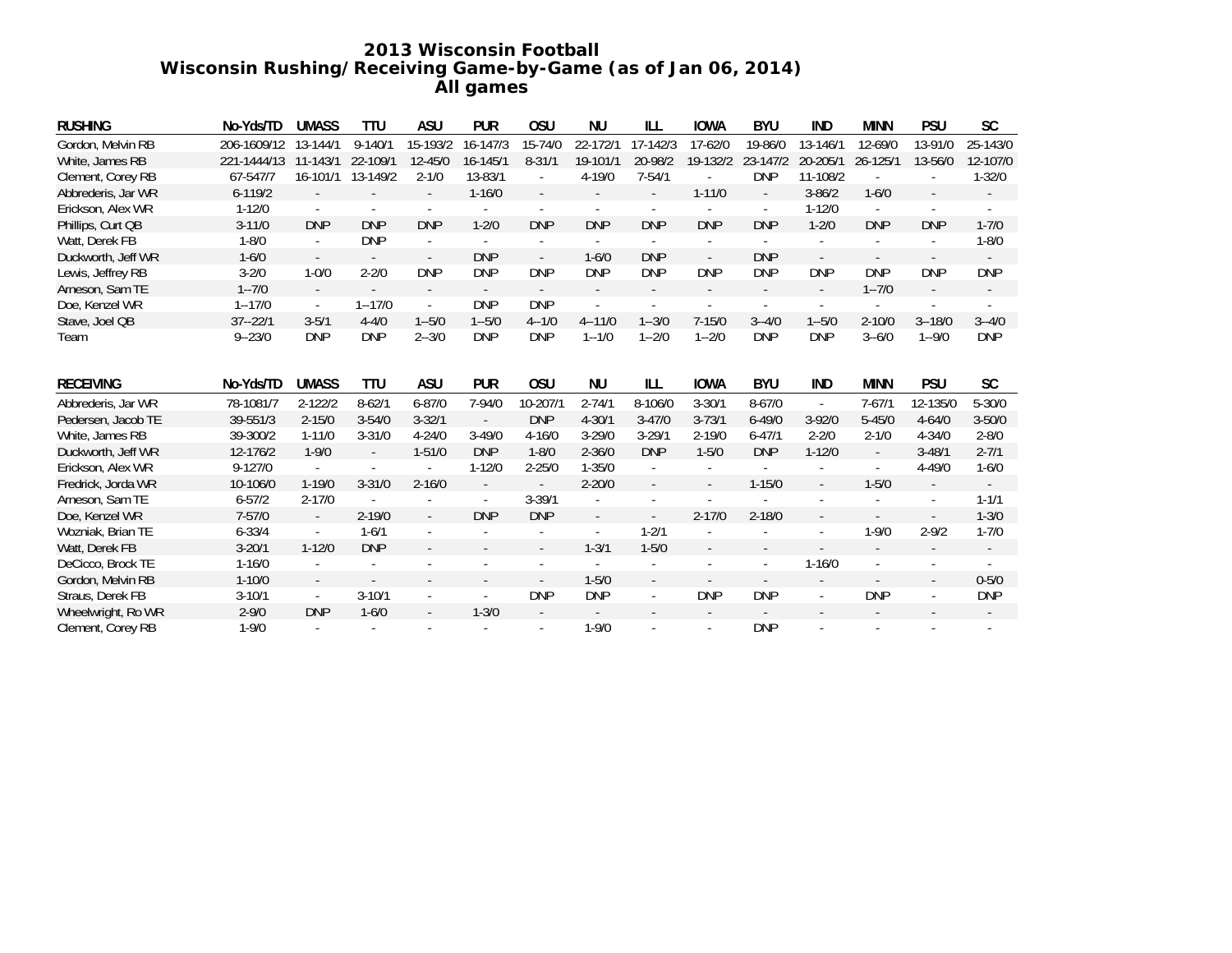# **2013 Wisconsin Football Wisconsin Passing Game-by-Game (as of Jan 06, 2014) All games**

| #2 Stave, Joel     | Comp           | Att            | Int                 | Pct   | Yards               |                | <b>TD Long</b> | <b>Sacked</b> | <b>Effic</b> |
|--------------------|----------------|----------------|---------------------|-------|---------------------|----------------|----------------|---------------|--------------|
| <b>UMass</b>       | 9              | 17             | 1                   | 52.9  | 197                 | $\overline{2}$ | 65             | $0-0$         | 177.34       |
| Tennessee Tech     | 24             | 29             | $\mathbf{1}$        | 82.8  | 219                 | 3              | 27             | $1 - 7$       | 173.43       |
| Arizona State      | 15             | 30             | $\mathbf 0$         | 50.0  | 187                 | 1              | 51             | $1 - 5$       | 113.36       |
| Purdue             | 12             | 19             | $\mathbf{1}$        | 63.2  | 158                 | $\Omega$       | 35             | $1 - 5$       | 122.48       |
| Ohio State         | 20             | 34             | 1                   | 58.8  | 295                 | $\overline{2}$ | 64             | $2 - 14$      | 145.24       |
| Northwestern       | 17             | 28             | 2                   | 60.7  | 241                 | 3              | 63             | $3 - 20$      | 154.09       |
| Illinois           | 16             | 21             | $\mathbf 0$         | 76.2  | 189                 | $\overline{2}$ | 30             | $1 - 3$       | 183.22       |
| Iowa               | 11             | 19             | $\mathbf{1}$        | 57.9  | 144                 | $\overline{2}$ | 44             | $1 - 5$       | 145.77       |
| <b>BYU</b>         | 23             | 32             | 1                   | 71.9  | 196                 | 1              | 27             | $1 - 5$       | 127.39       |
| Indiana            | $\overline{7}$ | 15             | $\mathsf{O}$        | 46.7  | 122                 | $\mathbf 0$    | 61             | $1 - 5$       | 114.99       |
| Minnesota          | 16             | 26             | 1                   | 61.5  | 127                 | 1              | 21             | $0-0$         | 107.57       |
| Penn State         | 29             | 53             | 3                   | 54.7  | 339                 | 3              | 23             | $3 - 18$      | 115.80       |
| South Carolina     | 9              | 13             | 1                   | 69.2  | 80                  | $\overline{c}$ | 36             | $1 - 7$       | 156.31       |
| <b>TOTALS</b>      | 208            | 336            | 13                  | 61.9  | 2494                | 22             | 65             | 16-94         | 138.12       |
|                    |                |                |                     |       |                     |                |                |               |              |
| #10 Phillips, Curt | Comp           | Att            | Int                 | Pct   | Yards               |                | TD Long        | <b>Sacked</b> | <b>Effic</b> |
| Purdue             | $\mathbf 0$    | $\overline{2}$ | $\mathsf O$         | 0.0   | $\mathbf 0$         | $\mathbf 0$    | $\mathbf 0$    | $0-0$         | 0.00         |
| South Carolina     | $\overline{7}$ | 12             | $\overline{c}$      | 58.3  | 37                  | $\mathbf 0$    | 14             | $0-0$         | 50.90        |
| <b>TOTALS</b>      | $\overline{7}$ | 14             | $\overline{c}$      | 50.0  | 37                  | $\mathbf 0$    | 14             | $0 - 0$       | 43.63        |
|                    |                |                |                     |       |                     |                |                |               |              |
| #44 Borland, Chris | Comp           | Att            | Int                 | Pct   | Yards               |                | TD Long        | <b>Sacked</b> | <b>Effic</b> |
| Arizona State      | 1              | 1              | $\overline{O}$      | 100.0 | 23                  | $\mathbf 0$    | 23             | $0 - 0$       | 293.20       |
| <b>TOTALS</b>      | $\mathbf{1}$   | $\mathbf{1}$   | $\mathbf 0$         | 100.0 | 23                  | $\mathbf 0$    | 23             | $0 - 0$       | 293.20       |
|                    |                |                |                     |       |                     |                |                |               |              |
| #1B Houston, Bart  | Comp           | Att            | Int                 | Pct   | Yards               |                | TD Long        | <b>Sacked</b> | <b>Effic</b> |
| <b>UMass</b>       | 1              | 1              | $\mathsf{O}\xspace$ | 100.0 | 8                   | $\mathbf 0$    | 8              | $0-0$         | 167.20       |
| <b>TOTALS</b>      | $\mathbf{1}$   | $\mathbf{1}$   | $\mathbf 0$         | 100.0 | 8                   | $\mathbf 0$    | 8              | $0-0$         | 167.20       |
|                    |                |                |                     |       |                     |                |                |               |              |
| #90 Meyer, Drew    | Comp           | Att            | Int                 | Pct   | Yards               |                | <b>TD Long</b> | <b>Sacked</b> | <b>Effic</b> |
| South Carolina     | $\mathbf 0$    | $\mathbf{1}$   | $\mathbf 0$         | 0.0   | $\mathsf{O}\xspace$ | $\mathbf 0$    | $\mathsf{O}$   | $O-O$         | 0.00         |
| <b>TOTALS</b>      | $\mathbf 0$    | $\mathbf{1}$   | $\mathbf 0$         | 0.0   | $\mathbf 0$         | $\overline{O}$ | $\mathbf{O}$   | $0 - 0$       | 0.00         |
|                    |                |                |                     |       |                     |                |                |               |              |
| #TM Team           | Comp           | Att            | Int                 | Pct   | Yards               |                | <b>TD Long</b> | <b>Sacked</b> | <b>Effic</b> |
| Penn State         | $\mathbf 0$    | $\overline{2}$ | $\mathbf 0$         | 0.0   | $\mathbf 0$         | $\mathbf 0$    | $\mathbf 0$    | $0 - 0$       | 0.00         |
| <b>TOTALS</b>      | $\mathsf O$    | $\overline{2}$ | $\mathbf 0$         | 0.0   | $\mathbf 0$         | $\mathsf O$    | $\mathsf O$    | $0 - 0$       | 0.00         |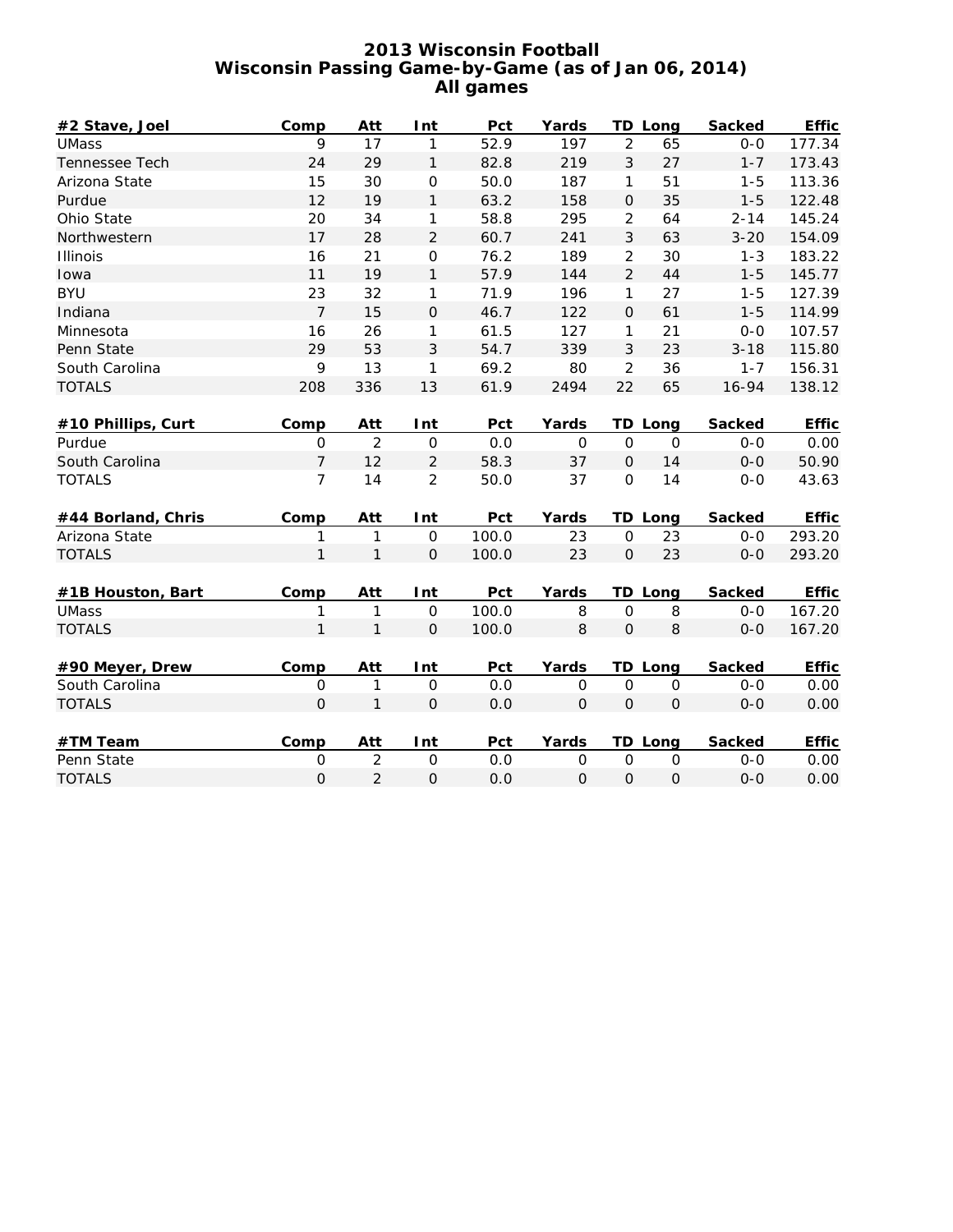# **2013 Wisconsin Football Wisconsin Total Tackles Game-by-Game (as of Jan 06, 2014) All games**

| <b>Total Tackles</b> | UA-A      | Total          | <b>UMASS</b>             | <b>TTU</b>               | ASU                      | <b>PUR</b>                  | 0SU                      | ΝU                       | ILL                      | <b>IOWA</b>                 | <b>BYU</b>                  | IND                         | MINN                        | <b>PSU</b>                  | SC                       |
|----------------------|-----------|----------------|--------------------------|--------------------------|--------------------------|-----------------------------|--------------------------|--------------------------|--------------------------|-----------------------------|-----------------------------|-----------------------------|-----------------------------|-----------------------------|--------------------------|
| Borland, Chris       | 72-39     | 111            | $3-6$                    | $2 - 3$                  | $7-3$                    | $4-2$                       | $10-6$                   | $8-2$                    | $1 - 0$                  | <b>DNP</b>                  | $8-5$                       | $5-5$                       | $8 - 4$                     | $8-2$                       | $8 - 1$                  |
| Caputo, Michael      | $36 - 27$ | 63             | $2 - 2$                  | $2 - 0$                  | $7-3$                    | $2 - 2$                     | $1 - 3$                  | $3 - 0$                  | $3 - 4$                  | $4-2$                       | $7 - 5$                     | $3 - 3$                     | $1 - 3$                     | $\overline{\phantom{a}}$    | $1 - 0$                  |
| Armstrong, Etha      | 33-18     | 51             | $1 - 4$                  | $1 - 0$                  | $10-1$                   | $\mathbb{L}$                | $2 - 1$                  | $2 - 3$                  | $0 - 2$                  | $6 - 1$                     | $3-2$                       | $1 - 0$                     | $3-1$                       | $3-1$                       | $1 - 2$                  |
| O'Neill, Conor       | 24-18     | 42             | $0 - 3$                  | $5 - 4$                  | $1 - 0$                  | $3-2$                       | $5-2$                    | $1 - 0$                  | $1 - 0$                  | $0 - 4$                     | <b>DNP</b>                  | $3-2$                       | $2 - 1$                     | $\overline{\phantom{a}}$    | $3-0$                    |
| Southward, Dezm      | $26 - 14$ | 40             | $2 - 1$                  | $0 - 2$                  | $5-1$                    | $1 - 1$                     | $0 - 1$                  | $1 - 1$                  | $2 - 2$                  | $4 - 0$                     | $1 - 3$                     | $3-0$                       | $\mathcal{L}_{\mathcal{A}}$ | $5-1$                       | $2 - 1$                  |
| Shelton, Sojour CB   | $31 - 5$  | 36             | $3-1$                    | $1 - 0$                  | $1 - 0$                  | $4-1$                       | $5-0$                    | $2 - 1$                  | $1 - 0$                  | $4 - 0$                     | $1 - 1$                     | $1 - 1$                     | $\overline{\phantom{a}}$    | $3-0$                       | $5-0$                    |
| Kelly, Brendan DE    | $23 - 12$ | 35             | $3-2$                    | $1 - 1$                  | $3-1$                    | <b>DNP</b>                  | $1 - 0$                  | $\mathcal{L}$            | $3-1$                    | $4 - 2$                     | $2 - 2$                     | $0 - 1$                     | $3-1$                       | $0 - 1$                     | $3-0$                    |
| Landisch, Derek      | 19-14     | 33             | $1 - 1$                  | <b>DNP</b>               | <b>DNP</b>               | <b>DNP</b>                  | $2 - 1$                  | $0 - 1$                  | $2 - 2$                  | $3-1$                       | $2 - 3$                     | $3-2$                       | $0 - 2$                     | $3-1$                       | $3 - 0$                  |
| Hillary, Darius CB   | $21-9$    | 30             | $0 - 2$                  | $4 - 0$                  | $4 - 0$                  | $1 - 0$                     | $1 - 2$                  | $1 - 0$                  | $3-1$                    | $1 - 0$                     | $1 - 0$                     | $1 - 1$                     | $1 - 2$                     | $1 - 1$                     | $2 - 0$                  |
| Muldoon, Pat DE      | $15 - 14$ | 29             | $0 - 1$                  | $\mathbb{Z}^2$           | $4-2$                    | $0 - 2$                     | $3-1$                    | $1 - 2$                  | $1 - 3$                  | $1 - 1$                     | $1 - 0$                     | $\sim$                      | $0-1$                       | $3-1$                       | $1 - 0$                  |
| McEvoy, Tanner       | 13-14     | 27             | $\overline{\phantom{a}}$ | <b>DNP</b>               | <b>DNP</b>               | $\blacksquare$              | $2 - 2$                  | $2 - 2$                  | $2 - 1$                  | $1 - 0$                     | $1 - 4$                     | $2 - 3$                     | $1-0$                       | $0 - 1$                     | $2 - 1$                  |
| Biegel, Vince        | $19-6$    | 25             | $1 - 1$                  | $0 - 1$                  | $1 - 0$                  | $1 - 0$                     | $\mathbb{L}$             | $4 - 0$                  | $3-1$                    | $0 - 2$                     | $2 - 0$                     | $2 - 0$                     | $2 - 0$                     | $0 - 1$                     | $3 - 0$                  |
| Hammon, Nate         | $20 - 4$  | 24             | $0 - 1$                  | <b>DNP</b>               | $1 - 1$                  | $1 - 0$                     | $1 - 0$                  | $1 - 0$                  | $3-1$                    | $1 - 0$                     | $4 - 0$                     | $1-0$                       | $3-0$                       | $4-1$                       |                          |
| Schobert, Joe        | $12 - 12$ | 24             | $1 - 3$                  | $\sim$                   | $3-2$                    | $\mathbb{L}$                | $0 - 1$                  | $1 - 1$                  | $2 - 1$                  | $\overline{\phantom{a}}$    | $2 - 3$                     |                             |                             | $0 - 1$                     | $3-0$                    |
| Trotter, Marcus      | $9 - 14$  | 23             | $0 - 1$                  | $3-0$                    | <b>DNP</b>               | $0 - 1$                     | <b>DNP</b>               | <b>DNP</b>               | $2 - 7$                  | $4 - 5$                     | <b>DNP</b>                  | <b>DNP</b>                  | <b>DNP</b>                  | <b>DNP</b>                  | <b>DNP</b>               |
| Allen, Beau NG       | $10 - 10$ | 20             | $2 - 0$                  | $0 - 1$                  | $2 - 2$                  | $2 - 1$                     | $0 - 1$                  | $1 - 0$                  | $0 - 2$                  | $0 - 3$                     | $\overline{\phantom{a}}$    |                             | $\overline{\phantom{a}}$    | $2 - 0$                     | $1 - 0$                  |
| Zagzebski, Konr DE   | $10-9$    | 19             | $\mathbb{Z}^2$           | $1 - 1$                  | $2 - 0$                  | $\mathcal{L}_{\mathcal{A}}$ | $1 - 3$                  | $1 - 0$                  | $0 - 1$                  | $0 - 1$                     | $0 - 2$                     | $0 - 1$                     | $3-0$                       | $1 - 0$                     | $1 - 0$                  |
| Herring, Warren NG   | $10-7$    | 17             | $0 - 1$                  | $1 - 0$                  | $1 - 0$                  | $2 - 1$                     | $3-0$                    | $1 - 0$                  | $0 - 1$                  | $0 - 2$                     | $0 - 2$                     | $\mathcal{L}_{\mathcal{A}}$ | $1-0$                       | $\overline{\phantom{a}}$    | $1 - 0$                  |
| Dippel, Tyler DE     | $10-7$    | 17             | $1 - 3$                  | $1 - 0$                  | $2 - 0$                  | $1 - 1$                     | $0 - 1$                  | $1 - 0$                  | $1 - 1$                  | <b>DNP</b>                  | $\overline{\phantom{a}}$    | $1 - 1$                     | $1 - 0$                     | $\sim$                      | $1 - 0$                  |
| Musso, Leo           | $7-8$     | 15             | $0 - 1$                  | $1 - 1$                  | $0 - 1$                  | $1-2$                       | $4-1$                    |                          | $\sim$                   | $0 - 1$                     | $\mathbb{L}^+$              | $1 - 0$                     | $\omega$                    | $0 - 1$                     |                          |
| Jean, Peniel CB      | $13-0$    | 13             | $4-0$                    | $1-0$                    | $2 - 0$                  | $1 - 0$                     | $1 - 0$                  | $\overline{\phantom{a}}$ | $1 - 0$                  | $2 - 0$                     | <b>DNP</b>                  | $1-0$                       | $\blacksquare$              | $\overline{\phantom{a}}$    |                          |
| Hemer, Ethan DE      | $7-6$     | 13             | $0 - 1$                  |                          |                          |                             |                          |                          | $0 - 1$                  | $1 - 2$                     |                             | $\overline{\phantom{a}}$    | $2 - 1$                     | $3-0$                       | $1 - 1$                  |
| Zuleger, Kyle        | $6-6$     | 12             | $0 - 1$                  | $\overline{\phantom{a}}$ | $\overline{\phantom{a}}$ | $1 - 4$                     | $1 - 0$                  | $\overline{\phantom{a}}$ | $1 - 0$                  | $\sim$                      | $1 - 0$                     | $\overline{\phantom{a}}$    | $\sim$                      | $2 - 1$                     |                          |
| Washington, Jak CB   | $8 - 2$   | 10             | $\mathbb{Z}$             | $0-1$                    | $1 - 0$                  | $0 - 1$                     | $\mathcal{L}$            | $2 - 0$                  | $2 - 0$                  | <b>DNP</b>                  | $1 - 0$                     | $2 - 0$                     |                             |                             | <b>DNP</b>               |
| Reynard, T.J. CB     | $5 - 3$   | 8              | $1 - 1$                  | $4-2$                    | $\mathbb{Z}^2$           | <b>DNP</b>                  | <b>DNP</b>               | $\sim$                   | <b>DNP</b>               | <b>DNP</b>                  | $\mathbb{Z}^+$              | $\mathbb{Z}^2$              | <b>DNP</b>                  |                             | <b>DNP</b>               |
| Jacobs, Leon         | $4 - 3$   | $\overline{7}$ | $0 - 1$                  | $0 - 1$                  | $1 - 1$                  | $1 - 0$                     | $\overline{\phantom{a}}$ | $1 - 0$                  |                          | $\blacksquare$              |                             | $\overline{\phantom{a}}$    |                             |                             | $1 - 0$                  |
| Gilbert, Bryce NG    | $5 - 2$   | 7              | $1 - 1$                  | $1-0$                    | $\sim$                   | $1 - 0$                     | $\blacksquare$           | $\mathbb{L}$             | $1 - 0$                  | <b>DNP</b>                  | <b>DNP</b>                  | $1 - 1$                     | <b>DNP</b>                  | <b>DNP</b>                  | <b>DNP</b>               |
| Ponio, Jerry         | $2 - 4$   | 6              | $\overline{\phantom{a}}$ | $\Box$                   | $0 - 1$                  | $\mathbb{L}$                | $\overline{\phantom{a}}$ | $0 - 2$                  | $1 - 0$                  | $1 - 0$                     |                             | $\overline{\phantom{a}}$    | $\overline{\phantom{a}}$    | $0 - 1$                     | $\overline{\phantom{a}}$ |
| Jordan, A.J.         | $3 - 3$   | 6              | $\overline{\phantom{a}}$ | $\overline{\phantom{a}}$ | $\sim$                   | $1 - 1$                     | $\overline{\phantom{a}}$ | $0 - 1$                  | $\sim$                   | $0 - 1$                     | $\blacksquare$              | $1 - 0$                     | $\sim$                      | $\overline{\phantom{a}}$    | $1 - 0$                  |
| Endicott, Andre      | $5-0$     | 5              | <b>DNP</b>               | <b>DNP</b>               | <b>DNP</b>               | $\blacksquare$              | $1 - 0$                  | $\sim$                   | $1 - 0$                  | $\mathcal{L}_{\mathcal{A}}$ | $1 - 0$                     | $\overline{\phantom{a}}$    | $2 - 0$                     |                             |                          |
| White, James         | $4-0$     | 4              | $\overline{\phantom{a}}$ | $1 - 0$                  | $\overline{\phantom{a}}$ | $\overline{\phantom{a}}$    | $1 - 0$                  | $1 - 0$                  | $\blacksquare$           | $1 - 0$                     | $\mathcal{L}_{\mathcal{A}}$ | $\overline{\phantom{a}}$    | $\blacksquare$              |                             |                          |
| Fredrick, Jorda      | $2 - 1$   | $\mathfrak{Z}$ | $\Box$                   |                          |                          |                             |                          |                          | $\blacksquare$           | $1 - 0$                     | $1 - 0$                     |                             | $\blacksquare$              | $0 - 1$                     |                          |
| Ogunbowale, Dar CB   | $3-0$     | 3              | <b>DNP</b>               | <b>DNP</b>               | $\overline{\phantom{a}}$ | $1 - 0$                     | $\overline{\phantom{a}}$ | $\overline{\phantom{a}}$ | $1 - 0$                  | $\blacksquare$              | $\overline{\phantom{a}}$    | <b>DNP</b>                  | <b>DNP</b>                  | <b>DNP</b>                  | $1 - 0$                  |
| McGuire, James       | $1 - 2$   | $\sqrt{3}$     | $\overline{a}$           | $\overline{a}$           | $0 - 1$                  | $0 - 1$                     |                          |                          |                          | $1 - 0$                     | $\overline{\phantom{a}}$    |                             |                             | $\mathcal{L}_{\mathcal{A}}$ | <b>DNP</b>               |
| French, Kyle         | $1 - 1$   | $\overline{2}$ | $1 - 0$                  | $\overline{\phantom{a}}$ | $\blacksquare$           | $0 - 1$                     | $\overline{\phantom{a}}$ | $\sim$                   | <b>DNP</b>               | $\Box$                      | <b>DNP</b>                  | $\overline{\phantom{a}}$    | <b>DNP</b>                  | <b>DNP</b>                  | <b>DNP</b>               |
| Havenstein, Rob      | $2 - 0$   | $\overline{2}$ | $1 - 0$                  |                          |                          | $1 - 0$                     |                          |                          |                          |                             |                             |                             |                             |                             |                          |
| Erickson, Alex       | $1 - 1$   | $\overline{2}$ | $0 - 1$                  | $\overline{\phantom{a}}$ | $\blacksquare$           |                             |                          |                          |                          |                             |                             |                             |                             |                             | $1 - 0$                  |
| Baretz, Lance        | $0 - 1$   | $\mathbf{1}$   | $0 - 1$                  | $\overline{\phantom{a}}$ | <b>DNP</b>               | $\mathbb{L}^+$              | <b>DNP</b>               | <b>DNP</b>               | <b>DNP</b>               | <b>DNP</b>                  | <b>DNP</b>                  | <b>DNP</b>                  | <b>DNP</b>                  | <b>DNP</b>                  | <b>DNP</b>               |
| Lewis, Jeffrey       | $0 - 1$   | 1              | $0 - 1$                  | $\overline{\phantom{a}}$ | <b>DNP</b>               | <b>DNP</b>                  | <b>DNP</b>               | <b>DNP</b>               | <b>DNP</b>               | <b>DNP</b>                  | <b>DNP</b>                  | <b>DNP</b>                  | <b>DNP</b>                  | <b>DNP</b>                  | <b>DNP</b>               |
| Ferguson, Joe        | $1 - 0$   | $\mathbf{1}$   | <b>DNP</b>               | $\overline{\phantom{a}}$ |                          |                             | $1 - 0$                  | <b>DNP</b>               | <b>DNP</b>               | <b>DNP</b>                  | <b>DNP</b>                  | <b>DNP</b>                  | <b>DNP</b>                  | <b>DNP</b>                  | <b>DNP</b>               |
| Meyer, Drew          | $1 - 0$   |                | $\overline{\phantom{a}}$ |                          | $\overline{\phantom{a}}$ | $\sim$                      | $\overline{\phantom{a}}$ | $\overline{\phantom{a}}$ | $\overline{\phantom{a}}$ | $\overline{\phantom{a}}$    | $\overline{\phantom{a}}$    | $1 - 0$                     | $\overline{\phantom{a}}$    | $\overline{\phantom{a}}$    |                          |
| Doe, Kenzel          | $1 - 0$   | $\mathbf{1}$   | $\overline{\phantom{a}}$ |                          | $\blacksquare$           | <b>DNP</b>                  | <b>DNP</b>               | $1 - 0$                  |                          |                             |                             |                             |                             |                             |                          |
| Adeyanju, James DE   | $0 - 1$   | 1              | <b>DNP</b>               | <b>DNP</b>               | <b>DNP</b>               | $\blacksquare$              | <b>DNP</b>               | <b>DNP</b>               | $\sim$                   | <b>DNP</b>                  | <b>DNP</b>                  | $0 - 1$                     | <b>DNP</b>                  | <b>DNP</b>                  | <b>DNP</b>               |
| Cichy, Jack          | $1 - 0$   | $\mathbf{1}$   | <b>DNP</b>               | $1 - 0$                  | <b>DNP</b>               | $\mathbb{Z}^{\mathbb{Z}}$   | <b>DNP</b>               | <b>DNP</b>               | <b>DNP</b>               | <b>DNP</b>                  | $\overline{a}$              |                             | <b>DNP</b>                  | <b>DNP</b>                  | <b>DNP</b>               |
| Trotter, Michae      | $1 - 0$   |                | $\blacksquare$           | <b>DNP</b>               | <b>DNP</b>               | <b>DNP</b>                  | <b>DNP</b>               | $\blacksquare$           | <b>DNP</b>               | <b>DNP</b>                  | $1 - 0$                     |                             | <b>DNP</b>                  | <b>DNP</b>                  | <b>DNP</b>               |
| Gordon, Melvin       | $1 - 0$   | $\mathbf{1}$   |                          |                          |                          |                             |                          |                          |                          |                             |                             |                             |                             | $1 - 0$                     |                          |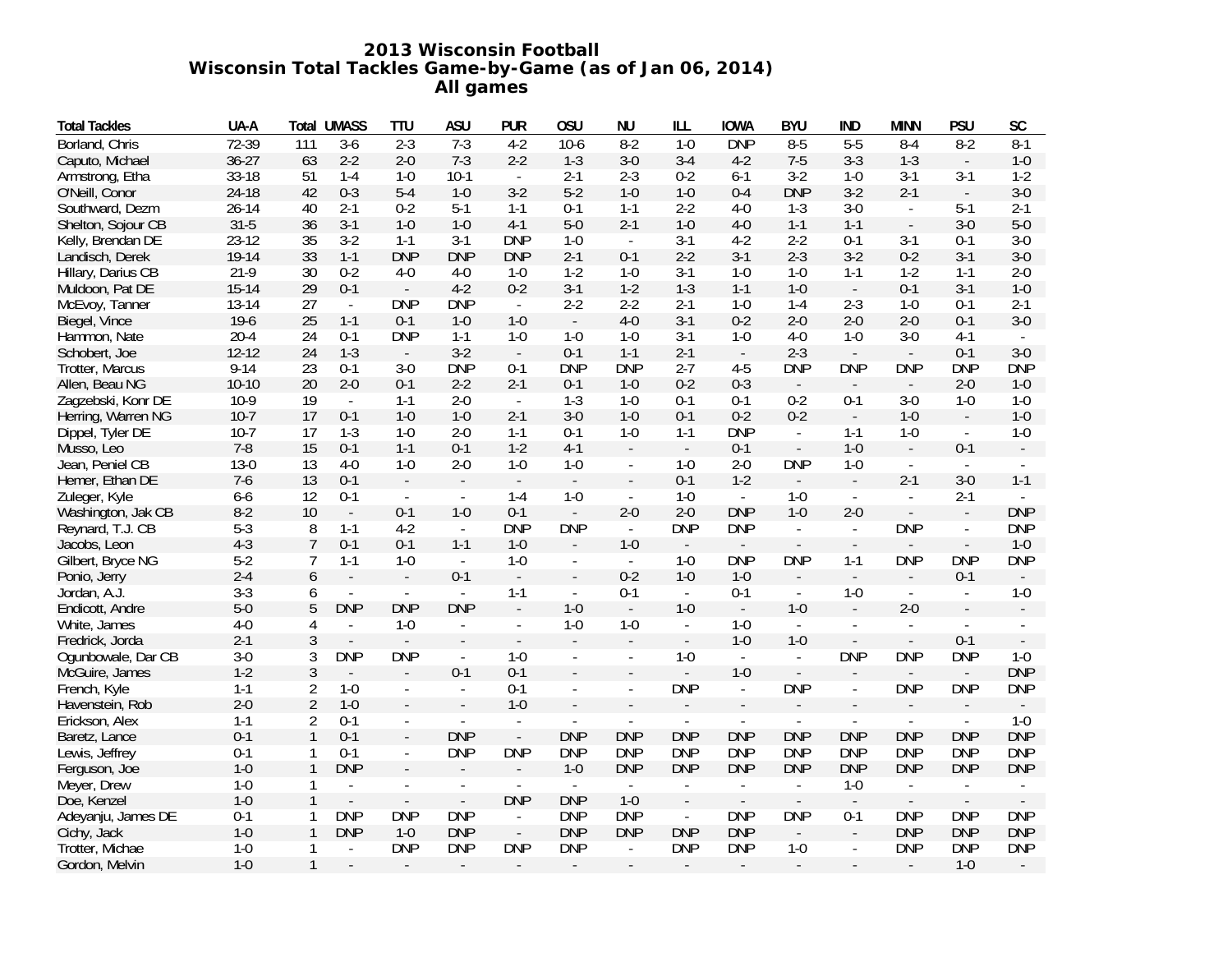# **2013 Wisconsin Football Wisconsin By-Quarter Statistics (as of Jan 06, 2014) All games**

# **3rd-Down Conversions**

| Date         | Opponent              |   | Score     |          | Overall |           | 1st Otr |         | 2nd Qtr          |           | 3rd Otr |         | 4th Qtr |         | Overtime |
|--------------|-----------------------|---|-----------|----------|---------|-----------|---------|---------|------------------|-----------|---------|---------|---------|---------|----------|
| Aug 31, 2013 | <b>UMASS</b>          | W | $45 - 0$  | $8 - 11$ | 72.7    | $2 - 3$   | 66.7    | $1-3$   | 33.3             | $2 - 2$   | 100.0   | $3-3$   | 100.0   |         |          |
| Sep 07, 2013 | <b>TENNESSEE TECH</b> | W | $48 - 0$  | $7-13$   | 53.8    | $3-4$     | 75.0I   | $0 - 2$ | 0.0              | $2 - 3$   | 66.7    | $2 - 4$ | 50.0    |         |          |
| Sep 14, 2013 | at Arizona State      |   | $30 - 32$ | $8 - 17$ | 47.1    | $2 - 4$   | 50.0    | $0 - 2$ | 0.0 <sub>l</sub> | $2 - 4$   | 50.0    | $4 - 7$ | 57.1    |         |          |
| Sep 21, 2013 | <b>PURDUE</b>         | W | $41 - 10$ | $5-13$   | 38.5    | $1-2$     | 50.0    | $0 - 3$ | 0.0              | $2 - 4$   | 50.0    | $2 - 4$ | 50.0    |         |          |
| Sep 28, 2013 | at Ohio State         |   | 24-31     | $3-12$   | 25.0    | $1-3$     | 33.3    | $1-3$   | 33.3             | $0 - 1$   | 0.0     | $1-5$   | 20.0    |         |          |
| Oct 12, 2013 | <b>NORTHWESTERN</b>   | W | $35 - 6$  | $7 - 14$ | 50.0    | $1 - 4$   | 25.0    | $1-2$   | 50.0             | $3-5$     | 60.0    | $2 - 3$ | 66.7    |         |          |
| Oct 19, 2013 | at Illinois           | W | 56-32     | 4-8      | 50.0    | $2 - 3$   | 66.7    | $0 - 1$ | 0.0 <sub>l</sub> | $1 - 1$   | 100.0   | $1-3$   | 33.3    |         |          |
| Nov. 2, 2013 | at Iowa               | W | $28-9$    | $4 - 15$ | 26.7    | $0 - 4$   | 0.0     | $2 - 4$ | 50.0             | $0 - 3$   | 0.0     | $2 - 4$ | 50.0    |         |          |
| Nov 09, 2013 | <b>BYU</b>            | W | $27-17$   | $7-17$   | 41.2    | $2 - 5$   | 40.0    | $3 - 5$ | 60.0             | $1-3$     | 33.3    | $1 - 4$ | 25.0    |         |          |
| Nov 16, 2013 | <b>INDIANA</b>        | W | $51-3$    | $3-10$   | 30.0    | $0 - 2$   | 0.0     | $0 - 3$ | 0.0              | $1 - 3$   | 33.3    | $2 - 2$ | 100.0   |         |          |
| Nov 23, 2013 | at Minnesota          | W | $20 - 7$  | $4-16$   | 25.0    | $0 - 3$   | 0.0     | $1-5$   | 20.0             | $1-3$     | 33.3    | $2 - 5$ | 40.0    |         |          |
| Nov 30, 2013 | <b>PENN STATE</b>     |   | $24 - 31$ | $8 - 17$ | 47.1    | $1 - 3$   | 33.3    | $4 - 5$ | 80.0             | $1 - 3$   | 33.3    | $2 - 6$ | 33.3    |         |          |
| Jan. 1, 2014 | vs South Carolina     |   | 24-34     | $6 - 14$ | 42.9    | 1-3       | 33.3    | $3-4$   | 75.0             | $1-3$     | 33.3    | $1-4$   | 25.0    |         |          |
|              | Wisconsin             |   |           | 74-177   | 41.8    | $16 - 43$ | 37.2    | 16-42   | 38.1             | 17-38     | 44.7    | 25-54   | 46.3    | $0 - 0$ | 0.0      |
|              | <b>Opponents</b>      |   |           | 57-186   | 30.6    | $12 - 48$ | 25.0    | 19-52   | 36.5             | $10 - 41$ | 24.4    | 16-45   | 35.6    | $0 - 0$ | 0.0      |

# **4th-Down Conversions**

| Date         | Opponent              |   | Score     | Overall  |                  |         | 1st Otr          |         | 2nd Qtr          |         | 3rd Otr          | 4th Otr  |                  | Overtime |     |
|--------------|-----------------------|---|-----------|----------|------------------|---------|------------------|---------|------------------|---------|------------------|----------|------------------|----------|-----|
| Aug 31, 2013 | <b>UMASS</b>          | W | $45 - 0$  | $0-0$    | 0.0 <sub>l</sub> | $0-0$   | 0.0 <sub>l</sub> | $0 - 0$ | 0.0 <sub>l</sub> | $0 - 0$ | 0.0 <sub>l</sub> | $0 - 0$  | 0.0 <sub>l</sub> |          |     |
| Sep 07, 2013 | <b>TENNESSEE TECH</b> | W | $48 - 0$  | $0 - 1$  | 0.0 <sub>l</sub> | $0-0$   | 0.0 <sub>l</sub> | $0 - 0$ | 0.0              | $0 - 0$ | 0.0 <sub>l</sub> | $0 - 1$  | 0.0              |          |     |
| Sep 14, 2013 | at Arizona State      |   | $30 - 32$ | $1-1$    | 100.0            | $0-0$   | 0.01             | $0-0$   | 0.0              | $0 - 0$ | 0.0 <sub>l</sub> | $1 - 1$  | 100.0            |          |     |
| Sep 21, 2013 | <b>PURDUE</b>         | W | $41 - 10$ | $1-2$    | 50.0             | $0-0$   | 0.0              | $1-1$   | 100.0            | $0 - 0$ | 0.0 <sub>l</sub> | $0 - 1$  | 0.0              |          |     |
| Sep 28, 2013 | at Ohio State         |   | 24-31     | $1-2$    | 50.0             | $0-0$   | 0.0 <sub>l</sub> | $0-0$   | 0.0 <sub>l</sub> | $0-0$   | 0.0              | $1-2$    | 50.0             |          |     |
| Oct 12, 2013 | <b>NORTHWESTERN</b>   | W | $35 - 6$  | $0-1$    | 0.0              | $0-0$   | 0.0              | $0 - 0$ | 0.0              | $0 - 0$ | 0.0              | $0 - 1$  | 0.0              |          |     |
| Oct 19, 2013 | at Illinois           | W | $56 - 32$ | $1-1$    | 100.01           | $0-0$   | 0.0              | $0-0$   | 0.0              | $0-0$   | 0.0              | $1 - 1$  | 100.0            |          |     |
| Nov. 2, 2013 | at Iowa               | W | $28-9$    | $1 - 1$  | 100.01           | $0-0$   | 0.0 <sub>l</sub> | $0-0$   | 0.0              | $0 - 0$ | 0.0 <sub>l</sub> | $1 - 1$  | 100.0            |          |     |
| Nov 09, 2013 | <b>BYU</b>            | W | $27 - 17$ | $1 - 1$  | 100.0            | $0-0$   | 0.0              | $1-1$   | 100.0            | $0-0$   | 0.0              | $0-0$    | 0.0              |          |     |
| Nov 16, 2013 | <b>INDIANA</b>        | W | $51-3$    | $1 - 1$  | 100.0            | $0-0$   | 0.0 <sub>l</sub> | $1 - 1$ | 100.0            | $0 - 0$ | 0.0 <sub>l</sub> | $0-0$    | 0.0              |          |     |
| Nov 23, 2013 | at Minnesota          | W | $20 - 7$  | $1-2$    | 50.0             | $0-0$   | 0.0              | $1 - 1$ | 100.0            | $0-0$   | 0.0              | $0-1$    | 0.0              |          |     |
| Nov 30, 2013 | <b>PENN STATE</b>     |   | $24 - 31$ | $2 - 3$  | 66.7             | $0-0$   | 0.0              | $0-0$   | 0.0 <sub>l</sub> | $0 - 0$ | 0.0              | $2 - 3$  | 66.7             |          |     |
| Jan. 1, 2014 | vs South Carolina     |   | $24 - 34$ | 1-4      | 25.0I            | $0-1$   | 0.0 <sub>l</sub> | $1 - 1$ | 100.0            | $0 - 0$ | 0.0 <sub>l</sub> | $0 - 2$  | 0.0 <sub>l</sub> |          |     |
|              | Wisconsin             |   |           | $11-20$  | 55.0             | $0 - 1$ | 0.0 <sub>l</sub> | $5-5$   | 100.0            | $0-0$   | 0.0 <sub>l</sub> | $6 - 14$ | 42.9             | $0 - 0$  | 0.0 |
|              | Opponents             |   |           | $9 - 20$ | 45.0             | $2 - 3$ | 66.7             | $3-4$   | 75.0             | $1 - 4$ | 25.0             | $3-9$    | 33.3             | $0-0$    | 0.0 |

# **Time of Possession**

| Date         | Opponent            |   | Score     | Overall | 1st Qtr | 2nd Otr | 3rd Otr | 4th Otr | Overtime |
|--------------|---------------------|---|-----------|---------|---------|---------|---------|---------|----------|
| Aug 31, 2013 | <b>UMASS</b>        | W | $45-0$    | 32:11   | 10:14   | 6:29    | 6:28    | 9:00    |          |
| Sep 07, 2013 | TENNESSEE TECH      | W | $48-0$    | 37:35   | 9:09    | 9:42    | 10:35   | 8:09    |          |
| Sep 14, 2013 | at Arizona State    |   | $30 - 32$ | 28:02   | 6:43    | 4:47    | 7:04    | 9:28    |          |
| Sep 21, 2013 | <b>PURDUE</b>       | W | $41 - 10$ | 35:04   | 6:42    | 8:45    | 10:54   | 8:43    |          |
| Sep 28, 2013 | at Ohio State       |   | 24-31     | 29:42   | 8:40    | 8:07    | 5:48    | 7:07    |          |
| Oct 12, 2013 | <b>NORTHWESTERN</b> | W | $35-6$    | 38:15   | 6:40    | 9:04    | 11:45   | 10:46   |          |
| Oct 19, 2013 | at Illinois         | W | 56-32     | 34:18   | 7:22    | 7:37    | 7:43    | 11:36   |          |
| Nov. 2, 2013 | at Iowa             | W | 28-9      | 32:06   | 6:54    | 8:03    | 7:04    | 10:05   |          |
| Nov 09, 2013 | BYU                 | W | $27-17$   | 36:02   | 9:29    | 9:05    | 10:35   | 6:53    |          |
| Nov 16, 2013 | <b>INDIANA</b>      | W | $51-3$    | 37:45   | 8:21    | 11:24   | 8:56    | 9:04    |          |
| Nov 23, 2013 | at Minnesota        | W | $20 - 7$  | 35:11   | 7:18    | 8:11    | 11:07   | 8:35    |          |
| Nov 30, 2013 | <b>PENN STATE</b>   |   | 24-31     | 30:47   | 6:02    | 9:25    | 7:24    | 7:56    |          |
| Jan. 1, 2014 | vs South Carolina   |   | 24-34     | 29:26   | 6:18    | 8:50    | 9:50    | 4:28    |          |
|              | Wisconsin           |   | Total     | 436:24  | 99:52   | 109:29  | 115:13  | 111:50  | 0:00     |
|              |                     |   | Avg.      | 33:34   | 7:40    | 8:25    | 8:51    | 8:36    | 0:00     |
|              | <b>Opponents</b>    |   | Total     | 343:36  | 95:08   | 85:31   | 79:47   | 83:10   | 0:00     |
|              |                     |   | Avg.      | 26:25   | 7:19    | 6:34    | 6:08    | 6:23    | 0:00     |